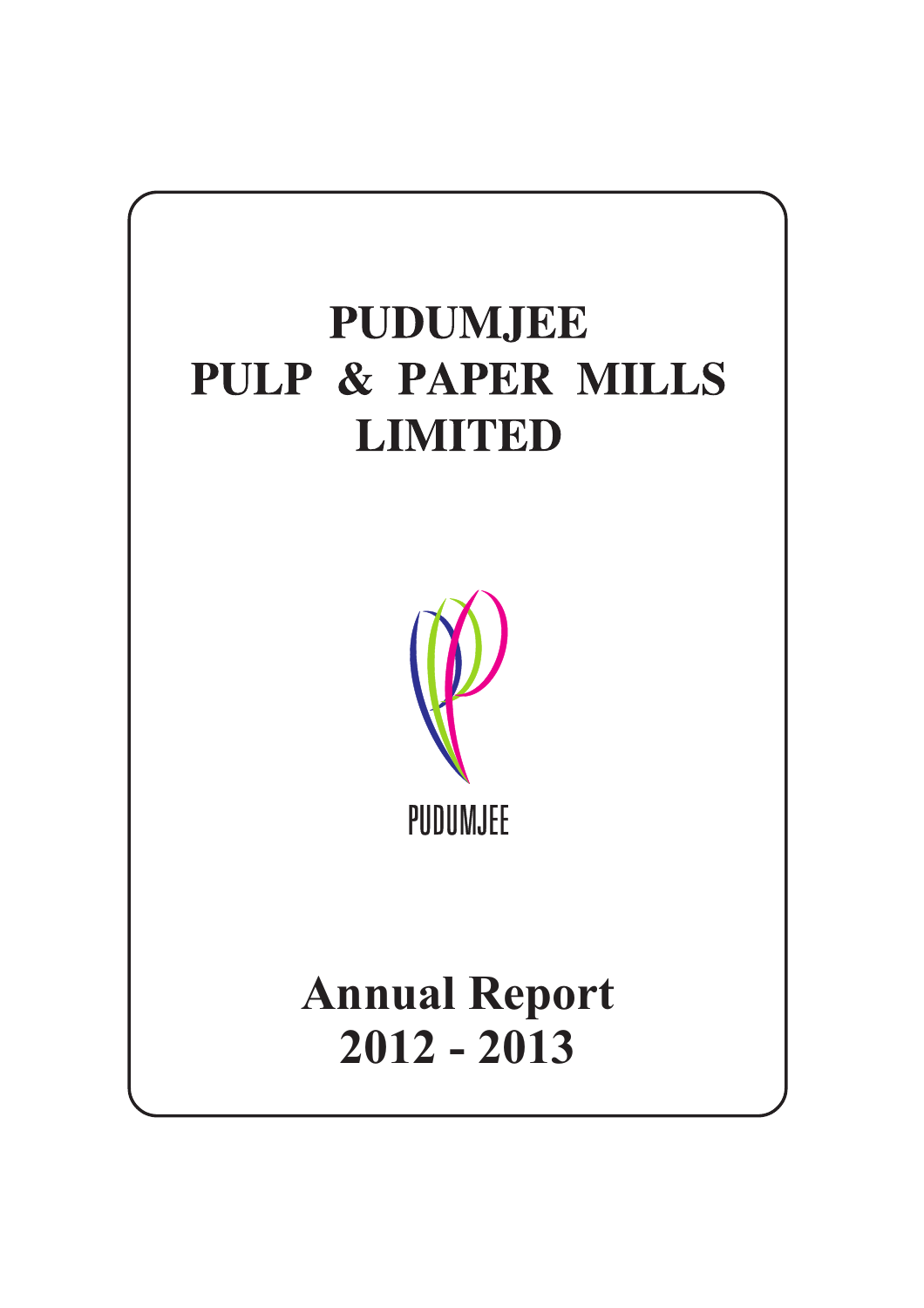$\bar{\Gamma}$ 

É

# **DIRECTORS:**

 $\mathbf{r}$ 

 $\overline{\phantom{a}}$ 

- M.P. JATIA (up to 25.5.2012)
- V.O. SOMANI R.N. SETHNA A.K. JATIA V.P. LEEKHA S.K. BANSAL B.C. DALAL
- V.K. BESWAL

# **BANKERS:**

STATE BANK OF INDIA IDBI BANK LIMITED BANK OF INDIA ING VYSYA BANK LTD.

# **SOLICITORS:**

KANGA & COMPANY

**AUDITORS:** KHARE & COMPANY

# **REGISTERED OFFICE:**

THERGAON, PUNE 411 033.

# **REGISTRAR & TRANSFER AGENTS:**

KARVY COMPUTERSHARE PVT.LTD., **UNIT: PUDUMJEE PULP & PAPER MILLS LTD.,** 17-24, VITTAL RAO NAGAR, MADHAPUR, **HYDERABAD 500 081.**

### **DEMAT STOCK CODE:**

INE606A01024

## **EQUITY SHARES ARE LISTED AT:**

BOMBAY, PUNE & NATIONAL STOCK EXCHANGES.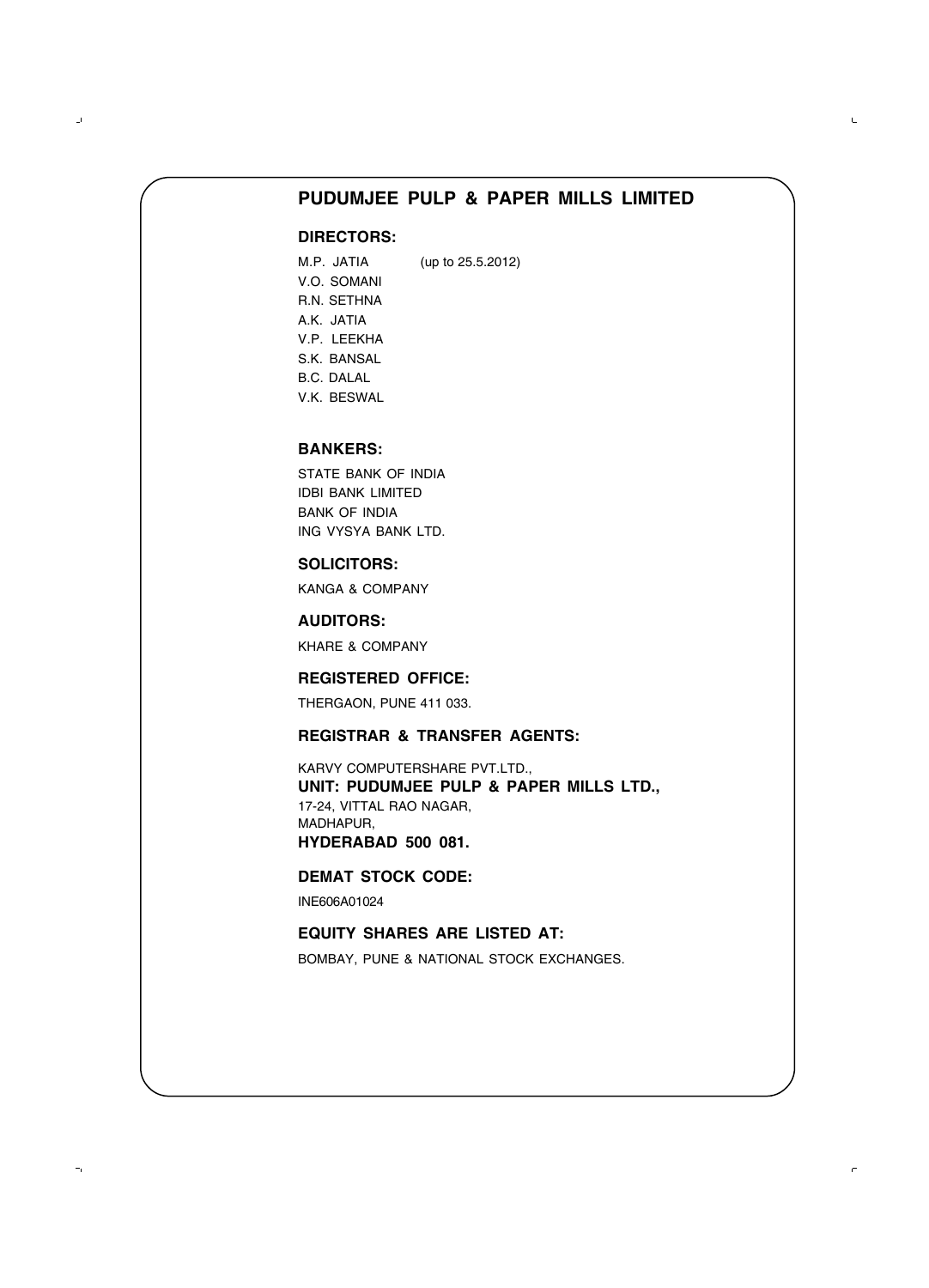### **NOTICE**

The Forty Eighth Annual General Meeting of the Shareholders of **Pudumjee Pulp & Paper Mills Limited** will be held at the Registered Office of the Company at Thergaon, Pune 411 033 on Saturday, the 24<sup>th</sup> day of August, 2013 at 9.00 a.m. (ST) to transact the following business:

- 1. To receive and adopt the audited Balance Sheet as on 31<sup>st</sup> March, 2013, the Profit and Loss Account and the Cash Flow statement for the year ended on that date together with the Reports of the Directors and the Auditors.
- 2. To declare a dividend for the year 2012-2013.
- 3. To appoint a Director in place of Mr. V.O. Somani who retires by rotation and is eligible for reappointment.
- 4. To appoint a Director in place of Mr.B.C. Dalal who retires by rotation and is eligible for reappointment.
- 5. To appoint a Director in place of Mr. V.K. Beswal who retires by rotation and is eligible for reappointment.
- 6. To appoint the Auditors to hold office from the conclusion of this meeting until the conclusion of the next Annual General Meeting and to fix their remuneration.

#### **SPECIAL BUSINESS**

2

7. To consider, and if thought fit, to pass with or without modification(s) the following resolution as a Special resolution:

"RESOLVED THAT pursuant to the applicable provisions of the Companies Act, 1956 and subject to such approvals, sanctions as may be necessary, and in accordance with the resolution passed by the Shareholders at their Extra Ordinary General Meeting held on 11th December, 2010, consent of the Company be and is hereby accorded to following remuneration payable to Mr.V.P. Leekha, the Chief Executive Officer of the Company for the remaining period of his appointment i.e. from 1<sup>st</sup> April, 2013 to 31<sup>st</sup> March, 2014 under clauses 2,3 & 12 of the aforesaid resolution, the other provisions remaining unaltered:

- (a) Salary at the rate of  $\overline{5}$ . 4,50,000/- per month including Dearness Allowance;
- (b) Rent free furnished residential accommodation, the Company paying or reimbursing all rents, rates, taxes and other expenses for the upkeep and maintenance of his residential accommodation or an allowance in lieu thereof at the rate of  $\overline{5}$ . 1,20,000 /- per month".
- (c) (i) Company's contribution to Provident Fund and Pension/ Superannuation Fund as per Company's Rules;
	- (ii) Gratuity as per Company's Rules applicable to its Executive staff members;
	- (iii) Other retirement benefits as may be decided by the Board of Directors of the Company.

AND THAT in the event of absence or inadequacy of profits in any year the said remuneration as stated above together with the payments, benefits and amenities shall nevertheless be paid or allowed as minimum remuneration for such year".

8. To consider, and if thought fit, to pass with or without modification(s) the following resolution as a Special resolution:

"RESOLVED THAT pursuant to the applicable provisions of the Companies Act, 1956 and subject to such approvals, sanctions as may be necessary, and in accordance with the resolution passed by the Shareholders at their Annual General Meeting held on 29th August, 2009, consent of the Company be and is hereby accorded to following remuneration payable to Mr.S.K. Bansal, the Whole-time Director of the Company for the remaining period of his appointment i.e. from 1<sup>st</sup> April, 2012 to 31st March, 2014 under clauses (a) & (c) of the aforesaid resolution, the other provisions remaining unaltered.

- (a) Remuneration at the rate of  $\bar{\tau}$  3,77,000/- per month including Dearness Allowance;
- (b) Rent free furnished residential accommodation, the Company paying or reimbursing all rents, rates, taxes and other expenses for the upkeep and maintenance of his residential accommodation or an allowance in lieu thereof at the rate of  $\bar{\tau}$  86,000/- per month with effect from 1<sup>st</sup> April, 2013.

AND THAT in the event of absence or inadequacy of profits in any year the said remuneration as stated above together with the payments, benefits and amenities shall nevertheless be paid or allowed as minimum remuneration for such year".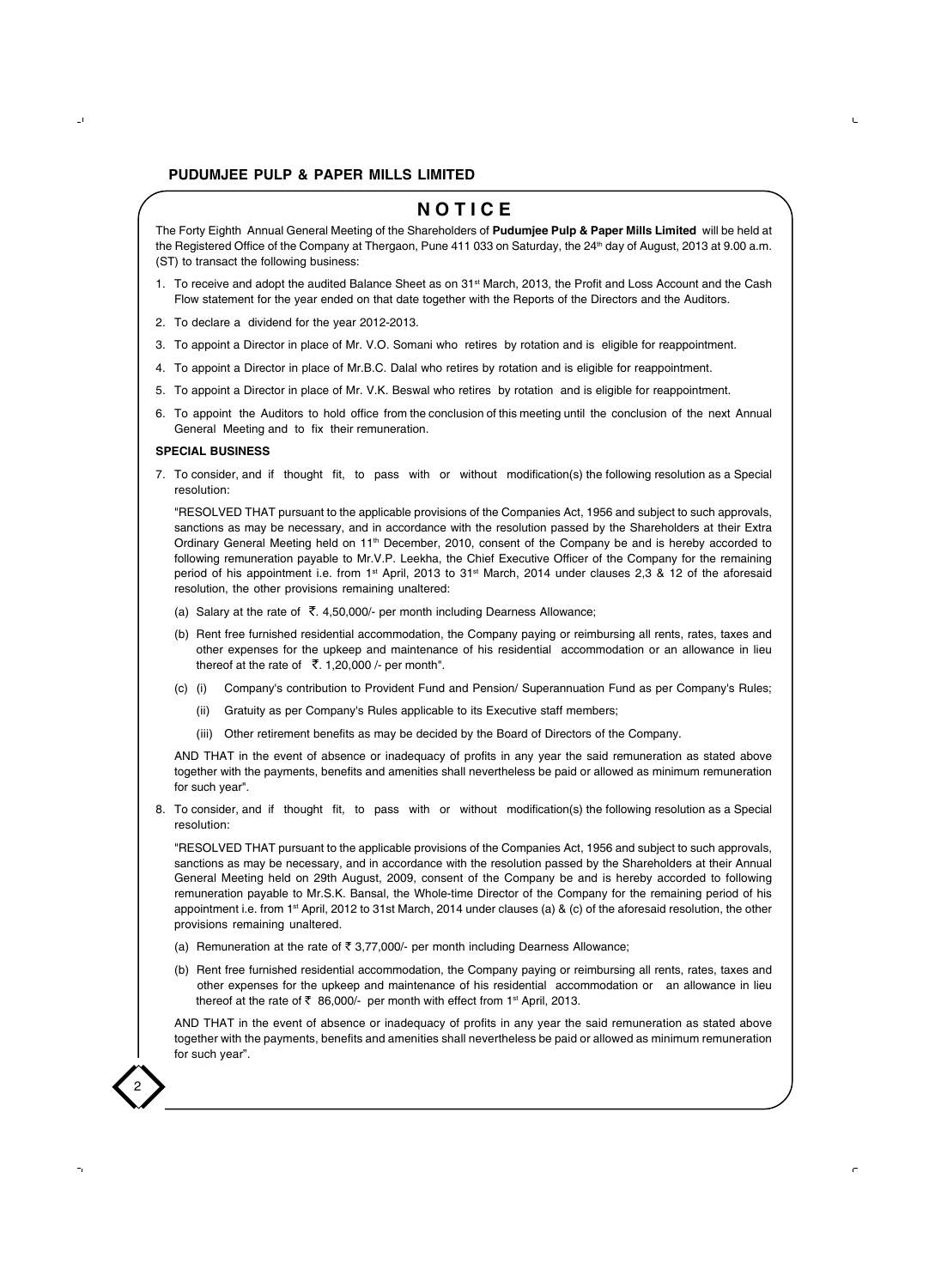### **A MEMBER ENTITLED TO ATTEND AND VOTE IS ENTITLED TO APPOINT A PROXY TO ATTEND AND VOTE INSTEAD OF HIMSELF AND A PROXY NEED NOT BE A MEMBER.**

The Explanatory Statement pursuant to Section 173 of the Companies Act, 1956 in respect of the above mentioned items 7 & 8 are annexed hereto.

The Register of members and Share Transfer Books of the Company will remain closed from Tuesday, the 13th day of August, 2013 To Saturday, The 24<sup>th</sup> day of August, 2013, both days inclusive.

The Dividend, when sanctioned, will be paid on and from  $3<sup>rd</sup>$  September, 2013 to those shareholders whose names stand on the Company's Register of members as holders of the shares on 24<sup>th</sup> August, 2013. The dividend in respect of shares held in the electronic form will be paid to the beneficial owners of the shares as at the close of business hours on 12<sup>th</sup> August, 2013 as per the details furnished by the Depositories for this purpose. The payment of Dividend will be subject to the provisions of Section 206A of the Companies Act, 1956.

Messrs. V.O. Somani, B.C. Dalal and V.K. Beswal whose appointments are to be considered by the Annual General Meeting as mentioned above hold 2,150, Nil and Nil equity shares of  $\bar{\tau}$  2/- each of the Company respectively.

Shareholders of the Company are informed that pursuant to the provisions of Section 205C of the Companies Act, 1956, the amount of dividend which remains unclaimed/unpaid for a period of 7 years would be transferred to the Investor Education & Protection Fund (IEPF) constituted by the Central Government and the Shareholders would not be able to claim any amount of the dividend so transferred to the Fund. As such, shareholders who have so far not encashed the dividend warrants of earlier years are requested to immediately return the outdated warrants to the Company or write to us to enable the Company to issue duplicate warrants/Demand Drafts in lieu thereof.

Members who hold shares in dematerialized form are requested to bring their CLIENT ID and DP ID numbers for easy identification of attendance at the Meeting.

By Order of the Board of Directors, S.K. BANSAL S.K. BANSAL S.K. BANSAL S.K. BANSAL S.K. BANSAL S.K. BANSAL S.K. BANSAL S.K. BANSAL S.K. BANSAL S. **SECRETARY** 

3

Registered Office: Thergaon, Pune 411 033. Dated : 23<sup>rd</sup> May, 2013.

#### **Communication to Members**

1. The Ministry of Corporate Affairs has taken a "Green Initiative in the Corporate Governance" by allowing paperless compliances by the companies and has issued circular stating that service of notice/documents including Annual Report can be sent by e-mail to its members. To support this green initiative of the Government in full measure, members who have not registered their e-mail addresses, so far, are requested to register their e-mail addresses, in respect of electronic holdings with the Depository through their concerned Depository Participants. Members who hold shares in physical form are requested to register the same with Karvy Computershare Private Limited.

Please note that you will be entitled to be furnished, free of cost, with a copy of the Balance Sheet of the Company and all other documents required by law to be attached thereto upon receipt of a requisition from you, any time, as a member of the Company.

#### **Subsidiary Accounts:**

2. As a measure of economy and in accordance with the Circular of 8th February, 2011 of Ministry of Corporate Affairs, it has been decided by the Board of Directors not to attach/give accounts of the subsidiary in the Company's Annual **Report** 

However, the annual accounts of the subsidiary, Pudumjee Investment & Finance Co.Ltd., and the related detailed information shall be supplied to the shareholders of the Company on a requisition made in this regard. The Annual Accounts of the subsidiary are open for inspection by shareholders at the Registered Office during office hours.

3. Cost Auditor Details:

M/s Y.R. Doshi & Co., Cost Accountants, Mumbai, are Cost Auditors who have filed the Cost Audit Report for the Financial Year 2011-2012 in XBRL format on 26<sup>th</sup> February, 2013 (Due Date: 28<sup>th</sup> February, 2013).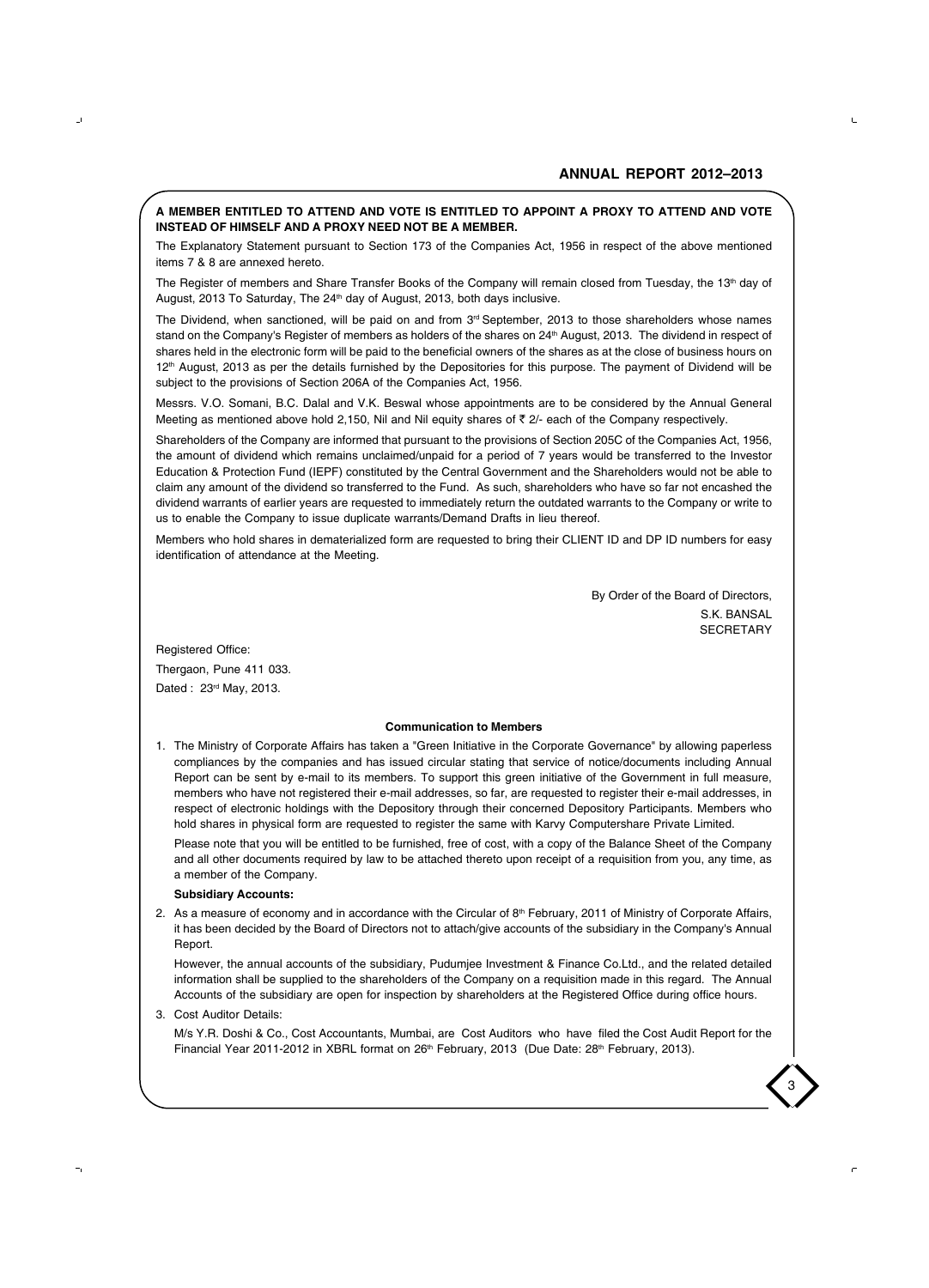### **ANNEXURE TO THE NOTICE Explanatory Statement under section 173 of the Companies Act, 1956.**

The following Explanatory Statement sets out all the material facts relating to items of business as mentioned in Serial Nos. 7 & 8 under Special Business in the accompanying Notice dated 23<sup>rd</sup> May, 2013 convening the Annual General Meeting.

#### **RESOLUTION NO.7**

Mr. Ved Prakash Leekha, the Whole-time Director appointed for a period of 5 years with effect from 1st April, 2009 was re-designated as Chief Executive Officer of the Company with effect from 1<sup>st</sup> April, 2010 and the remuneration and other benefits were fixed for a period of 3 years from that date. The Management proposes to allow remuneration and other benefits with effect from 01.04.2013 for the remaining period of his tenure i.e. upto 31.3.2014 as given in the accompanying resolution. Mr.Ved Prakash Leekha is a B.E. (Mechanical) and has been associated with the Company since 2000. He has a wide and varied experience of over 50 years in Paper Mills. The Board of Directors and its Remuneration Committee at their meetings held on 23<sup>rd</sup> May, 2013 have recommended the payment of remuneration and other benefits as aforesaid.

The Directors commend the resolution for approval of the members.

Except Mr.V.P. Leekha no other Director is interested in this resolution.

#### **RESOLUTION NO. 8**

4

Mr. Surendra Kumar Bansal was appointed as Whole-time Director of the Company with effect from 1<sup>st</sup> February, 2005 and was last re-appointed for a period of 5 years with effect from 01.04.2009 and the remuneration and other benefits were fixed for a period of 3 years from that date which continued for the remaining period from 01.4.2012. The Management now proposes to revise the remuneration and other benefits with effect from 01.04.2012 for the remaining period of his tenure i.e. upto 31.3.2014 as given in the accompanying resolution. Mr.S.K. Bansal is a Bachelor of Commerce, Associate member of the Institute of Chartered Accountants of India and of the Institute of Company Secretaries of India and has been associated with the Company since 1984. He has a wide and varied experience in finance, accounts and taxation matters. The Board of Directors and its Remuneration Committee at their meetings held on 10th November, 2012 & 23<sup>rd</sup> May, 2013 have recommended the payment of the revised remuneration.

The Directors commend the resolution for your approval.

Except Mr. Surendra Kumar Bansal, no other Director is interested in this resolution.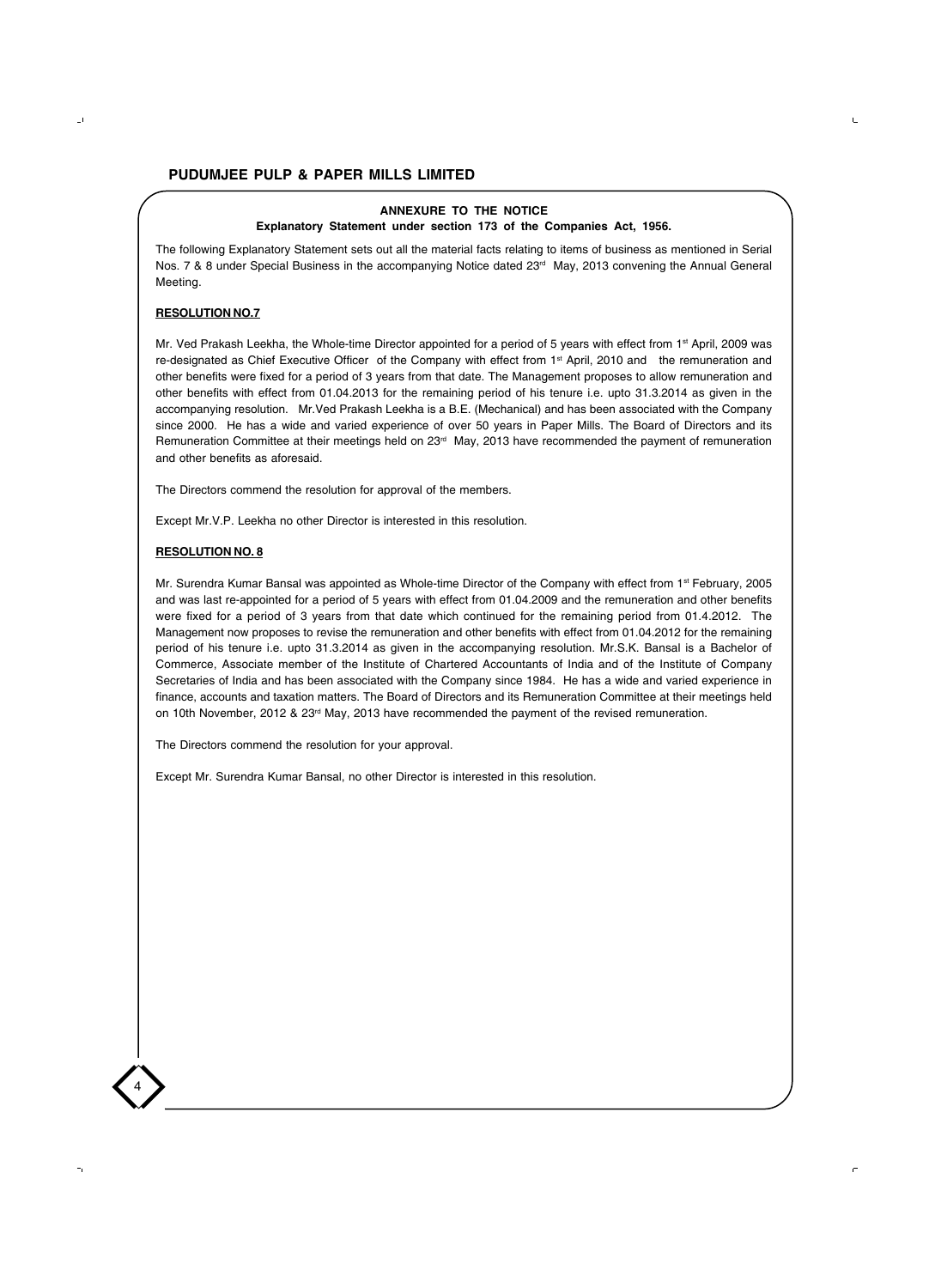Information pursuant to the requirements of paragraph 1B of Section II of Part II of Schedule XIII to the Companies Act, 1956 concerning remuneration payable to Mr. V.P. Leekha, the Chief Executive Officer and Mr. S.K. Bansal, the Wholetime Director are furnished herein below:

I. **GENERAL INFORMATION:**

 $\bar{\omega}$ 

 $\overline{\phantom{a}}$ 

|    | 1. Nature of Industry                                                                                                                                        | Paper Manufacturing and Real Estate                                                                                                                                                                                                                                                                                                                                                                                                                                                                                                                |                                                                                                                                                                                                                                                                                                                                                                                           |
|----|--------------------------------------------------------------------------------------------------------------------------------------------------------------|----------------------------------------------------------------------------------------------------------------------------------------------------------------------------------------------------------------------------------------------------------------------------------------------------------------------------------------------------------------------------------------------------------------------------------------------------------------------------------------------------------------------------------------------------|-------------------------------------------------------------------------------------------------------------------------------------------------------------------------------------------------------------------------------------------------------------------------------------------------------------------------------------------------------------------------------------------|
|    | 2. Date or expected date of commencement<br>of commercial production                                                                                         | January, 1968                                                                                                                                                                                                                                                                                                                                                                                                                                                                                                                                      |                                                                                                                                                                                                                                                                                                                                                                                           |
| 3. | In case of new companies, expected date of<br>commencement of activities as per project<br>approved by financial institutions appearing<br>in the prospectus | Not applicable                                                                                                                                                                                                                                                                                                                                                                                                                                                                                                                                     |                                                                                                                                                                                                                                                                                                                                                                                           |
| 4. | Financial performance based on given<br>indicators<br><b>Effective Capital</b>                                                                               | Year ending<br>31st March, 2013<br>(₹in lacs)<br>21423.03                                                                                                                                                                                                                                                                                                                                                                                                                                                                                          |                                                                                                                                                                                                                                                                                                                                                                                           |
|    | Turnover<br>Profit Before Tax<br>Profit after Tax<br>Dividend<br>Reserves                                                                                    | 20324.41<br>1668.20<br>1681.20<br>15%<br>12728.33                                                                                                                                                                                                                                                                                                                                                                                                                                                                                                  |                                                                                                                                                                                                                                                                                                                                                                                           |
|    | 5. Export performance and net foreign<br>exchange contribution.                                                                                              | Foreign exchange earned and used in financial year 2012-13<br>was ₹ 260.13 lacs and ₹ 4632.66 lacs respectively.                                                                                                                                                                                                                                                                                                                                                                                                                                   |                                                                                                                                                                                                                                                                                                                                                                                           |
|    | 6. Foreign investments or collaborators, if any.                                                                                                             | <b>NIL</b>                                                                                                                                                                                                                                                                                                                                                                                                                                                                                                                                         |                                                                                                                                                                                                                                                                                                                                                                                           |
|    | II. INFORMATION ABOUT THE APPOINTEE:                                                                                                                         | MR. V.P. LEEKHA                                                                                                                                                                                                                                                                                                                                                                                                                                                                                                                                    | MR.S.K. BANSAL                                                                                                                                                                                                                                                                                                                                                                            |
|    | <b>Background Details</b>                                                                                                                                    | Mr.V.P. Leekha is Whole-time<br>Director of the Company since 2000.<br>He was re-designated as Chief<br>Executive Officer of the Company<br>from 1 <sup>st</sup> April, 2010. Mr. Leekha is a<br>B.E. (Mech.) and has a wide and<br>varied experience of over 50 years<br>in Paper Industry.                                                                                                                                                                                                                                                       | Mr.S.K. Bansal had joined the<br>Company in 1984 and was<br>appointed as a Whole-time<br>Director in 2005. Mr. Bansal is<br>a Bachelor of Commerce and a<br>member of the ICAI and ICSI.<br>He has over 28 years'<br>experience in finance, legal and<br>other matters.                                                                                                                   |
|    | Past Remuneration (before revision under<br>proposed resolutions Nos.1, 2 and 3);<br>Remuneration per<br>Month                                               | ₹4,50,000/-                                                                                                                                                                                                                                                                                                                                                                                                                                                                                                                                        | ₹ 1,75,000/-                                                                                                                                                                                                                                                                                                                                                                              |
|    | House Rent<br>Allowance per Month                                                                                                                            | ₹1,20,000/-                                                                                                                                                                                                                                                                                                                                                                                                                                                                                                                                        |                                                                                                                                                                                                                                                                                                                                                                                           |
|    |                                                                                                                                                              | Both the above persons are also entitled to the benefits of contribution<br>to Provident Fund, Gratuity, and perquisites such as gas, electricity,<br>medical expenses, furnishings, LTA, club fees, personal accident<br>insurance, telephone, cars etc. Mr. Bansal is also entitled to the<br>benefits of Superannuation Fund.                                                                                                                                                                                                                   |                                                                                                                                                                                                                                                                                                                                                                                           |
|    | Recognition or Awards                                                                                                                                        | <b>NIL</b>                                                                                                                                                                                                                                                                                                                                                                                                                                                                                                                                         | <b>NIL</b>                                                                                                                                                                                                                                                                                                                                                                                |
|    | Job Profile and his suitability                                                                                                                              | As the Chief Executive Officer,<br>Mr.V.P.Leekha is in overall charge<br>of the Company's affairs concerning<br>technical and production matters and<br>performs such other duties and<br>services and exercises such further<br>powers as are from time to time<br>entrusted to him by the Managing<br>Director. Mr. Leekha has long and<br>varied experience of over 50 years<br>in the Paper Industry in various<br>positions. He has successfully carried<br>out many capital expenditure<br>programmes in the Company and in<br>the Industry. | Mr.S.K. Bansal is in charge of<br>Company's Finance, Legal,<br>commercial and administrative<br>matters and performs such<br>other duties and services and<br>exercises such further powers<br>as are from time to time,<br>entrusted to him by the<br>Managing Director. Mr.Bansal<br>has long and varied experience<br>of over 28 years in aforesaid<br>functions in various positions. |

5

 $\bar{c}$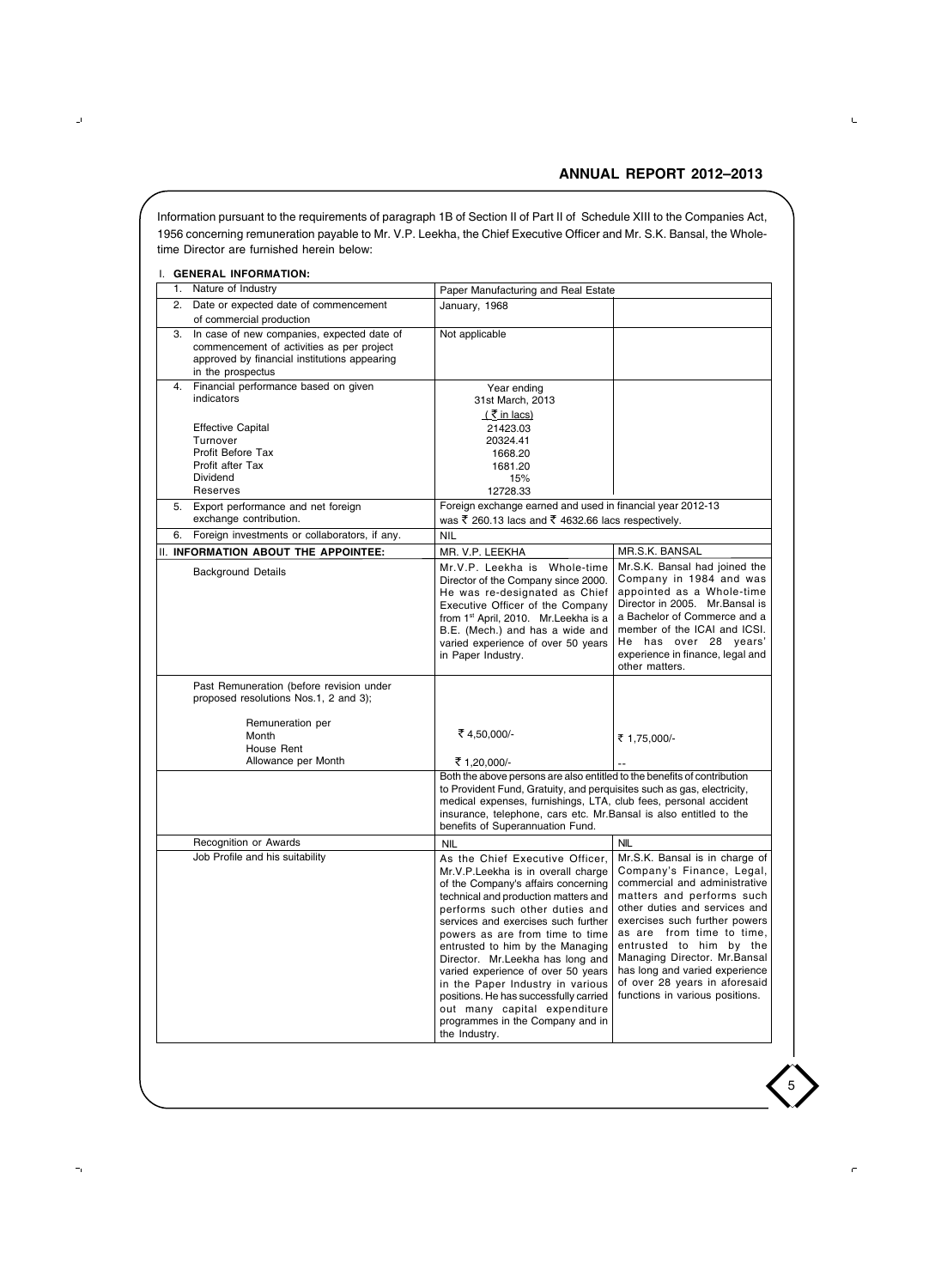| Remuneration Proposed<br>Remuneration per                                                                                                                                                                   |                                                                                                                                                                                                                                                                                                                                                                                                                                                                      |                                                                                 |
|-------------------------------------------------------------------------------------------------------------------------------------------------------------------------------------------------------------|----------------------------------------------------------------------------------------------------------------------------------------------------------------------------------------------------------------------------------------------------------------------------------------------------------------------------------------------------------------------------------------------------------------------------------------------------------------------|---------------------------------------------------------------------------------|
| Month                                                                                                                                                                                                       | ₹ 4,50,000/-                                                                                                                                                                                                                                                                                                                                                                                                                                                         | ₹ 3,77,000/-                                                                    |
| House Rent<br>Allowance per Month                                                                                                                                                                           | ₹ 1,20,000/-                                                                                                                                                                                                                                                                                                                                                                                                                                                         | ₹ 86,000/-                                                                      |
|                                                                                                                                                                                                             | Both the above persons are also entitled to the benefits of<br>Provident Fund, Superannuation/Pension, Gratuity, and perquisites<br>such as gas, electricity, medical expenses, furnishings, LTA, club fees,<br>personal accident insurance, telephone, cars etc.                                                                                                                                                                                                    |                                                                                 |
| Comparative Remuneration profile with respect<br>to industry, size of the Company, profile of the<br>Position and person.                                                                                   | Whilst there exists no such Whilst there exists no such<br>comparison in terms of Company's comparison in terms of<br>size and nature of its operations, the Company's size and nature of<br>remuneration proposed is in line with lits operations, the remuneration<br>the remuneration of similar proposed is in line with the<br>occupants in some of the Companies remuneration<br>in the Industry and general trend in occupants in some of the<br>this regard. | similar<br>of<br>Companies in the Industry and<br>general trend in this regard. |
| Pecuniary relationship directly or indirectly with<br>the Company, or relationship with the managerial<br>personnel, if any.                                                                                | <b>NIL</b>                                                                                                                                                                                                                                                                                                                                                                                                                                                           | Mr.S.K. Bansal holds 20 equity<br>shares of ₹ 2/- each of the<br>Company.       |
| III. OTHER INFORMATION:<br>Reasons of loss or inadequate Profits                                                                                                                                            | The Company had adequate profits for payment of managerial<br>remuneration in the last year. However, the prevailing economic<br>conditions of slow down and global competition in specialty segment<br>of Paper is putting considerable pressure on profitability.                                                                                                                                                                                                  |                                                                                 |
| Steps taken or proposed to be taken for<br>improvement.                                                                                                                                                     | The managements emphasis on cost reduction, appropriate product<br>mix and quality improvement are expected in the long run to neutralize<br>any inadequacy of profits.                                                                                                                                                                                                                                                                                              |                                                                                 |
| Expected increase in productivity and profits in<br>measurable terms.                                                                                                                                       | With the aforesaid efforts and consequent full capacity utilization, the<br>profits are targeted to be achieved to be adequate for managerial<br>remuneration.                                                                                                                                                                                                                                                                                                       |                                                                                 |
| <b>IV.</b> Disclosures: Remuneration Package                                                                                                                                                                | As indicated above under II "INFORMATION ABOUT THE<br>APPOINTEE".                                                                                                                                                                                                                                                                                                                                                                                                    |                                                                                 |
| The Company's Memorandum and Articles of Association are open for inspection at the Company's Registered Office<br>bn any working day, except Saturday, between the office hours of 2.30 p.m. and 4.30 p.m. |                                                                                                                                                                                                                                                                                                                                                                                                                                                                      |                                                                                 |
|                                                                                                                                                                                                             |                                                                                                                                                                                                                                                                                                                                                                                                                                                                      |                                                                                 |
|                                                                                                                                                                                                             |                                                                                                                                                                                                                                                                                                                                                                                                                                                                      |                                                                                 |
|                                                                                                                                                                                                             |                                                                                                                                                                                                                                                                                                                                                                                                                                                                      |                                                                                 |
|                                                                                                                                                                                                             |                                                                                                                                                                                                                                                                                                                                                                                                                                                                      |                                                                                 |
|                                                                                                                                                                                                             |                                                                                                                                                                                                                                                                                                                                                                                                                                                                      |                                                                                 |
|                                                                                                                                                                                                             |                                                                                                                                                                                                                                                                                                                                                                                                                                                                      |                                                                                 |
| <b>Registered Office:</b><br>Thergaon, Pune 411 033.<br>Dated: 23 <sup>rd</sup> May, 2013.                                                                                                                  |                                                                                                                                                                                                                                                                                                                                                                                                                                                                      |                                                                                 |
|                                                                                                                                                                                                             |                                                                                                                                                                                                                                                                                                                                                                                                                                                                      | By Order of the Board of Directors,<br>S.K. BANSAL<br>SECRETARY.                |
|                                                                                                                                                                                                             |                                                                                                                                                                                                                                                                                                                                                                                                                                                                      |                                                                                 |

 $\bar{\mathbb{Q}}$ 

ř.

 $\overline{\mathcal{A}}$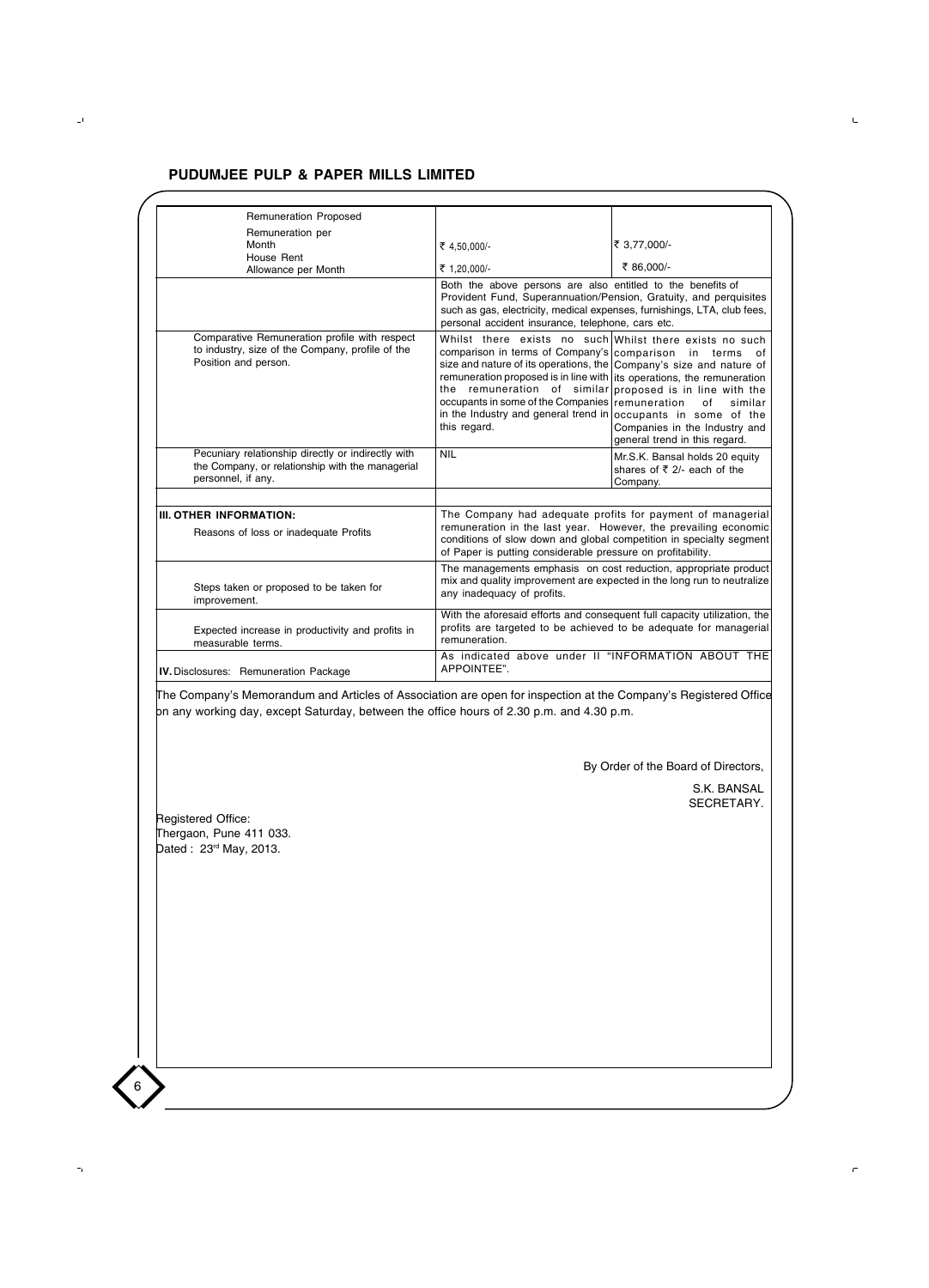| 11828<br>5206<br>2004<br>10620<br>5603<br>17034<br>1.00<br>17034<br>811<br>144<br>2.27<br>12169<br>16413<br>2005<br>4244<br>16413<br>10517<br>819<br>148<br>7.48<br>$\frac{2}{1}$<br>5077<br>2006<br>12518<br>7038<br>19556<br>11783<br>829<br>19556<br>6944<br>153<br>5.88<br>$\frac{2}{1}$<br>13040<br>12656<br>6803<br>19843<br>896<br>19843<br>159<br>$\frac{2}{1}$<br>2007<br>6291<br>5.61<br>13929<br>2008<br>8218<br>8453<br>6.43<br>170<br>$\frac{2}{1}$<br>22147<br>12727<br>967<br>22147<br>14069<br>5206<br>172<br>2009<br>19275<br>11998<br>1006<br>19275<br>6271<br>4.42<br>$0.25*$<br>14685<br>2010<br>6823<br>21508<br>2049<br>21508<br>11082<br>8377<br>$0.30*$<br>$36*$<br>$2.69*$<br>13095<br>8486<br>9849<br>9617<br>2115<br>2011<br>21581<br>$1.80*$<br>$0.30*$<br>21581<br>$32^*$<br>14266<br>15000<br>2012<br>29266<br>11595<br>29266<br>16476<br>1195<br>$2.71*$<br>$0.30*$<br>$35^*$<br>10900<br>15482<br>2013<br>26382<br>16804<br>1654<br>7924<br>26382<br>$4.03*$<br>$38*$<br>$0.30*$<br><b>TOTAL</b><br><b>TOTAL</b><br>Book value of Equity per share( ₹.)<br>Dividend per share ( ₹.)<br>Earning per share (₹.)<br>Shareholders Fund<br>Borrowed Funds<br>Net Fixed Assets<br>Working Capital<br><b>PARTICULARS</b><br>Investments | As At 31st March<br>* ₹. 2/- per share |  | FINANCIAL HIGHLIGHTS (CONSOLIDATED) |  |  |  |  | ₹ IN LACS        |
|------------------------------------------------------------------------------------------------------------------------------------------------------------------------------------------------------------------------------------------------------------------------------------------------------------------------------------------------------------------------------------------------------------------------------------------------------------------------------------------------------------------------------------------------------------------------------------------------------------------------------------------------------------------------------------------------------------------------------------------------------------------------------------------------------------------------------------------------------------------------------------------------------------------------------------------------------------------------------------------------------------------------------------------------------------------------------------------------------------------------------------------------------------------------------------------------------------------------------------------------------------------|----------------------------------------|--|-------------------------------------|--|--|--|--|------------------|
|                                                                                                                                                                                                                                                                                                                                                                                                                                                                                                                                                                                                                                                                                                                                                                                                                                                                                                                                                                                                                                                                                                                                                                                                                                                                  |                                        |  |                                     |  |  |  |  |                  |
|                                                                                                                                                                                                                                                                                                                                                                                                                                                                                                                                                                                                                                                                                                                                                                                                                                                                                                                                                                                                                                                                                                                                                                                                                                                                  |                                        |  |                                     |  |  |  |  | 2003             |
|                                                                                                                                                                                                                                                                                                                                                                                                                                                                                                                                                                                                                                                                                                                                                                                                                                                                                                                                                                                                                                                                                                                                                                                                                                                                  |                                        |  |                                     |  |  |  |  | 11714            |
|                                                                                                                                                                                                                                                                                                                                                                                                                                                                                                                                                                                                                                                                                                                                                                                                                                                                                                                                                                                                                                                                                                                                                                                                                                                                  |                                        |  |                                     |  |  |  |  | 6815             |
|                                                                                                                                                                                                                                                                                                                                                                                                                                                                                                                                                                                                                                                                                                                                                                                                                                                                                                                                                                                                                                                                                                                                                                                                                                                                  |                                        |  |                                     |  |  |  |  | 18529            |
|                                                                                                                                                                                                                                                                                                                                                                                                                                                                                                                                                                                                                                                                                                                                                                                                                                                                                                                                                                                                                                                                                                                                                                                                                                                                  |                                        |  |                                     |  |  |  |  | 11572            |
|                                                                                                                                                                                                                                                                                                                                                                                                                                                                                                                                                                                                                                                                                                                                                                                                                                                                                                                                                                                                                                                                                                                                                                                                                                                                  |                                        |  |                                     |  |  |  |  | 818              |
|                                                                                                                                                                                                                                                                                                                                                                                                                                                                                                                                                                                                                                                                                                                                                                                                                                                                                                                                                                                                                                                                                                                                                                                                                                                                  |                                        |  |                                     |  |  |  |  | 6139             |
|                                                                                                                                                                                                                                                                                                                                                                                                                                                                                                                                                                                                                                                                                                                                                                                                                                                                                                                                                                                                                                                                                                                                                                                                                                                                  |                                        |  |                                     |  |  |  |  | 18529            |
|                                                                                                                                                                                                                                                                                                                                                                                                                                                                                                                                                                                                                                                                                                                                                                                                                                                                                                                                                                                                                                                                                                                                                                                                                                                                  |                                        |  |                                     |  |  |  |  | 143              |
|                                                                                                                                                                                                                                                                                                                                                                                                                                                                                                                                                                                                                                                                                                                                                                                                                                                                                                                                                                                                                                                                                                                                                                                                                                                                  |                                        |  |                                     |  |  |  |  | $0.\overline{8}$ |
|                                                                                                                                                                                                                                                                                                                                                                                                                                                                                                                                                                                                                                                                                                                                                                                                                                                                                                                                                                                                                                                                                                                                                                                                                                                                  |                                        |  |                                     |  |  |  |  | 1.00             |
|                                                                                                                                                                                                                                                                                                                                                                                                                                                                                                                                                                                                                                                                                                                                                                                                                                                                                                                                                                                                                                                                                                                                                                                                                                                                  |                                        |  |                                     |  |  |  |  |                  |
|                                                                                                                                                                                                                                                                                                                                                                                                                                                                                                                                                                                                                                                                                                                                                                                                                                                                                                                                                                                                                                                                                                                                                                                                                                                                  |                                        |  |                                     |  |  |  |  |                  |

 $\bar{\omega}$ 

# **ANNUAL REPORT 2012–2013**

r.

 $\bar{t}_\perp$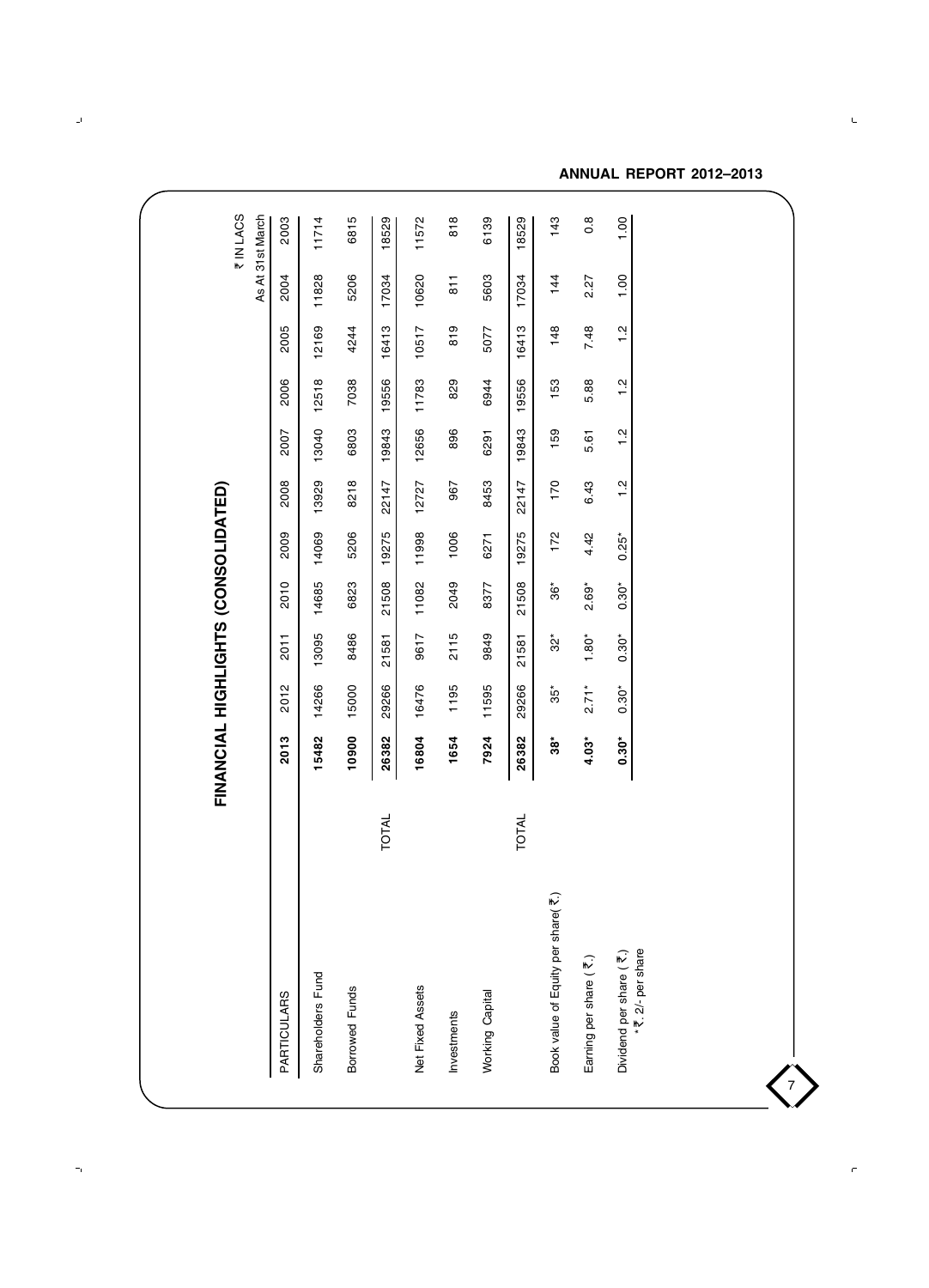### **DIRECTORS' REPORT TO THE MEMBERS.**

The Directors present the 48th Annual Report on the working of the Company for the year ended 31<sup>st</sup> March, 2013 together with the statement of Accounts for that year.

| <b>FINANCIAL RESULTS</b>                                    |           |               |
|-------------------------------------------------------------|-----------|---------------|
|                                                             | 2012-2013 | Previous Year |
|                                                             | ₹ In Lacs | ₹ In Lacs     |
| The gross profit before interest and                        |           |               |
| Depreciation is                                             | 3213.63   | 2526.83       |
| Reducing therefrom Finance cost of                          | 697.01    | 441.61        |
| and Depreciation of                                         | 848.42    | 782.64        |
| The net profit comes to                                     | 1668.20   | 1302.58       |
| and the balance of Profit brought forward from last year of | 2347.67   | 1464.04       |
| the total comes to                                          | 4015.87   | 2766.62       |
| Adjusting against this amount the Following, namely:        |           |               |
| Provision for Current Taxation of                           | 3.00      | 118.00        |
| Provision/(Saving) for Deferred Taxation of                 | (16.00)   | 58.00         |
| Prior period expenses                                       |           |               |
| Dividend on Equity Shares of                                | 123.00    | 123.00        |
| Tax on Dividend of                                          | 20.90     | 19.95         |
| And Transfer to General Reserve of                          | 150.00    | 100.00        |
| Totalling to                                                | 280.90    | 418.95        |
| There remains a balance of                                  | 3734.97   | 2347.67       |

which the Directors propose to carry-forward to next year's accounts.

#### **CONSOLIDATED FINANCIAL STATEMENTS**

As required by Listing Agreements with the Stock Exchanges, the Consolidated Financial Statements prepared in accordance with the applicable Accounting Standards issued by the Institute of Chartered Accountants of India are attached.

# **DIRECTORS' RESPONSIBILITY STATEMENT**

- The Directors confirm
- a. that in the preparation of the annual accounts, the applicable accounting standards have been followed and there has not been any material departure;
- b. that the Directors have selected such accounting policies and applied them consistently and made judgments and estimates that are reasonable and prudent so as to give a true and fair view of the state of affairs of the Company as at the end of the financial year on 31st March, 2013 and of the profit of the Company for that period;
- c. that the Directors have taken proper and sufficient care for the maintenance of adequate accounting records in accordance with the provisions of Companies Act, 1956 for safeguarding the assets of the Company and for preventing and detecting fraud and other irregularities; and
- d. that the Directors have prepared the annual accounts on a going concern basis.

#### **DIVIDEND**

The Directors recommend for your consideration the payment of Dividend for the year ended  $31<sup>st</sup> March$ , 2013 at the rate of Re.0.30 per share. If approved, the Equity Dividend will, subject to the provisions of Section 206A of the Companies Act, 1956, be paid to those shareholders whose names stand on the Register of Members on 24<sup>th</sup> day of August, 2013. The Dividend in respect of shares held in the electronic form will be paid to the beneficial owners of the shares at the close of business hours on 12<sup>th</sup> August, 2013 as per the details furnished by the Depositories for this purpose.

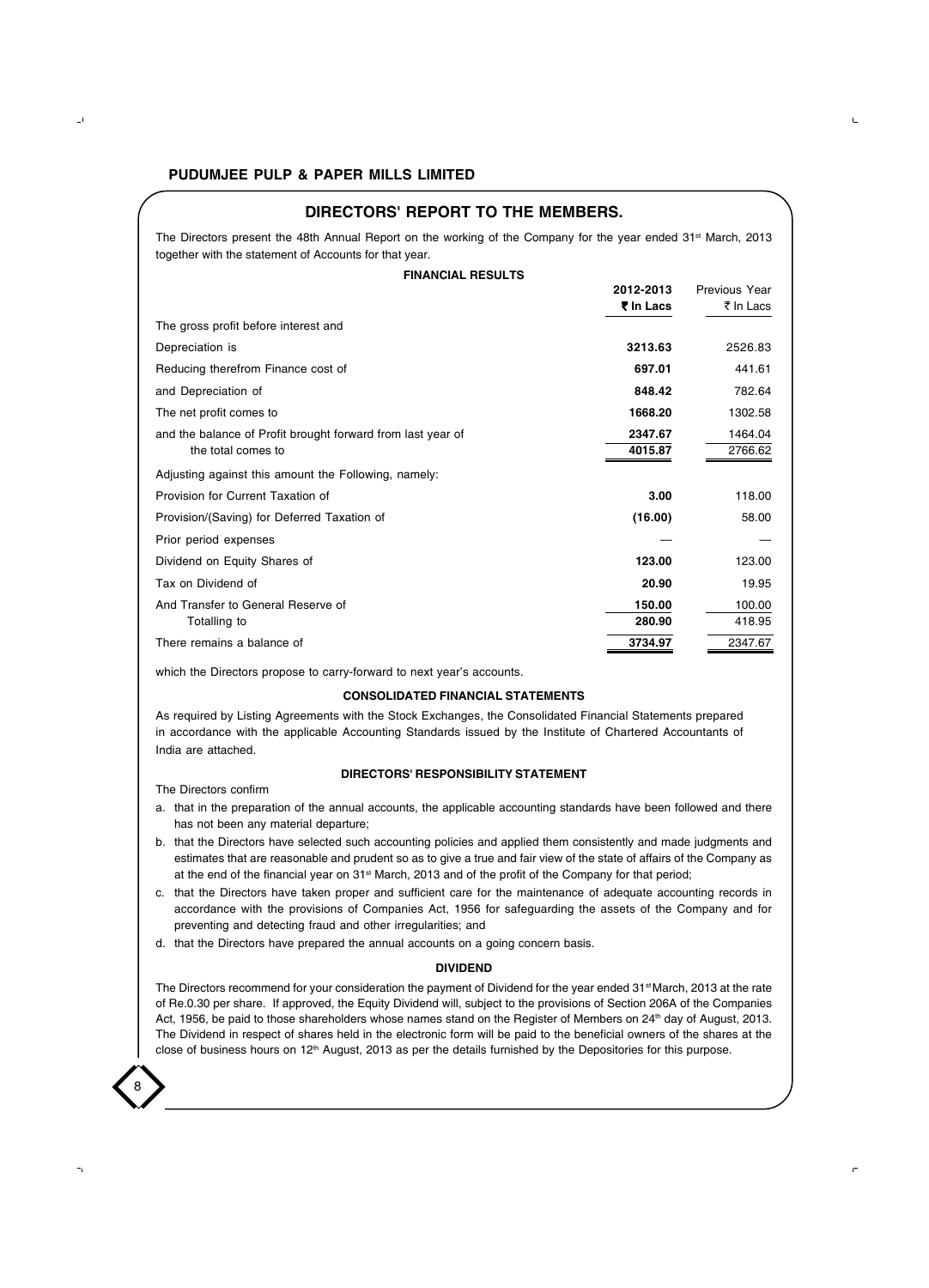#### **OPERATIONS**

The Company achieved significant growth in profits from its Real Estate business. The revenue and profits from the Paper manufacturing activity, however, were adversely affected due to slowdown in overall economy and prevailing recessionary conditions in the country coupled with inflationary pressures on the input costs. The Directors cautiously and judiciously adopted a strategy of lower capacity utilization to minimize the negative impact and avoided ultimate substantial losses. The installation of a Paper manufacturing facility at a cost of about ₹ 100 crores at Mahad has been, as a precautionary measure, put on hold temporarily in view of the prevailing recessionary conditions to minimize the impact of fixed cost and in view of changing market situation a fresh view of the investment plans in regard to new products to be manufactured is under study.

The Directors believe that the recent steps taken by the Government to improve the overall economy and easing of commodity prices combined with Company's continuous efforts on cost reduction would enable the Company to enhance capacity utilization and improve profitability.

The third Wind Power Plant of 2.1 MW at Jat, Sangli commissioned during the year is satisfactorily operating thus taking the total capacity of renewable energy generation through Wind Mills upto 4.60 MW.

The labour relations continued to remain peaceful.

Out of 79 Fixed Deposits amounting to  $\bar{x}$  39,37,000 which had matured for payment as at the close of 31<sup>st</sup> March, 2013, out of this, 14 deposits of the value of  $\overline{5}$  11,09,000 have been claimed upto 16<sup>th</sup> May, 2013.

### **DIRECTORS**

Messrs. V.O. Somani, B.C. Dalal and V.K. Beswal, retire by rotation and being eligible offer themselves for re-appointment.

Special Resolution has been proposed for the remuneration payable to Mr.V.P. Leekha, the Chief Executive Officer of the Company for the remaining period of his appointment from 01.04.2013 to 31.03.2014.

Special Resolution has been proposed for the revised remuneration payable to Mr.S.K. Bansal, the Whole-time Director of the Company for the remaining period of his appointment from 01.04.2012 to 31.03.2014.

These resolutions are commended for your approval.

#### **AUDITORS**

Members are requested to appoint Statutory Auditors to hold office from the conclusion of the ensuing Annual General Meeting until the conclusion of the next Annual General Meeting and to fix their remuneration

#### **STATEMENTS UNDER SECTION 217(1)(e) AND 217(2A)**

Statement giving details as required by the aforesaid provisions of the Companies Act, 1956 are annexed hereto and marked Annexure "A" & "B" respectively.

#### **REPORT ON CORPORATE GOVERNANCE**

The report on Corporate Governance in accordance with the guidelines of the Securities & Exchange Board of India and amended Clause 49 of the Listing Agreements with the Stock Exchanges is attached and marked Annexure "C".

On behalf of the Board of Directors,

9

R.N. Sethna A.K. Jatia Director Director.

Mumbai, Dated : 23<sup>rd</sup> May, 2013.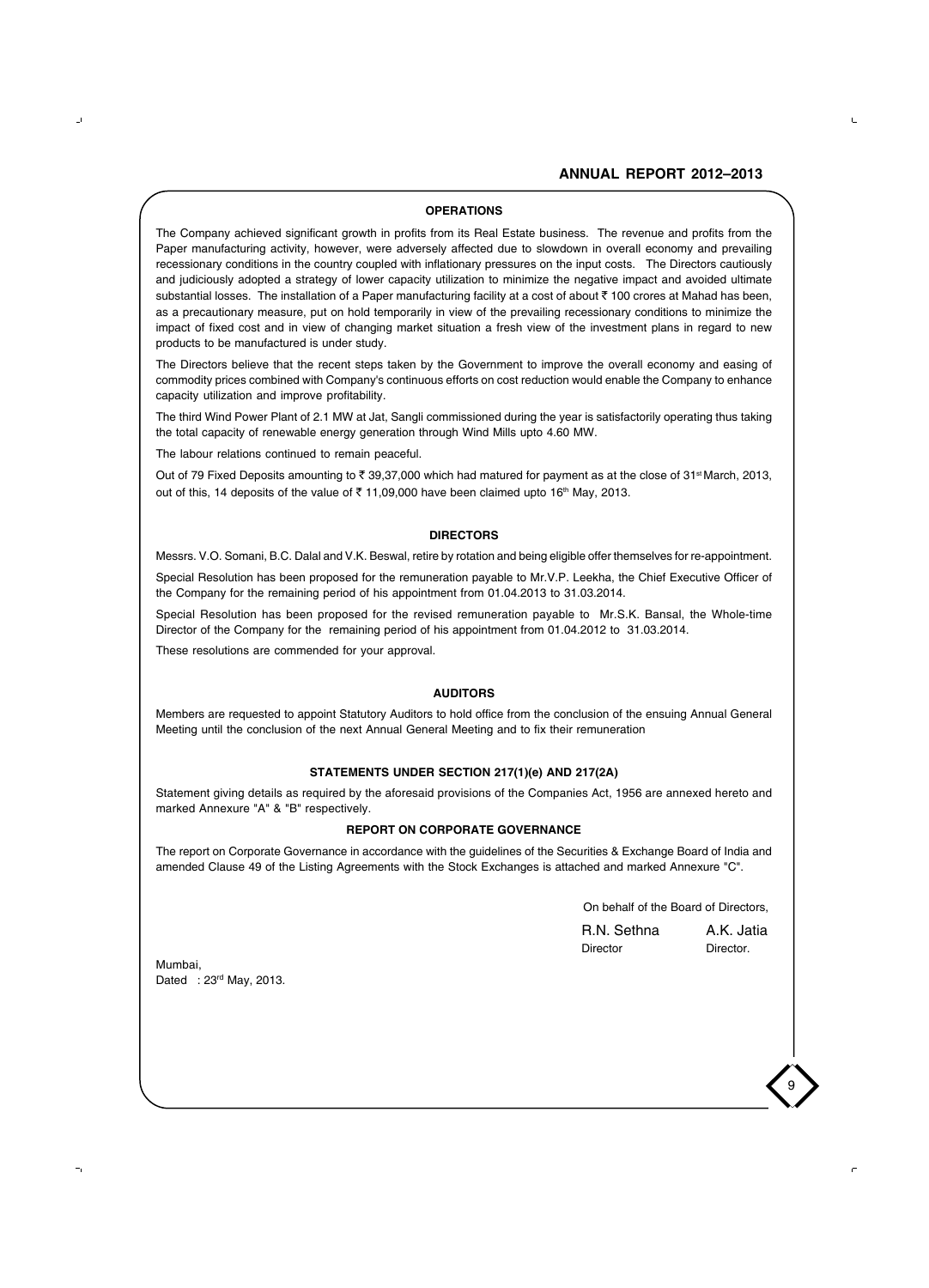$\mathbb{D}^1$ 

| 31 <sup>st</sup> March, 2013. |                                                                                                                                                                                                                                         | Information as per Section 217(1)(e) of the Companies Act, 1956, read with Companies (Disclosure of Particulars in the Report of<br>Board of Directors) Rules, 1988 and forming part of the Directors' Report for the year ended |                           |
|-------------------------------|-----------------------------------------------------------------------------------------------------------------------------------------------------------------------------------------------------------------------------------------|----------------------------------------------------------------------------------------------------------------------------------------------------------------------------------------------------------------------------------|---------------------------|
| J.                            | <b>CONSERVATION OF ENERGY:</b>                                                                                                                                                                                                          |                                                                                                                                                                                                                                  |                           |
| a)                            | Measures taken<br>areas:<br>power reduction in Pumps by optimisation.<br>$\blacksquare$<br>Modification in steam and condensate system.<br>$\overline{\phantom{a}}$                                                                     | Continuous monitoring of electrical energy consumption and evaluation of operating parameters in following specific                                                                                                              |                           |
| b)                            | <b>Proposals</b><br>Optimisation of refiners, pumps and agitators.<br>Utilisation of condensate tank flash steam.<br>Replacement of Aeration System by Diffusor System at ETP.<br>Replacement of old motors by energy efficient motors. |                                                                                                                                                                                                                                  |                           |
| c)                            |                                                                                                                                                                                                                                         | Impact of measures at (a) and (b) above on reduction of energy consumption:<br>Impact of measures at (a) and (b) above would result in savings of about $\bar{\tau}$ 69 Lacs per annum.                                          |                           |
| d)                            | <b>Power and Fuel Consumption:</b><br>i)<br><b>Electricity</b>                                                                                                                                                                          | 2012-13                                                                                                                                                                                                                          | <b>Previous Year</b>      |
|                               | (a) Purchased<br>Units (KWH in lacs)<br>Total Amount (₹ In lacs)<br>Average Rate/KWH (₹ in lacs)<br>$\overline{\phantom{a}}$                                                                                                            | 396.01<br>3018.16<br>7.62                                                                                                                                                                                                        | 537.02<br>3618.04<br>6.74 |
|                               | (b) Own Generation:<br>Through Power Generator<br>(i)<br>Units (KWH in lacs)<br>Units per Ltr. Of fuel oil<br>Cost/Unit (₹)                                                                                                             |                                                                                                                                                                                                                                  |                           |
|                               | <b>Through Steam Turbine</b><br>(ii)<br>Units (KWH in lacs)<br>Cost of equivalent power $(\bar{\tau}$ In lacs)<br>Through Wind Mill<br>(iii)                                                                                            | 15.42<br>117.49                                                                                                                                                                                                                  | 21.35<br>143.89           |
|                               | Units (KWH in lacs)<br>Cost of equivalent power $(\bar{\tau})$ In lacs)                                                                                                                                                                 | 61.85<br>484.88                                                                                                                                                                                                                  | 38.35<br>275.91           |
|                               | Steam Coal utilized in Boiler<br>ii)<br>(Grade 'C' or Grade 'D' whichever is available)<br>Quantity (MT)<br>Total Amount (₹ In lacs)<br>Average Rate / MT $(3)$                                                                         | 21772<br>1058.51<br>4862                                                                                                                                                                                                         | 25047<br>1252.25<br>5000  |
|                               | Fuel Oil<br>iii)<br>Quantity (KL)<br>Total Amount (₹ In lacs)<br>Average Rate (₹ Per KL)                                                                                                                                                |                                                                                                                                                                                                                                  | 93<br>24.74<br>26602      |
|                               | Consumption per tonne of paper produced:<br>iv)<br>Electricity (KWH)                                                                                                                                                                    | 2204                                                                                                                                                                                                                             | 2331                      |

 $\bar{\mathbf{r}}_{\mu}$ 

 $\mathbf{r}^{\perp}$ 

As we are a specialty paper mill, the requirement of energy varies widely with the quality of paper being manufactured and this would fluctuate annually depending upon the product mix and the raw material mix being utilized for different grades and at different times.

10

 $\overline{a}$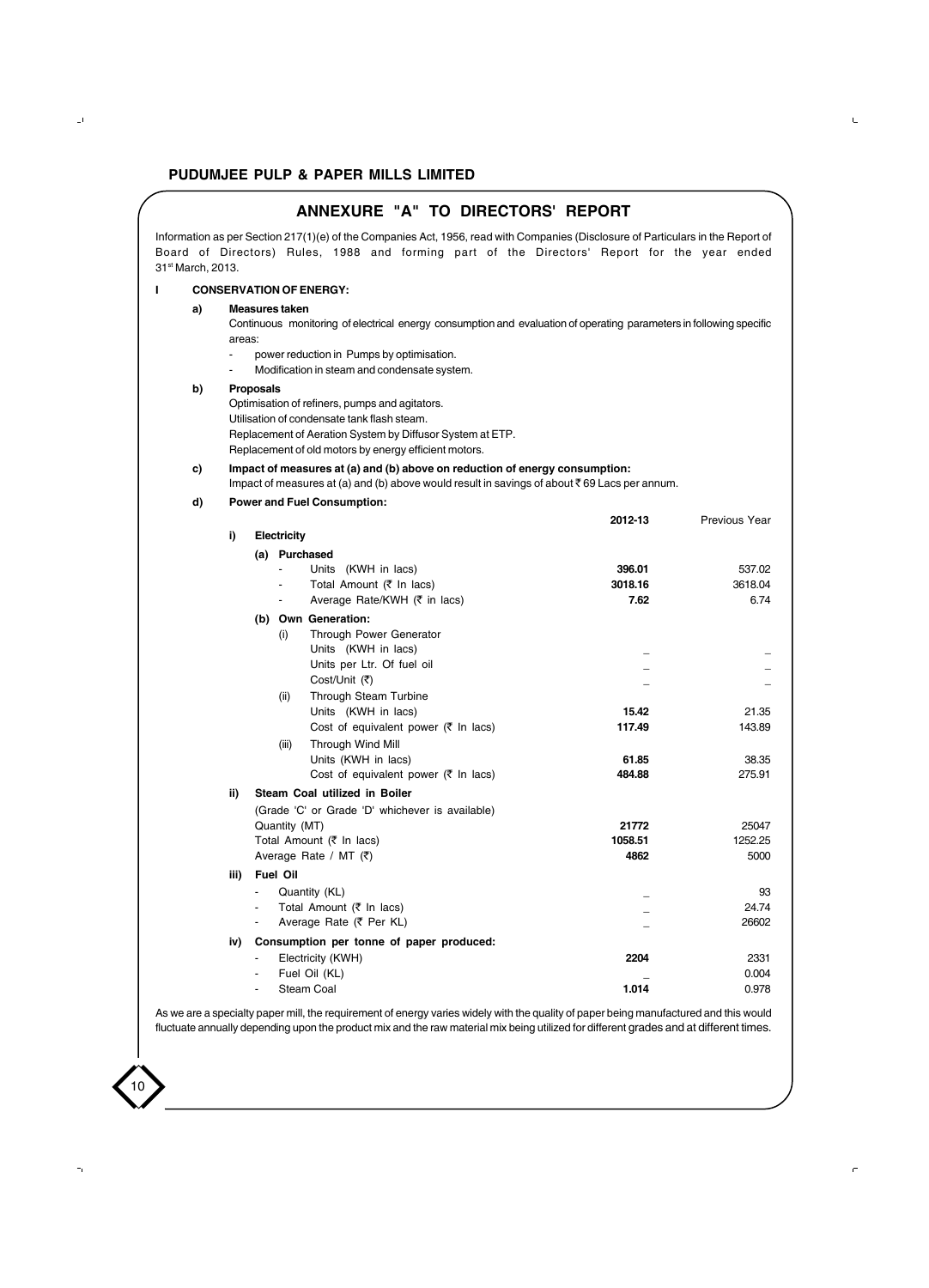# **ANNUAL REPORT 2012–2013**

| $\mathbf{u}$ |                | <b>RESEARCH AND DEVELOPMENT:</b>                                                                                                                                                                                                   |            |                                                                                                                                                         |            |
|--------------|----------------|------------------------------------------------------------------------------------------------------------------------------------------------------------------------------------------------------------------------------------|------------|---------------------------------------------------------------------------------------------------------------------------------------------------------|------------|
|              | 1              | Specific Areas in which R & D<br>Carried out by the Company                                                                                                                                                                        | (a)        | Development of new grades of paper like flexible<br>packing paper, grease resistant paper, Décor<br>glassine & bakery release paper.                    |            |
|              |                |                                                                                                                                                                                                                                    | (b)        | Introduction of ASA Sizing of different paper                                                                                                           |            |
|              |                |                                                                                                                                                                                                                                    | c)         | grades for quality.<br>Optimized chemical addition on various paper<br>grades running on machine and waste paper<br>re-cycling plant.                   |            |
|              |                |                                                                                                                                                                                                                                    | (d)        | Replacement of OBA, Defoamer, DSR etc.                                                                                                                  |            |
|              | 2              | Benefits derived as a result of<br>Above R & D                                                                                                                                                                                     | (a)        | Natural resources conservation & better<br>environment management due to replacing<br>virgin fiber with recycled paper pulp in certain<br>paper grades. |            |
|              |                |                                                                                                                                                                                                                                    | (b)        | Product Development as per Market<br>requirements & cost effective production with<br>enhanced quality.                                                 |            |
|              | 3              | Future Plan of action                                                                                                                                                                                                              | (a)        | Development of New Décor grades for export.                                                                                                             |            |
|              |                |                                                                                                                                                                                                                                    | (b)        | Development of value added products, like<br>grease resistant paper (High oil kit), release<br>paper.                                                   |            |
|              |                |                                                                                                                                                                                                                                    | (c)<br>(d) | Cost reduction by replacing virgin pulp by using<br>low cost furnish, alternate chemicals etc.<br>Water conservation in line with new standards.        |            |
|              | 3              |                                                                                                                                                                                                                                    |            |                                                                                                                                                         |            |
|              |                | Expenditure on R & D<br>(a) Capital                                                                                                                                                                                                |            | Rupees in Lacs                                                                                                                                          |            |
|              |                | (b) Recurring                                                                                                                                                                                                                      |            | 69.78                                                                                                                                                   |            |
|              |                | (c) Total<br>(d) Total R & D expenditure as a percentage of Turnover                                                                                                                                                               |            | 69.78<br>0.34                                                                                                                                           |            |
| Ш            |                | TECHNOLOGY ABSORPTION, ADAPTATION & INNOVATION:                                                                                                                                                                                    |            |                                                                                                                                                         |            |
|              | 1              | Efforts in brief made towards                                                                                                                                                                                                      | (a)        | Installation of catonic starch preparation & dosing                                                                                                     |            |
|              |                | technologyabsorption, adaptation<br>and innovation                                                                                                                                                                                 |            | system.                                                                                                                                                 |            |
|              |                |                                                                                                                                                                                                                                    | (b)        | Installation of Dox rewinder to improve<br>paper quality.<br>Installation of canister system for fibre recovery &                                       |            |
|              |                |                                                                                                                                                                                                                                    | (c)        | self cleaning filters in water supply.                                                                                                                  |            |
|              |                |                                                                                                                                                                                                                                    | (d)        | Wind power projects completed.                                                                                                                          |            |
|              | $\overline{c}$ | Benefits derived as a result of<br>The above efforts                                                                                                                                                                               | (a)<br>(b) | Quality improvement & chemical saving<br>Renewable energy generation from wind<br>power                                                                 |            |
|              |                |                                                                                                                                                                                                                                    | (c)        | Recovery of usable fibre.                                                                                                                               |            |
|              | 3              | No new technology was imported in last five years.                                                                                                                                                                                 |            |                                                                                                                                                         |            |
| IV           |                | FOREIGN EXCHANGE EARNINGS AND OUTGO:                                                                                                                                                                                               |            |                                                                                                                                                         |            |
|              | 1              | During the year the Company has exported 277.20 MT of paper at ₹ 260.13 lacs as compared to 254.13 MT<br>of paper valued at ₹ 202.57 lacs during 2011-12. All out efforts are being made to improve export performance<br>further. |            |                                                                                                                                                         |            |
|              | $\overline{c}$ | Foreign Exchange earned and used were ₹ 260.13 lacs and ₹4,632.66 lacs, respectively.                                                                                                                                              |            |                                                                                                                                                         |            |
|              |                |                                                                                                                                                                                                                                    |            | On behalf of the Board of Directors,                                                                                                                    |            |
|              |                |                                                                                                                                                                                                                                    |            | R.N. Sethna                                                                                                                                             | A.K. Jatia |
|              |                |                                                                                                                                                                                                                                    |            | Director                                                                                                                                                | Director.  |
|              | Mumbai,        | Dated : $23^{\text{rd}}$ May, 2013.                                                                                                                                                                                                |            |                                                                                                                                                         |            |
|              |                |                                                                                                                                                                                                                                    |            |                                                                                                                                                         |            |
|              |                |                                                                                                                                                                                                                                    |            |                                                                                                                                                         |            |

 $\bar{\omega}$ 

 $\bar{t}_\perp$ 

 $\bar{c}$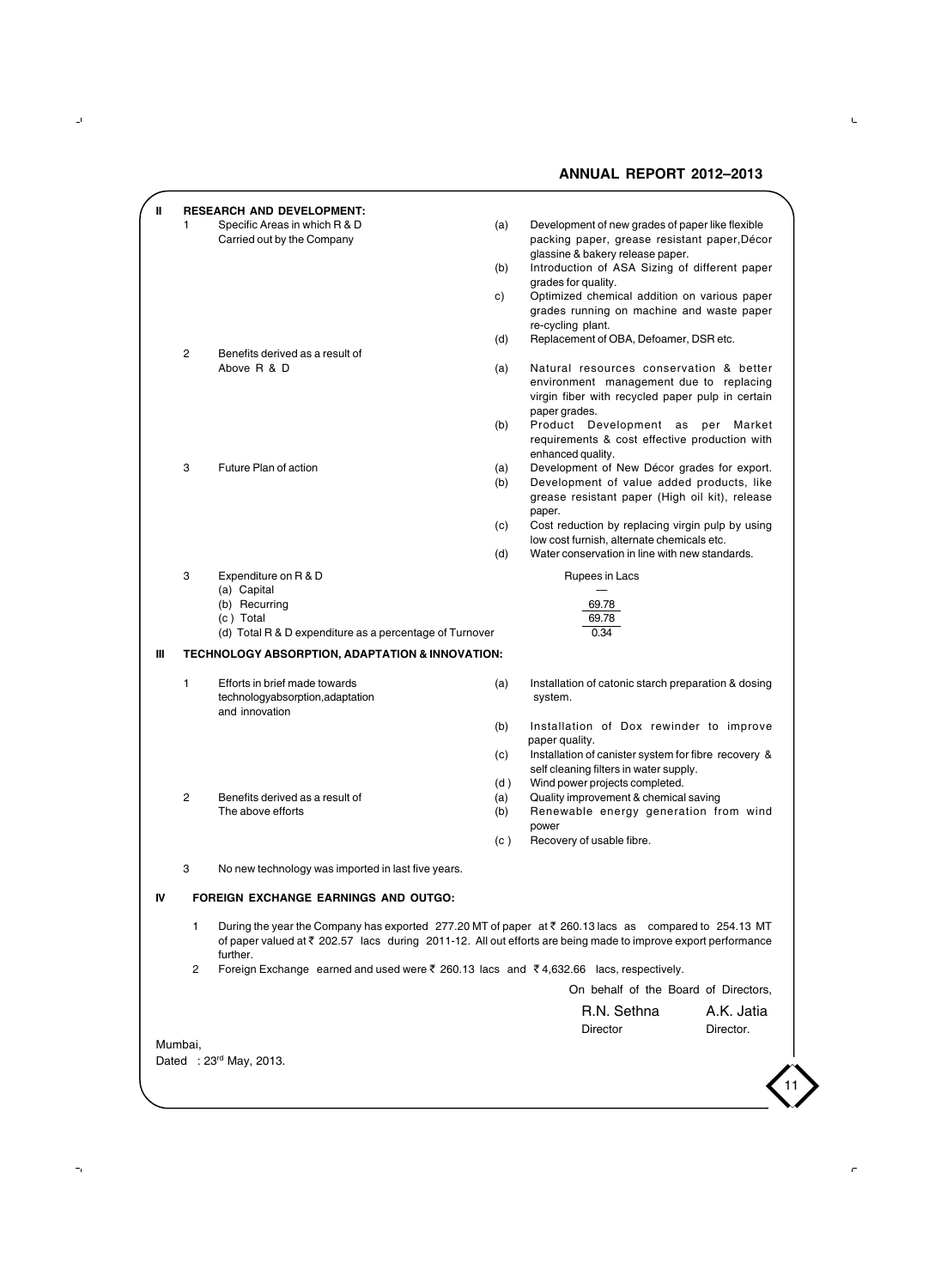### **ANNEXURE "B" TO DIRECTORS' REPORT**

Information as per Section 217(2A) of the Companies Act, 1956 read with the Companies (Particulars of Employees) Rules, 1975 and forming part of the Directors' Report for the year ended 31<sup>st</sup> March, 2013.

| Name & Age<br>(Years)             | Designation/<br>Nature of<br>duties    | Remuneration<br>Gross<br>₹ | <b>Net</b><br>₹ | Qualification<br>&<br>Experience<br>(Years) | Date of<br>commen-<br>cement of<br>employ-<br>ment. | Last employed<br>Name<br>of the<br>organi-<br>sation. | Position<br>held |
|-----------------------------------|----------------------------------------|----------------------------|-----------------|---------------------------------------------|-----------------------------------------------------|-------------------------------------------------------|------------------|
| *Mr. Leekha V.Pl Director<br>(73) | (Technical)<br>& CEO                   | 76,72,804                  | 56,87,066       | B.E.<br>(Mech.)<br>(50)                     | 07.03.2000                                          | Star Paper<br>Mills Ltd.                              | President        |
| **Mr. Hurbert<br>Trummer<br>(53)  | Chief<br>Operating<br>Officer<br>(COO) | 8,03,200                   | 6,17,090        | B.E.<br>(Mech.)<br>(37)                     | 25.02.2013                                          | Self Emplo- Paper<br>ved                              | Consultantl      |

#### **Notes -**

L.

- (1) Gross remuneration as shown above includes salary, bonus, Company's contribution to Provident fund and Value of medical and other facilities but excludes provision for gratuity. Net remuneration is arrived at after deduction of Income Tax.
- (2) \*The nature and conditions of employment are non contractual. The employee is whole-time Director of the Company during the year.
- (3) \*\*The nature and conditions of employment are contractual. The employee is whole-time employee of the Company and employed for part of the year.

 On behalf of the Board of Directors, R.N. Sethna A.K. Jatia Director **Director.** 

Mumbai Dated : 23rd May, 2013.



 $\bar{L}$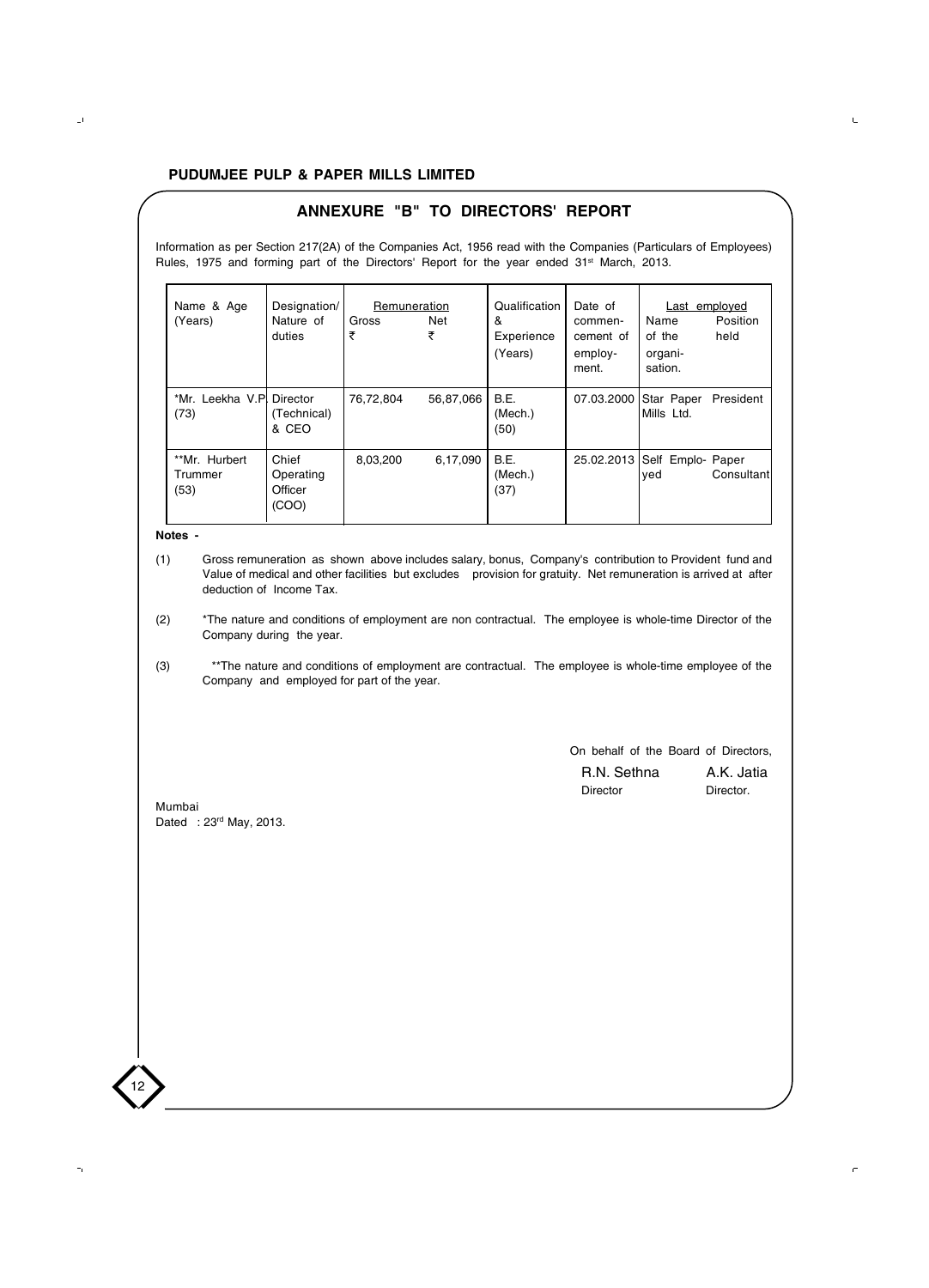# **ANNEXURE "C" TO DIRECTORS' REPORT CORPORATE GOVERNANCE DISCLOSURES**

The Directors present their Report on Corporate Governance as required by SEBI guidelines and listing Agreements:

Company's Philosophy on Code of Governance:

The Company's philosophy on Corporate Governance envisages transparency with integrity in all its dealings with its stakeholders including shareholders, employees, lenders and others.

#### **Code of Conduct:**

In tune with the corporate philosophy stated in the preceding para, the Board of Directors of the Company in its meeting held on 29<sup>th</sup> October, 2005 laid down a Code of Conduct for all the Board Members and Senior Management personnel of the Company in terms of the requirement of clause 49. The Code of Conduct is displayed at the Company's website www.pudumjee.com. Affirmation regarding compliance with the Code of Conduct had been obtained from all Board members and Senior Management personnel of the Company. As required, a declaration duly signed by the Wholetime Director to the effect is appended.

### **Board of Directors:**

The Board of Directors is composed of a Promoter Director, two Whole-time Directors and the rest Non Executive Independent Directors. The two Whole-time Directors, one of whom is Chief Executive Officer, conducts the day to day management of the Company subject to the supervision and control of the Board of Directors. The composition of the Board of Directors is given hereunder:

| Name           | Category   |               | No.of other Directorships & Committee<br>Membership / Chairmanships held |                            | Attendance Particulars<br>(No.of Board Meetings)<br>held in 2012-2013-5) |
|----------------|------------|---------------|--------------------------------------------------------------------------|----------------------------|--------------------------------------------------------------------------|
|                |            | Directorships | Committee<br>Memberships                                                 | Committee<br>Chairmanships |                                                                          |
| Mr.V.O. Somani | NED/IND    | 3             |                                                                          |                            | 5                                                                        |
| Mr.R.N. Sethna | NED/IND    | 4             |                                                                          |                            |                                                                          |
| Mr.V.P. Leekha | WTD/CEO    |               |                                                                          |                            | 4                                                                        |
| Mr.A.K. Jatia  | NED/PR     | 6             |                                                                          |                            | 5                                                                        |
| Mr.S.K. Bansal | <b>WTD</b> | 5             |                                                                          |                            | 5                                                                        |
| Mr.B.C. Dalal  | NED/IND    | 4             |                                                                          |                            | 5                                                                        |
| Mr.V.K. Beswal | NED/IND    | 2             |                                                                          |                            | 2                                                                        |

**NED:** Non-Executive Director, IND: Independent, PR: Promoter, CEO: Chief Executive Officer.

Messrs. A.K. Jatia, S.K. Bansal and V.P. Leekha, the Directors of the Company attended last Annual General Meeting held on 25<sup>th</sup> August, 2012.

During the year 2012-2013 Four Board Meetings were held on the following dates:

29<sup>th</sup> May, 2012, 9<sup>th</sup> August, 2012, 10<sup>th</sup> November, 2012, and 24<sup>th</sup> January, 2013.

### **Details of Sitting fees & Remuneration paid to Directors during the year ended 31st March, 2013: (Figures in Rupees)**

| Name            | Sitting fees | <b>Salaries</b> | Perquisites              | Commission | Total     |    |
|-----------------|--------------|-----------------|--------------------------|------------|-----------|----|
| Mr.V.O. Somani  | 46,000       |                 |                          |            | 46,000    |    |
| Mr.R.N. Sethna  | 11,000       |                 | $\overline{\phantom{a}}$ |            | 11,000    |    |
| Mr.A.K. Jatia   | 44.000       |                 | $\overline{\phantom{a}}$ |            | 44.000    |    |
| Mr.V.P. Leekha  | ۰.           | 54,00,000       | 22,72,804                |            | 76,72,804 |    |
| Mr. S.K. Bansal |              | 45,24,000       | 11,92,431                |            | 57,16,431 |    |
| Mr.B.C. Dalal   | 42,000       |                 | $\overline{\phantom{a}}$ |            | 42,000    |    |
| Mr.V.K. Beswal  | 20,000       |                 | $\overline{\phantom{a}}$ |            | 20,000    |    |
|                 |              |                 |                          |            |           | 13 |
|                 |              |                 |                          |            |           |    |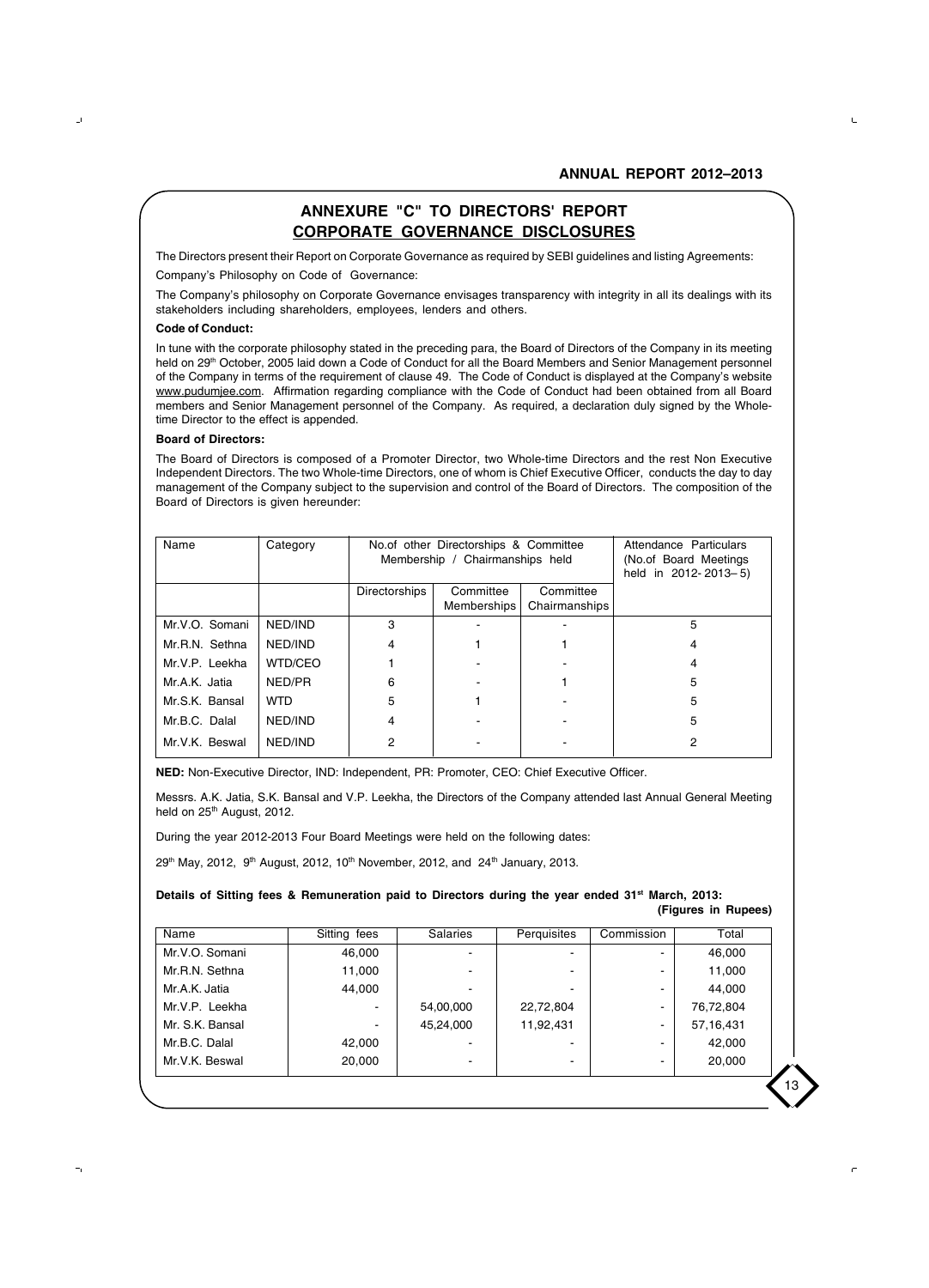- Perquisites include housing/house rent allowance with electricity, gas, medical expenses, leave travel assistance, club fees, accident insurance, contribution to provident and Superannuation fund etc., but exclude provision for gratuity.
- Severance fees, stock options and notice period are not applicable in case of Executive Directors.
- The appointments of Messrs V.P. Leekha and S.K. Bansal are for a period of five years each with effect from 1st April, 2009.
- Non Executive Directors draw no remuneration except by way of sitting fees for each meeting of Board or Committee thereof attended by him, within the limits prescribed by law in this regard.
- z Messrs. V.O. Somani, R.N. Sethna, A.K. Jatia, B.C. Dalal, S.K. Bansal and V.K. Beswal held 2150, 5120, 19,50,894, Nil, 20 and Nil equity shares of  $\bar{\tau}$  2/- each of the Company respectively.

#### **Appointment of Directors:**

Resolution have been proposed for the re-appointment of Messrs V.O. Somani, B.C. Dalal and V.K. Beswal as Directors of the Company on their retirement by rotation.

Special Resolution has also been proposed for payment of remuneration payable to Mr.V.P. Leekha as Chief Executive of the Company with effect from 01.04.2013 for the remainder of his tenure i.e. till 31.03.2014.

Special Resolution has also been proposed for payment of remuneration to Mr.S.K. Bansal, Whole-time Director of the Company with effect from 01.04.2012 for the remainder of his tenure.

a) Mr.V.O. Somani was appointed as Non-Executive Director in 1974 and since then he has been reappointed from time to time on retirement by rotation. Mr.Somani has a long and varied business experience of over 50 years especially in the field of business administration and finance. He holds 2150 equity shares of the face value of  $\bar{\tau}$  2/- each of the Company. He is Director of the following Companies:

Shree Madhu Industrial Estate Ltd., and Evinco Exim Ltd.,

He is not Chairman or member of any other Company's Committees.

b) Mr.Bhupendra C. Dalal was appointed as an additional Director of the Company with effect from 13th June, 2009 and subsequently he was appointed as a Director at the Annual General Meeting held on 28<sup>th</sup> August, 2010.

Mr.Dalal is B.Com., LL.B and comes from a reputed business family and has over 50 years of experience in Business. He is also an Advocate. He does not hold any shares of the Company. He is Director of following **Companies** 

Nildeep Investment Company Pvt.Ltd., Oceanic Investments Ltd., Foods & Inns Limited and Cifco Ltd.

He is not a Chairman or a member of any other Company's Committees.

c) Mr.Vinod Kumar Beswal was appointed as an additional Director of the Company with effect from 1st December, 2011 and subsequently he was appointed as a Director at the Annual General Meeting held on 25<sup>th</sup> August, 2012. Mr.Beswal is B.Com., FCA., and has vast and varied experience in Tax and Financial matters. He does not hold

Kunal Consultancy Pvt.Ltd. and Jalaram Mercantile Pvt.Ltd.

He is not a Chairman or a member of any other Company's Committees.

any shares of the Company. He is Director of following Companies:

#### **BOARD PROCEDURE:**

14

Board Meetings are held about four-five times a year. Detailed Agenda is sent to each Director well in advance of the meetings. The Directors are briefed at each Board Meeting regarding performance and working by the functional heads. In addition to matters statutorily requiring Board's approval, all major decisions of policy, strategic formulations, capital expenditure, new investments, major accounting policies are considered by the Board.

### **MANAGEMENT DISCUSSION AND ANALYSIS:**

The Company operates in Specialty Paper segment. Such paper fetches higher prices and have higher cost of input compared to normal paper segment. The Company continues to upgrade the existing quality of papers, develop and introduce new papers in the market with thrust on exporting such papers to European countries. The specialty paper segment has been virtually stagnant in view of wide spread usage of plastics. The increasing awareness about negative aspects of usage of plastics, though does ultimately mean increased usage of specialty paper, however, consumption of the paper takes substantially longer time to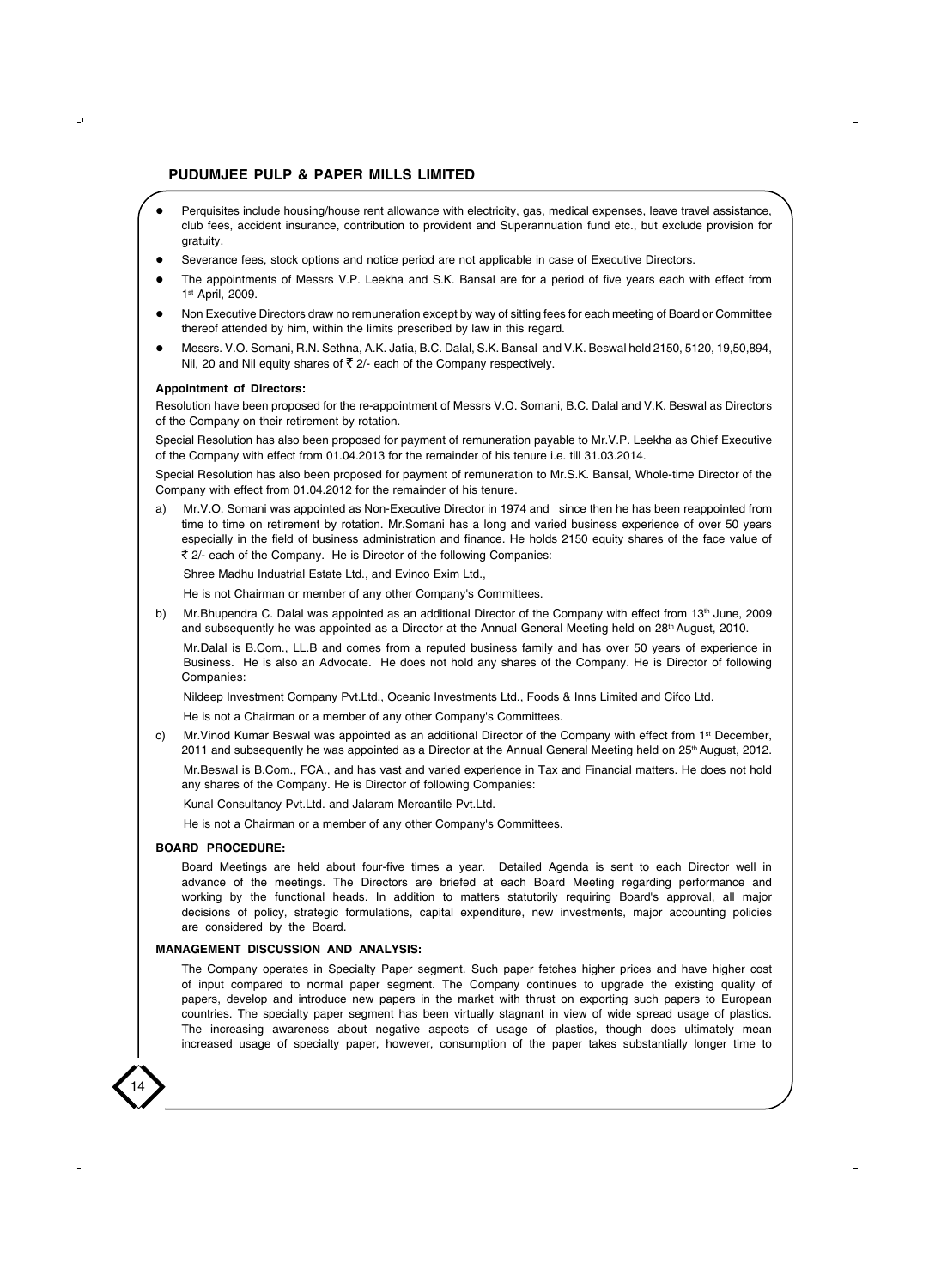completely replace the plastics. This though makes long-term outlook encouraging, the unfair competition from imports, particularly in specialty paper segment does pose an impediment to growth in the business of specialty paper in short-term. The Company continues to intensify its efforts on cost reduction within the existing constraints of import of quality raw material, depreciating Rupee and higher energy costs.

The Company received a tax free profit of  $\bar{\zeta}$ 16.60 crores being its share from the Partnership Firm carrying the Real Estate activity at Pune consequent upon this years' completion of 188 mid-sized luxurious flats comprising two buildings. The project is progressing satisfactorily and so far out of 658 flats which are to be completed in a phased manner, 282 flats have been fully constructed.

The existing internal controls of the Company are periodically reviewed by the audit Committee and are considered quite adequate.

The Company employs about 530 employees and Company's relations with the labour remained cordial.

#### **Committee of Directors:**

**(a)** The Board has constituted a Committee of Directors under Section 292 of the Companies Act, 1956 consisting of Messrs. A.K. Jatia and S.K. Bansal to deal with the matters relating to investments and Borrowings.

#### **(b) Audit Committee:**

The Audit Committee consists of three non Executive Directors, out of which two are independent Directors, namely Messrs. V.O.Somani (Independent Director), A.K. Jatia and Mr.Bhupen C.Dalal (Independent Director). The broad terms of reference of this Committee are:

- To review quarterly/half-yearly and annual financial statements.
- To review the Company's financial reporting systems.
- To consider the matter of appointment/re-appointment etc. of Statutory Auditors and their remuneration.
- To review the internal control and audit systems.
- To review the Company's financial and risk management policies;

The Committee had held four meetings during the financial year 2012-2013 viz the first for consideration of Annual Accounts for the year ending 31<sup>st</sup> March, 2012, the second for consideration of quarterly results for the quarter ending 30<sup>th</sup> June,2012, the third for consideration of quarterly/half-yearly results for the quarter ending 30<sup>th</sup> September, 2012, and the fourth for considering quarterly results for the quarter ending 31<sup>st</sup> December, 2012 respectively. Mr. V.O. Somani, Mr. A.K. Jatia and Mr. B.C. Dalal attended all the four meetings.

The Statutory Auditors and Internal Auditor had attended all four Audit Committee Meetings.

#### **(c) Shareholders'/Investors' Grievance Committee:**

The Committee comprises of Messrs. V.O.Somani (Chairman), A.K. Jatia and S.K. Bansal. Its terms of reference include review of complaints of shareholders/investors, the Company's performance on redressal of complaints and to look into the correspondence with Securities & Exchange Board of India (SEBI) and the Stock Exchanges concerning Investor's Complaints.

Mr.S.K. Bansal, the Company Secretary is the Compliance Officer.

During the year 2012-2013, the Company received 24 complaints from investors and 3 complaints were received through SEBI and No Complaint was received through Stock Exchange. The complaints received have been replied to and resolved. No complaints are pending for resolution.

As on 31st March, 2013 there was no transfer of shares held in physical forms are pending for approval. The transfers are dealt with, invariably, within 15 days from their date of lodgement.

#### **(d) Remuneration Committee:**

The Remuneration Committee consists of three non Executive Independent Directors namely; Messrs. R.N. Sethna (Chairman), V.O.Somani and Mr.B.C. Dalal (Independent Directors).

The broad terms of reference of this Committee are:

- To review and determine the Company's Policy regarding remuneration payable to Managing and Whole-time Directors;
- To fix their remuneration in accordance with the law laid down under the Companies Act, 1956
- Two meetings of the Remuneration Committee were held during the year 2012-13.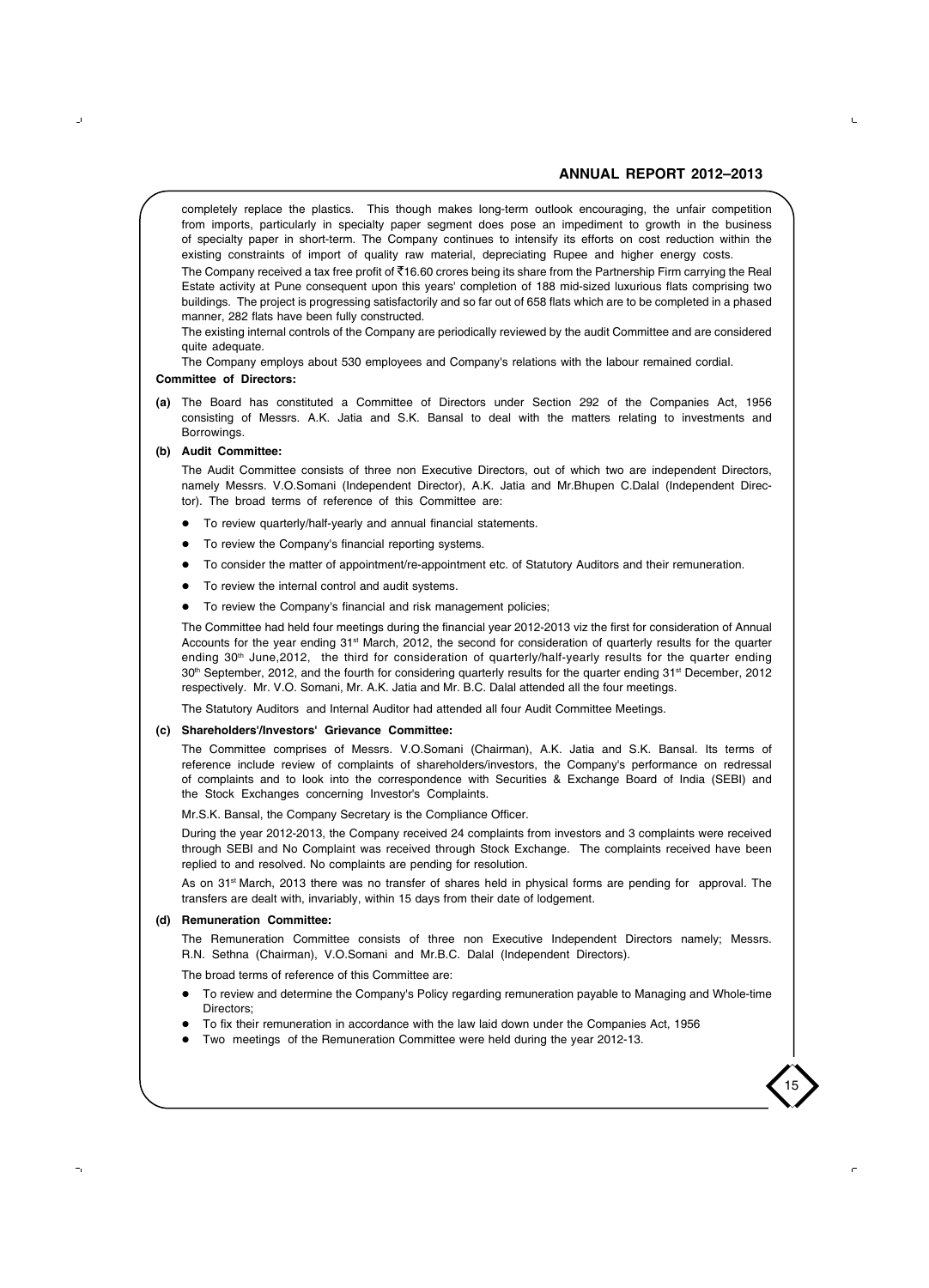### **General Body Meetings**

The last three Annual General Meetings of the Company were held at the Registered Office of the Company at Thergaon, Pune 411 033 on 28<sup>th</sup> August, 2010, 27<sup>th</sup> August, 2011 and 25<sup>th</sup> August, 2012 at 9.00 a.m. (ST).

- No special resolutions were passed at the Annual General Meeting held on 28th August, 2010 & 27th August, 2011. Special Resolution for continuation of remuneration payable to Mr.S.K. Bansal, the Whole-time Director for the remaining period of his appointment i.e. from 01.04.2012 to 31.03.2014 was passed at the Annual General Meeting held on 25<sup>th</sup> August, 2012.
- (ii) Special Resolution was passed for revision in Remuneration and other benefits payable to Mr.V.P. Leekha and re-designation of Mr.V.P. Leekha as Chief Executive Officer with effect from 01.04.2010 at the Extraordinary General Meeting held on 11<sup>th</sup> December, 2010.
- (iii) No Extra-ordinary General Meeting was held during the year.

No special resolutions were required to be put through Postal Ballot last year.

Two Special Resolutions are proposed to be moved at the ensuing Annual General Meeting.

### **Disclosures**

- (a) As disclosed in the accompanying accounts, wherever required, full provision has been made relating to transactions with subsidiary and associate Companies.
- (b) There were no instances of non compliance by the Company, nor were any penalties or strictures imposed on the Company by Stock Exchanges, SEBI or any statutory authority on any matter relating to capital markets during the last three years.
- (c) No personnel has been denied access to the Audit Committee;
- (d) All the mandatory requirements of the revised Clause 49 of the listing agreement have been complied with as detailed in this annexure "B". Non-mandatory requirements have been complied with in so far as they relate to appointment of remuneration committee and having unqualified financial statements.
- (e) In terms of listing agreement, the Company has its "Risk Management Policy and Mitigation measures" and is adopted by the Board. The Board/Audit Committee periodically reviews the risks and the measures to mitigate the same.

#### **Means of Communication**

- (a) The Company has published its quarterly and half yearly results giving the required particulars in the "Financial Express"/"Economic Times" and "Loksatta"/Maharashtra Times (Regional Language).
- (b) These results are also posted on Company's website www.pudumjee.com.
- (c) The Company has created a dedicated E-mail ID for investor's complaints viz. inv\_compl\_ppm@pune.pudumjee.com
- (d) The Management Discussion and Analysis is part of the Annual Report of the Directors to the Shareholders of the Company.
- (e) The Code of conduct adopted by the Board of Directors is also posted on Company's aforesaid website.

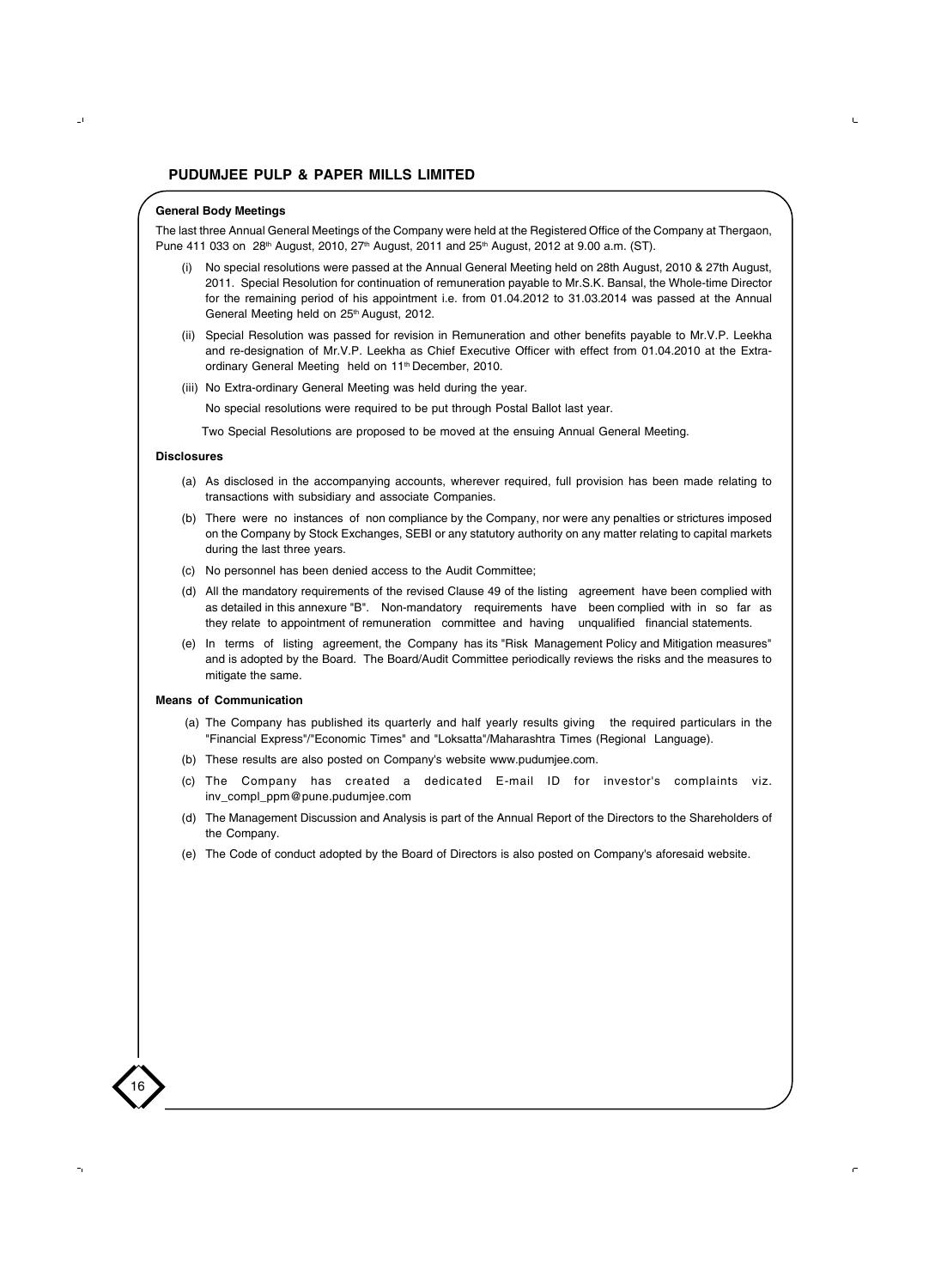|                        |                             | General Information for Shareholders:  |                                                                                      |                                                                          |                                                      |                                                                    |
|------------------------|-----------------------------|----------------------------------------|--------------------------------------------------------------------------------------|--------------------------------------------------------------------------|------------------------------------------------------|--------------------------------------------------------------------|
|                        |                             | (a) Annual General Meeting             |                                                                                      |                                                                          |                                                      |                                                                    |
|                        | Date & Time                 |                                        | ÷                                                                                    |                                                                          | Saturday, 24 <sup>th</sup> August, 2013 at 9.00 a.m. |                                                                    |
|                        | Venue                       |                                        |                                                                                      | Registered Office of the Company at                                      |                                                      |                                                                    |
|                        | (b) Financial Year          |                                        |                                                                                      | Thergaon, Pune - 411 033.<br>1st April to 31st March                     |                                                      |                                                                    |
|                        |                             | Financial Calendar                     |                                                                                      |                                                                          |                                                      |                                                                    |
|                        | (Tentative)                 |                                        |                                                                                      |                                                                          |                                                      |                                                                    |
|                        |                             | Date of Book Closure                   | ÷                                                                                    |                                                                          | 13th August, 2013 to 24th August, 2013.              |                                                                    |
|                        |                             | Last date for receipt                  |                                                                                      |                                                                          |                                                      |                                                                    |
|                        | Of Proxy Form               | Dividend Payment Date                  | ÷                                                                                    | 22 <sup>nd</sup> August, 2013 (before 9.00 a.m.)<br>3rd September, 2013. |                                                      |                                                                    |
|                        | Board Meeting for           |                                        |                                                                                      |                                                                          |                                                      |                                                                    |
|                        | Consideration of            |                                        |                                                                                      |                                                                          |                                                      |                                                                    |
|                        |                             | unaudited results for                  |                                                                                      |                                                                          |                                                      |                                                                    |
|                        | first three quarters        |                                        |                                                                                      |                                                                          | : Within 45 days of succeeding quarter.              |                                                                    |
|                        |                             | Listing on Stock Exchanges:            |                                                                                      |                                                                          |                                                      |                                                                    |
|                        |                             |                                        | The equity shares of the Company are listed at the following Stock Exchanges:        |                                                                          |                                                      |                                                                    |
| Sr.No.                 |                             |                                        | Name and address of the Stock Exchanges                                              |                                                                          |                                                      | <b>Stock Code</b>                                                  |
| 1.                     |                             | Pune Stock Exchange Ltd.               |                                                                                      |                                                                          |                                                      |                                                                    |
|                        |                             |                                        | Shivaleela Chambers, 3 <sup>rd</sup> Floor,                                          |                                                                          |                                                      | PADPU 2440                                                         |
|                        |                             | PUNE 411 030.                          | R.B. Kumthekar Marg, 752, Sadashiv Peth,                                             |                                                                          |                                                      |                                                                    |
| 2.                     |                             |                                        | Bombay Stock Exchange Ltd., Mumbai,                                                  |                                                                          |                                                      |                                                                    |
|                        |                             | Phiroze Jeejibhoy Towers               |                                                                                      |                                                                          |                                                      | 500343                                                             |
|                        |                             |                                        | 25 <sup>th</sup> Floor, Dalal Street, MUMBAI 400 001.                                |                                                                          |                                                      |                                                                    |
| 3.                     |                             |                                        | The National Stock Exchange of India Ltd.,                                           |                                                                          |                                                      | PDUMJEPULP                                                         |
|                        |                             | Exchange Plaza, 5 <sup>th</sup> Floor, |                                                                                      |                                                                          |                                                      |                                                                    |
|                        |                             | Plot No.C/1, G Block,                  |                                                                                      |                                                                          |                                                      |                                                                    |
|                        |                             |                                        | Bandra-Kurla Complex, Bandra (E),                                                    |                                                                          |                                                      |                                                                    |
|                        |                             | <b>MUMBAI 400 051.</b>                 |                                                                                      |                                                                          |                                                      |                                                                    |
|                        | Listing fees paid           |                                        | ÷                                                                                    |                                                                          |                                                      | Listing fees for the year 2013-2014 have been paid in full to Pune |
|                        |                             |                                        |                                                                                      |                                                                          |                                                      | Stock Exchange Ltd., Bombay Stock Exchange Ltd., Mumbai, and       |
|                        |                             |                                        |                                                                                      | National Stock Exchange of India Ltd.                                    |                                                      |                                                                    |
| Demat                  |                             |                                        |                                                                                      |                                                                          |                                                      | NSDL and CDSL for Equity Shares (Stock Code INE606A01024).         |
|                        | De-listing of Equity Shares |                                        | N.A.<br>(c) Market Price Data & Share Price Performance: (Face value ₹2/- per share) |                                                                          |                                                      |                                                                    |
| Month                  |                             |                                        | National Stock Exchange                                                              |                                                                          | Bombay Stock Exchange                                | BSE 500 Index                                                      |
|                        |                             | High $(\bar{x})$                       | Low (₹)                                                                              | High $(\vec{\tau})$                                                      | Low $(\vec{\tau})$                                   | (Closing)                                                          |
| April, 2012            |                             | 19.50                                  | 16.10                                                                                | 19.00                                                                    | 16.15                                                | 6698.51                                                            |
| May, 2012              |                             | 17.90                                  | 12.70                                                                                | 17.05                                                                    | 12.55                                                | 6280.04                                                            |
| June, 2012             |                             | 16.45                                  | 14.20                                                                                | 16.25                                                                    | 14.20                                                | 6682.47                                                            |
| July, 2012             |                             | 16.70                                  | 13.25                                                                                | 16.95                                                                    | 13.35                                                | 6605.70                                                            |
|                        | August, 2012                | 16.15                                  | 11.90                                                                                | 16.10                                                                    | 12.00                                                | 6632.34                                                            |
|                        |                             | 15.15                                  | 10.00                                                                                | 15.25                                                                    | 11.50                                                | 7206.51                                                            |
| Sept., 2012            |                             | 14.70                                  | 13.10<br>12.40                                                                       | 15.44                                                                    | 13.12                                                | 7118.77                                                            |
| Oct. 2012              |                             |                                        |                                                                                      | 16.44                                                                    | 12.70                                                | 7472.45                                                            |
| Nov., 2012             |                             | 15.80                                  |                                                                                      |                                                                          |                                                      |                                                                    |
| Dec. 2012              |                             | 14.75                                  | 13.00                                                                                | 15.00                                                                    | 12.90                                                | 7581.57                                                            |
| Jan. 2013<br>Feb. 2013 |                             | 15.60<br>14.75                         | 12.65<br>13.10                                                                       | 15.96<br>14.88                                                           | 13.50<br>13.50                                       | 7665.74<br>7163.69                                                 |

 $\bar{\omega}$ 

 $\bar{c}$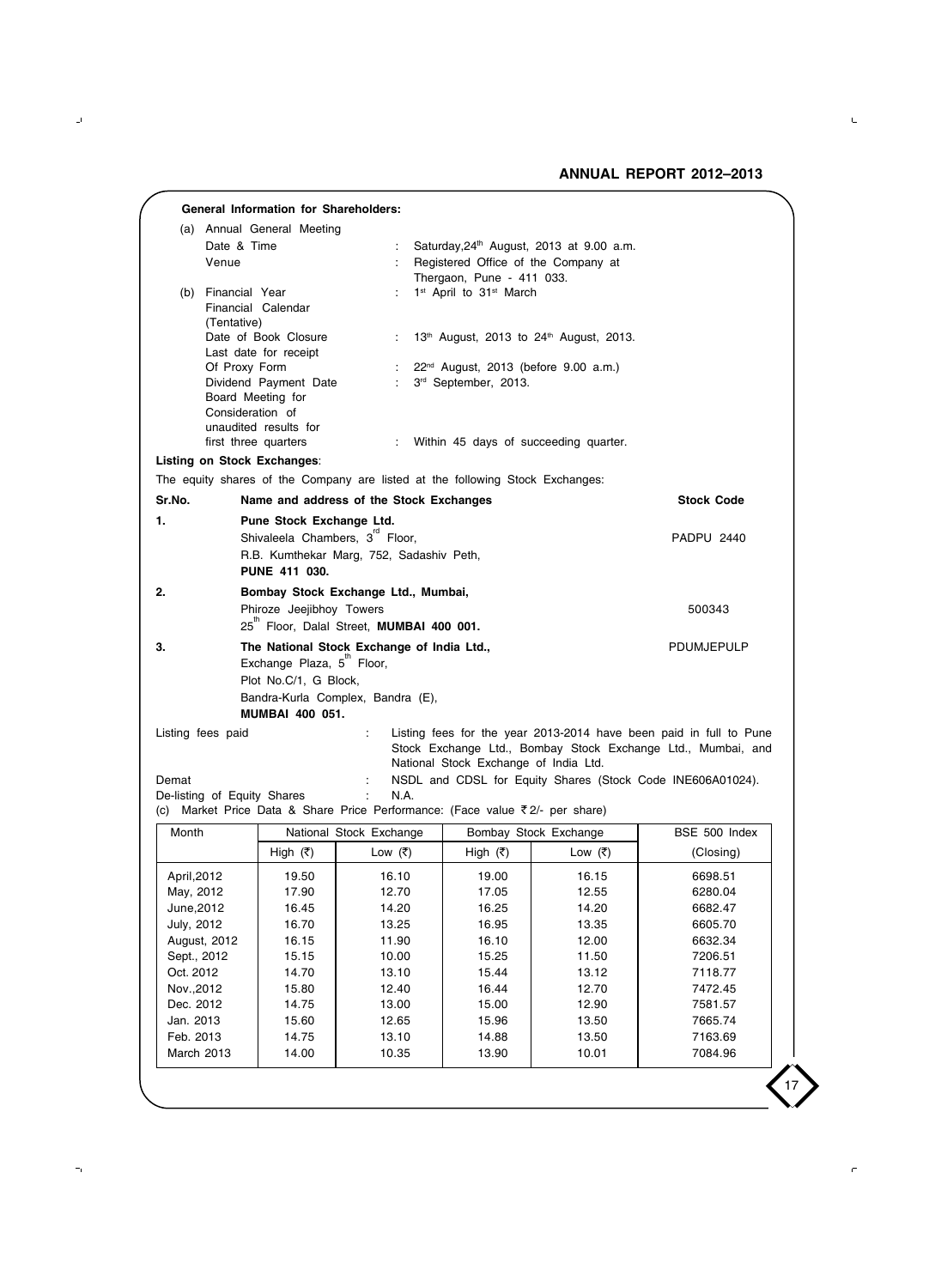| (d) | Registrars & Share Transfer Agents<br>(Share transfer and communication<br>regarding share Certificates, Dividend<br>and change of address) | ÷ | M/s Karvy Computershare Pvt.Ltd.<br>17-24, Vittal Rao Nagar,<br>Madhapur,<br><b>HYDERABAD 500 081.</b><br>$: 91-40-44655000$<br>Tel<br>$: 91-40-23420814$<br>Fax<br>E-mail: einward.ris@karvy.com                      |
|-----|---------------------------------------------------------------------------------------------------------------------------------------------|---|------------------------------------------------------------------------------------------------------------------------------------------------------------------------------------------------------------------------|
|     |                                                                                                                                             |   | This is a Common Agency looking after all the work<br>related to share registry in terms of both physical and<br>electronic connectivity (as per directions of SEBI)                                                   |
|     |                                                                                                                                             |   | The Shareholders/investors can approach M/s Karvy<br>Computershare Pvt.Ltd. at any of its service centres<br>throughout the country for any of their queries relating to<br>share transfer, dividend etc.              |
|     | (e) Share Transfer System                                                                                                                   | ÷ | The Share transfers in physical form are presently<br>processed and the Share Certificates returned within a<br>period of 30 days from the date of receipt subject to the<br>documents being in order in all respects. |

f) Shareholding pattern and distribution of shares as at 31<sup>st</sup> March, 2013 :(Face Value  $\bar{\tau}$  2/- per Share)

|                     | SHAREHOLDING PATTERN |        |                   | DISTRIBUTION OF SHAREHOLDING |            |
|---------------------|----------------------|--------|-------------------|------------------------------|------------|
| Category            | No.of                | $\%$   | No. of            | No.of                        | Shares     |
|                     | shares               |        | shares            | shareholders                 | held in    |
|                     |                      |        |                   |                              | each class |
| Promoters           | 25008608             | 61.00  | $-5000$           | 7930                         | 4734434    |
| Banks/Institutions  | 141195               | 0.34   | 5001-10000        | 372                          | 1442079    |
| Corporate<br>Bodies | 4044389              | 9.86   | 10001-50000       | 298                          | 3234161    |
| Public              | 11805808             | 28.80  | 50001-100000      | 34                           | 1273872    |
|                     |                      |        | & above<br>100000 | 50                           | 30315454   |
| Total               | 41000000             | 100.00 |                   | 8684                         | 41000000   |

(g) Dematerialization of

| Shares | Approximately 96.94% of the shares are held<br>٠<br>in dematerialized form as on 31 <sup>st</sup> March, 2013.                                                                                                                                                                                                          |
|--------|-------------------------------------------------------------------------------------------------------------------------------------------------------------------------------------------------------------------------------------------------------------------------------------------------------------------------|
|        | The trading in Equity Shares of the Company by all<br>investors is permitted only in dematerialized form.                                                                                                                                                                                                               |
|        | On and from 1 <sup>st</sup> February, 2005, for the convenience<br>of the Shareholders, the Company as required by<br>SEBI is paying the Custody charges to the Deposi<br>tories viz. NDSL & CDSL and as such the share<br>holders are requested to take advantage by dema<br>terializing their shares at the earliest. |
|        |                                                                                                                                                                                                                                                                                                                         |

 $\bar{\bar{\bar{L}}}_\mu$ 

r.

Sub-division of shares **in the Company of ₹10** (Sub-division of shares in the Company of ₹10 had been sub-divided into five equity shares of  $\overline{\zeta}$  2/- each with effect from 01.04.2009.

(h) In compliance of the amendment to Clause 5A(II) to the Listing Agreements, the procedure spelt out therein has been completed and the "Unclaimed Suspense Account" with Axis Bank Ltd., has been opened. The total Unclaimed shares transferred to this account were 4,00,585 equity shares under 518 folios and out of this 1 shareholder for 500 equity shares has claimed upto 31<sup>st</sup> March, 2013.

 $\bar{\omega}$ 

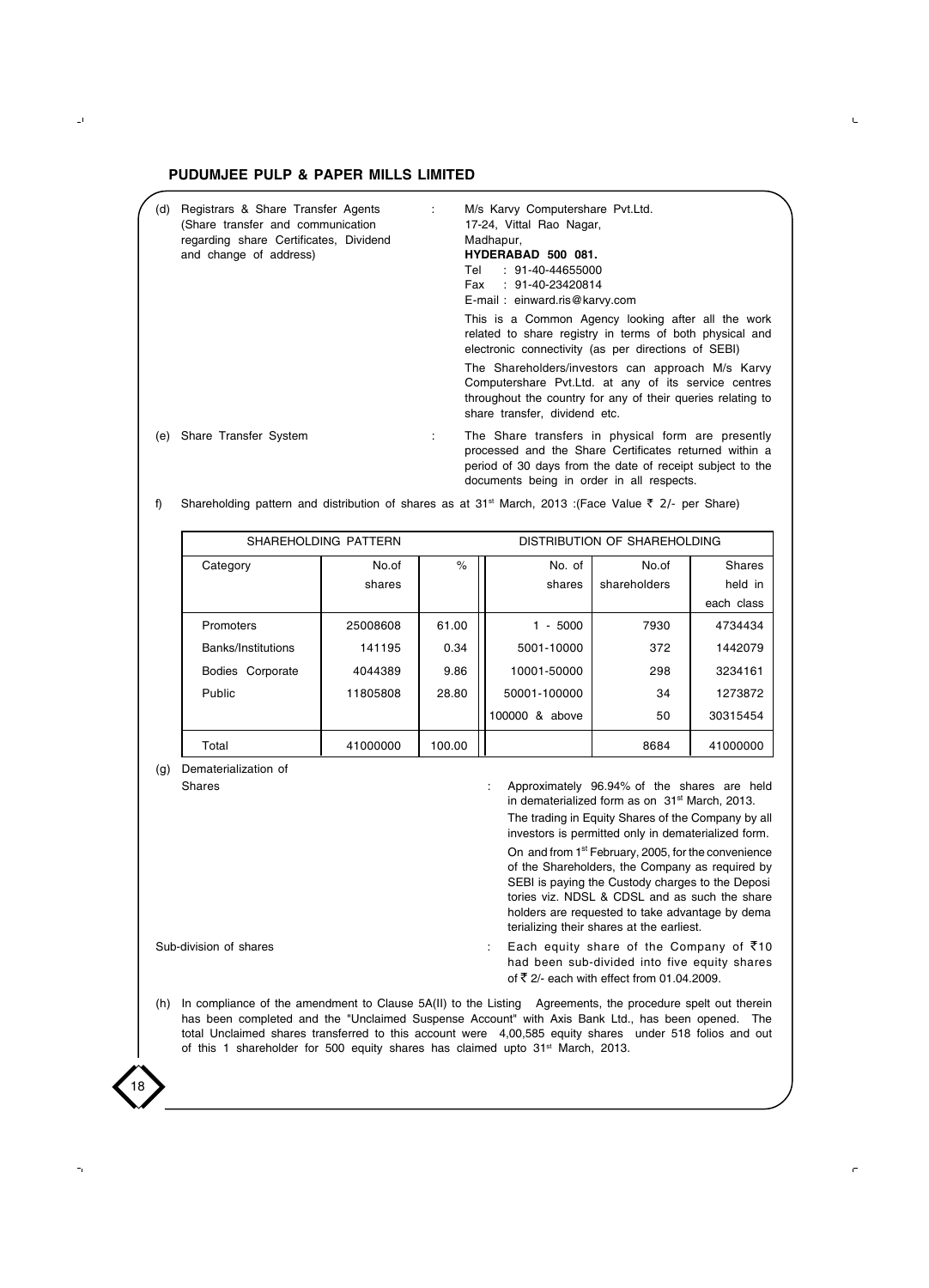$\bar{\mathbf{r}}$ 

| Liquidity<br>(i)  |                                                                                                                                                 | t                    | The total number of shares transferred in the non                                                                                                                                                                                                                                                                                                                                                                               |
|-------------------|-------------------------------------------------------------------------------------------------------------------------------------------------|----------------------|---------------------------------------------------------------------------------------------------------------------------------------------------------------------------------------------------------------------------------------------------------------------------------------------------------------------------------------------------------------------------------------------------------------------------------|
|                   |                                                                                                                                                 |                      | demat segments during 2012-2013 was 10205.                                                                                                                                                                                                                                                                                                                                                                                      |
| (i)<br>(k)<br>(i) | Plant Location<br>Investors Correspondence<br>(for transfer/dematerilization<br>and any other inquiry relating<br>to the shares of the Company) | t<br>÷               | Thergaon, Pune 411 033.<br>Karvy Computershare Pvt.Ltd.<br>17-24, Vittal Rao Nagar,<br>Madhapur,<br>HYDERABAD 500 081.<br>Tel.<br>$: 91-40-44655000$<br>Fax<br>$: 91-40-23420814$<br>E-mail: einward.ris@karvy.com<br>The Shareholders/investors can approach M/s Karvy<br>Computershare Pvt.Ltd. at any of its service centers<br>throughout the country for any of their queries<br>relating to share transfer, dividend etc. |
|                   |                                                                                                                                                 |                      | (Note: Shareholders holding shares in Electronic<br>Mode should address all correspondence to their<br>respective Depository Participants).                                                                                                                                                                                                                                                                                     |
|                   | (ii) Any other inquiry                                                                                                                          | ÷                    | The Company Secretary,<br>Pudumjee Pulp & Paper Mills Ltd.,<br>Thergaon, Pune 411 033.<br>$: 91 - 20 - 30613333$<br>Tel.<br>Fax.<br>$: 91 - 20 - 30613388$<br>E-mail: sk@pune.pudumjee.com                                                                                                                                                                                                                                      |
|                   | (iii) Dedicated E-mail ID for                                                                                                                   |                      |                                                                                                                                                                                                                                                                                                                                                                                                                                 |
|                   | Investor Complaints                                                                                                                             | ÷                    | inv_compl_ppm@pune.pudumjee.com                                                                                                                                                                                                                                                                                                                                                                                                 |
| (1)               | Compliance Certificate                                                                                                                          | ÷                    | The Certificate of Compliance with requirements of<br>Corporate Governance by the Company, issued by<br>M/s Khare & Company, the auditors of the Company<br>is annexed.                                                                                                                                                                                                                                                         |
| Report            | (m) Qualifications in Auditors'                                                                                                                 | $\ddot{\phantom{a}}$ | The Auditors have not expressed any qualification<br>or adverse remark in their Report.                                                                                                                                                                                                                                                                                                                                         |
|                   |                                                                                                                                                 |                      | On behalf of the Board of Directors.                                                                                                                                                                                                                                                                                                                                                                                            |
|                   |                                                                                                                                                 |                      | R.N. Sethna<br>A.K. Jatia<br><b>Director</b><br>Director.                                                                                                                                                                                                                                                                                                                                                                       |
| Mumbai            | Dated : 23rd May, 2013.                                                                                                                         |                      |                                                                                                                                                                                                                                                                                                                                                                                                                                 |
|                   | Corporate Governance Report of<br>Pudumjee Pulp & Paper Mills Ltd.,                                                                             |                      | Annexure - "A"                                                                                                                                                                                                                                                                                                                                                                                                                  |

# **Declaration regarding affirmation of Code of Conduct**

In terms of the requirement of the Revised Clause 49 of the Listing Agreement, Code of Conduct as approved by the Board of Directors of the Company in its meeting held on 29<sup>th</sup> October, 2005 has been displayed at Company's website www.pudumjee.com. All the members of the Board and the senior management personnel have affirmed compliance with the Code for the year ended 31<sup>st</sup> March, 2013.

Mumbai, S.K. BANSAL Dated : the  $23^{rd}$  day of May, 2013.

 $\mathbb{D}$ 

Chief Financial Officer

 $\mathbf{r}$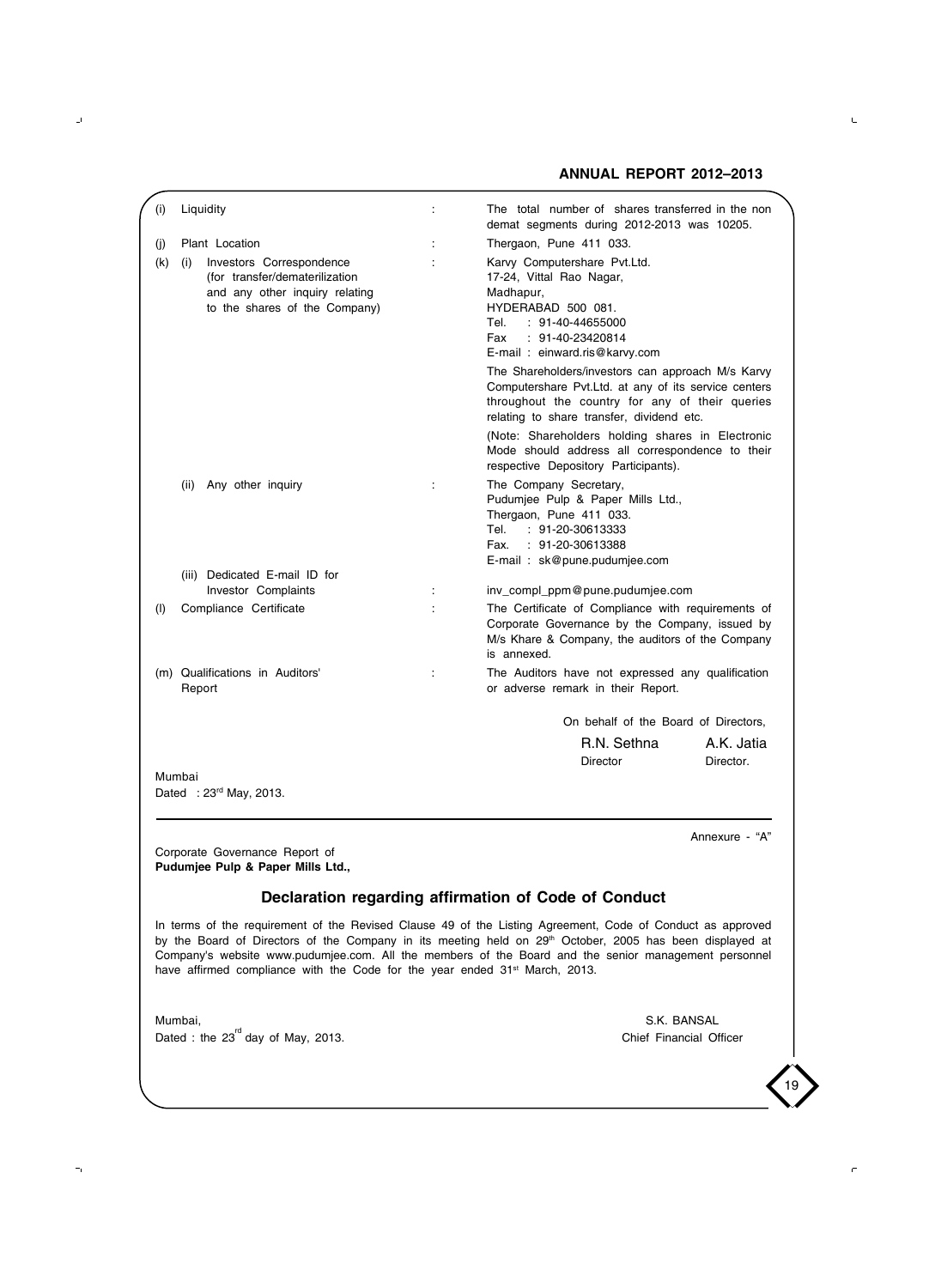### **AUDITORS CERTIFICATE ON CORPORATE GOVERNANCE**

To the Members, **Pudumjee Pulp & Paper Mills Ltd., Thergaon Pune 411033.**

L)

We have examined the compliance of conditions of Corporate Governance by **Pudumjee Pulp & Paper Mills Limited,** for the year ended on 31st March, 2013, as stipulated in Clause 49 of the Listing Agreement of the said Company with stock exchanges.

The compliance of conditions of Corporate Governance is the responsibility of the Management. Our examination has been limited to a review of the procedures and implementation thereof adopted by the Company for ensuring compliance with the conditions of the Corporate Governance as stipulated in the said Clause. It is neither an audit nor an expression of opinion on the financial statements of the Company.

In our opinion and to the best of our information and according to the explanations given to us and based on the representations made by the Directors and the Management, we certify that the Company has complied with the conditions of Corporate Governance as stipulated in Clause 49 of the above mentioned Listing Agreement.

We state that such compliance is neither an assurance as to future viability of the Company nor of the efficiency or effectiveness with which the management has conducted the affairs of the Company.

> **For KHARE & CO.,** Chartered Accountants, FRN 105100W

Place : Mumbai, et al., et al., et al., et al., et al., et al., et al., et al., et al., et al., et al., et al., et al., et al., et al., et al., et al., et al., et al., et al., et al., et al., et al., et al., et al., et al. Dated : 23<sup>rd</sup> May, 2013. Nembership No. 16203

**Y.P. SHUKLA**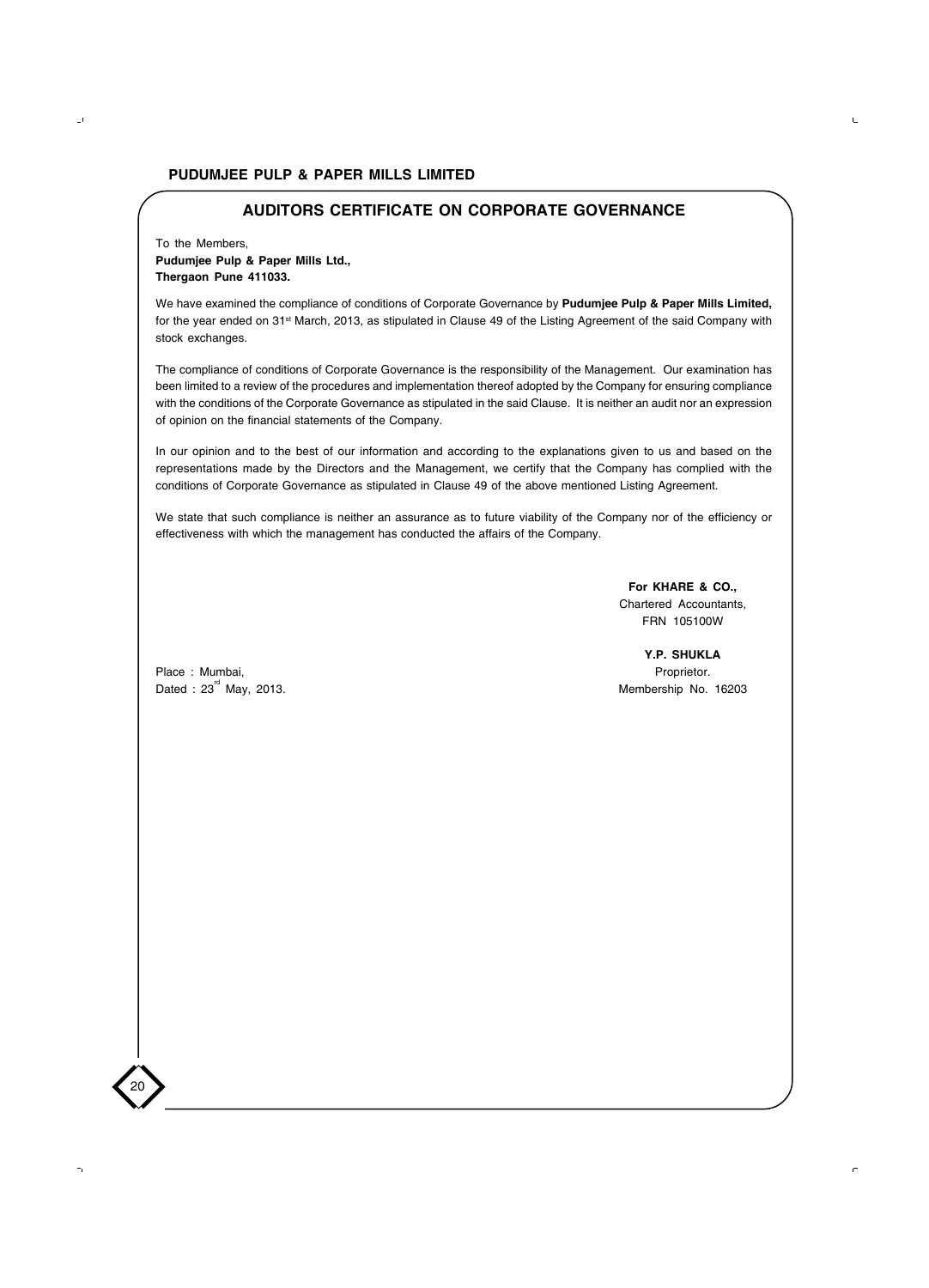### **INDEPENDENT AUDITOR'S REPORT**

To the Members of

# **Pudumjee Pulp & Paper Mills Ltd.,**

#### **Report on the Financial Statements:**

We have audited the accompanying financial statements of **Pudumjee Pulp and Paper Mills Ltd.** ("the Company"), which comprise the Balance Sheet as at March 31, 2013, the Statement of Profit and Loss and Cash Flow Statement for the year then ended, and a summary of significant accounting policies and other explanatory information.

### **Management's Responsibility for the Financial Statements:**

Management is responsible for the preparation of these financial statements that give a true and fair view of the financial position, financial performance and cash flows of the Company in accordance with the accounting principles generally accepted in India including Accounting Standards referred to in Section 211(3C) of the Companies Act, 1956 ("the Act"). This responsibility includes the design, implementation and maintenance of internal control relevant to the preparation and presentation of the financial statements that give true and fair view and are free from material misstatement, whether due to fraud or error.

#### **Auditors' Responsibility:**

Our responsibility is to express an opinion on these financial statements based on our audit. We have conducted our audit in accordance with the Standards on Auditing issued by the Institute of Chartered Accountants of India. Those Standards require that we comply with ethical requirements and plan and perform the audit to obtain reasonable assurance about whether the financial statements are free from material misstatements.

An audit involves performing procedures to obtain audit evidence about the amounts and disclosures in the financial statements. The procedures selected depend on the auditor's judgement, including the assessment of the risks of material misstatement of the financial statements, whether due to fraud or error. In making those risk assessments, the auditor considers internal control relevant to the Company's preparation and fair presentation of the financial statements in order to design audit procedures that are appropriate in the circumstances. An audit also includes evaluating the appropriateness of accounting policies used and the reasonableness of the accounting estimates made by management, as well as evaluating the overall presentation of the financial statements.

We believe that the audit evidence we have obtained is sufficient and appropriate to provide a basis for our audit opinion.

### **Opinion:**

In our opinion and to the best of our information and according to the explanations given to us, the aforesaid financial statements give the information required by the Act in the manner so required and give a true and fair view in conformity with the accounting principles generally accepted in India:

- (a) In the case of the Balance Sheet, of the state of affairs of the Company as at March 31, 2013;
- (b) In the case of the Statement of Profit and Loss, of the Profit for the year ended on that date; and
- (c) In the case of the Cash Flow Statement, of the cash flows for the year ended on that date.

### **Report on Other Legal and Regulatory Requirements:**

- 1. As required by the Companies (Auditor's Report) Order, 2003 ("the Order") issued by the Central Government of India in terms of Section 227(4A) of the Act, we give in the Annexure a statement on the matters specified in paragraphs 4 and 5 of the Order.
- 2. As required by Section 227(3) of the Act, we report that:
	- a. We have obtained all the information and explanations which to the best of our knowledge and belief were necessary for the purpose of our audit;
	- b. In our opinion, proper books of account as required by law have been kept by the Company so far as appears from our examination of those books.
	- c. The Balance Sheet, the Statement of Profit and Loss, and the Cash Flow Statement dealt with by this Report are in agreement with the books of account.
	- d. In our opinion, the Balance Sheet, the Statement of Profit and Loss, and the Cash Flow Statement comply with the Accounting Standards referred to in section 211(3C) of the Act;
	- On the basis of the written representations received from directors as on March 31, 2013, taken on record by the Board of Directors, none of the directors is disqualified as on March 31, 2013, from being appointed as a director in terms of Section 274(1)(g) of the Act.

**For KHARE & CO.,**

Chartered Accountants, FRN 105100W

Place: Mumbai, Proprietor. Charles and the extension of the extending of the extending of the extending of the extending of the extending of the extending of the extending of the extending of the extending of the extending

**Y.P. SHUKLA** Membership No. 16203

21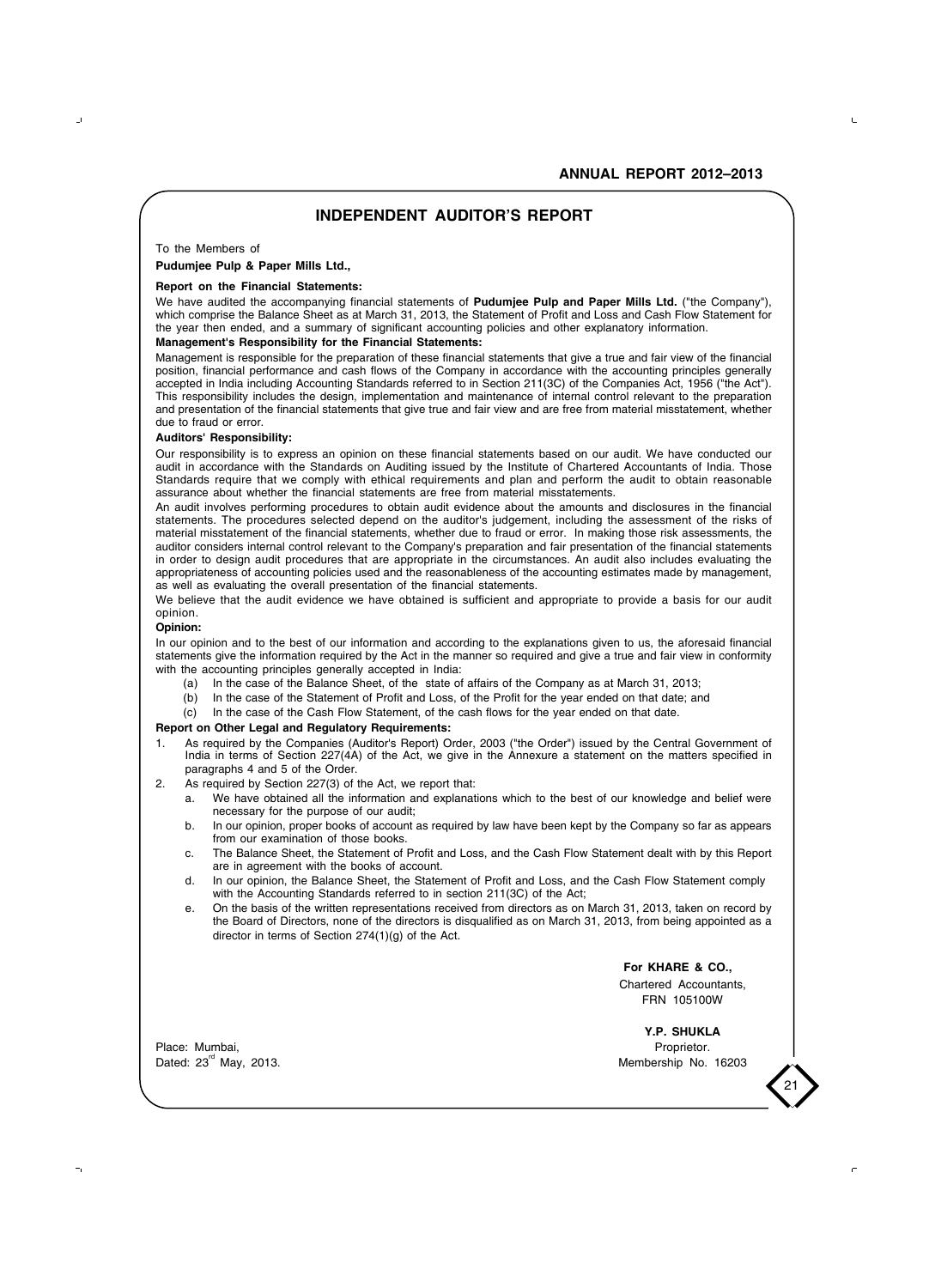## **ANNEXURE TO INDEPENDENT AUDITORS' REPORT**

Referred to in Paragraph 1 under the heading of "report on other legal and regulatory requirements" of our report of even date

As required by the Companies (Auditor's Report) Order 2003, issued by the Central Government in terms of Section 227(4A) of the Companies Act, 1956 and according to the information and explanations given to us during the course of the audit and on the basis of such checks as were considered appropriate, we further state that :-

- i- a) The Company has maintained proper records showing full particulars including quantitative details and situation of fixed assets;
	- b) As explained to us, the fixed assets have been physically verified by the Management at the end of the year. It has been reported to us that, no material discrepancies have been noticed on such verification;
	- c) In our opinion, the Company has not disposed of substantial part of fixed assets during the year;
- ii a) It is reported that, the inventories have been physically verified by the management at the end of the year;
	- b) In our opinion and according to the information and explanations given to us, the procedures of physical verification of inventories followed by the management are reasonable and adequate in relation to the size of the Company and the nature of its business;
	- c) The Company has maintained proper records of inventories and as explained to us there were no material discrepancies noticed on physical verification of inventory as compared to book records;
- iii a) The Company has granted unsecured loans aggregating  $\bar{\tau}$ . 3800.28 lacs during the year to two Companies, covered in the register maintained under Section 301 of the Companies Act, 1956.
	- b) In our opinion and according to the information and explanations given to us, the rate of interest and other terms and conditions of such loans given are not prima facie prejudicial to the interest of the Company;
	- c) The parties to whom loans have been given by the Company are repaying the principal amounts as stipulated and interest thereon wherever applicable;
	- d) There are no overdue amounts in respect of loans given by the Company;
	- e) The Company has not taken any loan, secured or unsecured from companies, firms or other parties covered in the register maintained u/s 301 of the Companies Act, 1956;
- iv. In our opinion and according to the information and explanations given to us, there are adequate internal control procedures commensurate with the size of the Company and the nature of its business for the purchase of inventories, fixed assets and also for the sale of goods and services. There are no continuing failure to correct major weaknesses in the internal control;
- v. a) According to the information and explanations given to us, the transactions that need to be entered in the register maintained U/s 301 of the Companies Act, 1956,have been so entered;
	- b) According to the information and explanations given to us, these transactions have been made at prices which are reasonable having regard to prevailing market prices at the relevant time where such market prices are available;
- vi. The Company has accepted deposits from the public and has complied with the provisions of Section 58A and 58AA or any other relevant provisions of the Companies Act, 1956 and the rules framed thereunder, and the directives issued by the Reserve Bank of India;
- vii. The Company has appointed independent internal auditors and in our opinion the internal audit system is commensurate with the size and nature of its business;
- viii. We have broadly reviewed the records maintained by the Company pursuant to the order made by the Central Government for the maintenance of cost records under Section 209(1)(d) of the Companies Act, 1956 and are of the opinion that prima facie the prescribed accounts and records have been made and maintained. However no detailed examination of such accounts and records have been carried out by us;
- ix a) According to the records of the Company, undisputed statutory dues including Provident Fund. Investor Education and Protection Fund, Employees State Insurance, Income Tax, Sales Tax, Wealth Tax, Service Tax, Custom Duty, Excise Duty, Cess and any other statutory dues have been regularly deposited during the year with the appropriate authorities;
	- b) According to the information and explanations given to us, no undisputed amounts payable in respect of Income Tax, Wealth Tax, Service Tax, Sales Tax, Custom Duty, Excise Duty and Cess were in arrears as on 31<sup>st</sup> March, 2013 for a period of more than six months from the date they became payable;
	- c) The disputed Statutory dues aggregating  $\bar{\tau}$ .155.88 lacs that have not been deposited on account of disputes and matters pending before appropriate authorities are as under:-

22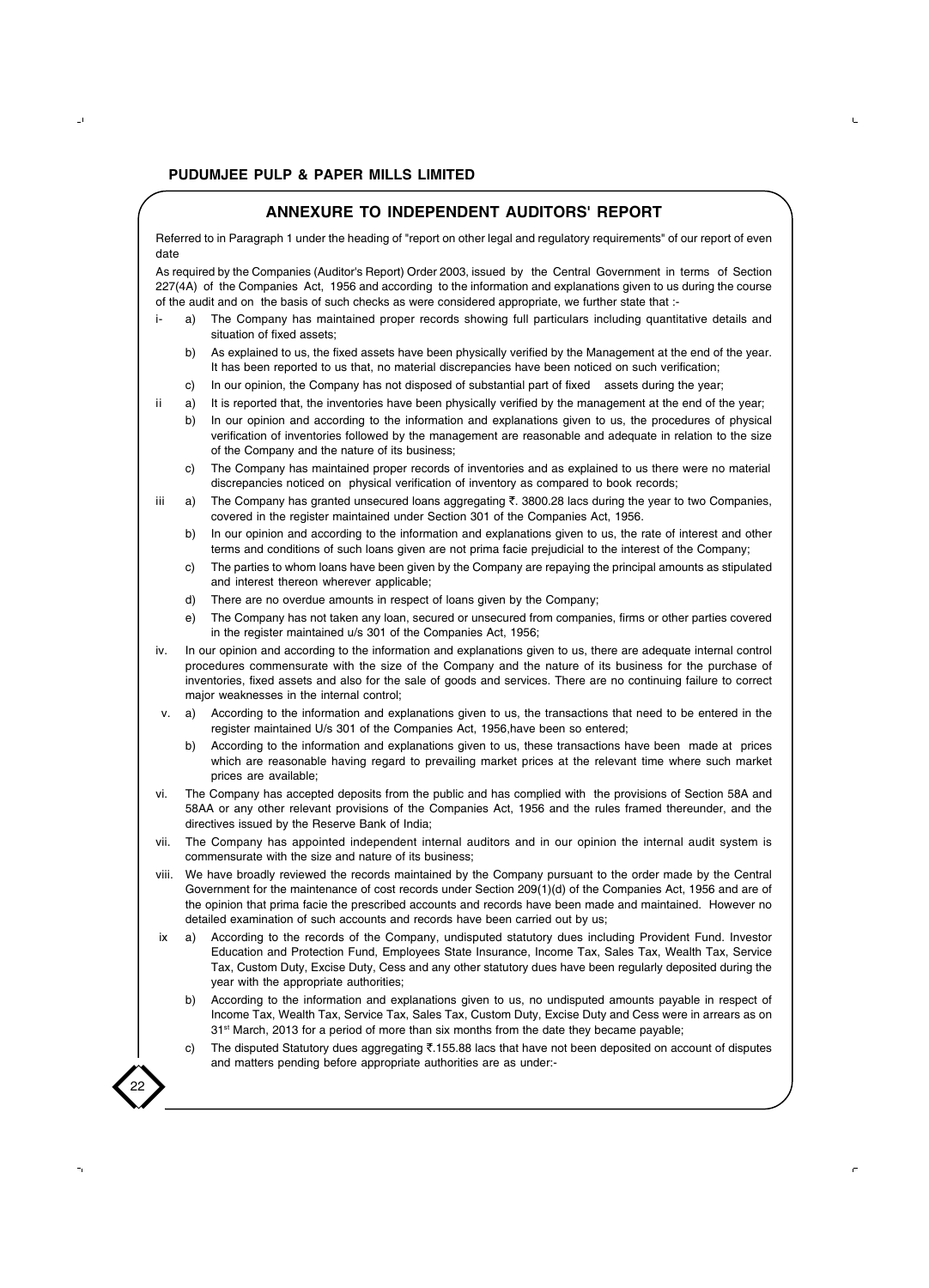| S. No | Nature of the dues | Forum where the dispute is pending             | Amount<br>(₹ in lacs) |
|-------|--------------------|------------------------------------------------|-----------------------|
|       | <b>Excise Duty</b> | High Court, Mumbai. (Dept's Appeal)            | 20.96                 |
| 2     | <b>Excise Duty</b> | CESTAT (Dept's appeal)                         | 60.05                 |
| 3     | <b>Excise Duty</b> | CESTAT (Dept's appeal)                         | 0.51                  |
| 4.    | <b>Excise Duty</b> | <b>CESTAT Dy.Commissioner (Central Excise)</b> | 4.46                  |
| 5.    | Customs            | <b>CESTAT</b>                                  | 68.32                 |
| 6.    | Service Tax        | CESTAT (Service Tax) (Dy.Commissoner)          | 1.58                  |

x. The Company has no accumulated losses and it has not incurred cash losses during the year under report and the immediately preceding financial year;

xi. According to the information and explanations given to us, the Company has not committed any default in repayment of dues to financial institutions or banks or debenture holders;

xii. In our opinion and according to the information and explanations given to us, the company has not granted any loans on the basis of Security by way of pledge of shares, debentures and other securities;

xiii. In our opinion the Company is not a nidhi, mutual benefit fund or a society;

xiv. In our opinion and according to the information and explanations given to us the Company is not dealing or trading in shares, securities, debentures and other investments;

xv. The Company has given guarantees for loan and other credit facilities taken by others from Bank and according to the information and explanations given to us, the terms and conditions of such guarantees are not prejudicial to the interest of the Company.

- xvi According to the information and explanations given to us, the term loans were applied for the purpose for which they were obtained;
- xvii In our opinion and according to the information and explanations given to us, and on an overall examination of the Balance Sheet of the Company, We report that no funds raised on short term basis have been used for long term investment;
- xviii According to the information and explanations given to us, during the year under report the Company has not made any allotment of shares;
- xix. According to the information and explanations given to us, the Company has not issued any debentures and hence the question of creating security or charge therefor does not arise;
- xx. During the year under report, no public issue has been made by the Company;
- xxi. To the best of our knowledge and belief, and according to the information and explanations given to us, no fraud on or by the company has been noticed or reported during the course of our audit.

### **For KHARE & CO.,** Chartered Accountants, FRN 105100W

**Y.P. SHUKLA**

23

Place : Mumbai, Proprietor. Dated : 23<sup>rd</sup> May, 2013. No. 16203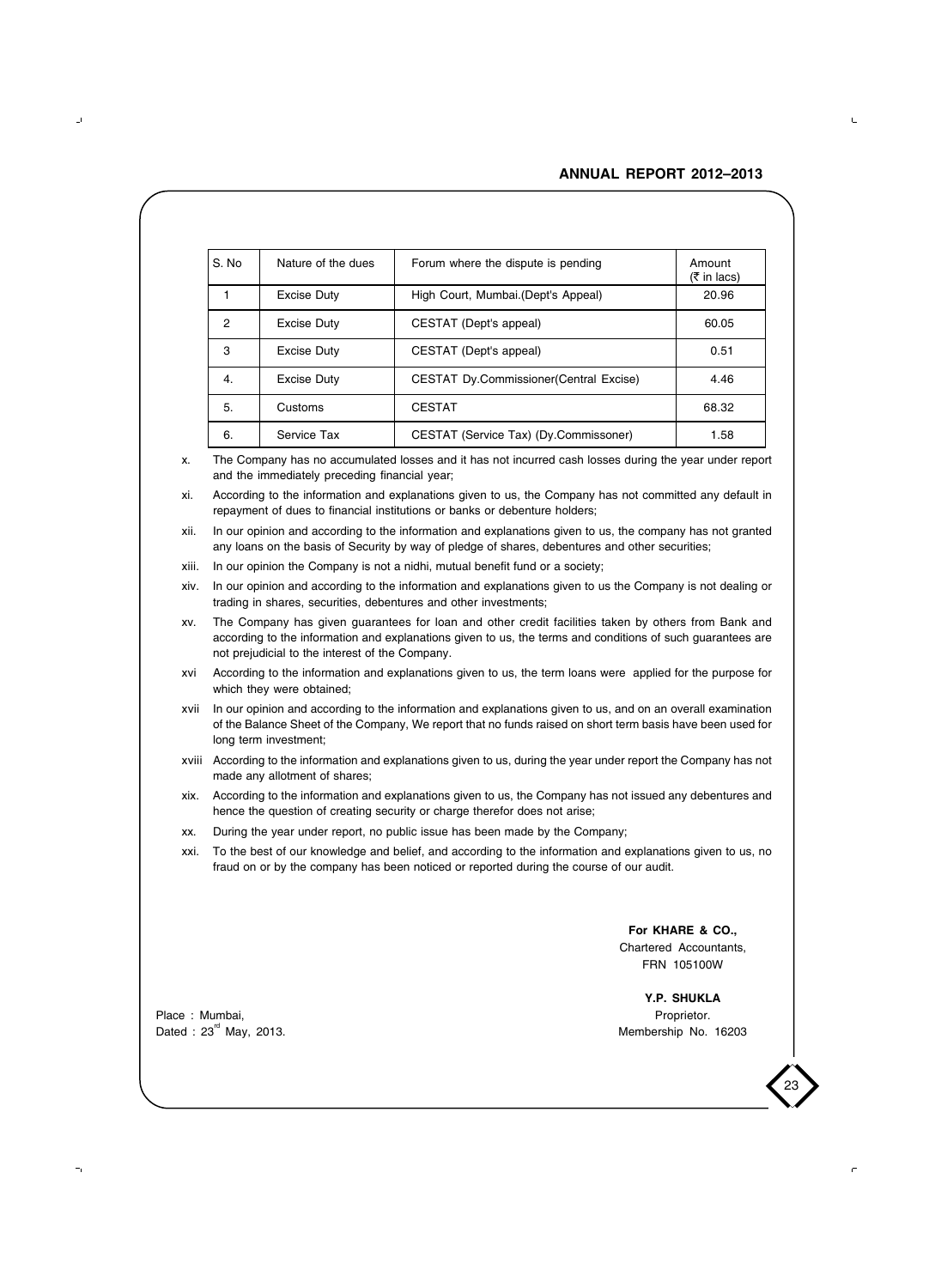|     |                                           | <b>BALANCE SHEET AS AT 31ST MARCH, 2013</b> |            |                                |
|-----|-------------------------------------------|---------------------------------------------|------------|--------------------------------|
|     |                                           |                                             | AS AT      | AS AT                          |
|     |                                           | Note                                        | 31.03.2013 | 31.03.2012                     |
|     |                                           | No.                                         | ₹ in lacs  | ₹ in lacs                      |
| L.  | <b>EQUITY AND LIABILITIES</b>             |                                             |            |                                |
|     | (1) Shareholders' Funds                   |                                             |            |                                |
|     | (a) Share Capital                         | 1                                           | 820.00     | 820.00                         |
|     | (b) Reserves and Surplus                  | $\mathbf{2}$                                | 12,728.33  | 11,366.75                      |
|     | (2) Non-Current Liabilities               |                                             |            |                                |
|     | (a) Long-term borrowings                  | 3                                           | 7,569.97   | 6,302.90                       |
|     | (b) Deferred tax liabilities (Net)        |                                             | 1,616.00   | 1,632.00                       |
|     | (c) Other Long-term Liabilities           | 4                                           | 1,454.74   | 2,134.58                       |
|     | (d) Long term provisions                  | 5                                           | 614.03     | 712.90                         |
|     | (3) Current Liabilities                   |                                             |            |                                |
|     | (a) Short-term borrowings                 | 6                                           | 357.44     | 1,415.22                       |
|     | (b) Trade payables                        | $\overline{7}$                              | 2,110.99   | 3,359.18                       |
|     | (c) Other current liabilities             | 8                                           | 2,268.41   | 2,694.93                       |
|     | (d) Short-term provisions                 | 9                                           | 205.06     | 209.97                         |
|     |                                           | <b>Total</b>                                | 29,744.97  | 30,648.43                      |
| II. | <b>Assets</b>                             |                                             |            |                                |
|     | (1) Non-current assets                    |                                             |            |                                |
|     | (a) Fixed assets                          |                                             |            |                                |
|     | (i) Tangible assets                       | 10                                          | 10,996.17  | 10,431.31                      |
|     | (ii) Intangible assets                    |                                             | 21.69      | 26.22                          |
|     | (iii) Capital work-in-progress            |                                             | 5,726.19   | 5,934.11                       |
|     | (b) Non-current investments               | 11                                          | 345.31     | 345.31                         |
|     | (c) Long term loans and advances          | 12                                          | 6,166.68   | 4,727.77                       |
|     | (2) Current assets                        |                                             |            |                                |
|     | (a) Current investments                   | 13                                          | 501.61     |                                |
|     | (b) Inventories                           | 14                                          | 2,728.21   | 5,973.30                       |
|     | (c) Trade receivables                     | 15                                          | 2,305.65   | 2,024.57                       |
|     | (d) Cash and Bank Balances                | 16                                          | 93.69      | 121.95                         |
|     | (e) Short term loans & Advances           | 17                                          | 859.77     | 1,063.89                       |
|     |                                           | <b>Total</b>                                | 29,744.97  | 30,648.43                      |
|     |                                           | OTHER NOTES AS PER NOTE '25'                |            |                                |
|     | As per our report of date attached.       |                                             |            | On behalf of the Board,        |
|     | For KHARE & CO.,<br>Chartered Accountants |                                             |            | R.N. SETHNA<br><b>Director</b> |
|     | Y. P. SHUKLA                              | S. K. BANSAL                                |            | A. K. JATIA                    |
|     | Proprietor                                | Director (Finance) &<br>Company Secretary   |            | Director                       |
|     |                                           |                                             |            |                                |

# **PUDUMJEE PULP & PAPER MILLS LIMITED**

 $\omega^{\dagger}$ 

 $\bar{\mathcal{A}}_1$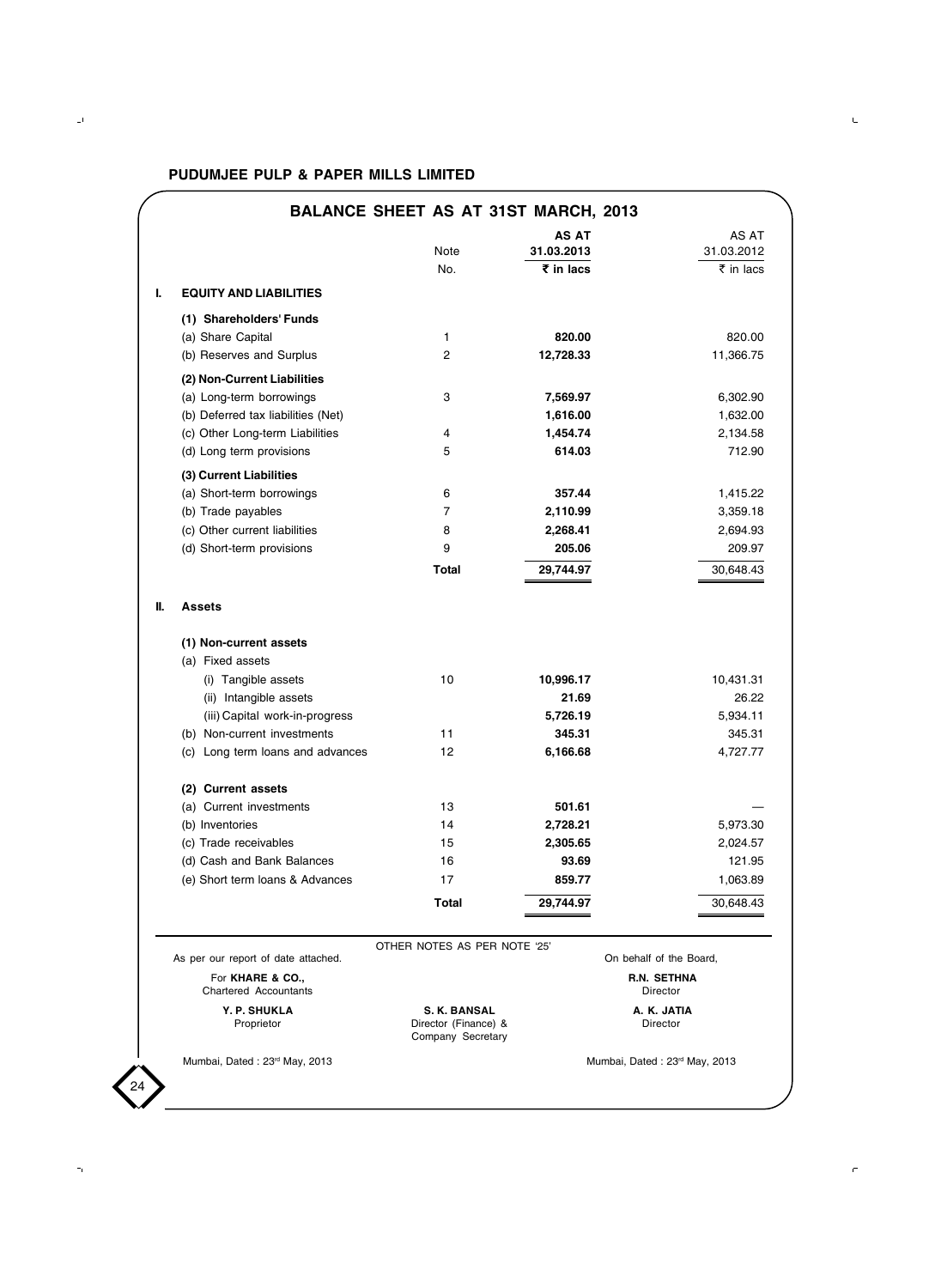$\bar{\mathbf{r}}_{\perp}$ 

 $\bar{c}$ 

**ANNUAL REPORT 2012–2013**

|     |     | PROFIT & LOSS ACCOUNT FOR THE YEAR ENDED 31ST MARCH, 2013                   |                                                           |                        |                               |
|-----|-----|-----------------------------------------------------------------------------|-----------------------------------------------------------|------------------------|-------------------------------|
|     |     |                                                                             | Note<br>No.                                               | 2012-2013<br>₹ in lacs | 2011-2012<br>₹ in lacs        |
| I.  | a)  | Revenue from operations                                                     | 18                                                        | 20,324.41              | 22,877.58                     |
|     |     | Less: Excise Duty                                                           |                                                           | 1,078.67               | 1,059.70                      |
|     |     |                                                                             |                                                           | 19,245.74              | 21,817.88                     |
|     | b)  | Profit from firm in Real Estate Activity                                    |                                                           | 1,660.06               | 690.60                        |
|     |     | Net Revenue from Operations (a+ b)                                          |                                                           | 20,905.80              | 22,508.48                     |
| II. |     | Other Income                                                                | 19                                                        | 517.23                 | 382.24                        |
| Ш.  |     | Total Revenue (I + II)                                                      |                                                           | 21,423.03              | 22,890.72                     |
| IV. |     | Expenses:                                                                   |                                                           |                        |                               |
|     |     | (1) Cost Of Materials Consumed                                              | 20                                                        | 8,629.71               | 11,999.22                     |
|     |     | (2) Trade Purchases                                                         |                                                           | 213.70                 | 472.34                        |
|     |     | (3) Changes in Inventories of Finished Goods,                               |                                                           |                        |                               |
|     |     | Work-in-Process and Stock in Trade                                          | 21                                                        | 1,209.26               | (1,565.46)                    |
|     |     | (4) Employees Cost                                                          | 22                                                        | 2,113.62               | 2,097.76                      |
|     | (5) | <b>Finance Cost</b>                                                         | 23                                                        | 697.01                 | 441.61                        |
|     | (6) | Foreign Exchange Loss/(Gain)                                                |                                                           | 128.43                 | 361.86                        |
|     | (7) | Depreciation and Amortization                                               | 10                                                        | 848.42                 | 782.64                        |
|     |     | (8) Other Expenses                                                          | 24                                                        | 5,914.68               | 6,998.17                      |
|     |     | <b>Total Expenses</b>                                                       |                                                           | 19,754.83              | 21,588.14                     |
| V.  |     | <b>Profit before Exceptional and Extraordinary</b>                          |                                                           | 1,668.20               | 1,302.58                      |
|     |     | items and tax (III-IV)                                                      |                                                           |                        |                               |
| VI. |     | Exceptional items/Extraordinary Items                                       |                                                           |                        |                               |
|     |     | VII. PROFIT BEFORE TAX (V- VI)                                              |                                                           | 1,668.20               | 1,302.58                      |
|     |     | VIII. Tax expense:                                                          |                                                           |                        |                               |
|     |     | (1) Current tax                                                             |                                                           | 3.00                   | 118.00                        |
|     |     | (2) Deferred tax / (Savings)                                                |                                                           | (16.00)                | 58.00                         |
|     |     | IX. Profit for the Year (VII-VIII)                                          |                                                           | 1,681.20               | 1,126.58                      |
| Х.  |     | Earning per equity share: (Face value $\bar{f}$ . 2 per share)<br>(1) Basic |                                                           | 4.10                   | 2.75                          |
|     |     | (2) Diluted                                                                 |                                                           | 4.10                   | 2.75                          |
|     |     | (See Note No.25.16 of Note "25")                                            |                                                           |                        |                               |
|     |     |                                                                             |                                                           |                        |                               |
|     |     | As per our report of date attached.                                         | OTHER NOTES AS PER NOTE '25'                              |                        | On behalf of the Board,       |
|     |     | For KHARE & CO.,                                                            |                                                           |                        | R.N. SETHNA                   |
|     |     | <b>Chartered Accountants</b>                                                |                                                           |                        | Director                      |
|     |     | Y. P. SHUKLA<br>Proprietor                                                  | S. K. BANSAL<br>Director (Finance) &<br>Company Secretary |                        | A.K. JATIA<br>Director        |
|     |     | Mumbai, Dated: 23rd May, 2013                                               |                                                           |                        | Mumbai, Dated: 23rd May, 2013 |

 $\bar{\omega}$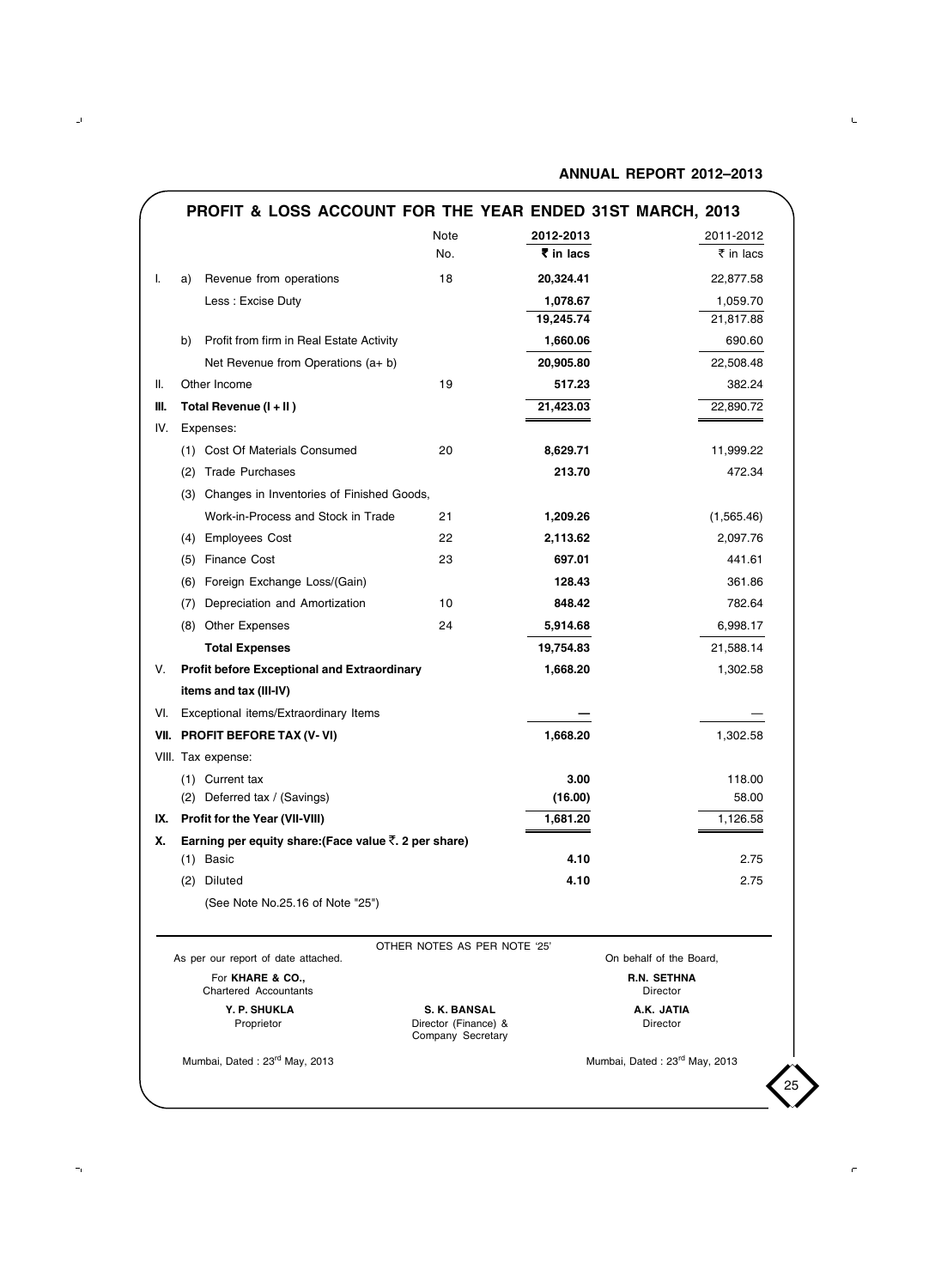|                                 |                                                                                                                                             |               | <b>AS AT</b><br>31.03.2013 |               | AS AT<br>31.03.2012         |
|---------------------------------|---------------------------------------------------------------------------------------------------------------------------------------------|---------------|----------------------------|---------------|-----------------------------|
|                                 |                                                                                                                                             |               | ₹ in Lacs                  |               | ₹ in Lacs                   |
| <b>NOTE '1' - SHARE CAPITAL</b> |                                                                                                                                             |               |                            |               |                             |
| <b>AUTHORISED</b>               |                                                                                                                                             |               |                            |               |                             |
|                                 | 4,75,00,000 Equity Shares of ₹2/-each                                                                                                       |               | 950.00                     |               | 950.00                      |
|                                 | 50,000 14% (free of company's tax but subject to deduction<br>of tax at source at the prescribed rates)<br>Redeemable Cumulative Preference |               |                            |               |                             |
|                                 | Shares of ₹100/- each                                                                                                                       |               | 50.00                      |               | 50.00                       |
|                                 |                                                                                                                                             |               | 1,000.00                   |               | 1,000.00                    |
|                                 | ISSUED, SUBSCRIBED AND FULLY PAID UP                                                                                                        |               |                            |               |                             |
|                                 | 4,10,00,000 Equity Shares of ₹2/- each                                                                                                      |               | 820.00                     |               | 820.00                      |
|                                 | 1.1 The reconciliation of the number of Equity shares outstanding :-                                                                        |               |                            |               |                             |
|                                 |                                                                                                                                             |               | <b>AS AT</b>               |               | AS AT                       |
| Particulars                     |                                                                                                                                             |               | 31.03.2013                 |               | 31.03.2012                  |
|                                 |                                                                                                                                             |               | <b>No. of Shares</b>       |               |                             |
|                                 |                                                                                                                                             |               |                            |               |                             |
|                                 | Equity Shares at the beginning and end of the year                                                                                          |               | 41,000,000                 |               | No. of Shares<br>41,000,000 |
|                                 | 1.2 The details of Shareholders holding more than 5% shares                                                                                 |               |                            |               |                             |
|                                 |                                                                                                                                             |               | <b>AS AT</b>               |               | AS AT                       |
| Name of the Shareholder         |                                                                                                                                             | No. of Shares | 31-03-013<br>$%$ held      | No. of Shares | 31-03-2012<br>% held        |
| Thacker & Co. Ltd.              |                                                                                                                                             | 4,301,856     | 10.49                      | 4,301,856     | 10.49                       |
| Pudumjee Industries Limited     |                                                                                                                                             | 3,412,850     | 8.32                       | 3,412,850     | 8.32                        |
| Suma Commercial Pvt. Ltd.       |                                                                                                                                             | 2,873,036     | 7.01                       | 3,363,290     | 8.20                        |

 $\bar{\mathbf{L}}$ 

у.

 $\mathbb{L}^1$ 

 $\bar{\gamma}$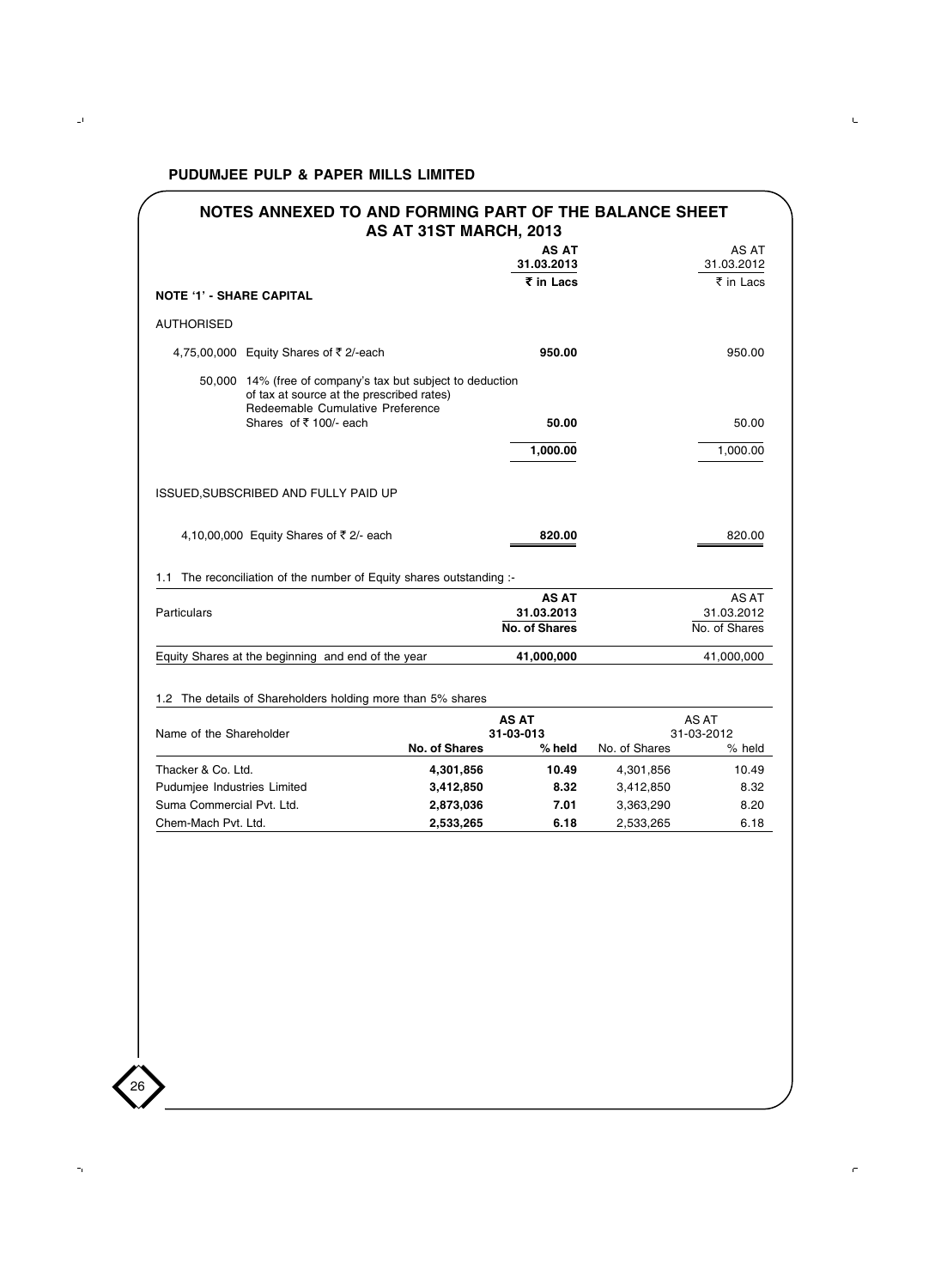$\bar{t}_\perp$ 

| NOTES ANNEXED TO AND FORMING PART OF THE BALANCE SHEET |          | AS AT 31ST MARCH, 2013 (Contd.) |          |                     |
|--------------------------------------------------------|----------|---------------------------------|----------|---------------------|
|                                                        |          | AS AT<br>31.03.2013             |          | AS AT<br>31.03.2012 |
|                                                        |          | ₹ in Lacs                       |          | ₹ in Lacs           |
| <b>NOTE '2' - RESERVES &amp; SURPLUS</b>               |          |                                 |          |                     |
| <b>GENERAL RESERVE</b>                                 |          |                                 |          |                     |
| As per last Balance Sheet                              | 7,300.00 |                                 | 7,200.00 |                     |
| Add: Transfer from Profit & Loss Account               | 150.00   |                                 | 100.00   |                     |
|                                                        |          | 7,450.00                        |          | 7,300.00            |
| SHARE PREMIUM ACCOUNT                                  |          |                                 |          |                     |
| As per last Balance Sheet                              |          | 1,537.50                        |          | 1,537.50            |
| <b>CAPITAL RESERVE</b>                                 |          |                                 |          |                     |
| On Reissue of forfeited shares                         |          | 5.86                            |          | 5.86                |
| RESERVE FOR DOUBTFUL DEBTS                             |          |                                 |          | 175.72              |
| (See Note '5')                                         |          |                                 |          |                     |
| SURPLUS IN PROFIT AND LOSS ACCOUNT                     |          |                                 |          |                     |
| Balance in Profit & Loss Account                       |          | 2,347.67                        |          | 1,464.04            |
| Add:                                                   |          |                                 |          |                     |
| Profit for the Year                                    |          | 1,681.20                        |          | 1,126.58            |
| AMOUNT AVAILABLE FOR APPROPRIATIONS                    |          | 4,028.87                        |          | 2,590.62            |
| APPROPRIATIONS:                                        |          |                                 |          |                     |
| Proposed Dividend on Equity                            |          |                                 |          |                     |
| Shares (Free of Tax)                                   | 123.00   |                                 | 123.00   |                     |
| Tax on Proposed Dividend                               | 20.90    |                                 | 19.95    |                     |
| <b>Transfer to General Reserve</b>                     | 150.00   |                                 | 100.00   |                     |
|                                                        |          | 293.90                          |          | 242.95              |
|                                                        |          | 3,734.97                        |          | 2,347.67            |
|                                                        |          | 12,728.33                       |          | 11,366.75           |
|                                                        |          |                                 |          |                     |
|                                                        |          |                                 |          |                     |
|                                                        |          |                                 |          |                     |
|                                                        |          |                                 |          |                     |
|                                                        |          |                                 |          |                     |
|                                                        |          |                                 |          |                     |
|                                                        |          |                                 |          |                     |
|                                                        |          |                                 |          |                     |
|                                                        |          |                                 |          |                     |

 $\Box^1$ 

 $\sim$ 

27

 $\bar{c}$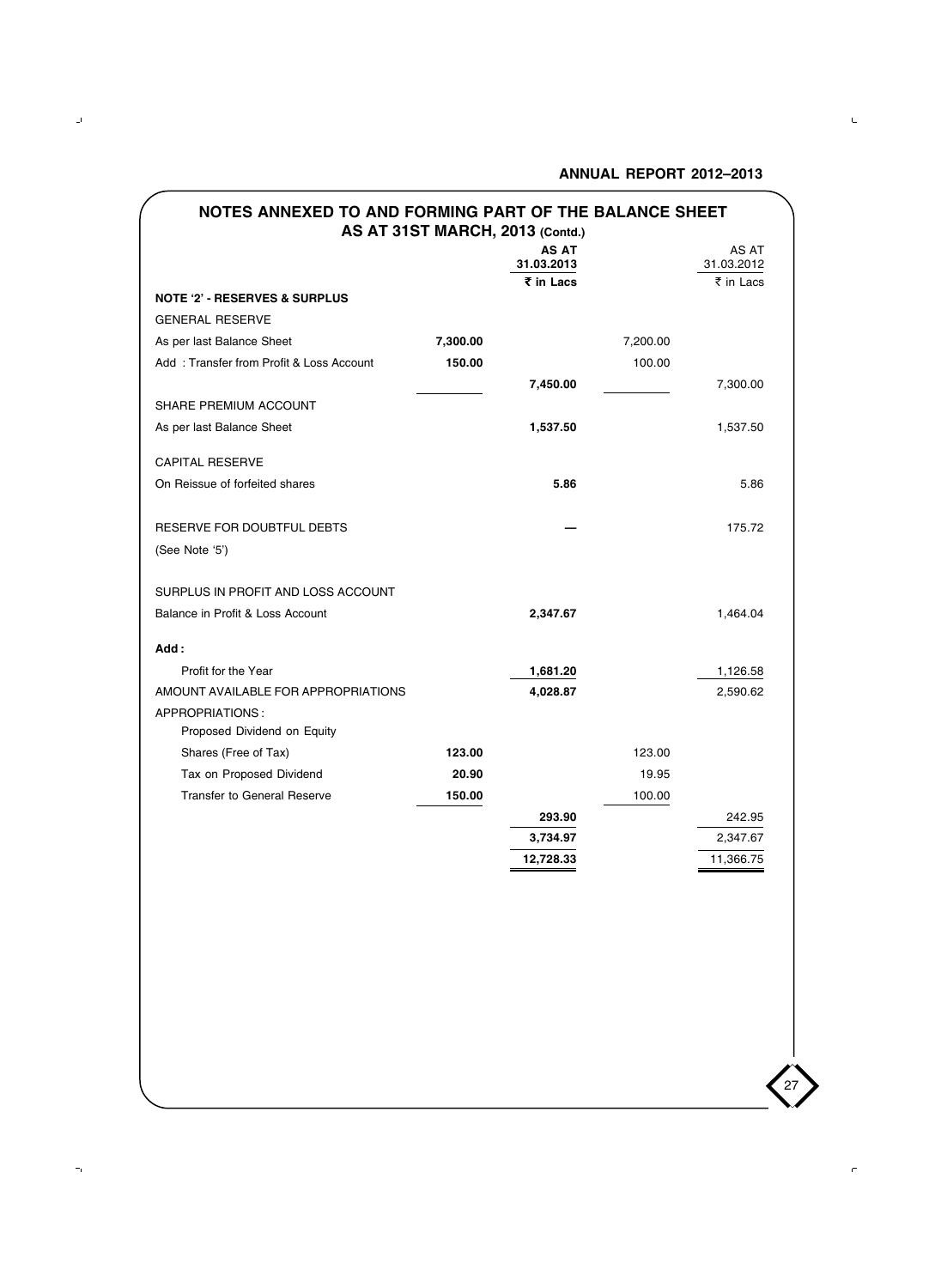### **NOTES ANNEXED TO AND FORMING PART OF THE BALANCE SHEET AS AT 31ST MARCH, 2013 (Contd.) AS AT** AS AT **31.03.2013** 31.03.2012  $\bar{\tau}$  in Lacs  $\bar{\tau}$  in Lacs **NOTE '3' - LONG TERM BORROWINGS (A) Secured Borrowings** FROM BANKS **TERM LOAN 1,365.28 1,761.11** (Secured by first charge on the Assets at Mahad, specifically purchased therefrom) ( See Note (a) below) TERM LOAN **366.66** 1,200.00 (Secured by first charge on the Assets at Mahad, specifically purchased therefrom) ( See Note (b) below) TERM LOAN **531.00** 711.00 (Secured by first charge on the Assets at Sadawaghapur, specifically purchased therefrom) ( See Note (c) below) TERM LOAN **688.50** — (Secured by first charge on the Assets at Jath specifically purchased therefrom) (See Note (d) below) TERM LOAN **—** — (Secured by other Assets) \* (See Note (e) below) **TERM LOAN** 475.00 (Secured by pari passu first charge on immoveable assets at pune.) ( See Note (f) below) FROM OTHER FINANCIAL INSTITUTION **TERM LOAN** 34.04 (Secured by vehicle purchased therefrom) \* (See Note (g) below) Total (A) **3,460.48** 3,672.11

#### Notes:

28

(a) Excluding  $\bar{\zeta}$ . 427.78 lacs (Last year  $\bar{\zeta}$ .138.89 lacs) shown under "Current maturities of Long Term Debt" under Note No.8.

Repayble in 18 equal quartely installments beginning with 04.02.2013.

(b) Excluding ₹. 833.34 lacs (Last year ₹. Nil) shown under "Current maturities of Long Term Debt" under Note No.8. Repayble in 18 equal quartely installments beginning with 14.08.2013.

(c) Excluding ₹. 180.00 lacs (Last year ₹. 180 lacs) shown under "Current maturities of Long Term Debt"under Note No.8.

Repayble in 20 equal quartely installments beginning with 21.06.2012.

(d) Excluding ₹. 129.00 lacs (Last year ₹. Nil) shown under "Current maturities of Long Term Debt"under Note No.8. Repayble in 20 equal quartely installments beginning with 25.09.2013.

(e) Excluding ₹. Nil lacs (Last year ₹. 93.68 lacs) shown under "Current maturities of Long Term Debt"under Note No.8.

r.

Repayble in 15 equal quartely installments beginning with 24.12.2008.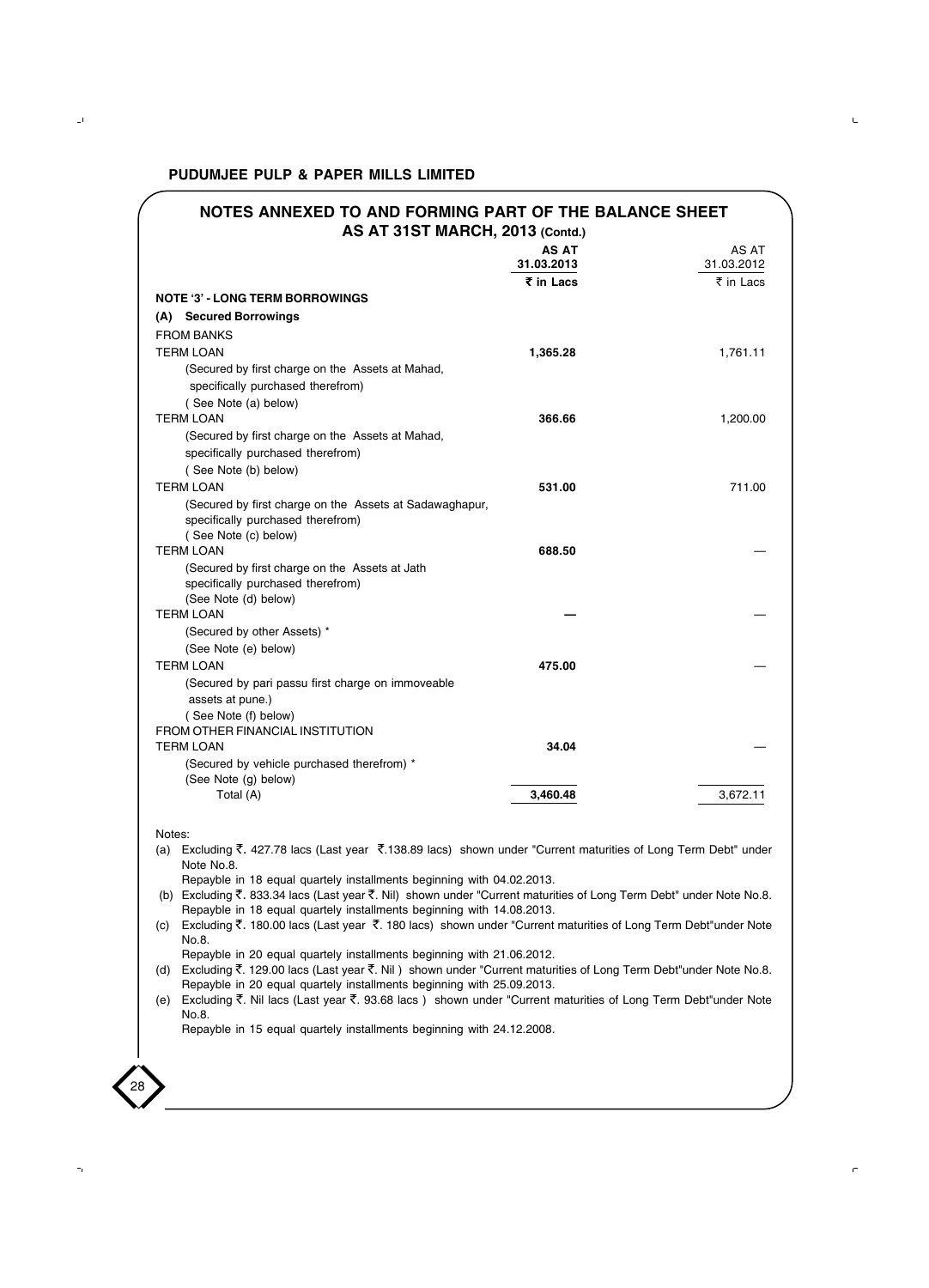29

# **NOTES ANNEXED TO AND FORMING PART OF THE BALANCE SHEET AS AT 31ST MARCH, 2013 (Contd.)**

- (f) Excluding ₹.25.00 (Last year ₹. Nil) shown under "Current maturities of Long Term Debt"under Note No.8. Repayble in 20 equal quartely installments beginning with 16.01.2014.
- (g) Excluding ₹. 13.09 (Last year ₹. Nil) shown under "Current maturities of Long Term Debt" under Note No.8. Repayble in 60 Monthly installments beginning with 15.12.2012.
- (h) There has been no default in repayment of Loan & Payment of Interest in respect of any of aforesaid borrowings.

#### \* Security :

First charge on all immoveable and moveable properties of the Company at its Pune Plant, both present and future subject, however, to the prior charges created and / or to be created by the Company on its (i) immoveables and moveable properties specifically secured and (ii) other movables and book debts in favour of its bankers for securing borrowings for working capital facilities . All these loans shall rank pari passu with the existing and future first charges created in favour of Financial Institutions and Banks.

|     |                                           | AS AT<br>31.03.2013 | AS AT<br>31.03.2012 |
|-----|-------------------------------------------|---------------------|---------------------|
|     |                                           | ₹ in Lacs           | ₹ in Lacs           |
| (B) | <b>Unsecured Borrowings</b>               |                     |                     |
|     | Fixed Deposits from Public/Shareholders * | 2,473.80            | 952.85              |
|     | (See Note (a) below)                      |                     |                     |
|     | Deposit from Associates                   | 110.00              | 110.00              |
|     | Deferred Sales Tax Liability              | 1,525.69            | 1.567.94            |
|     | (See Note (b) below)                      |                     |                     |
|     | Total (B)                                 | 4,109.49            | 2,630.79            |
|     | Total Long term borrowings (A) +(B)       | 7,569.97            | 6.302.90            |

#### Notes:

- (a) Excluding (i)  $\bar{z}$ . 58.40 lacs (Last year  $\bar{z}$ . 62.20 lacs) being deposits for 1 year shown under "Short Term Borrowings" under Note No 6, and (ii) ₹. 416.43 lacs (Last year ₹. 1771.74 lacs) shown under "Current maturities of Long Term Fixed Deposits"under Note No.8.
- (b) Excluding `. 42.25 lacs (Last year `. 6.62 lacs) shown under "Current maturities of "Long Term Unsecured Debts" under Note No. 8.
- (c) There has been no default in repayment of Loan & Payment of Interest in respect of any of aforesaid borrowings.

\* Repayble after 2 years and 3 years from the date of acceptance of each Deposits.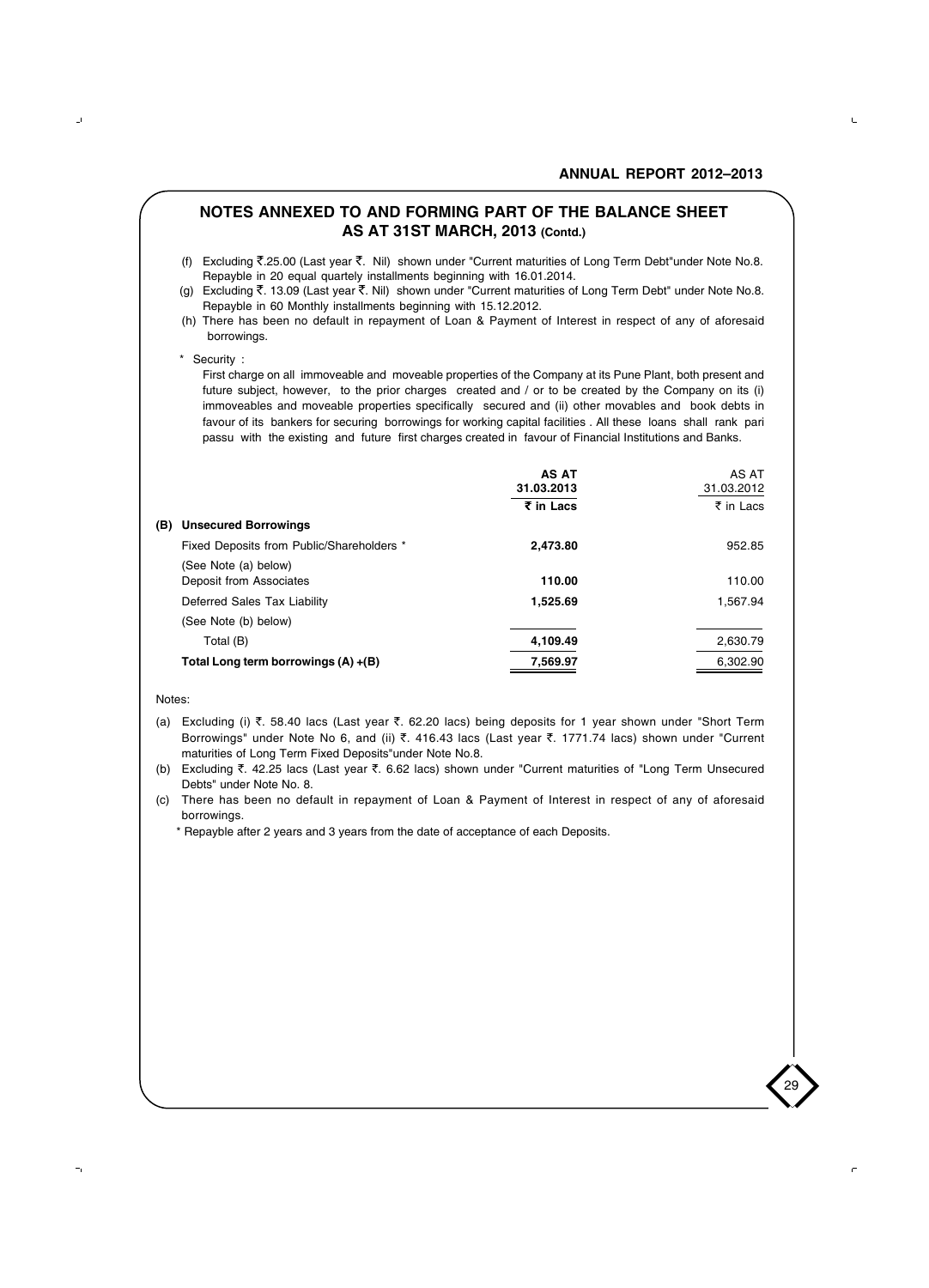| NOTES ANNEXED TO AND FORMING PART OF THE BALANCE SHEET                                       |          | AS AT 31ST MARCH, 2013 (Contd.) |          |                     |
|----------------------------------------------------------------------------------------------|----------|---------------------------------|----------|---------------------|
|                                                                                              |          | <b>AS AT</b><br>31.03.2013      |          | AS AT<br>31.03.2012 |
|                                                                                              |          | $\overline{\tau}$ in Lacs       |          | ₹ in Lacs           |
| <b>NOTE '4' - OTHER LONG TERM LIABILITIES</b>                                                |          |                                 |          |                     |
| Other Long Term Liability                                                                    |          | 1,129.33                        |          | 1,769.40            |
| <b>Sundry Creditors</b>                                                                      |          | 325.41                          |          | 365.18              |
|                                                                                              |          | 1,454.74                        |          | 2,134.58            |
| <b>NOTE '5' - LONG TERM PROVISIONS</b>                                                       |          |                                 |          |                     |
| Provision for Diminution in value of Long term<br>Investments and Impairment of Fixed Assets |          |                                 |          |                     |
| As per Last Balance Sheet                                                                    |          | 1,756.26                        |          | 1,756.26            |
| Less: Deducted per contra                                                                    |          |                                 |          |                     |
| From Investments                                                                             | 359.00   |                                 | 359.00   |                     |
| <b>From Fixed Assets</b>                                                                     | 1,397.26 | 1,756.26                        | 1,397.26 | 1,756.26            |
| Provision for Doubtful Debts & Advances                                                      | 539.74   |                                 |          |                     |
|                                                                                              |          |                                 | 539.74   |                     |
| Add: Transferred from Profit & Loss Account                                                  | 15.23    |                                 |          |                     |
| Less: Debts & Advances considered                                                            | 554.97   |                                 | 539.74   |                     |
| Doubtful per contra                                                                          | 554.97   |                                 | 364.02   |                     |
|                                                                                              |          |                                 | 175.72   |                     |
| Less: Surplus provision shown under                                                          |          |                                 |          |                     |
| Reserves & Surplus                                                                           |          |                                 | 175.72   |                     |
| Provision for Taxation                                                                       |          | 27.82                           |          | 173.33              |
| (Less:Advance Tax etc.)                                                                      |          |                                 |          |                     |
| Provision for Gratuity                                                                       |          | 586.21                          |          | 539.57              |
|                                                                                              |          | 614.03                          |          | 712.90              |
|                                                                                              |          |                                 |          |                     |

30

 $\bar{\gamma}$ 

 $\mathbb{L}^1$ 

у.

 $\bar{\mathbf{L}}$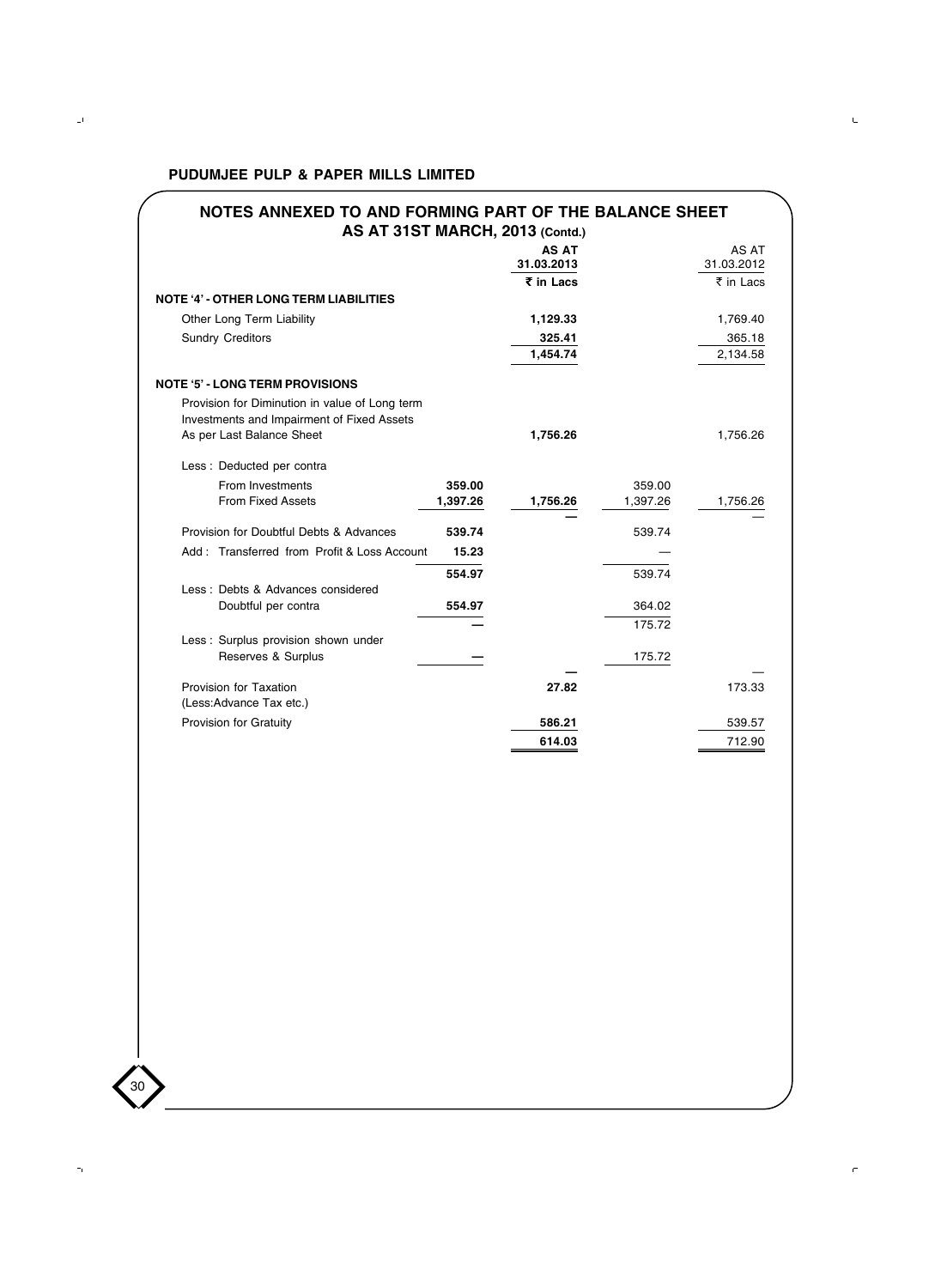$\bar{t}_\perp$ 

| <b>NOTE '6' - SHORT TERM BORROWINGS</b><br>(A) Secured Borrowings from Bank<br>Cash Credit repayable on demand<br>(Secured by hypothecation of stocks, stores and book<br>debts and second charge on all immoveables and<br>moveable properties of the Company at its Pune Plant)<br>Total (A) | AS AT 31ST MARCH, 2013 (Contd.) | AS AT<br>31.03.2013<br>₹ in Lacs<br>217.89 |          | AS AT<br>31.03.2012<br>₹ in Lacs |
|------------------------------------------------------------------------------------------------------------------------------------------------------------------------------------------------------------------------------------------------------------------------------------------------|---------------------------------|--------------------------------------------|----------|----------------------------------|
|                                                                                                                                                                                                                                                                                                |                                 |                                            |          |                                  |
|                                                                                                                                                                                                                                                                                                |                                 |                                            |          |                                  |
|                                                                                                                                                                                                                                                                                                |                                 |                                            |          |                                  |
|                                                                                                                                                                                                                                                                                                |                                 |                                            |          |                                  |
|                                                                                                                                                                                                                                                                                                |                                 |                                            |          | 1,293.12                         |
|                                                                                                                                                                                                                                                                                                |                                 |                                            |          |                                  |
|                                                                                                                                                                                                                                                                                                |                                 |                                            |          |                                  |
|                                                                                                                                                                                                                                                                                                |                                 |                                            |          |                                  |
|                                                                                                                                                                                                                                                                                                |                                 | 217.89                                     |          | 1,293.12                         |
| (B) Unsecured Borrowings from others                                                                                                                                                                                                                                                           |                                 |                                            |          |                                  |
| <b>Fixed Deposits</b>                                                                                                                                                                                                                                                                          | 58.40                           |                                            | 62.20    |                                  |
| <b>Others Deposits</b>                                                                                                                                                                                                                                                                         | 81.15                           | 139.55                                     | 59.90    | 122.10                           |
| Total (B)                                                                                                                                                                                                                                                                                      |                                 | 139.55                                     |          | 122.10                           |
| Total short term borrowings(A) +(B)                                                                                                                                                                                                                                                            |                                 | 357.44                                     |          | 1.415.22                         |
| Note (a): There has been no default in repayment of Loan & Payment of Interest in respect of any of aforesaid borrowings.                                                                                                                                                                      |                                 |                                            |          |                                  |
| <b>NOTE '7' - TRADE PAYABLE</b>                                                                                                                                                                                                                                                                |                                 |                                            |          |                                  |
| Acceptances                                                                                                                                                                                                                                                                                    | 915.65                          |                                            | 1,975.61 |                                  |
| <b>Sundry Creditors</b>                                                                                                                                                                                                                                                                        | 1,195.34                        | 2,110.99                                   | 1,383.57 | 3,359.18                         |
|                                                                                                                                                                                                                                                                                                |                                 | 2,110.99                                   |          | 3,359.18                         |
| <b>NOTE '8' - OTHER CURRENT LIABILITIES</b>                                                                                                                                                                                                                                                    |                                 |                                            |          |                                  |
| Current Maturities of Long Term Debts:                                                                                                                                                                                                                                                         |                                 |                                            |          |                                  |
| <b>Fixed Deposits</b>                                                                                                                                                                                                                                                                          | 416.43                          |                                            | 1,771.74 |                                  |
| <b>Secured Debts</b>                                                                                                                                                                                                                                                                           | 1,608.21                        |                                            | 412.57   |                                  |
| <b>Unsecured Debts</b>                                                                                                                                                                                                                                                                         | 42.25                           | 2066.89                                    | 6.62     | 2,190.93                         |
| Unclaimed dividend                                                                                                                                                                                                                                                                             |                                 | 16.73                                      |          | 15.13                            |
| Unclaimed Matured Fixed Deposits                                                                                                                                                                                                                                                               |                                 | 39.37                                      |          | 22.27                            |
| Unclaimed Interest On Fixed Deposits                                                                                                                                                                                                                                                           |                                 | 3.84                                       |          | 1.99                             |
| Interest on Loans accrued but not due on borrowing                                                                                                                                                                                                                                             |                                 | 86.14                                      |          | 212.32                           |
| Creditors for Capital Goods                                                                                                                                                                                                                                                                    |                                 | 0.42                                       |          | 235.10                           |
| Advances from customers                                                                                                                                                                                                                                                                        |                                 | 50.83                                      |          | 12.90                            |
| Others payables                                                                                                                                                                                                                                                                                |                                 | 4.19                                       |          | 4.29                             |
|                                                                                                                                                                                                                                                                                                |                                 | 2,268.41                                   |          | 2,694.93                         |
| <b>NOTE '9' - SHORT TERM PROVISIONS</b>                                                                                                                                                                                                                                                        |                                 |                                            |          |                                  |
| Provision for Leave Encashment                                                                                                                                                                                                                                                                 |                                 | 82.06                                      |          | 86.97                            |
| Proposed Dividend                                                                                                                                                                                                                                                                              |                                 | 123.00                                     |          | 123.00                           |
|                                                                                                                                                                                                                                                                                                |                                 | 205.06                                     |          | 209.97                           |
|                                                                                                                                                                                                                                                                                                |                                 |                                            |          |                                  |

 $\sim$ 

 $\frac{31}{1}$ 

 $\bar{c}$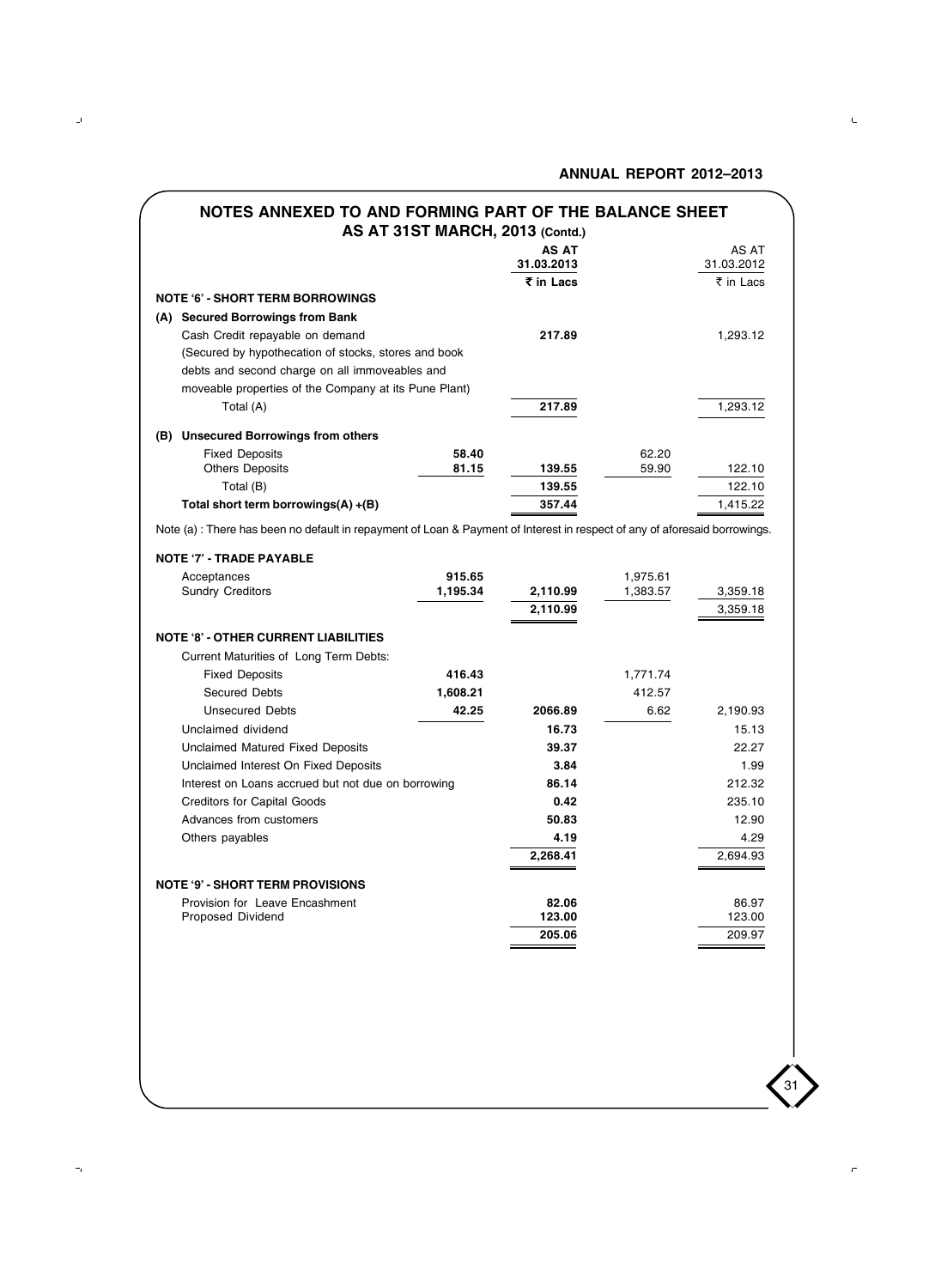| NOTE '10' - TANGIBLE FIXED ASSETS (At Cost) |                        |                                               |                                                |                                           |                                                                              |                      |                                                                                                 |                                                                                 |                        | (₹ in lacs)                          |
|---------------------------------------------|------------------------|-----------------------------------------------|------------------------------------------------|-------------------------------------------|------------------------------------------------------------------------------|----------------------|-------------------------------------------------------------------------------------------------|---------------------------------------------------------------------------------|------------------------|--------------------------------------|
| TYPE OF<br>ASSETS                           | Cost upto<br>31.3.2012 | Additions/<br>Transfers<br>during<br>the year | Transfers<br>the year<br>Deductions/<br>during | <b>Balance</b><br>Cost upto<br>31.03.2013 | Depreciation / Depreciation/<br>Impairment Amortisation<br>opto<br>31.3.2012 | $\tilde{\mathbf{e}}$ | deductions<br>Depreciation<br>the year Assets and on<br>Transfer of<br>on sold/<br>written back | Impairment Value as on<br><b>Balance</b><br>Depreciation<br>31.03.2013<br>as on | Net Book<br>31.03.2013 | Net Book<br>Value as on<br>31.3.2012 |
| TANGIBLE ASSETS                             |                        |                                               |                                                |                                           |                                                                              |                      |                                                                                                 |                                                                                 |                        |                                      |
| Land - Freehold                             | 40.89                  |                                               |                                                | 40.89                                     |                                                                              |                      |                                                                                                 |                                                                                 | 40.89                  | 40.89                                |
| - Leasehold                                 | 1,134.74               |                                               |                                                | 1,134.74                                  | 8.35                                                                         | 15.63                |                                                                                                 | 23.98                                                                           | 1,110.76               | 1,126.39                             |
| Buildings Under Lease                       | 395.26                 |                                               |                                                | 395.26                                    | 97.18                                                                        | 6.44                 |                                                                                                 | 103.62                                                                          | 291.64                 | 298.08                               |
| Buildings - Others                          | 2,244.76               | 87.85                                         |                                                | 2,332.61                                  | 895.25                                                                       | 55.28                |                                                                                                 | 950.53                                                                          | 1,382.08               | 1,349.51                             |
| Machinery                                   | 22,316.94              | 1,272.55                                      |                                                | 23,589.49                                 | 14,865.30                                                                    | 725.19               | (2.47)                                                                                          | 15,592.96                                                                       | 7,996.53               | 7,451.64                             |
| Laboratory Equipments                       | 24.08                  |                                               |                                                | 24.08                                     | 16.34                                                                        | 1.18                 |                                                                                                 | 17.52                                                                           | 6.56                   | 7.74                                 |
| Furniture & Fixtures                        | 416.81                 | 7.93                                          | 0.34                                           | 424.40                                    | 340.13                                                                       | 12.43                | 0.27                                                                                            | 352.29                                                                          | 72.11                  | 76.68                                |
| Vehicles                                    | 243.03                 | 45.72                                         | 61.43                                          | 227.32                                    | 162.65                                                                       | 25.16                | 56.09                                                                                           | 131.72                                                                          | 95.60                  | 80.38                                |
| Total (A)                                   | 26,816.51              | 1,414.05                                      | 61.77                                          | 28,168.79                                 | 16,385.20                                                                    | 841.31               | 53.89                                                                                           | 17, 172.62                                                                      | 10,996.17              | 10,431.31                            |
| INTANGIBLE ASSETS                           |                        |                                               |                                                |                                           |                                                                              |                      |                                                                                                 |                                                                                 |                        |                                      |
| Computer Software                           | 99.80                  | 2.58                                          |                                                | 102.38                                    | 73.58                                                                        | 7.11                 |                                                                                                 | 80.69                                                                           | 21.69                  | 26.22                                |
| Total (B)                                   | 99.80                  | 2.58                                          |                                                | 102.38                                    | 73.58                                                                        | 7.11                 |                                                                                                 | 80.69                                                                           | 21.69                  | 26.22                                |
| Total (A+B)                                 | 26,916.31              | 1,416.63                                      | 61.77                                          | 28,271.17                                 | 16,458.78                                                                    | 848.42               | 53.89                                                                                           | 17,253.31                                                                       | 11,017.86              | 10,457.53                            |
| Previous year                               | 24,546.97              | 2,375.28                                      | 5.94                                           | 26,916.31                                 | 15,676.56                                                                    | 782.64               | 0.42                                                                                            | 16,458.78                                                                       | 10,457.53              | 8,870.41                             |

 $\mathbb{L}^1$ 

 $\bar{\mathcal{A}}_1$ 

у.

 $\bar{\mathbf{L}}$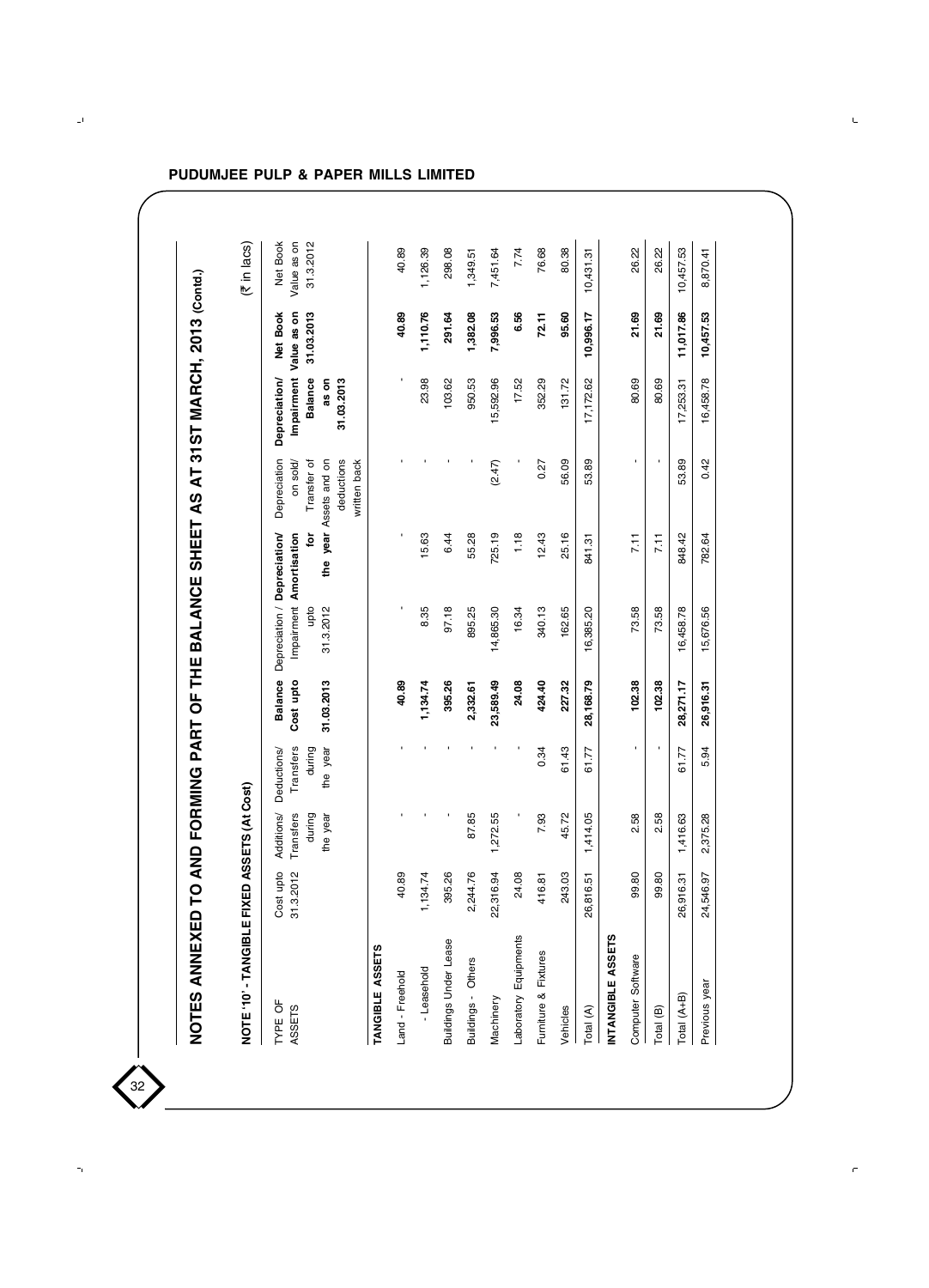|                            |                                                                                                                                                                                                                                 | AS AT 31ST MARCH, 2013 (Contd.) |                     |        |                     |
|----------------------------|---------------------------------------------------------------------------------------------------------------------------------------------------------------------------------------------------------------------------------|---------------------------------|---------------------|--------|---------------------|
|                            |                                                                                                                                                                                                                                 |                                 | AS AT<br>31.03.2013 |        | AS AT<br>31.03.2012 |
|                            |                                                                                                                                                                                                                                 |                                 | ₹ in Lacs           |        | ₹ in Lacs           |
|                            | <b>NOTE '11' - NON CURRENT INVESTMENTS</b>                                                                                                                                                                                      |                                 |                     |        |                     |
|                            | LONG TERM INVESTMENTS (AT COST)<br><b>TRADE INVESTMENTS:</b>                                                                                                                                                                    |                                 |                     |        |                     |
|                            | Investment in Subsidiary Companies :<br>1,990,000 Equity Shares of Pudumjee Investment & Finance<br>Company Ltd. Of ₹ 10/-each fully paid. (unquoted)                                                                           |                                 | 199.00              |        | 199.00              |
| 675,000                    | <b>Investments In Associates:</b><br>Equity shares of Pudumjee Plant Laboratories Ltd.<br>of ₹ 10/- each fully paid (unquoted)                                                                                                  |                                 | 60.00               |        | 60.00               |
| 9,56,725                   | Equity shares of Pudumjee<br>Industries Ltd. of ₹ 2/- each fully paid (quoted)                                                                                                                                                  |                                 | 110.06              |        | 110.06              |
|                            | <b>Investment In Joint Venture:</b><br>Investment in Pudumjee-G:Corp Developers, a Firm                                                                                                                                         |                                 | 35.00               |        | 35.00               |
| Other Investment:<br>2,500 | Shares of Saraswat Co-op Bank Ltd.                                                                                                                                                                                              |                                 | 0.25                |        | 0.25                |
|                            | of $\bar{\tau}$ 10/- each fully paid (unquoted)<br>Trade Investment (Preference)<br><b>Investment in Subsidiary Companies:</b><br>3,000,000 12% Non-Cumulative Redeemable preference<br>shares of Pudumjee Investment & Finance |                                 |                     |        |                     |
|                            | Company Ltd. Of ₹ 10/- each fully paid. (unquoted)                                                                                                                                                                              |                                 | 300.00              |        | 300.00              |
|                            |                                                                                                                                                                                                                                 |                                 | 704.31              |        | 704.31              |
|                            | Less: Provision for Diminution in value of Long term                                                                                                                                                                            |                                 |                     |        |                     |
|                            | Investments deducted per contra                                                                                                                                                                                                 |                                 | 359.00              |        | 359.00              |
|                            |                                                                                                                                                                                                                                 |                                 | 345.31              |        | 345.31              |
|                            | Aggregate amount of quoted investments                                                                                                                                                                                          |                                 |                     |        |                     |
| Cost                       |                                                                                                                                                                                                                                 |                                 | 110.06              |        | 110.06              |
| Market Value               |                                                                                                                                                                                                                                 |                                 | 86.11               |        | 154.06              |
| Cost                       | Aggregate amount of unquoted investments                                                                                                                                                                                        |                                 | 294.25              |        | 294.25              |
|                            | <b>NOTE '12' - LONG TERM LOANS &amp; ADVANCES</b>                                                                                                                                                                               |                                 |                     |        |                     |
|                            | (Unsecured, Considered good unless otherwise stated)                                                                                                                                                                            |                                 |                     |        |                     |
| <b>Prepaid Expenses</b>    |                                                                                                                                                                                                                                 |                                 | 2.44                |        | 2.59                |
| Security Deposits          | Less: Provision for Doubtful Advances                                                                                                                                                                                           | 45.59                           |                     | 44.84  |                     |
|                            | deducted per contra                                                                                                                                                                                                             | 0.81                            | 44.78               |        | 44.84               |
| <b>Others Advances</b>     | Loans & Advances to Subsidiary/Associates                                                                                                                                                                                       | 302.75                          | 5,851.46            | 308.08 | 4,406.48            |
|                            | Less: Provision for Doubtful Advances<br>deducted per contra                                                                                                                                                                    | 34.75                           | 268.00              | 34.22  | 273.86              |
|                            |                                                                                                                                                                                                                                 |                                 | 6,166.68            |        | 4,727.77            |
|                            | <b>NOTE '13' - CURRENT INVESTMENTS</b>                                                                                                                                                                                          |                                 |                     |        |                     |
|                            | CURRENT INVESTMENTS IN MUTUAL FUNDS (unquoted)<br>(EACH VALUED ON LOWER OF COST OR FAIR VALUE)                                                                                                                                  |                                 |                     |        |                     |
|                            | 14,773 (Last Year Nill) Units of Reliance Liquid Fund.<br>of ₹ 1000/- each fully paid                                                                                                                                           |                                 | 225.84              |        |                     |
|                            | 17,565 (Last Year Nil) Units of IDFC Cash Fund.<br>of ₹ 1000/- each fully paid                                                                                                                                                  |                                 | 175.70              |        |                     |
|                            |                                                                                                                                                                                                                                 |                                 |                     |        |                     |
|                            | 99,771 (Last Year Nil) Units of Reliance Liquid Fund.                                                                                                                                                                           |                                 |                     |        |                     |
|                            | of ₹ 100/- each fully paid                                                                                                                                                                                                      |                                 | 100.07              |        |                     |
|                            | Aggregate amount of unquoted investments                                                                                                                                                                                        |                                 | 501.61              |        |                     |

 $\bar{\omega}$ 

 $\bar{\mathbf{r}}_{\perp}$ 

r.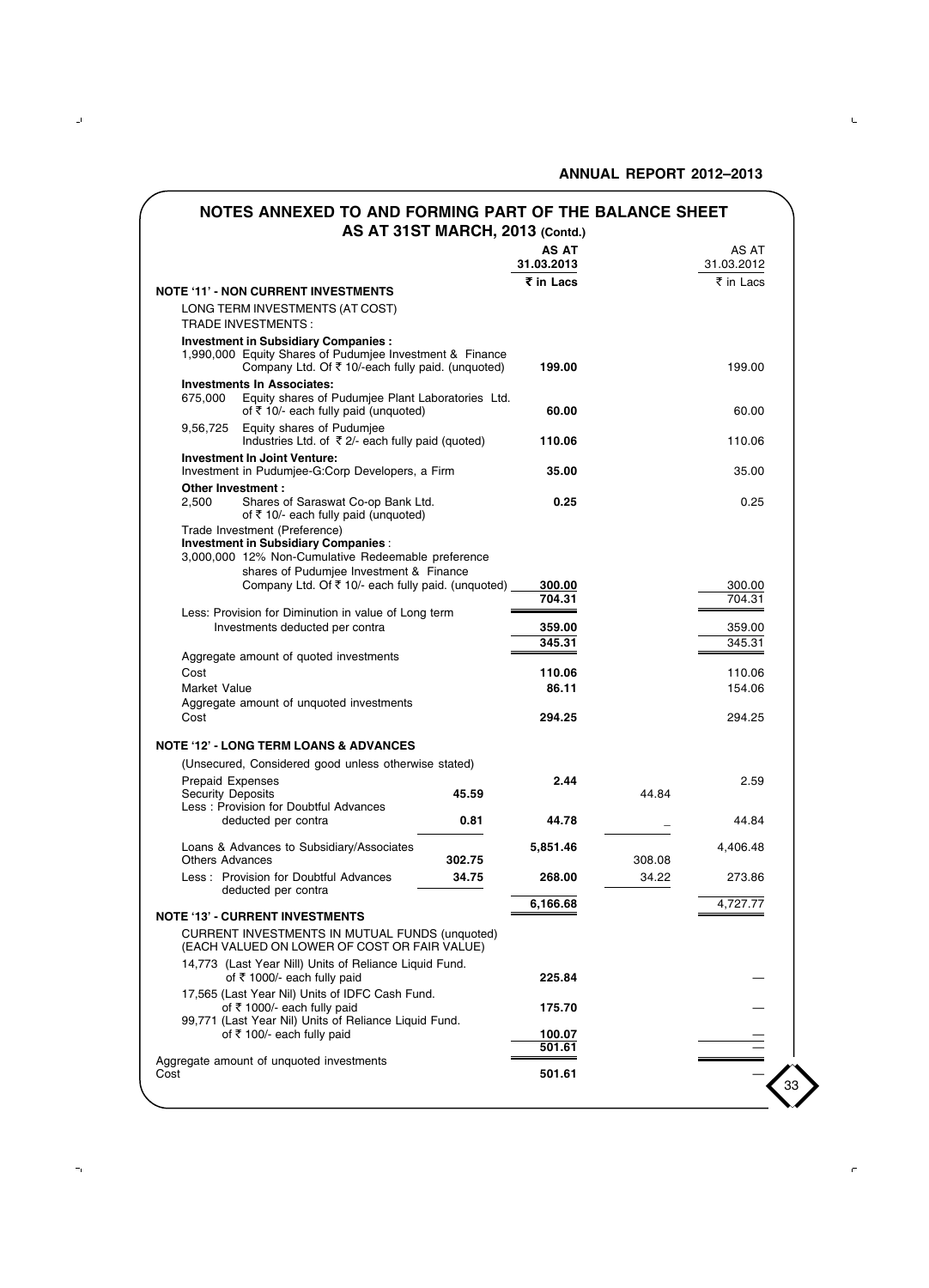$\mathbb{L}^1$ 

 $\frac{1}{2}$ 

# **NOTES ANNEXED TO AND FORMING PART OF THE BALANCE SHEET AS AT 31ST MARCH, 2013 (Contd.)**

 $\bar{\mathbf{L}}$ 

у.

|                                                                    |          | ₹ in Lacs            |          | ₹ in Lacs                                         |
|--------------------------------------------------------------------|----------|----------------------|----------|---------------------------------------------------|
| <b>NOTE '14' - INVENTORIES</b>                                     |          |                      |          |                                                   |
| Raw material (At cost)                                             |          | 244.68               |          | 1,613.73                                          |
| Raw material in Transit (At Cost)                                  |          |                      |          | 571.67                                            |
| Work-in-process (At cost)                                          |          | 331.44               |          | 687.11                                            |
| <b>Finished Paper</b>                                              |          | 1,177.59             |          | 2,031.18                                          |
| (At lower of cost or market value.)                                |          |                      |          |                                                   |
| Stores, Spare Parts Etc.(At Cost)                                  |          | 935.88               |          | 1,068.29                                          |
| Stores, Spare Parts Etc. in Transit (At Cost)                      |          | 37.28                |          |                                                   |
| Loose Tools (At Cost)                                              |          | 1.34                 |          | 1.35                                              |
|                                                                    |          | 2,728.21             |          | 5,973.30                                          |
|                                                                    |          |                      |          |                                                   |
| <b>NOTE '15' - TRADE RECEIVABLES (Unsecured)</b>                   |          |                      |          |                                                   |
| Debts outstanding for a                                            |          |                      |          |                                                   |
| period exceeding six months from due date                          |          |                      |          |                                                   |
| <b>Considered Good</b>                                             | 121.02   |                      | 205.37   |                                                   |
| <b>Considered Doubtful</b>                                         | 511.57   |                      | 324.80   |                                                   |
|                                                                    | 632.59   |                      | 530.17   |                                                   |
| Other Debts                                                        |          |                      |          |                                                   |
| <b>Considered Good</b>                                             | 2,184.63 |                      | 1,819.20 |                                                   |
| Considered Doubtful                                                | 2.62     |                      |          |                                                   |
|                                                                    | 2,819.84 |                      | 2,349.37 |                                                   |
| Less: Provision for Doubtful<br>Debts deducted per contra          |          |                      |          |                                                   |
|                                                                    | 514.19   |                      | 324.80   |                                                   |
|                                                                    |          | 2,305.65<br>2,305.65 |          | 2,024.57<br>2,024.57                              |
|                                                                    |          |                      |          |                                                   |
|                                                                    |          |                      |          |                                                   |
| <b>NOTE '16' - CASH &amp; BANK BALANCES</b>                        |          |                      |          |                                                   |
|                                                                    |          |                      |          |                                                   |
| Cash on hand as per books                                          |          | 8.83                 |          | 9.75                                              |
| Deposit with Bank for Margin Money                                 |          | 9.00                 |          |                                                   |
| (with maturity beyond 12 monthsl)                                  |          |                      |          |                                                   |
| On other Deposit account with Bank<br>On other accounts with Banks |          | 5.00<br>29.89        |          |                                                   |
|                                                                    |          | 24.24                |          |                                                   |
| Cheques on hand<br>Unpaid Dividends account with Banks             |          | 16.73                |          |                                                   |
|                                                                    |          | 93.69                |          |                                                   |
|                                                                    |          |                      |          | 9.00<br>7.00<br>45.31<br>35.75<br>15.14<br>121.95 |
| <b>NOTE '17' - SHORT TERM LOANS &amp; ADVANCES</b>                 |          |                      |          |                                                   |
| (Unsecured, Considered Good, other than related parties)           |          |                      |          |                                                   |
| <b>Prepaid Expenses</b>                                            |          | 48.24                |          |                                                   |
| <b>Security Deposits</b>                                           |          | 1.73                 |          | 62.64<br>1.94                                     |
| Capital Advances                                                   |          | 2.87                 |          |                                                   |
| Advance Income Tax for Current year                                |          |                      |          |                                                   |
| (Less Provision for Current year Tax)                              |          | 63.45                |          |                                                   |
| Advances to employees of the Company                               |          | 14.31                |          |                                                   |
| <b>Balance with Government Authorities</b>                         | 259.81   |                      | 468.64   |                                                   |
| <b>Advance to Suppliers</b>                                        | 317.13   |                      | 114.91   |                                                   |
| Sundry Advances                                                    | 157.45   |                      | 113.96   |                                                   |
|                                                                    | 734.39   |                      | 697.51   | 193.80<br>99.00<br>14.00                          |
| Less: Provision for Doubtful                                       |          |                      |          |                                                   |
| Advances deducted per contra                                       | 5.22     | 729.17<br>859.77     | 5.00     | 692.51<br>1,063.89                                |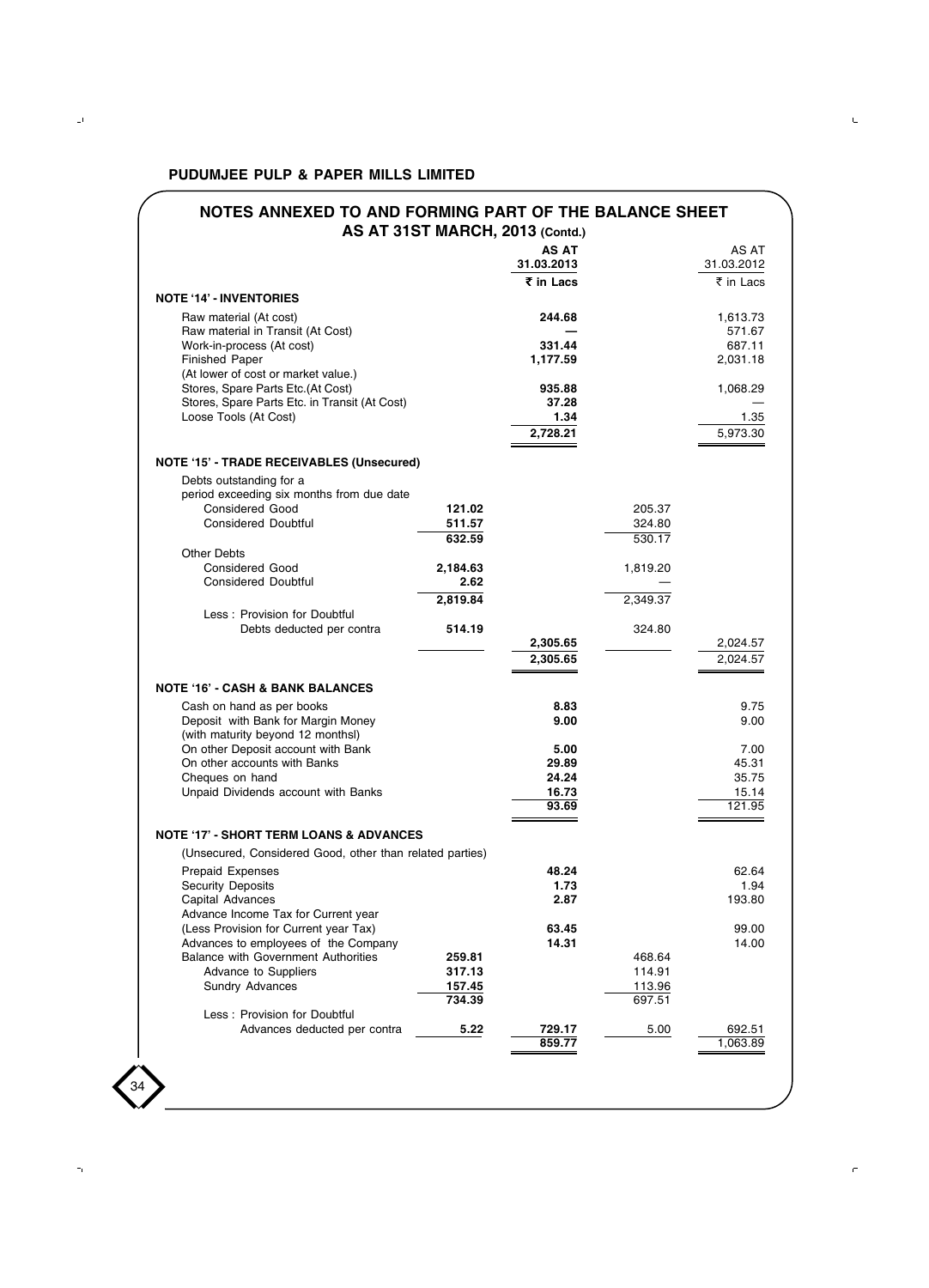| NOTES ANNEXED TO AND FORMING PART OF THE<br>PROFIT AND LOSS ACCOUNT FOR THE YEAR ENDED 31ST MARCH, 2013                   |                       |                                 |                       |                          |
|---------------------------------------------------------------------------------------------------------------------------|-----------------------|---------------------------------|-----------------------|--------------------------|
|                                                                                                                           |                       | <b>Year Ended</b><br>31.03.2013 |                       | Year Ended<br>31.03.2012 |
|                                                                                                                           |                       | ₹ in Lacs                       |                       | ₹ in Lacs                |
| <b>NOTE '18' - REVENUE FROM OPERATIONS</b>                                                                                |                       |                                 |                       |                          |
| <b>PAPER</b><br>Less: Excise Duty                                                                                         | 18,400.93<br>1,078.19 | 17,322.74                       | 20,918.35<br>1,059.36 | 19,858.99                |
| <b>TRADE SALE</b>                                                                                                         |                       | 228.22                          |                       | 489.24                   |
| MISCELLANEOUS SALES<br>Less: Excise Duty                                                                                  | 58.22<br>0.48         | 57.74                           | 68.33<br>0.34         | 67.99                    |
| PROCESSING AND OTHER CHARGES                                                                                              |                       | 1,524.55                        |                       | 1,320.02                 |
| OTHER OPERATING REVENUE                                                                                                   |                       | 112.49                          |                       | 81.64                    |
|                                                                                                                           |                       | 19,245.74                       |                       | 21,817.88                |
|                                                                                                                           |                       |                                 |                       |                          |
| <b>NOTE '19' - OTHER INCOME</b>                                                                                           |                       |                                 |                       |                          |
| <b>DIVIDENDS</b>                                                                                                          |                       |                                 |                       |                          |
| <b>Others</b>                                                                                                             |                       | 9.48                            |                       | 26.93                    |
| MISCELLANEOUS INCOME                                                                                                      |                       | 27.63                           |                       | 27.63                    |
| <b>INTEREST RECEIVED FROM OTHERS</b><br>PROFIT ON SALE/TRANSFER OF FIXED ASSETS (NET)                                     |                       | 473.42<br>6.97                  |                       | 327.68                   |
|                                                                                                                           |                       | 517.23                          |                       | 382.24                   |
|                                                                                                                           |                       |                                 |                       |                          |
| <b>NOTE '20' - COST OF MATERIAL CONSUMED</b>                                                                              |                       |                                 |                       |                          |
| <b>CONSUMPTION OF RAW MATERIALS</b><br><b>CONSUMPTION OF STORES.</b>                                                      |                       | 6,950.46                        |                       | 10,337.83                |
| COLOURS, CHEMICALS etc.                                                                                                   |                       | 1,679.25                        |                       | 1,661.39                 |
|                                                                                                                           |                       | 8,629.71                        |                       | 11,999.22                |
| NOTE '21' - CHANGE IN INVENTORIES OF FINISHED GOODS<br><b>WORK-IN-PROCESS AND STOCK-IN-TRADE</b><br>STOCK AT COMMENCEMENT |                       |                                 |                       |                          |
| <b>Finished Paper</b><br><b>Work-in-Process</b>                                                                           | 2,031.18              |                                 | 796.50                |                          |
| - Pulp                                                                                                                    | 12.85                 |                                 | 30.23                 |                          |
| - Paper                                                                                                                   | 674.26                | 2,718.29                        | 326.10                | 1,152.83                 |
| <b>STOCK AT CLOSE</b>                                                                                                     |                       |                                 |                       |                          |
| <b>Finished Paper</b>                                                                                                     | 1,177.59              |                                 | 2,031.18              |                          |
| Work-in-Process                                                                                                           |                       |                                 |                       |                          |
| - Pulp<br>- Paper                                                                                                         | 1.78<br>329.66        | 1,509.03                        | 12.85<br>674.26       | 2,718.29                 |
|                                                                                                                           |                       | 1.209.26                        |                       | (1,565.46)               |
|                                                                                                                           |                       |                                 |                       |                          |
| <b>NOTE '22' - EMPLOYEES' COST</b>                                                                                        |                       |                                 |                       |                          |
| SALARIES, WAGES, BONUS etc.                                                                                               |                       |                                 |                       |                          |
| Salaries, Wages, gratuity & Bonus<br>Contribution to Provident & Other                                                    |                       | 1,820.00                        |                       | 1,799.31                 |
| Funds(Including Administrative Charges)                                                                                   |                       | 187.87                          |                       | 173.20                   |
| Employees State Insurance                                                                                                 |                       | 4.42                            |                       | 6.05                     |
| Workmen & Staff Welfare Expenses                                                                                          |                       | 101.33                          |                       | 119.20                   |
|                                                                                                                           |                       | 2,113.62                        |                       | 2,097.76                 |
|                                                                                                                           |                       |                                 |                       |                          |

 $\Box^1$ 

 $\sim$ 

35

 $\bar{c}$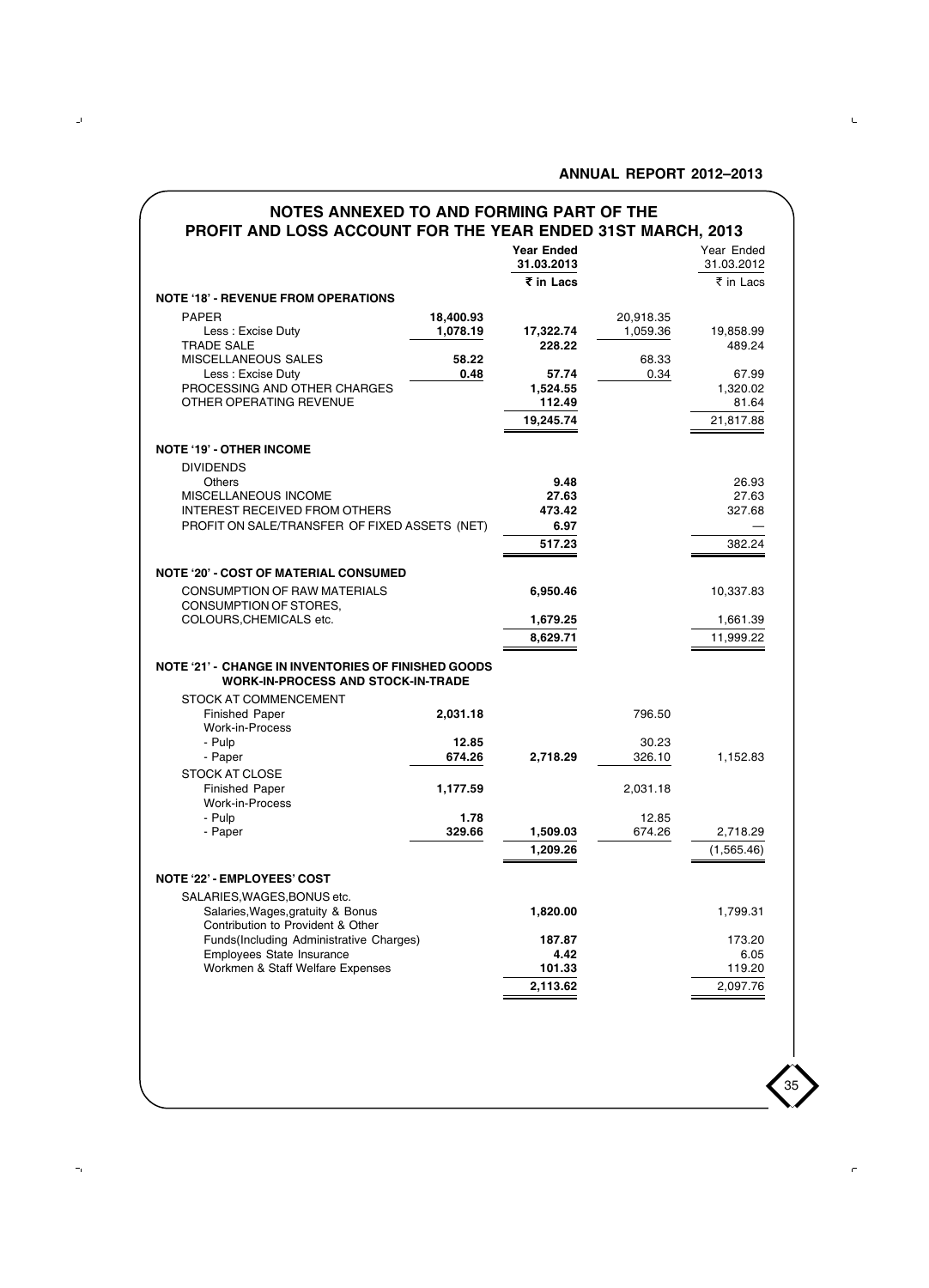| NOTES ANNEXED TO AND FORMING PART OF THE<br>PROFIT AND LOSS ACCOUNT FOR THE YEAR ENDED 31ST MARCH, 2013 (Contd.) |                  |                                 |                  |                          |
|------------------------------------------------------------------------------------------------------------------|------------------|---------------------------------|------------------|--------------------------|
|                                                                                                                  |                  | <b>Year Ended</b><br>31.03.2013 |                  | Year Ended<br>31.03.2012 |
|                                                                                                                  |                  | $\bar{z}$ in Lacs               |                  | ₹ in Lacs                |
| <b>NOTE '23' - INTEREST &amp; FINANCIAL COST</b>                                                                 |                  |                                 |                  |                          |
| <b>INTEREST ON BORROWINGS</b><br>OTHER FINANCIAL CHARGES                                                         | 637.81<br>115.03 |                                 | 502.63<br>107.51 |                          |
|                                                                                                                  |                  | 752.84                          |                  | 610.14                   |
| LESS: INTEREST RECEIVED ON TRADE DEBTS                                                                           |                  | 55.83                           |                  | 168.53                   |
|                                                                                                                  |                  | 697.01                          |                  | 441.61                   |
| <b>NOTE '24' - OTHER EXPENSES</b>                                                                                |                  |                                 |                  |                          |
| FUEL, POWER & WATER                                                                                              |                  | 4,216.98                        |                  | 4,961.97                 |
| <b>RENT</b>                                                                                                      |                  | 5.84                            |                  | 5.24                     |
| <b>RATES &amp; TAXES</b>                                                                                         |                  | 46.21                           |                  | 45.66                    |
| <b>REPAIRS &amp; MAINTENANCE</b>                                                                                 |                  |                                 |                  |                          |
| Machinery                                                                                                        | 584.04           |                                 | 655.68           |                          |
| <b>Buildings</b>                                                                                                 | 45.31            |                                 | 56.07            |                          |
| Others                                                                                                           | 9.81             | 639.16                          | 8.74             | 720.49                   |
| <b>INSURANCE</b>                                                                                                 |                  | 18.58                           |                  | 14.33                    |
| PACKING,CARTAGE,CUTTING,                                                                                         |                  | 381.79                          |                  | 384.76                   |
| <b>DEVELOPMENT &amp; RESEARCH EXPENSES</b>                                                                       |                  | 69.78                           |                  | 96.90                    |
| <b>COMMISSION ON SALES</b>                                                                                       |                  | 218.27                          |                  | 216.95                   |
| DIRECTORS' FEES                                                                                                  |                  | 1.63                            |                  | 1.73                     |
| <b>EXCISE DUTY ON STOCK</b>                                                                                      |                  | (53.79)                         |                  | 91.31                    |
| LOSS ON SALE/TRANSFER OF ASSETS (NET)                                                                            |                  |                                 |                  | 4.75                     |
| <b>BAD DEBTS &amp; ADVANCES WRITTEN OFF</b>                                                                      |                  |                                 |                  | 82.76                    |
| PROVISION FOR DOUBTFUL DEBTS                                                                                     |                  | 15.23                           |                  |                          |
| <b>OFFICE &amp; MISCELLANEOUS EXPENSES</b>                                                                       |                  | 355.00                          |                  | 371.32                   |
|                                                                                                                  |                  | 5.914.68                        |                  | 6,998.17                 |

 $\bar{\mathbf{r}}_{\mu}$ 

у.

36

 $\bar{\gamma}$ 

 $\mathbb{L}^1$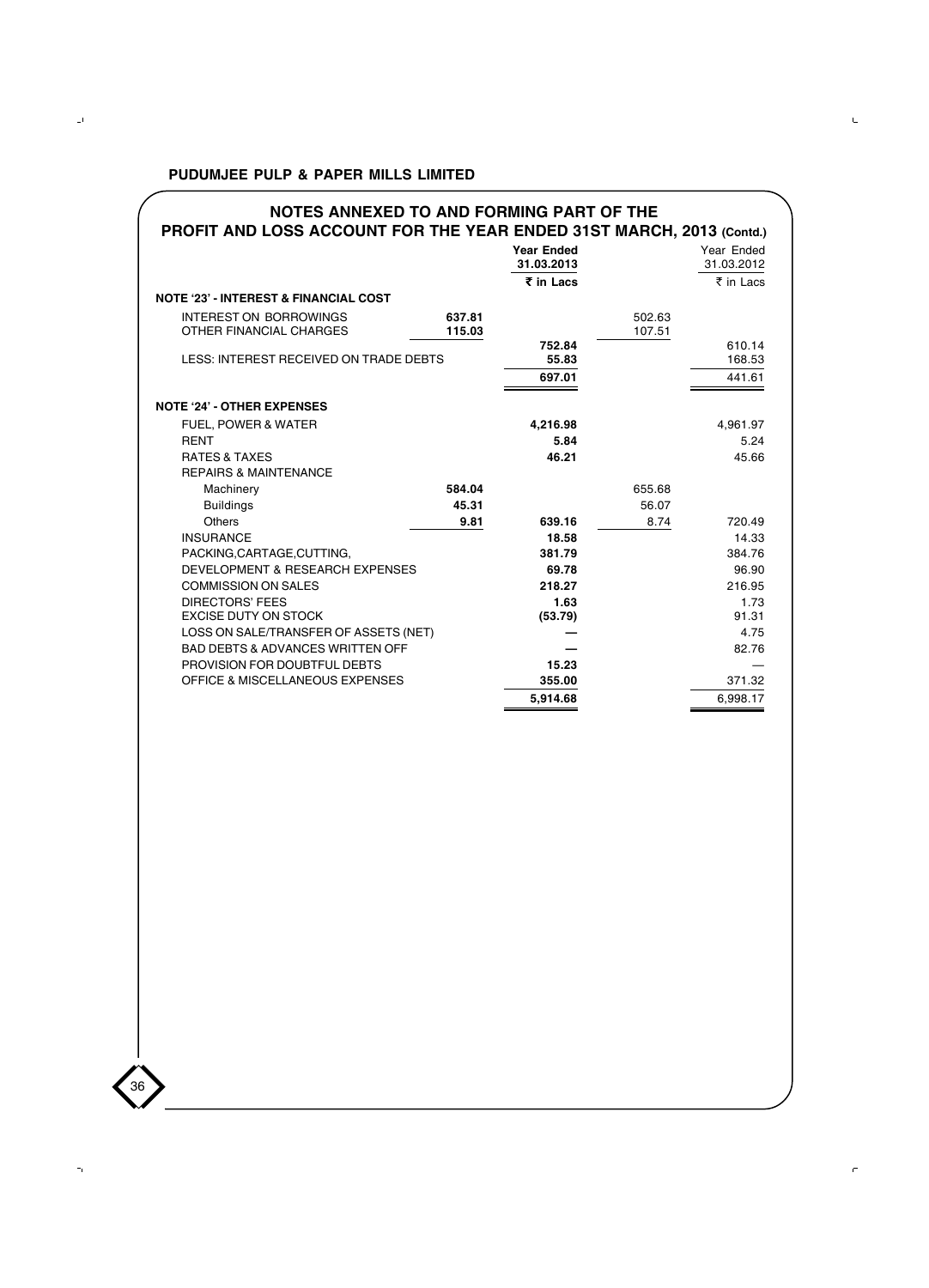## **NOTES ANNEXED TO AND FORMING PART OF THE BALANCE SHEET AS AT AND THE PROFIT AND LOSS ACCOUNT FOR THE YEAR ENDED** NOTE '25'

 $\bar{\omega}$ 

 $\overline{\phantom{a}}$ 

|       |                                                                                                                                                                                                                                              |           | 2012-2013 |           | 2011-2012 |
|-------|----------------------------------------------------------------------------------------------------------------------------------------------------------------------------------------------------------------------------------------------|-----------|-----------|-----------|-----------|
|       |                                                                                                                                                                                                                                              |           | ₹ in Lacs |           | ₹ in Lacs |
| 25.01 | The value of raw materials consumed                                                                                                                                                                                                          |           |           |           |           |
|       | Pulp                                                                                                                                                                                                                                         |           | 6,561.47  |           | 9,968.26  |
|       | <b>Waste Paper</b>                                                                                                                                                                                                                           |           | 388.99    |           | 369.57    |
| 25.02 | <b>Trade Purchases</b>                                                                                                                                                                                                                       |           |           |           |           |
|       | Pulp                                                                                                                                                                                                                                         |           | 204.94    |           | 165.89    |
|       | Others                                                                                                                                                                                                                                       |           | 8.76      |           | 282.22    |
| 25.03 | Value of direct imports calculated on CIF basis<br>during the financial year                                                                                                                                                                 |           |           |           |           |
|       | Raw Material                                                                                                                                                                                                                                 |           | 4414.65   |           | 8339.24   |
|       | Components & Spare Parts                                                                                                                                                                                                                     |           | 125.48    |           | 254.97    |
|       | Capital Goods                                                                                                                                                                                                                                |           | 89.62     |           | 945.99    |
|       | Goods for resale                                                                                                                                                                                                                             |           |           |           | 370.28    |
| 25.04 | Expenditure in foreign currency during the<br>financial year on account of                                                                                                                                                                   |           |           |           |           |
|       | Royalty, know-how, interest, professional                                                                                                                                                                                                    |           |           |           |           |
|       | consultation, travelling, subscription                                                                                                                                                                                                       |           |           |           |           |
|       | and periodicals etc.                                                                                                                                                                                                                         |           | 2.91      |           | 101.30    |
| 25.05 | Value of raw materials, spare parts and component<br>consumed during the financial year and the<br>percentage thereof                                                                                                                        |           |           |           |           |
|       |                                                                                                                                                                                                                                              |           | 2012-13   |           | 2011-2012 |
|       |                                                                                                                                                                                                                                              | Value     | %         | Value     | $\%$      |
|       |                                                                                                                                                                                                                                              | ₹ in Lacs |           | ₹ in Lacs |           |
|       | Direct Imports                                                                                                                                                                                                                               | 6,278.32  | 90.33     | 8,864.45  | 85.75     |
|       | <b>Others</b>                                                                                                                                                                                                                                | 672.14    | 9.67      | 1,473.38  | 14.25     |
|       | Total:                                                                                                                                                                                                                                       | 6,950.46  | 100.00    | 10,337.83 | 100.00    |
|       | Spare Parts & Components:                                                                                                                                                                                                                    |           |           |           |           |
|       | Direct Imports                                                                                                                                                                                                                               | 188.60    | 9.02      | 225.54    | 10.34     |
|       | Others                                                                                                                                                                                                                                       | 1,901.69  | 90.98     | 1,956.70  | 89.66     |
|       | Total:                                                                                                                                                                                                                                       | 2,090.29  | 100.00    | 2,182.24  | 100.00    |
|       |                                                                                                                                                                                                                                              |           | 2012-2013 |           | 2011-2012 |
|       |                                                                                                                                                                                                                                              |           | ₹ in Lacs |           | ₹ in Lacs |
| 25.06 | Remittance In Foreign Currency On Account Of Dividend<br>The amount of dividend for the year 2011-2012<br>remitted in rupees into NRE Account of<br>206 (Last year 219) NRI shareholders<br>holding 49,15,170 shares of $\bar{\tau}$ 2/-each |           |           |           |           |
|       | (Last year 49,33,293 of ₹2/-each) Equity shares                                                                                                                                                                                              |           | 14.75     |           | 14.80     |
| 25.07 | Export of goods calculated on FOB basis                                                                                                                                                                                                      |           |           |           |           |
|       | Export of goods calculated on FOB basis                                                                                                                                                                                                      |           |           |           |           |
|       | (Earning in foreign Exchange)                                                                                                                                                                                                                |           | 260.13    |           | 255.52    |
|       | Deemed Exports.                                                                                                                                                                                                                              |           | 343.11    |           | 177.47    |
|       |                                                                                                                                                                                                                                              |           | 603.24    |           | 432.99    |
|       |                                                                                                                                                                                                                                              |           |           |           |           |
|       |                                                                                                                                                                                                                                              |           |           |           |           |

37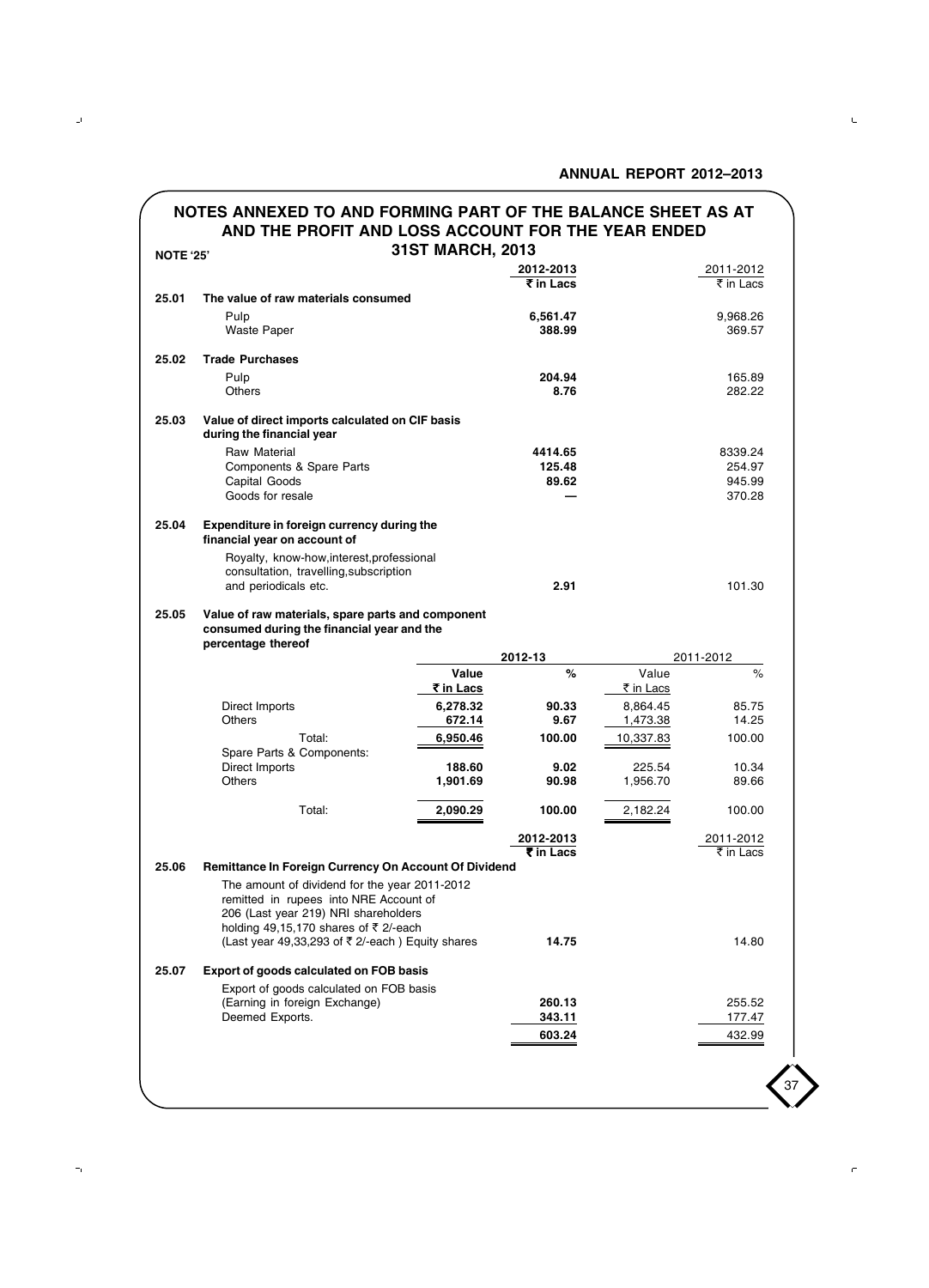### **NOTE '25'** - (Contd.)

- 25.08 Salary, Wages, gratuity and bonus (Schedule 'K') does not include a sum of  $\bar{z}$ .88.62 lacs (Last year `.109.14 lacs) transferred to other accounts.
- **25.09** a) The company has acquired leasehold land,building and board manufacturing machine at Mahad Dist.Raigad last year, where a Paper machine is also being installed. The leasehold land,colony and buildings are shown under Tangible Fixed Assets schedule (Note No.10) and is appropriately amortized and depreciated for the year and Factory Building,Machinery and all other assets together with related expenditure have been shown under Capital work-in-progress.
	- b) Borrowing cost comprising interest etc. of  $\bar{\tau}$ . 418.40 lacs (Last year  $\bar{\tau}$ . 155.24 Lacs) and the expenses of `.14.85 lacs (Last year `. 62.73 lacs) relating to the aforesaid projects have been capitalized.

#### **25.10 Payments made to Auditors:**

|                         | 2012-2013 | 2011-2012 |
|-------------------------|-----------|-----------|
|                         | ₹ in Lacs | ₹ in Lacs |
| Audit fees              | 3.00      | 1.75      |
| <b>Taxation matters</b> | 0.60      | 0.60      |
| <b>Others</b>           | 1.95      | 1.65      |
|                         | 5.55      | 4.00      |

- **25.11** To the best of knowledge of the company, none of the creditors are 'Small enterprise' within its meaning under clause (m) of section 2 of the Micro, Small and Medium Enterprises Development Act, 2006 & therefore principal amount, interest paid/payable or accrued is NIL.
- **25.12** Land admeasuring about 3000 Sq. Meters has been acquired by Municipal Corporation for road widening purpose in the earlier years.The Company is entitled to TDR with an out side chance of cash compensation, which is yet to determined and as such this will be included when finally decided since the relevant documentation is yet to be finalised and executed.

#### **25.13** Details of significant lease

38

The company has entered into lease agreement in terms of which it has given buildings on rent on the usual terms and conditions and such payments received for the year have been recognized in the Profit & Loss Account under other income.

| 25.14 |    | a) Contingent Liabilities not provided for in respect of:                                              | <b>AS AT</b> | AS AT      |
|-------|----|--------------------------------------------------------------------------------------------------------|--------------|------------|
|       |    |                                                                                                        | 31.03.2013   | 31.03.2012 |
|       |    |                                                                                                        | ₹ in Lacs    | ₹ in Lacs  |
|       | i) | Bank Guarantees and Letters of Credit in favour                                                        |              |            |
|       |    | of suppliers of raw materials, spares etc.*                                                            | 2,111.08     | 1,976.85   |
|       |    | ii) Guarantee for other Companies *                                                                    | 1,435.00     | 736.67     |
|       |    | iii) Claims against the Company not acknowledged                                                       |              |            |
|       |    | as debts for excise duty, property tax and                                                             |              |            |
|       |    | commercial claims etc. **                                                                              | 619.98       | 725.77     |
|       |    | Will not affect the future Profitability.                                                              |              |            |
|       |    | $***$<br>May affect the future profitability to the extent indicated, if such liabilities crystallise. |              |            |
|       |    | b) Commitments not provided for in respect of:                                                         |              |            |
|       |    | Estimate of contracts remaining to be<br>i)                                                            |              |            |
|       |    | executed on capital account                                                                            | 44.60        | 768.86     |
|       |    |                                                                                                        |              |            |
|       |    |                                                                                                        |              |            |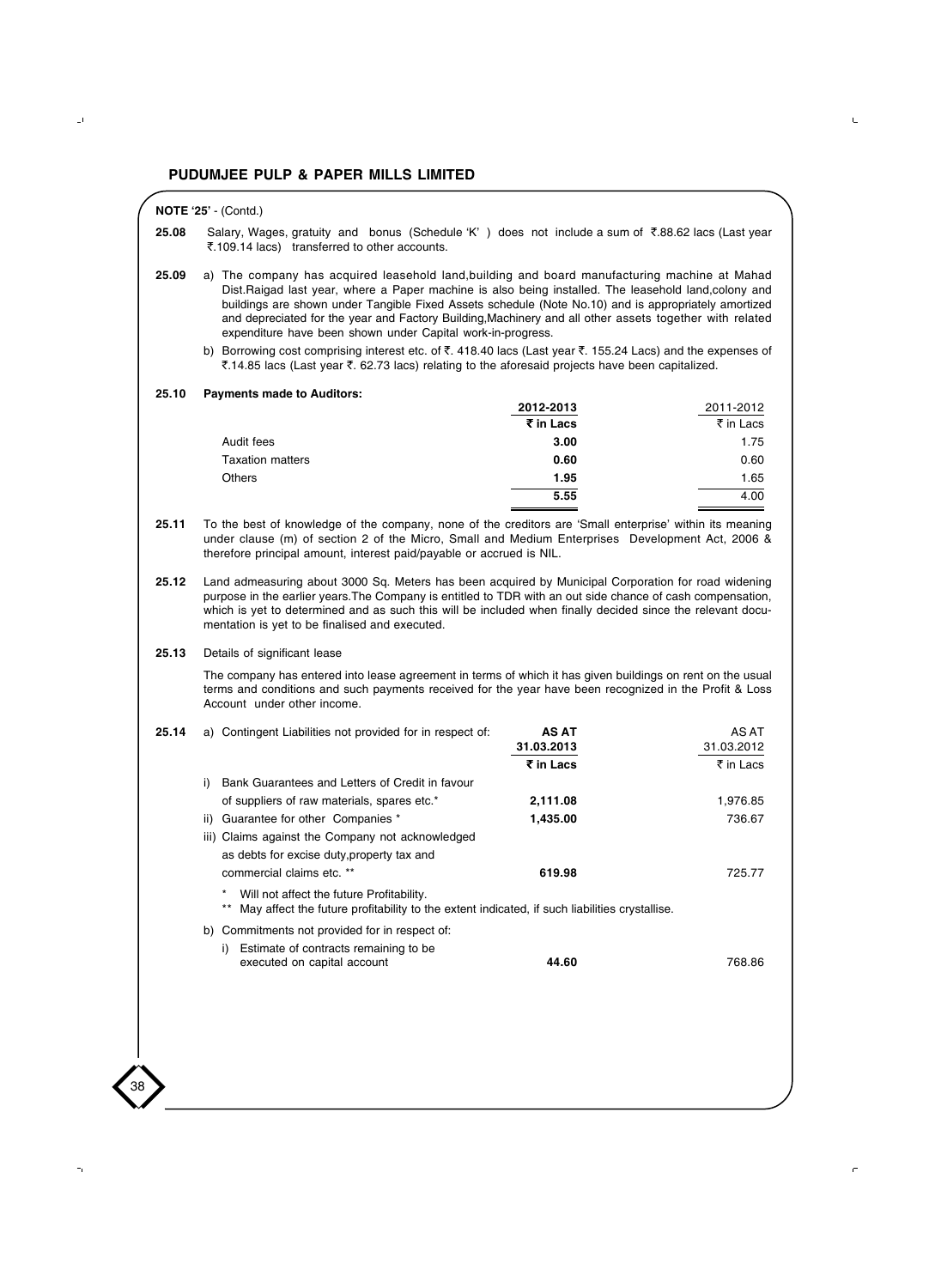|       |    | <b>NOTE '25' - (Contd.)</b>                                                                                                                                                                                                                                                                                                                                                                                                                                                                                                                       |   |               |  |   |               |             |
|-------|----|---------------------------------------------------------------------------------------------------------------------------------------------------------------------------------------------------------------------------------------------------------------------------------------------------------------------------------------------------------------------------------------------------------------------------------------------------------------------------------------------------------------------------------------------------|---|---------------|--|---|---------------|-------------|
| 25.15 |    | Following significant accounting policies have been adopted in preparation and presentation of the financial<br>statements:                                                                                                                                                                                                                                                                                                                                                                                                                       |   |               |  |   |               |             |
|       |    | a) Fixed Assets are valued at cost.                                                                                                                                                                                                                                                                                                                                                                                                                                                                                                               |   |               |  |   |               |             |
|       |    | b) Borrowing costs comprising interest etc. relating to projects are capitalised up to the date of its completion<br>and other borrowing costs are charged to Profit & Loss Account in the year of their accrual.                                                                                                                                                                                                                                                                                                                                 |   |               |  |   |               |             |
|       | C) | Depreciation on Machinery & Building has been provided on Straight Line Method and that on the other<br>Assets on Written Down Value method in accordance with Schedule XIV of the Companies Act, 1956 as in<br>force as on the date of Balance Sheet. Lease hold land is depreciated based on period of residual lease.                                                                                                                                                                                                                          |   |               |  |   |               |             |
|       |    | d) Finished paper stock is valued at lower of cost or market value. All other inventories are valued at lower of<br>cost on First In First Out Method or realisable value.                                                                                                                                                                                                                                                                                                                                                                        |   |               |  |   |               |             |
|       |    | e) Investments are classified into current and long term investments. Current investments are stated at lower of<br>cost or fair value. Long term investments are stated at cost, less provision for permanent diminution in value,<br>if any.                                                                                                                                                                                                                                                                                                    |   |               |  |   |               |             |
|       | f) | (i) Contributions to defined contribution schemes, namely, Provident Fund and Supernnuation Fund is<br>made at a pre-determined rates and are charged to the Profit & Loss Account.<br>(ii) Contributions to the defined benefit scheme, namely, Gratuity Fund & provision for the remaining Gratuity<br>and for Leave encashment are made on the basis of actuarial valuations made in accordance with the<br>revised Accounting Standard (AS) 15 at the end of each Financial Year and are charged to the Profit &<br>Loss Account of the year. |   |               |  |   |               |             |
|       |    | (iii) Actuarial gains & losses are recognized immediately in the Profit & Loss Account.                                                                                                                                                                                                                                                                                                                                                                                                                                                           |   |               |  |   |               |             |
|       |    | g) Foreign Exchange Transactions are recorded at the then prevailing rate. Closing balances of Assets &<br>Liabilities relating to foreign currency transactions are converted into rupees at the rates prevailing on the<br>date of the Balance Sheet.                                                                                                                                                                                                                                                                                           |   |               |  |   |               |             |
|       |    | The difference for transactions are dealt with in the Profit & Loss Account.                                                                                                                                                                                                                                                                                                                                                                                                                                                                      |   |               |  |   |               |             |
|       |    | h) Revenue recognition is postponed to a later year only when it is not possible to estimate it with reasonable<br>accuracy.                                                                                                                                                                                                                                                                                                                                                                                                                      |   |               |  |   |               |             |
|       | i) | Factors giving rise to any indication of any impairment of the carrying amount of the company's assets<br>are appraised at each balance sheet date to determine and provide /revert an impairment loss following<br>accounting standard AS 28 for impairment of assets.                                                                                                                                                                                                                                                                           |   |               |  |   |               |             |
| 25.16 |    | <b>Computation of basic and diluted Earning Per Share (EPS)</b>                                                                                                                                                                                                                                                                                                                                                                                                                                                                                   |   |               |  |   |               |             |
|       |    |                                                                                                                                                                                                                                                                                                                                                                                                                                                                                                                                                   |   | AS AT         |  |   | AS AT         |             |
|       |    | <b>Basic/Diluted EPS:</b>                                                                                                                                                                                                                                                                                                                                                                                                                                                                                                                         |   | 31.03.2013    |  |   | 31.03.2012    |             |
|       |    | (a) Net Profit after tax as per Profit & Loss Account :                                                                                                                                                                                                                                                                                                                                                                                                                                                                                           |   |               |  |   |               |             |
|       |    |                                                                                                                                                                                                                                                                                                                                                                                                                                                                                                                                                   | ₹ | 1,681.20 lacs |  | ₹ | 1,126.58 lacs |             |
|       |    | After current and deferred Tax                                                                                                                                                                                                                                                                                                                                                                                                                                                                                                                    |   |               |  |   |               |             |
|       |    | (b) No. of Equity shares of $\overline{z}$ 2/- each :                                                                                                                                                                                                                                                                                                                                                                                                                                                                                             |   | 410.00 lacs   |  |   |               | 410.00 lacs |
|       |    | (c) Basic EPS                                                                                                                                                                                                                                                                                                                                                                                                                                                                                                                                     |   |               |  |   |               |             |

 $\bar{\omega}$ 

r.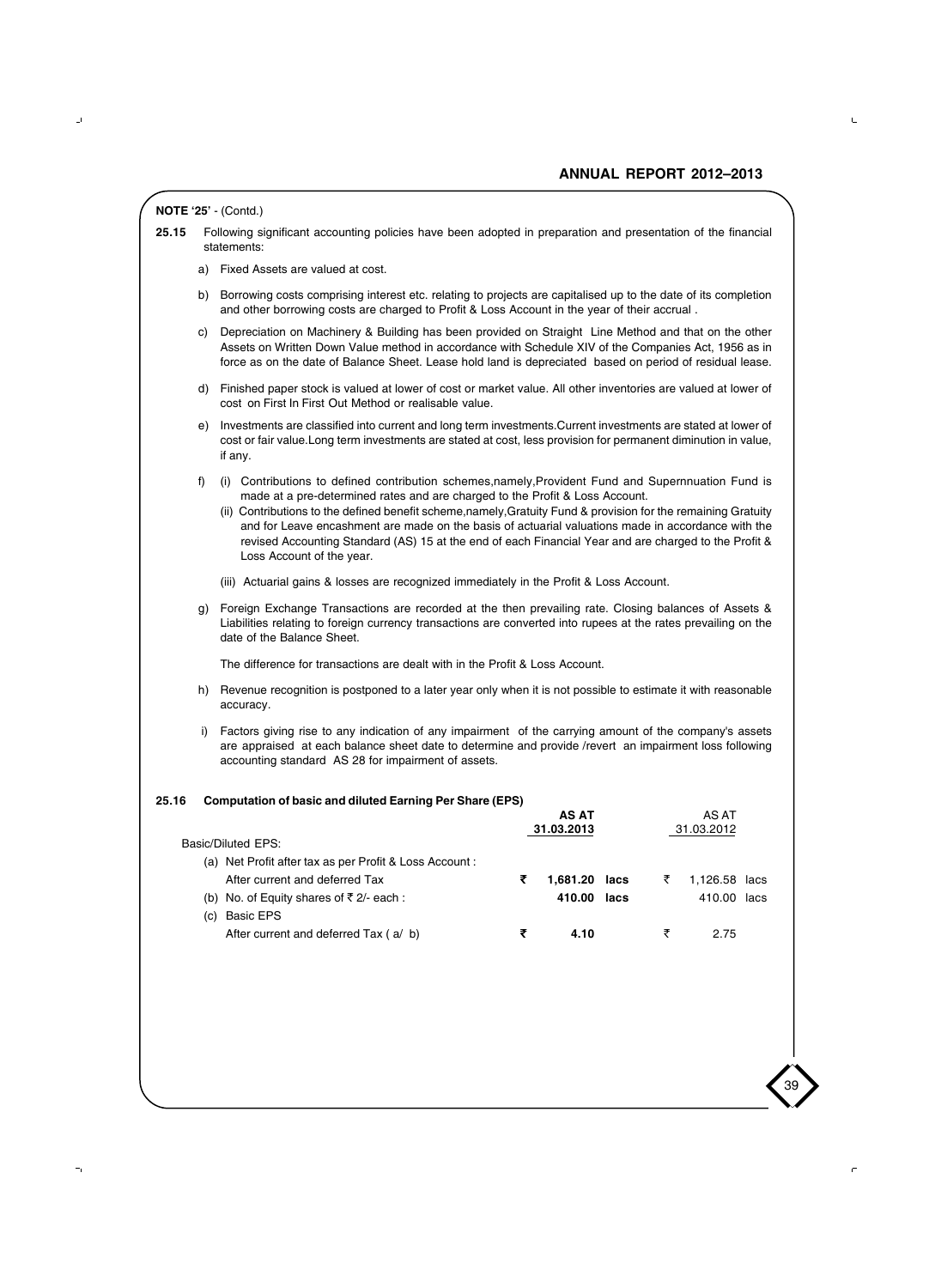**NOTE '25'** - (Contd.)

**25.17** (a) The Deferred Tax Liabilities / (Deferred Tax Assets) into major components are as under :

| AS AT<br>31.03.2013                                      | AS AT<br>31.03.2012<br>₹ in Lacs |
|----------------------------------------------------------|----------------------------------|
| 2.092                                                    | 2.042                            |
| In respect of allowances and disallowances under various |                                  |
| (476)                                                    | (410)                            |
| 1.616                                                    | 1.632                            |
|                                                          | ₹ in Lacs                        |

 $\bar{L}$ 

V.

(b) The Deferred Tax Asset in respect of carry forward of losses and tax credit has been worked out on the basis of assessment orders, returns of income filed for subsequent assessment years and estimate of the taxable income for the year ending 31<sup>st</sup> March, 2013.

- **25.18** A Dividend of Re.0.30 (Last year Re.0.30) per equity share of ₹.2/- each has been proposed for the current year amounting to ₹. 123 lacs (Last year ₹. 123 lacs) excluding ₹. 20.90 lacs (Last year ₹ 19.95 lacs ) of dividend Distribution tax.
- **25.19 Related party disclosures (Accounting Standard 18) :**

### **A) Subsidiary Company**

- a) Pudumjee Investment & finance co.Ltd. **B) Associate Firms / Companies**
- a) M/s. Pudumjee-G : Corp Developers
- b) M/s.Prime Developers.
- c) Pudumjee Industries Limited.
- d) Pudumjee Plant Laboratories Limited.
- e) Pudumjee Hygiene Products Limited.
- f) Pudumjee Holdings Limited.
- **C) Key Management personnel**

Shri.V.P.Leekha Chief Executive Officer Shri.S.K.Bansal

Wholetime Director

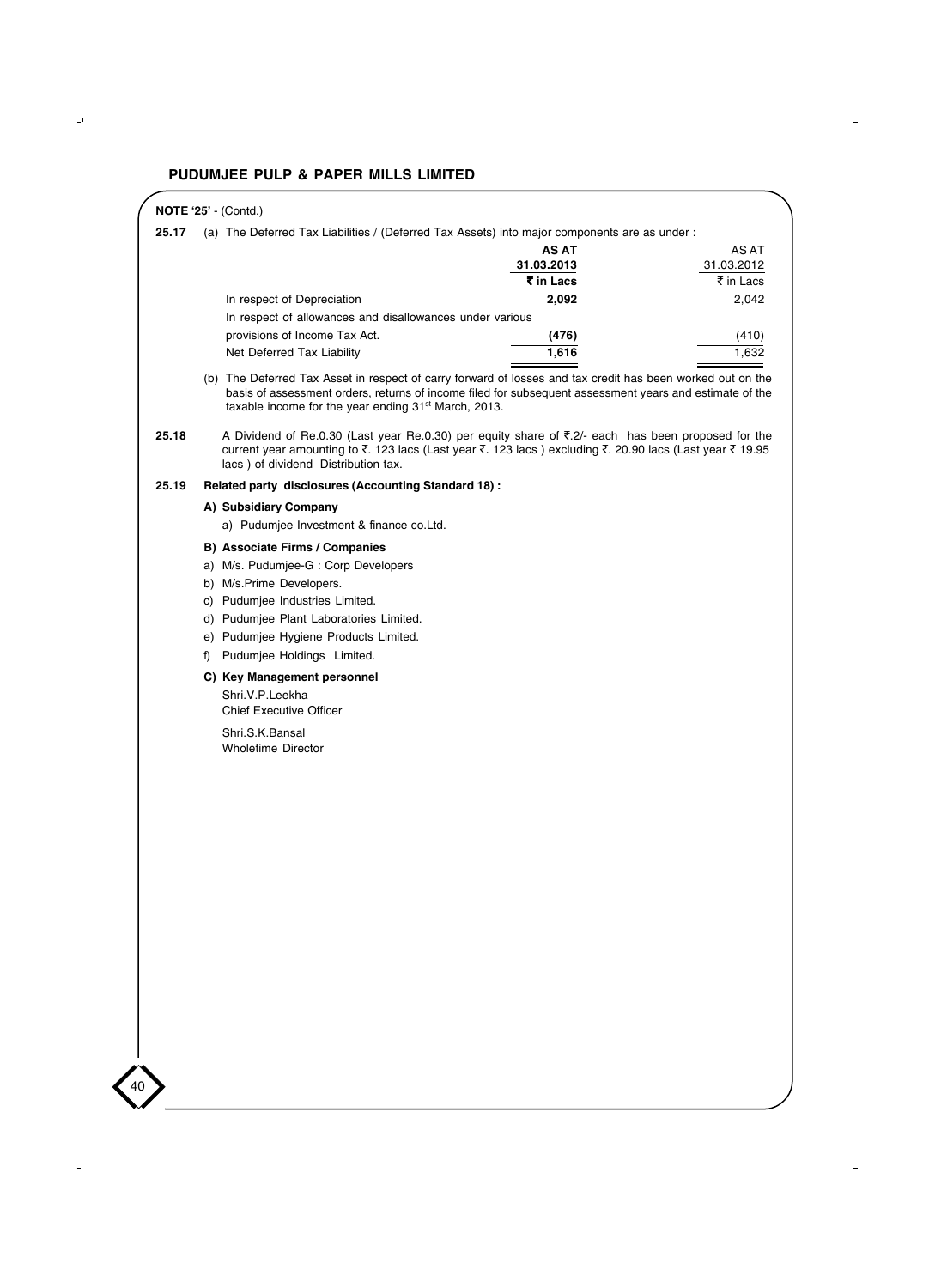|         | D) Transactions with related Parties                             |                              | 2012-13<br>$(2011 - 2012)$<br>₹ in Lacs |                                      |                                |
|---------|------------------------------------------------------------------|------------------------------|-----------------------------------------|--------------------------------------|--------------------------------|
|         |                                                                  | <b>Subsidiary</b><br>Company | <b>Associate</b><br>Companies           | <b>Maximum</b><br>during<br>the year | Key<br>Management<br>Personnel |
|         | a) Interest bearing Inter Corporate Deposits lent                |                              |                                         |                                      |                                |
|         | during the year                                                  | 665.28<br>(924.40)           | 3135.00<br>(5175.00)                    |                                      |                                |
|         | b) Interest charged during the year                              | 40.78<br>(65.33)             | 416.08<br>(218.43)                      |                                      |                                |
| C)      | Inter Corporate Deposits /Advances etc.outstanding               |                              |                                         |                                      |                                |
|         | receivable as at 31 <sup>st</sup> March, 2013 including interest |                              |                                         |                                      |                                |
|         | Pudumjee- G : Corp Developers                                    |                              | 127.00                                  | 127.00                               |                                |
|         |                                                                  |                              | (127.00)                                | (127.00)                             |                                |
|         | Pudumjee Investments and Finance                                 |                              |                                         |                                      |                                |
|         | Company Limited                                                  | 1184.28                      |                                         | 1184.28                              |                                |
|         |                                                                  | (592.89)                     |                                         | (1488.37)                            |                                |
|         | Pudumjee Industries Limited                                      |                              | 4,540.18                                | 4913.44                              |                                |
|         |                                                                  |                              | (3,686.59)                              | (4317.00)                            |                                |
|         | d) Sale / Processing charges of goods during the year            |                              | 1,652.13                                |                                      |                                |
|         |                                                                  |                              | (1,646.12)                              |                                      |                                |
|         | e) Purchases made during the year                                |                              | 9.58                                    |                                      |                                |
|         |                                                                  |                              | (1,559.02)                              |                                      |                                |
| f)      | Reimbursement of common services and utilities                   |                              |                                         |                                      |                                |
|         | during the year.                                                 |                              | 42.89                                   |                                      |                                |
|         |                                                                  |                              | (88.76)                                 |                                      |                                |
|         | g) Remuneration                                                  |                              |                                         |                                      | 184.92                         |
|         |                                                                  |                              |                                         |                                      | (145.45)                       |
|         | h) Interest paid on fixed deposits                               |                              |                                         |                                      | 0.57                           |
|         |                                                                  |                              |                                         |                                      | (1.83)                         |
| i)      | Guarantees outstanding as at 31 <sup>st</sup> March, 2013        |                              | 1,435.00                                |                                      |                                |
|         |                                                                  |                              | (736.67)                                |                                      |                                |
| j)      | Debts outstanding as at 31 <sup>st</sup> March, 2013             |                              | 153.03                                  | 172.48                               |                                |
|         | k) Amount payable as at 31 <sup>st</sup> March 2013              |                              | (216.08)<br>1,129.33                    | (405.15)                             |                                |
|         |                                                                  |                              | (1,769.40)                              |                                      |                                |
| $\vert$ | Deposits (Unsecured loans) outstanding as                        |                              |                                         |                                      |                                |
|         | at 31st March 2013                                               |                              | 110.00                                  |                                      |                                |
|         |                                                                  |                              | (110.00)                                |                                      |                                |
|         | m) Share of Profit from firm                                     |                              | 1,660.06                                |                                      |                                |
|         |                                                                  |                              | (690.60)                                |                                      |                                |
|         | Note: The figures in bracket relate to earlier year.             |                              |                                         |                                      |                                |

 $\omega$ 

 $\overline{a}$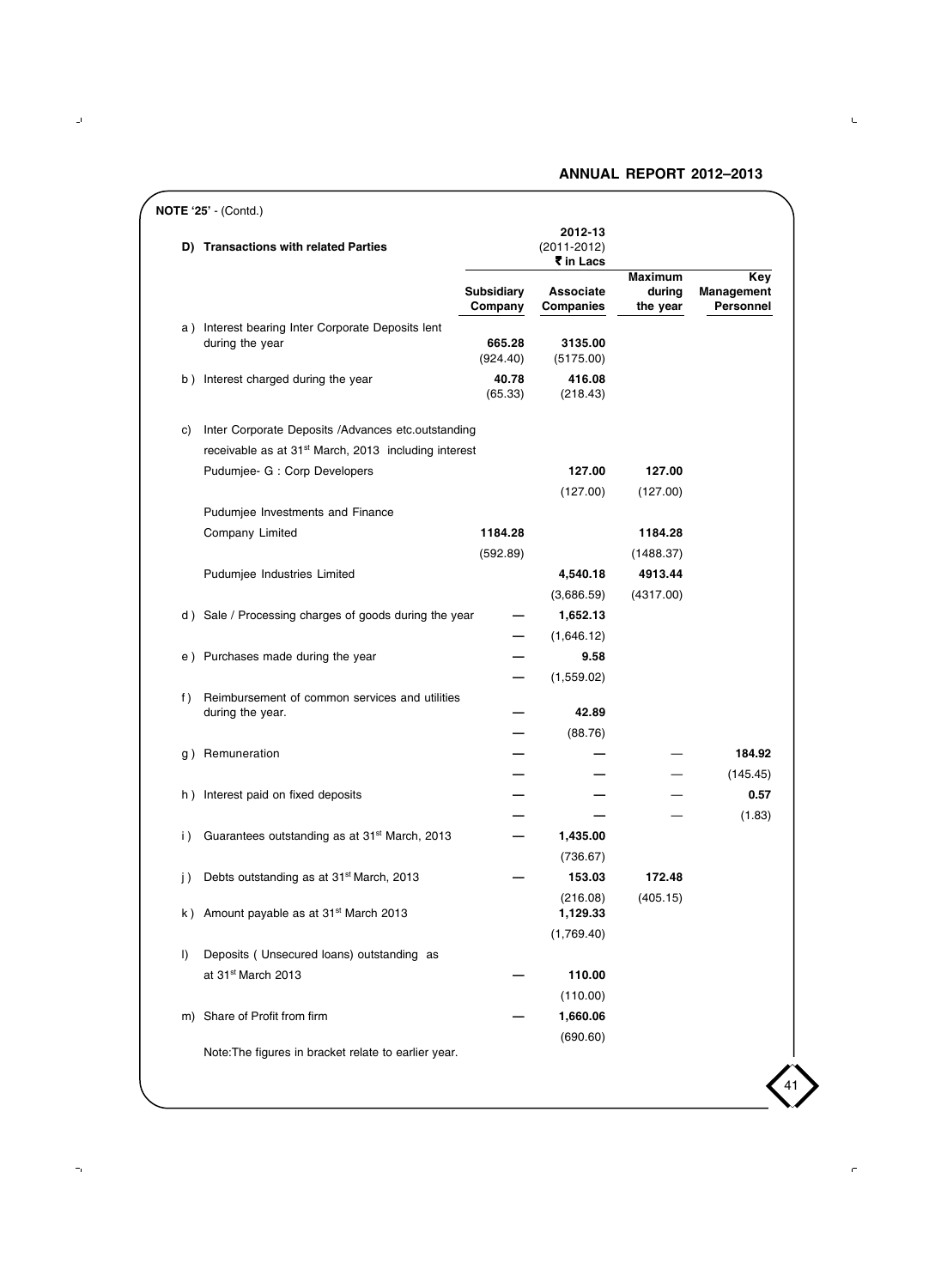| 25.20 | SEGMENT REPORTING (Accounting standard 17)   |              |                    |            | 2012-2013<br>$(2011 - 2012)$<br>₹ in Lacs |
|-------|----------------------------------------------|--------------|--------------------|------------|-------------------------------------------|
|       | Information about business segments.         | Paper - Unit | <b>Real Estate</b> | Power      | <b>TOTAL</b>                              |
|       | <b>SEGMENT REVENUE</b>                       |              |                    | Generation |                                           |
|       | <b>From External Customers</b>               | 18,672.96    | 1,660.06           | 572.78     | 20,905.80                                 |
|       |                                              | (21, 518.80) | (690.60)           | (299.08)   | (22,508.48)                               |
|       | From Inter Segments                          | 572.78       |                    | (572.78)   |                                           |
|       |                                              | (299.08)     |                    | 299.08     |                                           |
|       | <b>Total Revenue</b>                         | 19,245.74    | 1,660.06           |            | 20,905.80                                 |
|       |                                              | (21, 817.88) | (690.60)           |            | (22,508.48)                               |
|       | <b>SEGMENT RESULTS</b>                       | 80.39        | 1,660.06           | 249.40     | 1,989.85                                  |
|       |                                              | (666.63)     | (690.60)           | (90.13)    | (1,447.36)                                |
|       | Unallocated corporate expenses               |              |                    |            | 186.55                                    |
|       |                                              |              |                    |            | (147.18)                                  |
|       | <b>Operating Profit</b>                      |              |                    |            | 1,803.30                                  |
|       |                                              |              |                    |            | (1,300.18)                                |
|       | Interest Expenses                            |              |                    |            | 673.83                                    |
|       |                                              |              |                    |            | (520.74)                                  |
|       | Interest Income                              |              |                    |            | 529.25                                    |
|       |                                              |              |                    |            | (496.21)                                  |
|       | Dividend Income                              |              |                    |            | 9.48<br>(26.93)                           |
|       | Income in respect of Investments             |              |                    |            |                                           |
|       |                                              |              |                    |            |                                           |
|       | Income Taxes including Deferred Tax          |              |                    |            | (13.00)                                   |
|       |                                              |              |                    |            | (176.00)                                  |
|       | Profit from ordinary activities              |              |                    |            | 1,681.20                                  |
|       |                                              |              |                    |            | (1, 126.58)                               |
|       | Extra Ordinary Income                        |              |                    |            |                                           |
|       |                                              |              |                    |            | $(-)$                                     |
|       | Net Profit as per Profit & Loss Account      |              |                    |            | 1,681.20                                  |
|       |                                              |              |                    |            | (1, 126.58)                               |
|       | OTHER INFORMATION                            |              |                    |            |                                           |
|       | Total carrying amount of Segment Assets      | 20,591.41    | 127.00             | 2,893.34   | 23,611.75                                 |
|       |                                              | (22, 719.89) | (127.00)           | (3,077.75) | (25, 924.64)                              |
|       | Add: Unallocated Corporate Assets            |              |                    |            | 6,133.22<br>(4,624.79)                    |
|       | Total Assets as per Balance Sheet            |              |                    |            | 29,744.97                                 |
|       |                                              |              |                    |            | (30, 549.43)                              |
|       | Total carrying amount of Segment Liabilities | 3,262.45     | 1,239.34           | 13.52      | 4,515.31                                  |
|       |                                              | (4, 482.05)  | (1,879.40)         | (238.61)   | (6,600.06)                                |
|       | Add: Unallocated Corporate Liabilities       |              |                    |            | 25,229.66                                 |
|       |                                              |              |                    |            | (23,949.37)                               |
|       | Total Liabilities as per Balance Sheet       |              |                    |            | 29,744.97                                 |
|       |                                              |              |                    |            | (30, 549.43)                              |
|       | Capital Expenditure incurred during the year | 1,097.80     |                    | 110.91     | 1,208.71                                  |
|       |                                              | (6,356.16)   |                    | (1,294.70) | (7,650.86)                                |
|       | Depreciation for the Year                    | 640.15       |                    | 208.27     | 848.42                                    |
|       |                                              | (628.85)     |                    | (153.79)   | (782.64)                                  |
|       | Other Non Cash Expenditure                   |              |                    |            |                                           |
|       |                                              | $(\cdot)$    | $(\cdot)$          | $(\cdot)$  |                                           |
|       | Sales Revenue by Geographical Segments       |              |                    |            |                                           |

 $\bar{\mathbb{Q}}$ 

## **PUDUMJEE PULP & PAPER MILLS LIMITED**

 $\omega^{\dagger}$ 

 $\overline{a}$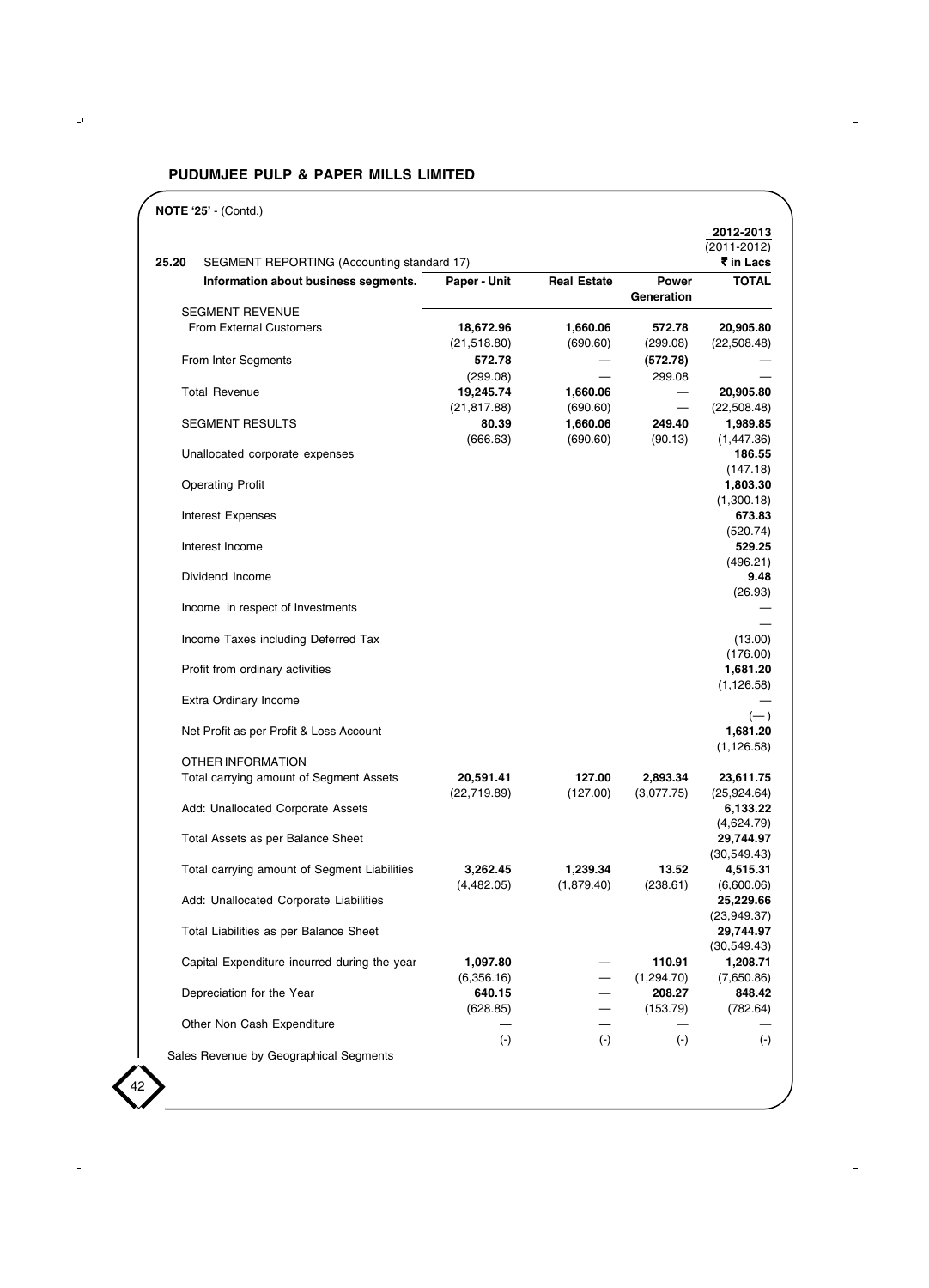### **ANNUAL REPORT 2012–2013**

|                                                                                                                                                                                                                                                                           |                                          |                      |                                              | 2012-2013                |
|---------------------------------------------------------------------------------------------------------------------------------------------------------------------------------------------------------------------------------------------------------------------------|------------------------------------------|----------------------|----------------------------------------------|--------------------------|
|                                                                                                                                                                                                                                                                           |                                          |                      |                                              | $(2011 - 2012)$          |
|                                                                                                                                                                                                                                                                           |                                          |                      |                                              | ₹ in Lacs                |
| <b>WITHIN INDIA</b>                                                                                                                                                                                                                                                       | 18,412.83                                | 1,660.06             | 572.78                                       | 20,645.67                |
|                                                                                                                                                                                                                                                                           | (21, 263.28)                             | (690.60)             | (299.08)                                     | (22, 252.96)             |
| <b>OUTSIDE INDIA</b>                                                                                                                                                                                                                                                      | 260.13                                   |                      |                                              | 260.13                   |
|                                                                                                                                                                                                                                                                           | (255.52)                                 |                      |                                              | (255.52)                 |
|                                                                                                                                                                                                                                                                           | 18,672.96<br>(21, 518.80)                | 1,660.06<br>(690.60) | 572.78<br>(299.08)                           | 20,905.80<br>(22,508.48) |
| The Paper segment relates to manufacture and marketing of Paper, processing activity.                                                                                                                                                                                     |                                          |                      |                                              |                          |
| The Real Estate Activity relates to profit from firm, engaged in Construction Activity.<br>ii)<br>Power Generation Activity relates ro Generation of Power from D.G.Set and Wind Power Turbines.<br>iii)<br>The figures in brackets relate to earlier year.<br>iv)        |                                          |                      |                                              |                          |
| 25.21<br>The details of the Joint Venture firm 'Pudumjee-G : Corp Developers' in which the company is partner are as<br>under:                                                                                                                                            |                                          |                      |                                              |                          |
| (a)                                                                                                                                                                                                                                                                       | Pudumjee Pulp and Paper<br>Mills Limited |                      | <b>G-Corp Properties Private</b><br>Limited. |                          |
| Capital - ₹ in Lacs                                                                                                                                                                                                                                                       | 35                                       |                      | 35                                           |                          |
| Profit /Loss - Sharing ratio                                                                                                                                                                                                                                              | 60%                                      |                      | 40%                                          |                          |
| for the accounting purpose and in view of its second & third building comprising of 188 flats having been                                                                                                                                                                 |                                          |                      |                                              |                          |
| completed during this financial year, the Profit & Loss Account of the Company includes its share of profit<br>from the firm as ₹.1660.06 lacs (Last year ₹. 690.60 lacs)<br>(c) The company's share of interest in the joint venture Firm: ( $\overline{\zeta}$ . -lacs) |                                          |                      |                                              |                          |
|                                                                                                                                                                                                                                                                           | $(5 \in \text{Ln}$ Lacs)                 |                      |                                              |                          |
|                                                                                                                                                                                                                                                                           | As on                                    | As on                |                                              |                          |
|                                                                                                                                                                                                                                                                           | 31.03.13                                 | 31.03.12             |                                              |                          |
| Liabilities                                                                                                                                                                                                                                                               | 4221.90                                  | 5309.07              |                                              |                          |
| Assets<br>Income                                                                                                                                                                                                                                                          | 3286.96                                  | 3804.06              |                                              |                          |
| Expenditure                                                                                                                                                                                                                                                               | 5827.45<br>4167.39                       | 2369.04<br>1678.44   |                                              |                          |
|                                                                                                                                                                                                                                                                           |                                          |                      |                                              |                          |
|                                                                                                                                                                                                                                                                           |                                          |                      |                                              |                          |
|                                                                                                                                                                                                                                                                           |                                          |                      |                                              |                          |
|                                                                                                                                                                                                                                                                           |                                          |                      |                                              |                          |
|                                                                                                                                                                                                                                                                           |                                          |                      |                                              |                          |
|                                                                                                                                                                                                                                                                           |                                          |                      |                                              |                          |
|                                                                                                                                                                                                                                                                           |                                          |                      |                                              |                          |
|                                                                                                                                                                                                                                                                           |                                          |                      |                                              |                          |
|                                                                                                                                                                                                                                                                           |                                          |                      |                                              |                          |
|                                                                                                                                                                                                                                                                           |                                          |                      |                                              |                          |

 $\omega$ 

 $\overline{a}$ 

 $\epsilon$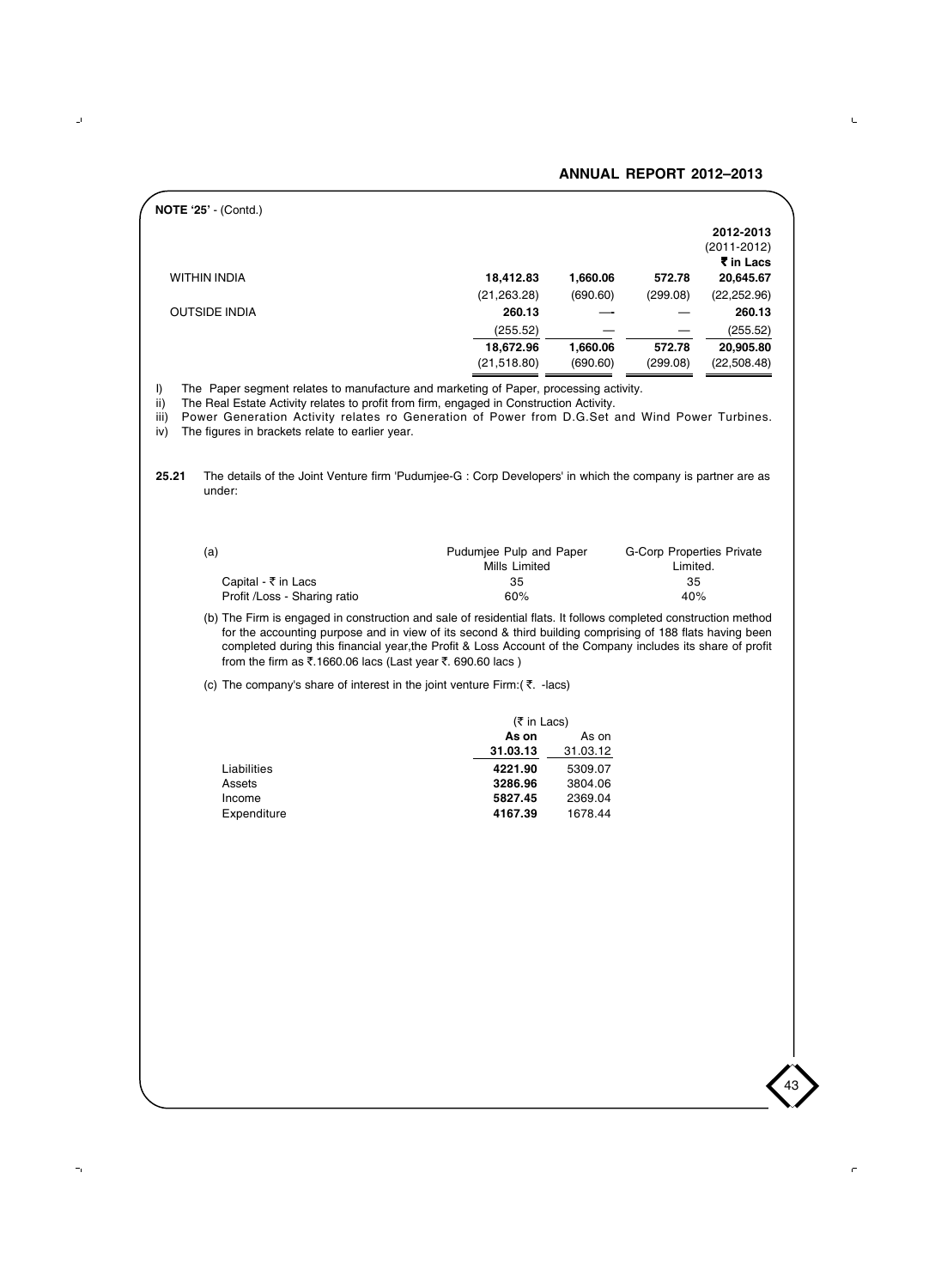## 44 **25. 22** The following are the disclosures required under revised Accounting Standards (AS) 15 in respect of Employee Benefits : a) An amount of  $\bar{\zeta}$ .139.23 lacs (Last year  $\bar{\zeta}$ .127.11 lacs) has been recognized as an expenses for defined contribution plans by way of Company's contribution to Provident Funds & Super annuation Fund. b) The defined benefits plans comprise of Gratuity Plan and Leave Encashment Plan.The Gratuity Plan is partly funded with Life Insurance Corporation of India under its Cash Accumulation Plan. c) Expenses recognized during the year and reconciliation of the Assets & Liabilities recognized in Balance Sheet as at 31.03.2013 : Gratuity Leave Encashment (Partly funded) (Unfunded)  $(\bar{\tau}$  in Lacs)  $(\bar{\tau}$  in Lacs) **2012-2013** 2011-2012 **2012-2013** 2011-2012 I) The present value of defined benefit obligations at the commencement of the Year **870.63** 868.29 **86.96** 80.16 ii) Current Service cost **42.98** 38.34 **(24.09)** 14.45 iii) Interest cost **74.00** 71.63 **7.39** 6.61 iv) Actuarial (Gain)/Loss **80.05** (19.12) **31.21** 10.37 v) Benefits (Paid) **(165.79)** (88.51) **(19.41)** (24.63) vi) Past Service Cost **—** — **—** vii) The present value of defined benefit obligations at the close of the Year **901.87** 870.63 **82.06** 86.96 viii) The fair value of plan assets at the close of the year **315.66** 331.07 **—** ix) The Past service cost not yet recognized x) Expected return on plan assets (26.61) (28.40) Expenses aggregating  $\bar{\tau}$ . 165.52 lacs (Last year  $\bar{\tau}$ . 69.25 lacs) covered under items (ii),(iii),(iv),(vi) and (x) above have been debited to the Profit & Loss Account under Salary & Wages, Bonus etc. d) Actuarial assumptions **2012-13** 2011-12 **2012-13** 2011-12 I) Rate of interest ( per annum) **8.00%** 8.50% **8.00%** 8.50% ii) Salary growth ( per annum) **6.50%** 6.00% **6.50%** 6.00% iii) Withdrawal rate ( Per annum) **1.00%** 1.00% **1.00%** 1.00% iv) Expected return on Plan Assets **9.25%** 9.25% v) Mortality rates [LIC(1994.96) ultimate ] **25.23** The items and figures for the previous year have been recast and regrouped wherever necessary to conform to this year's presentation. **NOTE '25'** - (Contd.) SIGNATURE OF NOTES '1' TO '25' As per our report of date attached. On behalf of the Board, For **KHARE & CO.,** R.N. SETHNA Chartered Accountants Director **Y. P. SHUKLA S. K. BANSAL A. K. JATIA** Proprietor **Director (Finance) & Director** Director Company Secretary Mumbai, Dated : 23<sup>rd</sup> May, 2013 May, 2013 Mumbai, Dated : 23<sup>rd</sup> May, 2013

V.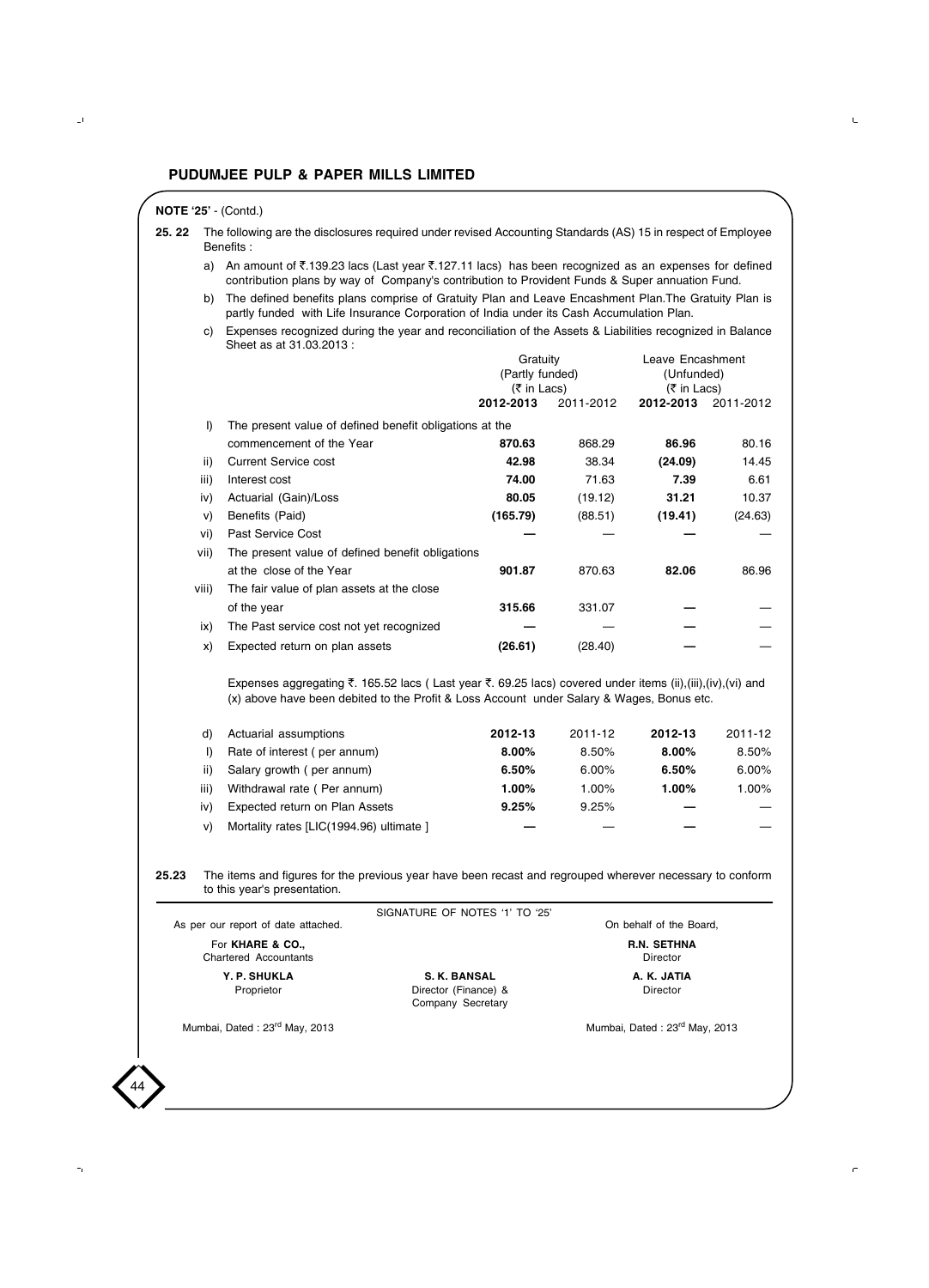|       |                                                                                                                |                                           | 2012-2013<br>(₹ in Lakhs) |                               | 2011-2012<br>(₹ in Lakhs) |
|-------|----------------------------------------------------------------------------------------------------------------|-------------------------------------------|---------------------------|-------------------------------|---------------------------|
|       |                                                                                                                |                                           |                           |                               |                           |
|       | A. Cash Flow from Operating Activities<br>Net profit before Taxation & Extraordinary Items<br>Adjustments for: |                                           | 1,668.20                  |                               | 1,302.58                  |
|       | Depreciation                                                                                                   | 848.42                                    |                           | 782.64                        |                           |
|       | Interest & Financial charges                                                                                   | 697.01                                    |                           | 441.61                        |                           |
|       |                                                                                                                |                                           |                           |                               |                           |
|       | Loss on sale of Fixed Assets                                                                                   |                                           |                           | 4.75                          |                           |
|       | Provision for Bad & Doubtful debts                                                                             | 15.23                                     |                           |                               |                           |
|       | Other income                                                                                                   | (489.87)                                  |                           | (354.61)                      |                           |
|       |                                                                                                                |                                           | 1,070.79                  |                               | 874.39                    |
|       | <b>Operating profit before Working Capital Changes</b>                                                         |                                           | 2,738.99                  |                               | 2,176.97                  |
|       | (Increase)/Decrease in Inventories                                                                             | 3,245.09                                  |                           | (2,691.16)                    |                           |
|       | (Increase)/Decrease in Debtors                                                                                 | (470.47)                                  |                           | 1,098.88                      |                           |
|       | (Increase)/Decrease in Advances                                                                                | 173.46                                    |                           | 556.50                        |                           |
|       | Increase/(Decrease) in Liabilities                                                                             | (2,081.55)                                |                           | 594.93                        |                           |
|       |                                                                                                                |                                           | 866.53                    |                               | (440.85)                  |
|       | <b>Cash Generated from Operations</b>                                                                          |                                           | 3,605.52                  |                               | 1,736.12                  |
|       |                                                                                                                |                                           |                           |                               |                           |
|       | Income Tax (paid)/Refund Received (Net)                                                                        |                                           | (54.51)                   |                               | (276.30)                  |
|       | Cash Flow before Extraordinary Items                                                                           |                                           | 3,551.01                  |                               | 1,459.82                  |
|       | Income of earlier years                                                                                        |                                           |                           |                               |                           |
|       | Net cash from Operating Activities                                                                             |                                           | 3,551.01                  |                               | 1,459.82                  |
| в     | <b>Cash flow from Investing Activities</b>                                                                     |                                           |                           |                               |                           |
|       | <b>Purchase of Fixed Assets</b>                                                                                |                                           | (790.30)                  |                               | (7, 495.62)               |
|       | Sale Proceeds of Fixed Assets etc.                                                                             |                                           | 14.85                     |                               | 0.77                      |
|       |                                                                                                                |                                           |                           |                               |                           |
|       | Investment in Mutual Funds etc.                                                                                |                                           | (501.61)                  |                               | 649.56                    |
|       | Change in Loans & Advances                                                                                     |                                           | (1,444.98)                |                               | (323.58)                  |
|       | Interest Received                                                                                              |                                           | 449.52                    |                               | 434.03                    |
|       | Dividend Received                                                                                              |                                           | 9.48                      |                               | 26.93                     |
|       | Net cash from / (used) in Investing Activities                                                                 |                                           | (2,263.04)                |                               | (6,707.91)                |
| С     | <b>Cash flow from Financing Activities</b>                                                                     |                                           |                           |                               |                           |
|       | Proceeds from Borrowings                                                                                       |                                           | 3,625.60                  |                               | 7,233.92                  |
|       | Repayment of Borrowings                                                                                        |                                           | (3,521.40)                |                               | (1,230.78)                |
|       | Payment of Interest                                                                                            |                                           | (1, 297.43)               |                               | (719.84)                  |
|       | Dividend paid                                                                                                  |                                           | (123.00)                  |                               | (123.00)                  |
|       |                                                                                                                |                                           |                           |                               |                           |
|       | Net cash from / (used) in Financing Activities                                                                 |                                           | (1,316.23)                |                               | 5,160.30                  |
|       | Net change in Cash & Cash Equivalents (A+B+C)                                                                  |                                           | (28.26)                   |                               | (87.79)                   |
|       | Cash & Cash Equivalents (Opening Balance)                                                                      |                                           | 121.95                    |                               | 209.74                    |
|       | Cash & Cash Equivalents (Closing Balance)                                                                      |                                           | 93.69                     |                               | 121.95                    |
|       |                                                                                                                |                                           |                           |                               |                           |
| Note: | Figures in brackets represent cash outflows.                                                                   |                                           |                           |                               |                           |
|       |                                                                                                                | SIGNATURE OF NOTES '1' TO '25'            |                           |                               |                           |
|       | As per our report of date attached.                                                                            |                                           |                           | On behalf of the Board,       |                           |
|       | For KHARE & CO.,<br>Chartered Accountants                                                                      |                                           |                           | R.N. SETHNA<br>Director       |                           |
|       | Y. P. SHUKLA                                                                                                   | S. K. BANSAL                              |                           | A. K. JATIA                   |                           |
|       | Proprietor                                                                                                     | Director (Finance) &<br>Company Secretary |                           | Director                      |                           |
|       | Mumbai, Dated: 23rd May, 2013                                                                                  |                                           |                           | Mumbai, Dated: 23rd May, 2013 |                           |

 $\bar{\omega}$ 

 $\sim$ 

 $\bar{c}$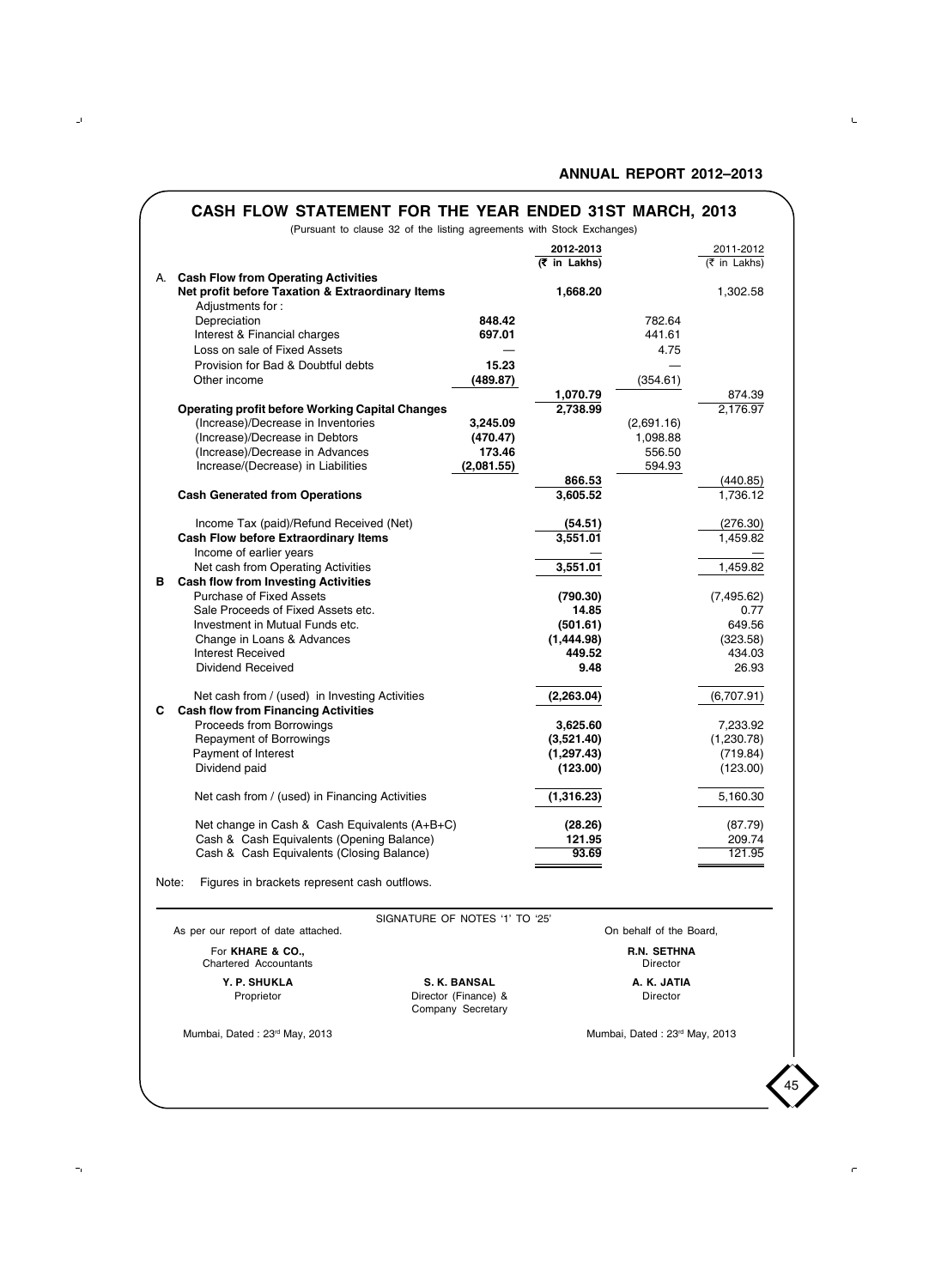### **STATEMENT PURSUANT TO SECTION 212(l)(e) OF THE COMPANIES ACT, 1956**

- 1. The Company held 100% of the paid up Equity capital of  $\bar{\tau}$  199 Lakhs and Preference Capital of  $\bar{\tau}$  300 Lakhs in Pudumjee Investment & Finance Company Limited, (PIFCO), a subsidiary of this Company as on 31<sup>st</sup> March, 2013 which is the financial year end of both the Companies.
- 2. No part of the net loss of ₹52.51 Lakhs for the current financial year ended 31<sup>st</sup> March, 2013 and no part of net loss of  $\bar{x}$  394.49 Lakhs for the previous financial years of PIFCO, since it became a subsidiary of this Company, have been dealt with in the Company's accounts for the year ended 31<sup>st</sup> March, 2013.

On Behalf of the Board

R.N. SETHNA A.K. JATIA Director Director.

 $\bar{L}$ 

r.

S.K. BANSAL Director (Finance) & Company Secretary

#### MUMBAI

Dated : 23<sup>rd</sup> May, 2013

#### Note:

L)

#### **Subsidiary Accounts:**

As a measure of economy and in accordance with the Circular of  $8<sup>th</sup>$  February, 2011 of Ministry of Corporate Affairs, it has been decided by the Board of Directors not to attach/give accounts of the subsidiary in the Company's Annual Report.

However, the annual accounts of the subsidiary, Pudumjee Investment & Finance Co.Ltd., and the related detailed information shall be supplied to the shareholders of the Company on a requisition made in this regard. The Annual Accounts of the subsidiary are open for inspection by shareholders at the Registered Office of the Company and of the subsidiary company during office hours.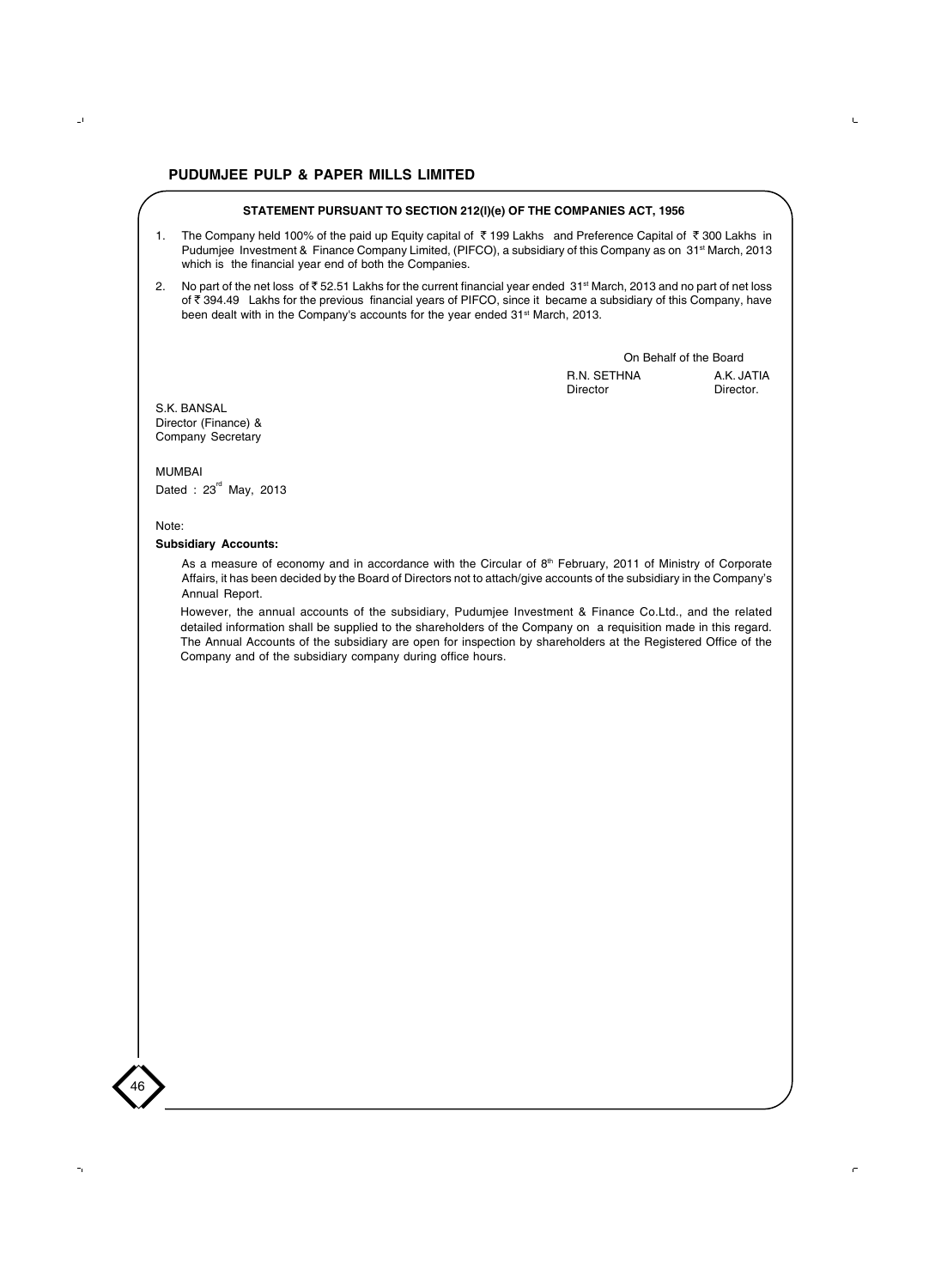### **INDEPENDENT AUDITOR'S REPORT**

#### **The Board of Directors,**

**Pudumjee Pulp & Paper Mills Ltd.,**

### **Report on the Consolidated Financial Statements:**

We have audited the accompanying consolidated financial statements of Pudumjee Pulp and Paper Mills Ltd. ("the Company") and its subsidiary( collectively referred to as "the Group"), which comprise the Consolidated Balance Sheet as at March 31, 2013, the Consolidated Statement of Profit and Loss and the Consolidated Cash Flow Statement for the year then ended, and a summary of significant accounting policies and other explanatory information.

#### **Management's Responsibility for the Consolidated Financial Statements:**

Management is responsible for the preparation of these Consolidated financial statements that give a true and fair view of the consolidated financial position, consolidated financial performance and consolidated cash flows of the Group in accordance with the accounting principles generally accepted in India including Accounting Standards referred to in Section 211(3C) of the Companies Act, 1956 ("the Act"). This responsibility includes the design, implementation and maintenance of internal control relevant to the preparation and presentation of the consolidated financial statements that give true and fair view and are free from material misstatement, whether due to fraud or error.

#### **Auditors' Responsibility:**

Our responsibility is to express an opinion on these financial statements based on our audit. We have conducted our audit in accordance with the Standards on Auditing issued by the Institute of Chartered Accountants of India. Those Standards require that we comply with ethical requirements and plan and perform the audit to obtain reasonable assurance about whether the financial statements are free from material misstatements.

An audit involves performing procedures to obtain audit evidence about the amounts and disclosures in the financial statements. The procedures selected depend on the auditor's judgement, including the assessment of the risks of material misstatement of the financial statements, whether due to fraud or error. In making those risk assessments, the auditor considers internal control relevant to the Company's preparation and fair presentation of the financial statements in order to design audit procedures that are appropriate in the circumstances. An audit also includes evaluating the appropriateness of accounting policies used and the reasonableness of the accounting estimates made by management, as well as evaluating the overall presentation of the financial statements.

We believe that the audit evidence we have obtained is sufficient and appropriate to provide a basis for our audit opinion.

#### **Opinion:**

In our opinion and to the best of our information and according to the explanations given to us, the aforesaid consolidated financial statements give the information required by the Act in the manner so required and give a true and fair view in conformity with the accounting principles generally accepted in India:

- (d) In the case of the Consolidated Balance Sheet, of the state of affairs of the Company as at March 31, 2013;
- (e) In the case of the Statement of Consolidated Profit and Loss, of the Profit for the year ended on that date; and
- (f) In the case of the Consolidated Cash Flow Statement, of the cash flows for the year ended on that date.

#### **Other Matters:**

- 1. Financial statements of a subsidiary which reflect total assets (net) of  $\bar{\tau}$  1,238.22 lacs as at March 31, 2013, total revenue (net) of Rs.83.36 lacs and net cash flows amounting to  $\bar{\tau}$  (0.37) lacs for the year then ended, have been audited by us.
- 2. We have relied on the audited financial statements of an associate wherein the Group's share of profit aggre gate ₹1660.06 lacs. These audited financial statements as approved by the partners of the firm have been furnished to us by the Management and our report in so far it relates to the amounts included in respect of the associate is based solely on such approved audited financial statements.
- 3. We have relied on the audited financial statements of an associate wherein the Groups share of Profit aggregate  $\bar{\tau}$  23.48 lacs have been audited by us.

Our opinion is not qualified in respect of these other matters.

**For KHARE & CO.,** Chartered Accountants, FRN 105100W

Place : Mumbai. **Proprietor.** Proprietor. **Proprietor.** Proprietor. **Proprietor.** Dated : 23<sup>rd</sup> May, 2013. No. 16203

 **Y.P. SHUKLA**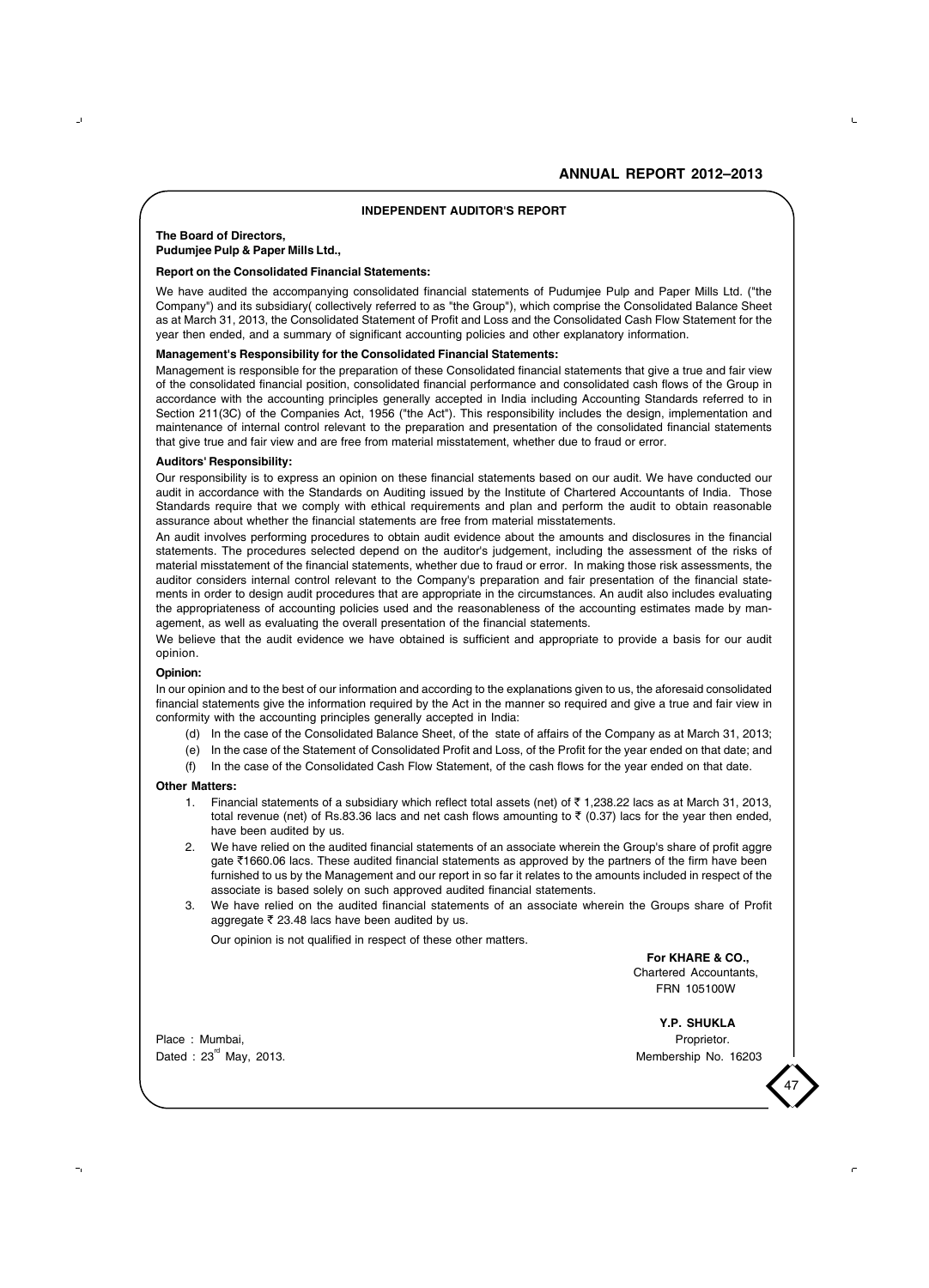$\mathbb{L}^1$ 

 $\frac{1}{2}$ 

|     |                                           | CONSOLIDATED BALANCE SHEET AS AT 31ST MARCH, 2013         |                     |                          |
|-----|-------------------------------------------|-----------------------------------------------------------|---------------------|--------------------------|
|     |                                           |                                                           | AS AT               | AS AT                    |
|     |                                           | <b>Note</b>                                               | 31.03.2013          | 31.03.2012               |
|     |                                           | No.                                                       | ₹ in lacs           | ₹ in lacs                |
|     | <b>I. EQUITY AND LIABILITIES</b>          |                                                           |                     |                          |
|     | (1) Shareholders' Funds                   |                                                           |                     |                          |
|     | (a) Share Capital                         | $\mathbf{1}$                                              | 820.00              | 820.00                   |
|     | (b) Reserves and Surplus                  | $\overline{2}$                                            | 13,046.36           | 11,814.10                |
| (2) | <b>Non-Current Liabilities</b>            |                                                           |                     |                          |
|     | (a) Long-term borrowings                  | 3                                                         | 8,409.97            | 6,722.90                 |
|     | (b) Deferred tax liabilities (Net)        |                                                           | 1,616.00            | 1,632.00                 |
|     | (c) Other Long-term Liabilities           | 4                                                         | 325.41              | 365.18                   |
|     | (d) Long term provisions                  | 5                                                         | 614.03              | 712.90                   |
|     | (3) Current Liabilities                   |                                                           |                     |                          |
|     | (a) Short-term borrowings                 | 6                                                         | 379.12              | 1,415.22                 |
|     | (b) Trade payables                        | 7                                                         | 2,711.30            | 3,677.78                 |
|     | (c) Other current liabilities             | 8                                                         | 4,659.60            | 7,342.68                 |
|     | (d) Short-term provisions                 | 9                                                         | 212.68              | 209.97                   |
|     |                                           | Total                                                     | 32,794.47           | 34,712.73                |
|     | (1) Non-current assets                    |                                                           |                     |                          |
|     | (a) Fixed assets                          |                                                           |                     |                          |
|     | (i) Tangible assets                       | 10                                                        | 11,055.83           | 10,515.74                |
|     | (ii) Intangible assets                    |                                                           | 21.69               | 26.22                    |
|     | (iii) Capital work-in-progress            |                                                           | 5,726.18            | 5,934.11                 |
|     | (b) Non-current investments               | 11                                                        | 1,117.25            | 1,194.06                 |
|     |                                           |                                                           |                     |                          |
|     | (c) Long term loans and advances          | 12                                                        | 5,099.96            |                          |
|     | (2) Current assets                        |                                                           |                     |                          |
|     | (a) Current investments                   | 13                                                        | 537.24              | 4,010.41<br>0.75         |
|     | (b) Inventories                           | 14                                                        | 5,504.06            | 9,379.84                 |
|     | (c) Trade receivables                     | 15                                                        | 2,619.43            | 2,254.87                 |
|     | (d) Cash and Bank Balances                | 16                                                        | 205.94              | 284.76                   |
|     | (e) Short term loans & Advances           | 17<br>Total                                               | 906.89<br>32,794.47 | 1,111.97<br>34,712.73    |
|     |                                           |                                                           |                     |                          |
|     | As per our report of date attached.       | OTHER NOTES AS PER NOTE '25'                              |                     | On behalf of the Board,  |
|     | For KHARE & CO.,<br>Chartered Accountants |                                                           |                     | R. N. SETHNA<br>Director |
|     | Y. P. SHUKLA<br>Proprietor                | S. K. BANSAL<br>Director (Finance) &<br>Company Secretary |                     | A. K. JATIA<br>Director  |

 $\bar{\mathbf{r}}_{\mu}$ 

ř.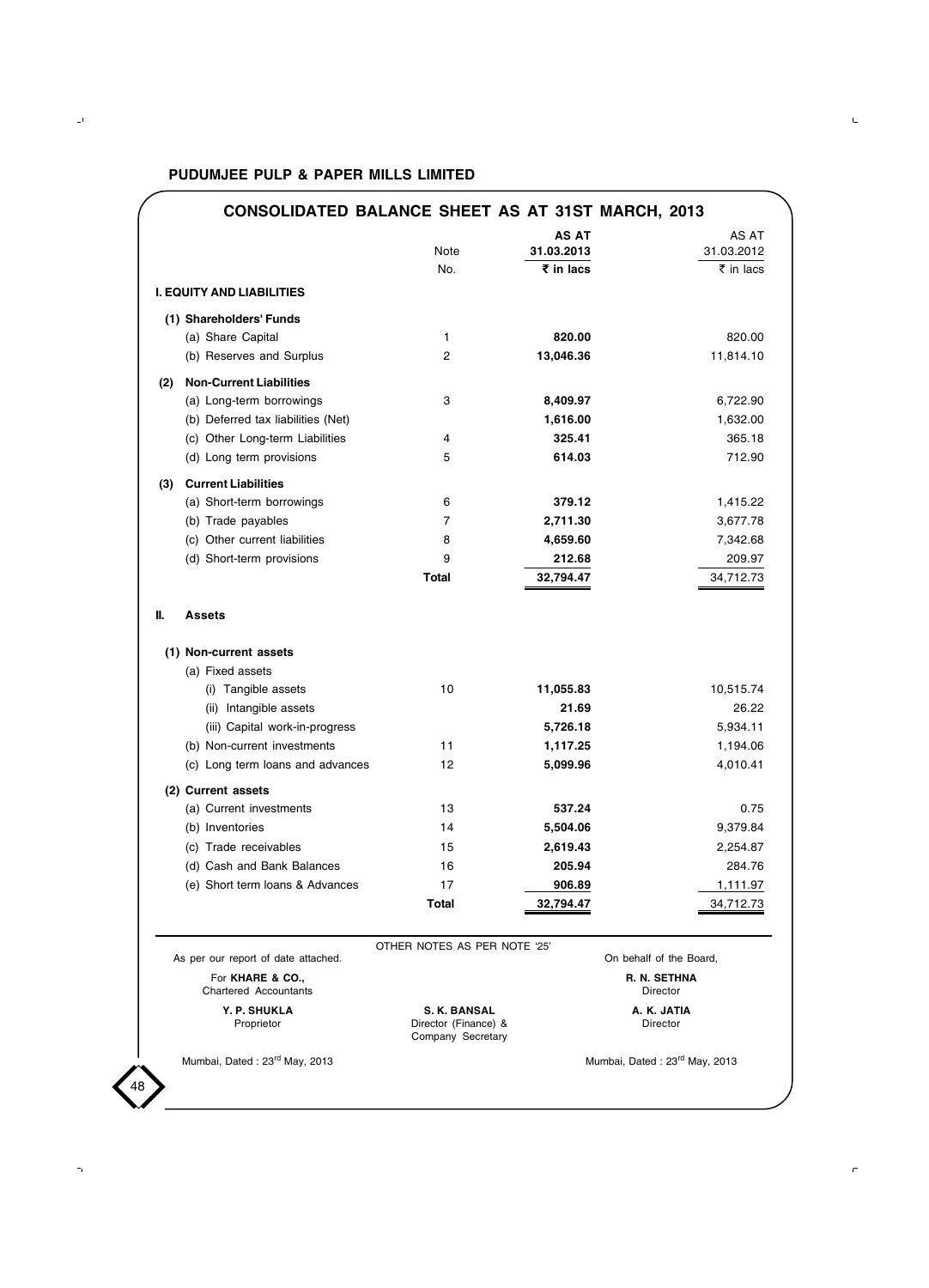$\bar{\mathbf{r}}_{\perp}$ 

|       |                                                       | Note                                                      | 2012-2013         | 2011-2012                     |
|-------|-------------------------------------------------------|-----------------------------------------------------------|-------------------|-------------------------------|
|       |                                                       | No.                                                       | $\bar{z}$ in lacs | $\bar{z}$ in lacs             |
| I.    | Revenue from operations                               | 18                                                        | 26,222.80         | 26,469.46                     |
|       | Less: Excise Duty                                     |                                                           | 1,078.67          | 1,059.70                      |
|       | Net Revenue from Operations                           |                                                           | 25,144.13         | 25,409.76                     |
| II.   | Other Income                                          | 19                                                        | 508.97            | 412.62                        |
| III.  | Total Revenue (I + II)                                |                                                           | 25,653.10         | 25,822.38                     |
| IV.   | Expenses:                                             |                                                           |                   |                               |
|       | (1) Cost Of Materials Consumed                        | 20                                                        | 11,401.22         | 12,969.81                     |
|       | (2) Trade Purchases                                   |                                                           | 235.43            | 1,731.77                      |
|       | (3) Changes in Inventories of Finished Goods,         |                                                           |                   |                               |
|       | Work-in-Process and Stock in Trade                    | 21                                                        | 1,226.65          | (1,612.55)                    |
|       | (4) Employees Cost                                    | 22                                                        | 2,182.19          | 2,118.36                      |
|       | (5) Finance Cost                                      | 23                                                        | 810.82            | 468.76                        |
|       | (6) Foreign Exchange Loss                             |                                                           | 128.43            | 361.86                        |
|       | (7) Depreciation and Amortization                     | 10                                                        | 874.12            | 795.05                        |
|       | (8) Other Expenses                                    | 24                                                        | 6,414.92          | 7,387.66                      |
|       | <b>Total Expenses</b>                                 |                                                           | 23,273.78         | 24,220.72                     |
| v.    | <b>Profit before Exceptional and Extraordinary</b>    |                                                           | 2,379.32          | 1,601.66                      |
|       | items and tax (III-IV)                                |                                                           |                   |                               |
| VI.   | Exceptional items/Extraordinary Items                 |                                                           |                   |                               |
| VII.  | PROFIT BEFORE TAX (V-VI)                              |                                                           | 2,379.32          | 1,601.66                      |
| VIII. | Tax expense:                                          |                                                           |                   |                               |
|       | (1) Current tax                                       |                                                           | 743.15            | 431.74                        |
|       | (2) Deferred tax / (Savings)                          |                                                           | (16.00)           | 58.00                         |
| IX.   | Profit/(Loss) for the Year (VII-VIII)                 |                                                           | 1,652.17          | 1,111.92                      |
| х.    | Earning per equity share: (Face value ₹. 2 per share) |                                                           |                   |                               |
|       | $(1)$ Basic                                           |                                                           | 4.03              | 2.71                          |
|       | (2) Diluted                                           |                                                           | 4.03              | 2.71                          |
|       | (See Note No.25.09)                                   |                                                           |                   |                               |
|       |                                                       | OTHER NOTES AS PER NOTE '25'                              |                   |                               |
|       | As per our report of date attached.                   |                                                           |                   | On behalf of the Board,       |
|       | For KHARE & CO.,<br>Chartered Accountants             |                                                           |                   | R.N. SETHNA<br>Director       |
|       | Y. P. SHUKLA<br>Proprietor                            | S. K. BANSAL<br>Director (Finance) &<br>Company Secretary |                   | A. K. JATIA<br>Director       |
|       | Mumbai, Dated: 23rd May, 2013                         |                                                           |                   | Mumbai, Dated: 23rd May, 2013 |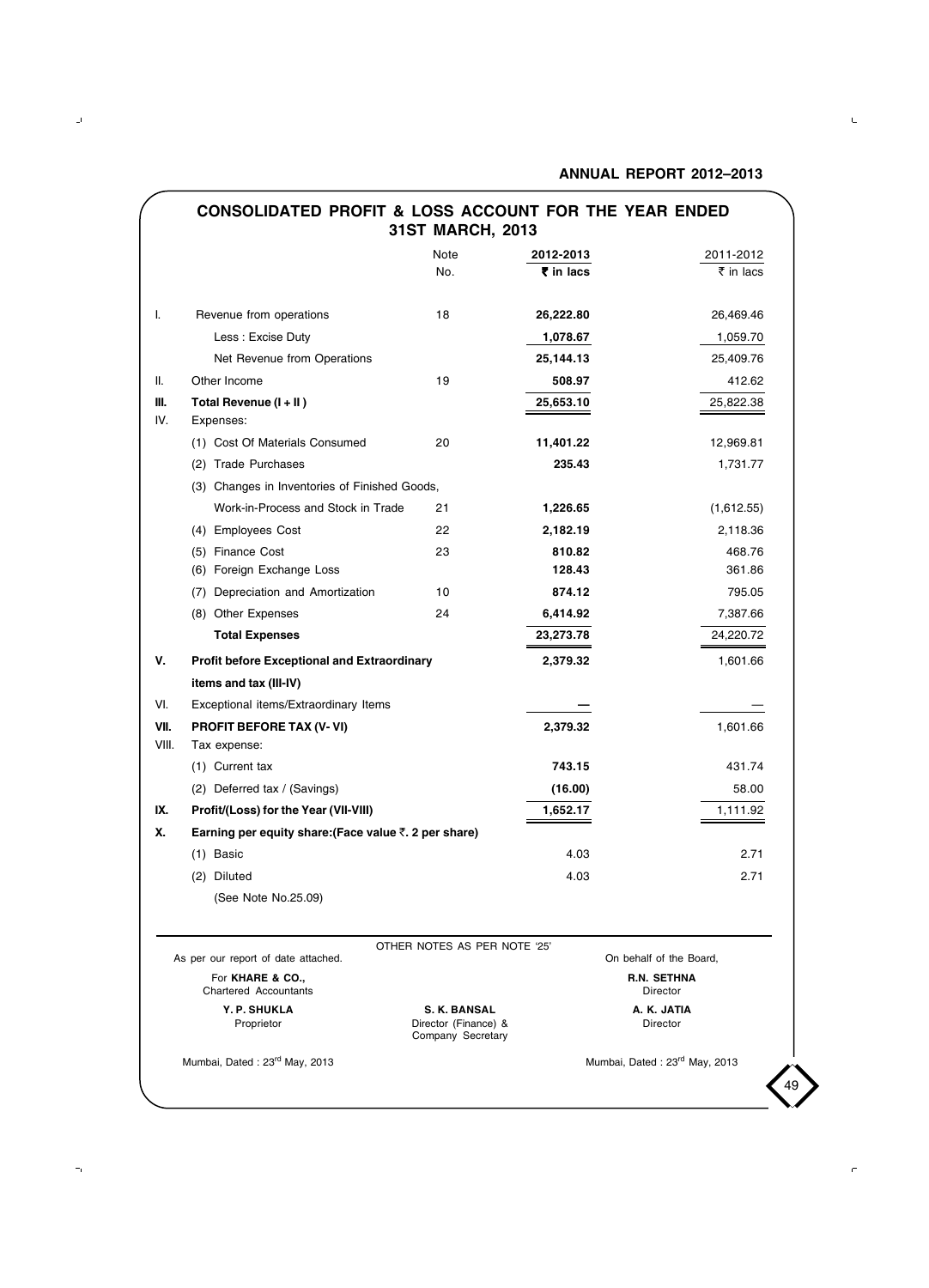$\bar{\omega}^{\dagger}$ 

 $\bar{\mathcal{A}}_1$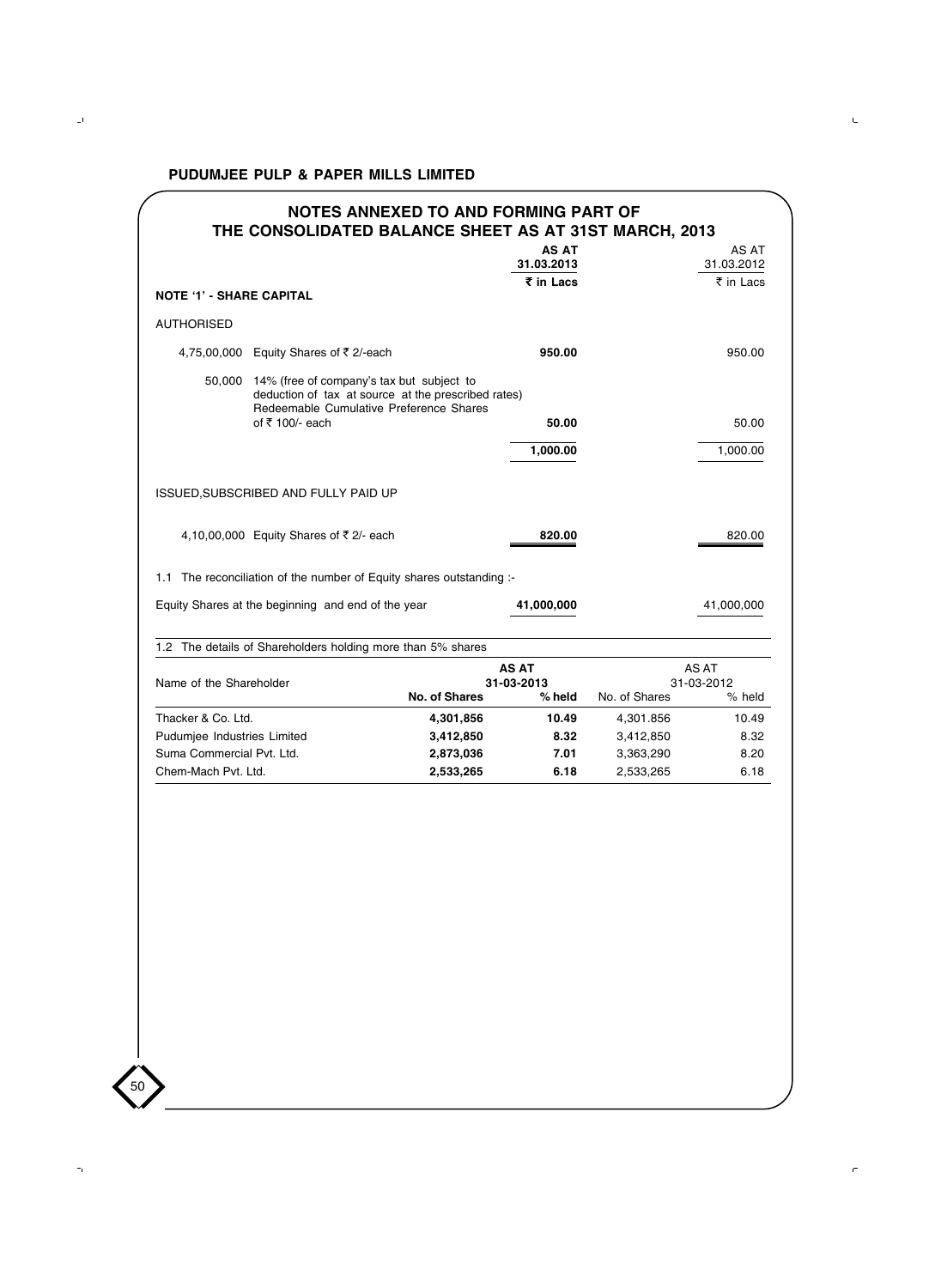$\bar{\mathbf{L}}$ 

|                                                        |          | AS AT<br>31.03.2013 |          | AS AT<br>31.03.2012 |
|--------------------------------------------------------|----------|---------------------|----------|---------------------|
|                                                        |          | ₹ in Lacs           |          | ₹ in Lacs           |
| <b>NOTE '2' - RESERVES &amp; SURPLUS</b>               |          |                     |          |                     |
| <b>GENERAL RESERVE</b>                                 |          |                     |          |                     |
| As per last Balance Sheet                              | 7,058.39 |                     | 6,958.39 |                     |
| Add: Transfer from Profit & Loss Account               | 150.00   | 7,208.39            | 100.00   | 7,058.39            |
| SHARE PREMIUM ACCOUNT                                  |          |                     |          |                     |
| As per last Balance Sheet                              |          | 1,537.50            |          | 1,537.50            |
| <b>CAPITAL RESERVE I</b>                               |          |                     |          |                     |
| On Reissue of forfeited shares                         |          | 5.86                |          | 5.86                |
| <b>CAPITAL RESERVE II</b>                              |          |                     |          |                     |
| (On Consolidation of Subsidiary Companies)             |          |                     |          |                     |
| As per last Balance Sheet                              |          | 297.83              |          | 297.83              |
| <b>CAPITAL RESERVE III</b>                             |          |                     |          |                     |
| (On Consolidation of Associate Companies)              |          |                     |          |                     |
| On Valuation of Investments                            | 411.32   |                     | 517.71   |                     |
| Add / (Less) Transfer from P & L Account               | 23.48    | 434.80              | (6.10)   | 511.61              |
| <b>CAPITAL RESERVE IV</b>                              |          |                     |          |                     |
| (On Consolidation of Joint Venture)                    |          |                     |          |                     |
| Add / (Less) Transfer from P & L Account               |          | 32.40               |          | 32.40               |
| RESERVE FOR DOUBTFUL DEBTS                             |          |                     |          | 175.72              |
| (See Note '5')                                         |          |                     |          |                     |
| SURPLUS IN PROFIT AND LOSS ACCOUNT                     |          |                     |          |                     |
| Balance in Profit & Loss Account                       |          | 2,194.79            |          | 1,319.19            |
| Provision for income Tax for earlier year written Back |          |                     |          | 0.53                |
| Add:                                                   |          |                     |          |                     |
| Profit for the Year                                    |          | 1,652.17            |          | 1,111.92            |
|                                                        |          | 3,846.96            |          | 2,431.64            |
| AMOUNT AVAILABLE FOR APPROPRIATIONS                    |          |                     |          |                     |
| APPROPRIATIONS:                                        |          |                     |          |                     |
| Proposed Dividend on Equity                            |          |                     |          |                     |
| Shares (Free of Tax)                                   | 123.00   |                     | 123.00   |                     |
| Tax on Proposed Dividend                               | 20.90    |                     | 19.95    |                     |
| Transfer to Capital Reserves                           | 23.48    |                     | (6.10)   |                     |
| <b>Transfer to General Reserve</b>                     | 150.00   | 317.38              | 100.00   | 236.85              |
|                                                        |          | 3,529.58            |          | 2,194.79            |
|                                                        |          | 13,046.36           |          | 11,814.10           |

 $\Box^1$ 

 $\sim$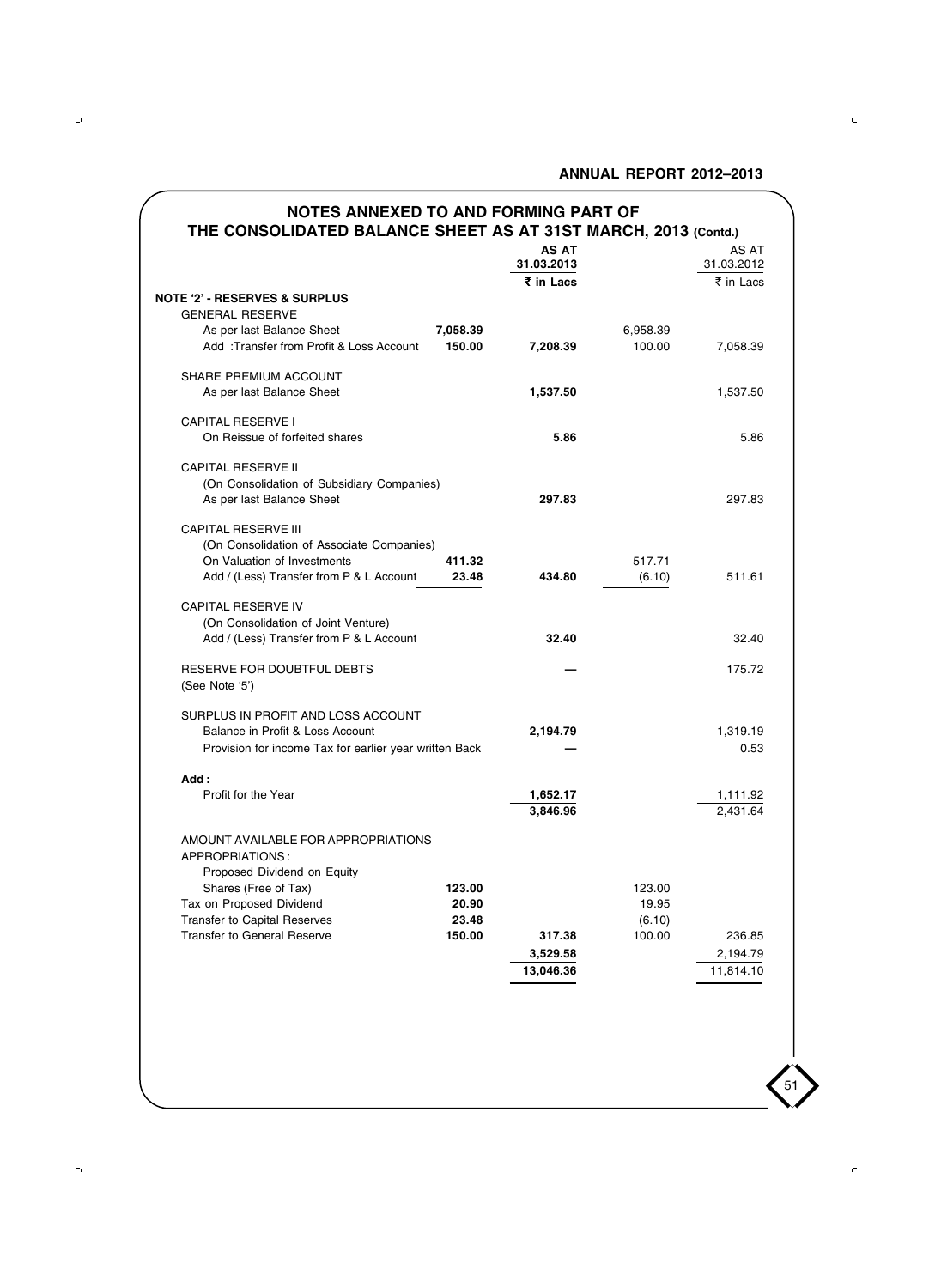| NOTES ANNEXED TO AND FORMING PART OF<br>THE CONSOLIDATED BALANCE SHEET AS AT 31ST MARCH, 2013 (Contd.) |                   |            |
|--------------------------------------------------------------------------------------------------------|-------------------|------------|
|                                                                                                        | <b>AS AT</b>      | AS AT      |
|                                                                                                        | 31.03.2013        | 31.03.2012 |
|                                                                                                        | $\bar{z}$ in Lacs | ₹ in Lacs  |
| <b>NOTE '3' - LONG TERM BORROWINGS</b>                                                                 |                   |            |
| (A) Secured Borrowings                                                                                 |                   |            |
| <b>FROM BANKS</b>                                                                                      |                   |            |
| <b>TERM LOAN</b>                                                                                       | 1,365.28          | 1,761.11   |
| (Secured by first charge on the Assets at Mahad of the                                                 |                   |            |
| Holding Company specifically purchased therefrom)                                                      |                   |            |
| (See Note (a) below)                                                                                   |                   |            |
| <b>TERM LOAN</b>                                                                                       | 366.66            | 1,200.00   |
| (Secured by first charge on the Assets at Mahad of the                                                 |                   |            |
| Holding Company specifically purchased therefrom)                                                      |                   |            |
| (See Note (b) below)                                                                                   |                   |            |
| <b>TERM LOAN</b>                                                                                       | 531.00            | 711.00     |
| (Secured by first charge on the Assets at Sadawaghapur                                                 |                   |            |
| of the Holding Company specifically purchased therefrom)                                               |                   |            |
| (See Note (c) below)                                                                                   |                   |            |
| <b>TERM LOAN</b>                                                                                       | 688.50            |            |
| (Secured by first charge on the Assets at Jath                                                         |                   |            |
| of the Holding Company specifically purchased therefrom)                                               |                   |            |
| (See Note (d) below)                                                                                   |                   |            |
| <b>TERM LOAN</b>                                                                                       |                   |            |
| (Secured by other Assets) *                                                                            |                   |            |
| (See Note (e) below)                                                                                   |                   |            |
| <b>TERM LOAN</b>                                                                                       | 475.00            |            |
| (Secured by pari passu first charge on immoveable assets at pune.)                                     |                   |            |
| (See Note (f) below)                                                                                   |                   |            |
| <b>TERM LOAN</b>                                                                                       | 840.00            | 420.00     |
| (Secured by Land & Building under construction in Phase                                                |                   |            |
| II and III of Joint Venture and corporate guarantee of                                                 |                   |            |
| the Company)                                                                                           |                   |            |
| (See Note (g) below)                                                                                   |                   |            |
| <b>FROM OTHERS FINANCIAL INSTITUTION</b>                                                               |                   |            |
| <b>TERM LOAN</b>                                                                                       | 34.04             |            |
| (Secured by other Assets) *                                                                            |                   |            |
| (See Note (h) below)                                                                                   |                   |            |
| Total (A)                                                                                              | 4.300.48          | 4,092.11   |
|                                                                                                        |                   |            |

 $\bar{L}$ 

r.

Notes:

 $\mathbb{E}^1$ 

52

(a) Excluding ₹.427.78 lacs (Last year ₹.138.89 lacs) shown under "Current maturities of Long Term Debt" under Note No.8.

Repayble in 18 equal quartely installments beginning with 04.02.2013.

(b) Excluding `. 833.34 lacs (Last year `. Nil/-) shown under "Current maturities of Long Term Debt" under Note No.8. Repayble in 18 equal quartely installments beginning with 14.08.2013.

(c) Excluding `.180.00 lacs (Last year `.180 lacs) shown under "Current maturities of Long Term Debt" under Note No.8.

Repayble in 20 equal quartely installments beginning with 21.06.2012.

(d) Excluding `.129.00 lacs (Last year `. Nil ) shown under "Current maturities of Long Term Debt"under Note No.8. Repayble in 20 equal quartely installments beginning with 25.09.2013.

(e) Excluding `. Nil lacs (Last year `. 93.68 lacs ) shown under "Current maturities of Long Term Debt"under Note No.8.

Repayble in 15 equal quartely installments beginning with 24.12.2008.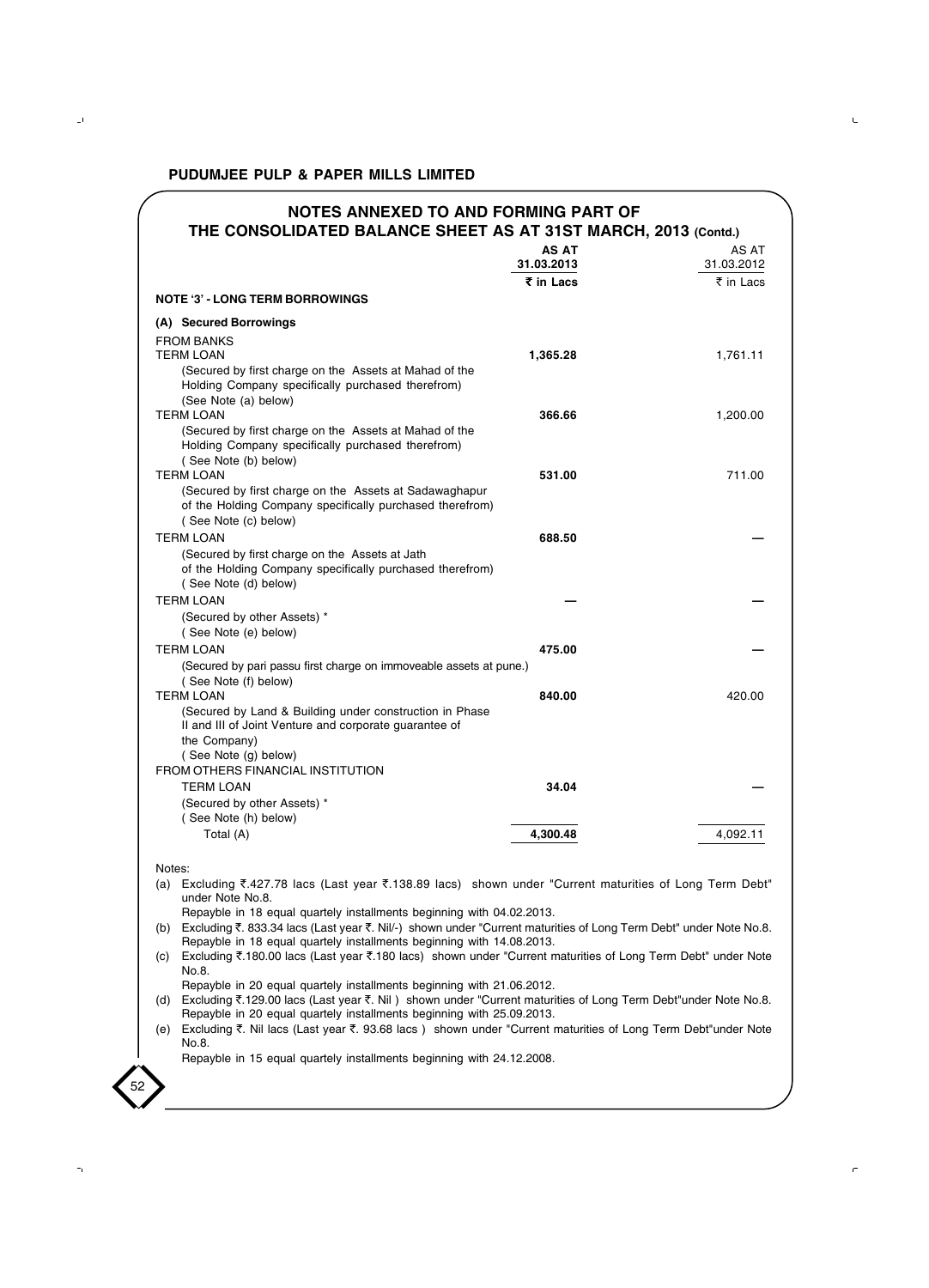53

### **NOTES ANNEXED TO AND FORMING PART OF THE CONSOLIDATED BALANCE SHEET AS AT 31ST MARCH, 2013 (Contd.)**

- (f) Excluding ₹. 25.00 (Last year ₹. Nil) shown under "Current maturities of Long Term Debt"under Note No.8. Repayble in 20 equal quartely installments beginning with 16.01.2014.
- (g) Excluding `. Nil (Last year `. Nil) shown under "Current maturities of Long Term Debt"under Note No.8. Repayble in 24 equal quartely installments beginning with 10.06.2014.
- (h) Excluding `. 13.09 (Last year `. Nil) shown under "Current maturities of Long Term Debt" under Note No.8. Repayble in 60 Monthly installments beginning with 15.12.2012.
- (i) There has been no default in repayment of Loan & Payment of Interest in respect of any of aforesaid borrowings.

\* Security :

First charge on all immoveable and moveable properties of the Holding Company at its Pune Plant, both present and future subject, however, to the prior charges created and / or to be created by the Company on its (i) immoveables and moveable properties specifically secured and (ii) other movables and book debts in favour of its bankers for securing borrowings for working capital facilities. All these loans shall rank pari passu with the existing and future first charges created in favour of Financial Institutions and Banks.

| (B) Unsecured Borrowings                                          | <b>AS AT</b><br>31.03.2013<br>₹ in Lacs | AS AT<br>31.03.2012<br>₹ in Lacs |
|-------------------------------------------------------------------|-----------------------------------------|----------------------------------|
| Fixed Deposits from Public/Shareholders *<br>(See Note (a) below) | 2,473.80                                | 952.85                           |
| Deposit from Associates                                           | 110.00                                  | 110.00                           |
| Deferred Sales Tax Liability<br>(See Note (b) below)              | 1,525.69                                | 1.567.94                         |
| Total (B)                                                         | 4,109.49                                | 2,630.79                         |
| Total Long term borrowings $(A) + (B)$                            | 8,409.97                                | 6,722.90                         |

#### Notes:

- (a) Excluding (i)  $\bar{\xi}$ . 58.40 lacs (Last year  $\bar{\xi}$ . 62.20 lacs) being deposits for 1 year shown under "Short Term Borrowings" under Note No 6, and (ii)  $\bar{x}$ . 416.43 lacs (Last year  $\bar{x}$ . 1771.74 lacs) shown under "Current maturities of Long Term Fixed Deposits"under Note No.8.
- (b) Excluding `. 42.25 lacs (Last year `. 6.62 lacs ) shown under "Current maturities of "Long Term Unsecured Debts" under Note No. 8.
- (c) There has been no default in repayment of Loan & Payment of Interest in respect of any of aforesaid borrowings. \* Repayble after 2 years and 3 years from the date of acceptance of each Deposits.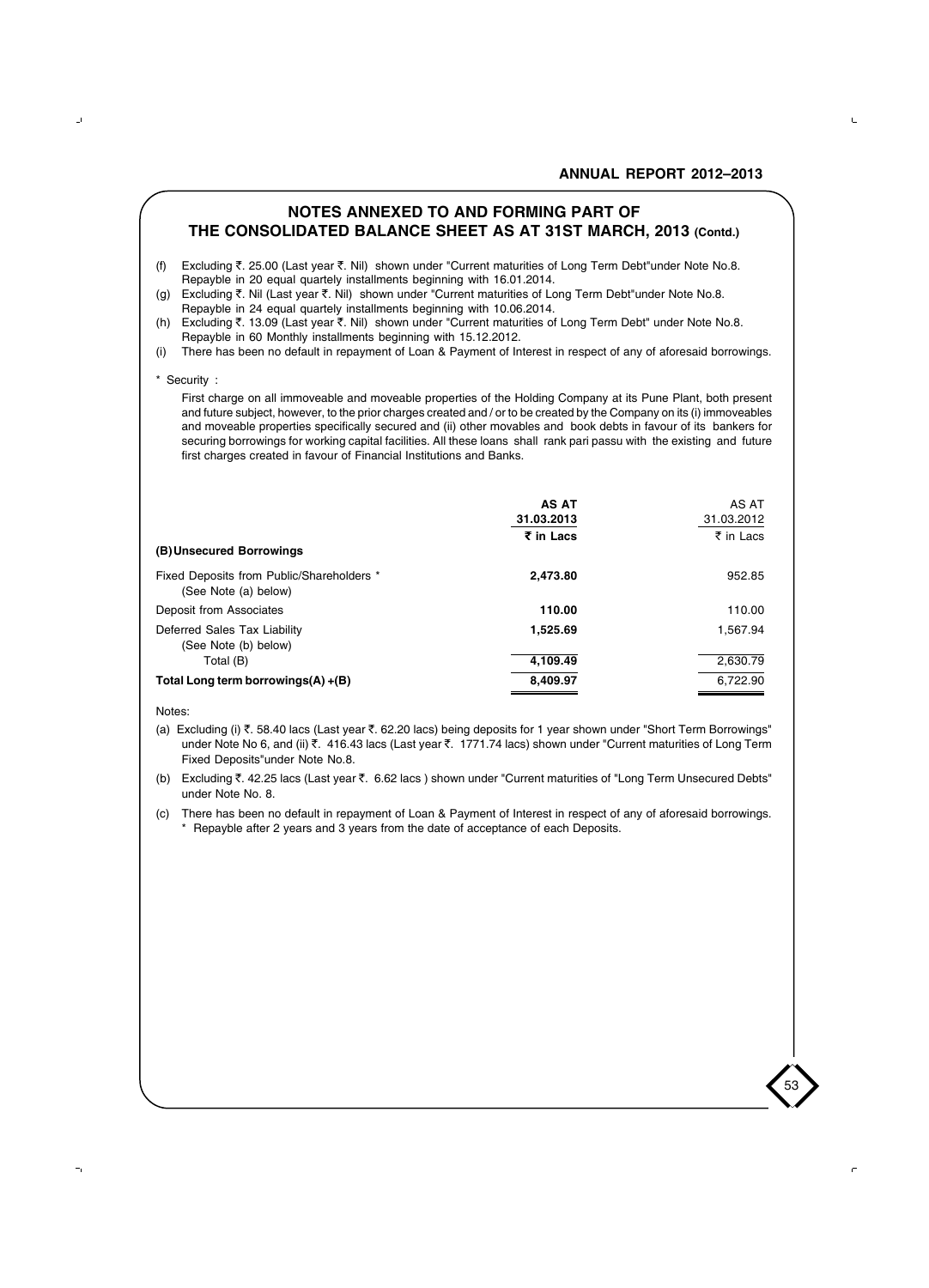| NOTES ANNEXED TO AND FORMING PART OF<br>THE CONSOLIDATED BALANCE SHEET AS AT 31ST MARCH, 2013 (Contd.) |                 |                            |          |                     |
|--------------------------------------------------------------------------------------------------------|-----------------|----------------------------|----------|---------------------|
|                                                                                                        |                 | <b>AS AT</b><br>31.03.2013 |          | AS AT<br>31.03.2012 |
|                                                                                                        |                 | ₹ in Lacs                  |          | ₹ in Lacs           |
| <b>NOTE '4' - OTHER LONG TERM LIABILITIES</b>                                                          |                 |                            |          |                     |
| <b>Sundry Creditors</b>                                                                                |                 | 325.41                     |          | 365.18              |
| <b>NOTE '5' - LONG TERM PROVISIONS</b>                                                                 |                 |                            |          |                     |
| Provision for Diminution in value of Long term                                                         |                 |                            |          |                     |
| Investments and Impairment of Fixed Assets                                                             |                 |                            |          |                     |
| As per Last Balance Sheet                                                                              |                 | 1,457.26                   |          | 1,457.26            |
| Less: Deducted per contra                                                                              |                 |                            |          |                     |
| From Investments                                                                                       | 60.00           |                            | 60.00    |                     |
| <b>From Fixed Assets</b>                                                                               | 1,397.26        | 1,457.26                   | 1,397.26 | 1,457.26            |
| As per last Balance Sheet                                                                              | 539.74          |                            | 539.74   |                     |
| Add: Transferred from Profit & Loss                                                                    | 15.23<br>554.97 |                            | 539.74   |                     |
|                                                                                                        |                 |                            |          |                     |
| Less: Debts & Advances considered                                                                      |                 |                            |          |                     |
| Doubtful per contra                                                                                    | 554.97          |                            | 364.02   |                     |
|                                                                                                        |                 |                            | 175.72   |                     |
| Less: Surplus provision shown under                                                                    |                 |                            |          |                     |
| Reserves & Surplus                                                                                     |                 |                            | 175.72   |                     |
| Provision for Taxation                                                                                 |                 | 27.82                      |          | 173.33              |
| (Less:Advance Tax etc.)                                                                                |                 |                            |          |                     |
| Provision for Gratuity                                                                                 |                 | 586.21                     |          | 539.57              |
|                                                                                                        |                 | 614.03                     |          | 712.90              |
|                                                                                                        |                 |                            |          |                     |

 $\bar{\mathbf{r}}_{\mu}$ 

ř.

54

 $\bar{\gamma}$ 

 $\mathbb{L}^1$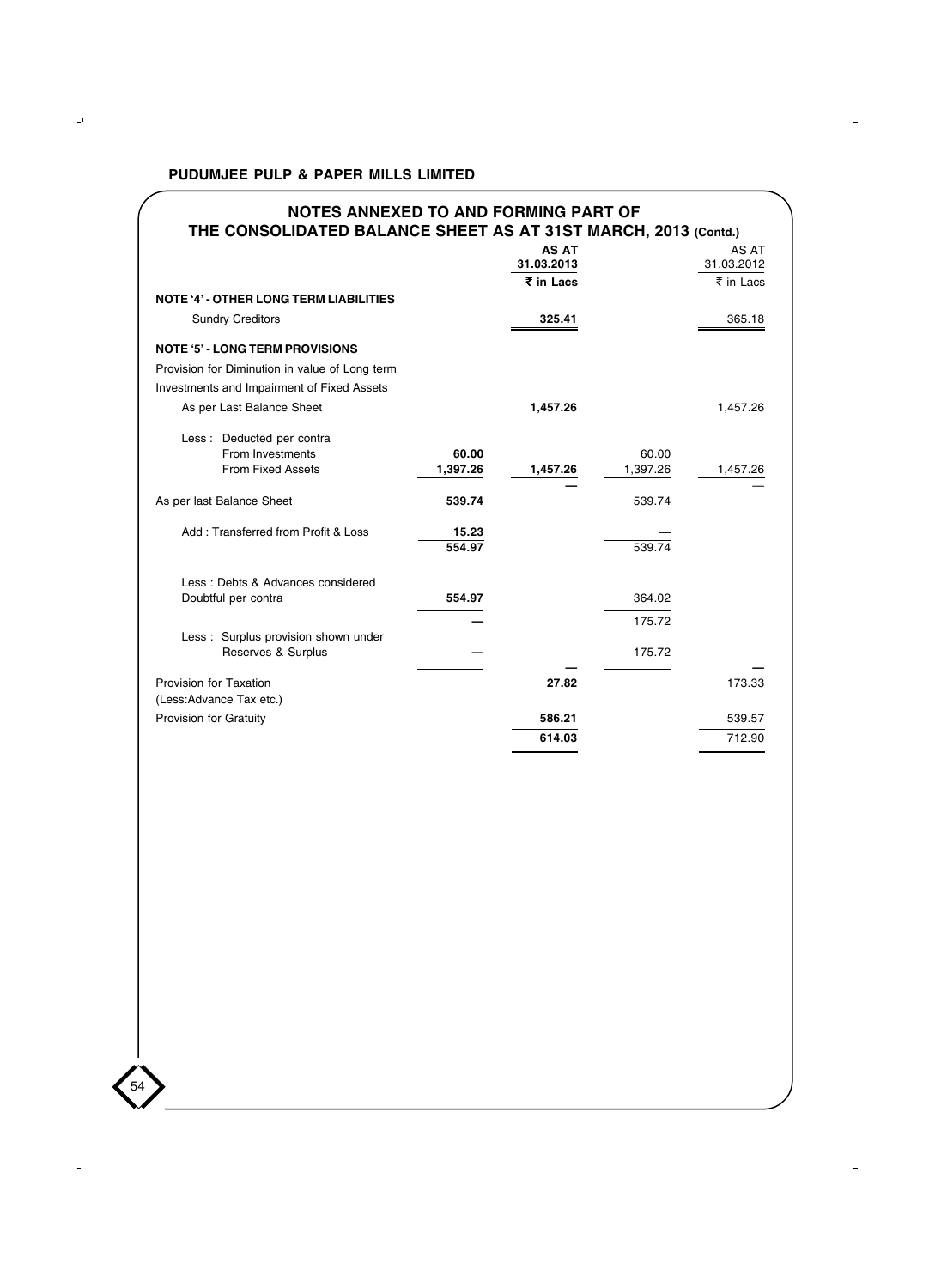| NOTES ANNEXED TO AND FORMING PART OF<br>THE CONSOLIDATED BALANCE SHEET AS AT 31ST MARCH, 2013 (Contd.)                                                                                                                                                                                                                    |                            |                                                                                    |                           |                                                                                       |
|---------------------------------------------------------------------------------------------------------------------------------------------------------------------------------------------------------------------------------------------------------------------------------------------------------------------------|----------------------------|------------------------------------------------------------------------------------|---------------------------|---------------------------------------------------------------------------------------|
|                                                                                                                                                                                                                                                                                                                           |                            | AS AT                                                                              |                           | AS AT                                                                                 |
|                                                                                                                                                                                                                                                                                                                           |                            | 31.03.2013                                                                         |                           | 31.03.2012                                                                            |
|                                                                                                                                                                                                                                                                                                                           |                            | ₹ in Lacs                                                                          |                           | ₹ in Lacs                                                                             |
| <b>NOTE '6' - SHORT TERM BORROWINGS</b>                                                                                                                                                                                                                                                                                   |                            |                                                                                    |                           |                                                                                       |
| (A) Secured Borrowings from Bank                                                                                                                                                                                                                                                                                          |                            |                                                                                    |                           |                                                                                       |
| Cash Credit repayable on demand<br>(Secured by hypothecation of stocks, stores and book<br>debts and second charge on all immoveables and<br>moveable properties of the Company at its Pune<br>plant & Joint Venture firm)                                                                                                |                            | 239.57                                                                             |                           | 1,293.12                                                                              |
| Total (A)                                                                                                                                                                                                                                                                                                                 |                            | 239.57                                                                             |                           | 1.293.12                                                                              |
| (B) Unsecured Borrowings from others                                                                                                                                                                                                                                                                                      |                            |                                                                                    |                           |                                                                                       |
| <b>Fixed Deposits</b>                                                                                                                                                                                                                                                                                                     | 58.40                      |                                                                                    | 62.20                     |                                                                                       |
| <b>Others Deposits</b>                                                                                                                                                                                                                                                                                                    | 81.15                      | 139.55                                                                             | 59.90                     | 122.10                                                                                |
| Total (B)                                                                                                                                                                                                                                                                                                                 |                            | 139.55                                                                             |                           | 122.10                                                                                |
| Total short term borrowings(A) +(B)                                                                                                                                                                                                                                                                                       |                            | 379.12                                                                             |                           | 1,415.22                                                                              |
| <b>NOTE '7' - TRADE PAYABLE</b>                                                                                                                                                                                                                                                                                           |                            |                                                                                    |                           |                                                                                       |
| Acceptances                                                                                                                                                                                                                                                                                                               | 915.65                     |                                                                                    | 1,975.61                  |                                                                                       |
| <b>Sundry Creditors</b>                                                                                                                                                                                                                                                                                                   | 1,795.65                   | 2,711.30                                                                           | 1.702.17                  | 3,677.78                                                                              |
| <b>NOTE '8' - OTHER CURRENT LIABILITIES</b><br>Current Maturities of Long Term Debts:                                                                                                                                                                                                                                     |                            | 2,711.30                                                                           |                           | 3,677.78                                                                              |
| <b>Fixed Deposits</b><br><b>Secured Debts</b><br><b>Unsecured Debts</b><br>Unclaimed dividend<br>Unclaimed Matured Fixed Deposits<br>Unclaimed Interest On Fixed Deposits<br>Interest on Loans accrued but not due on borrowing<br><b>Creditors for Capital Goods</b><br><b>Advances from Customers</b><br>Other payables | 416.43<br>1608.21<br>42.25 | 2066.89<br>16.73<br>39.37<br>3.84<br>86.14<br>0.42<br>2,442.02<br>4.19<br>4,659.60 | 1771.74<br>412.57<br>6.62 | 2190.93<br>15.13<br>22.27<br>1.99<br>213.32<br>235.10<br>4,659.65<br>4.29<br>7,342.68 |
| <b>NOTE '9' - SHORT TERM PROVISIONS</b>                                                                                                                                                                                                                                                                                   |                            |                                                                                    |                           |                                                                                       |
| Provision for Taxation<br>(Less: Advance Tax etc.)                                                                                                                                                                                                                                                                        |                            | 7.62                                                                               |                           |                                                                                       |
| Provision for Leave Encashment                                                                                                                                                                                                                                                                                            |                            | 82.06                                                                              |                           | 86.97                                                                                 |
| Proposed Dividend                                                                                                                                                                                                                                                                                                         |                            | 123.00<br>212.68                                                                   |                           | 123.00<br>209.97                                                                      |

 $\bar{\omega}$ 

 $\bar{\mathbf{L}}$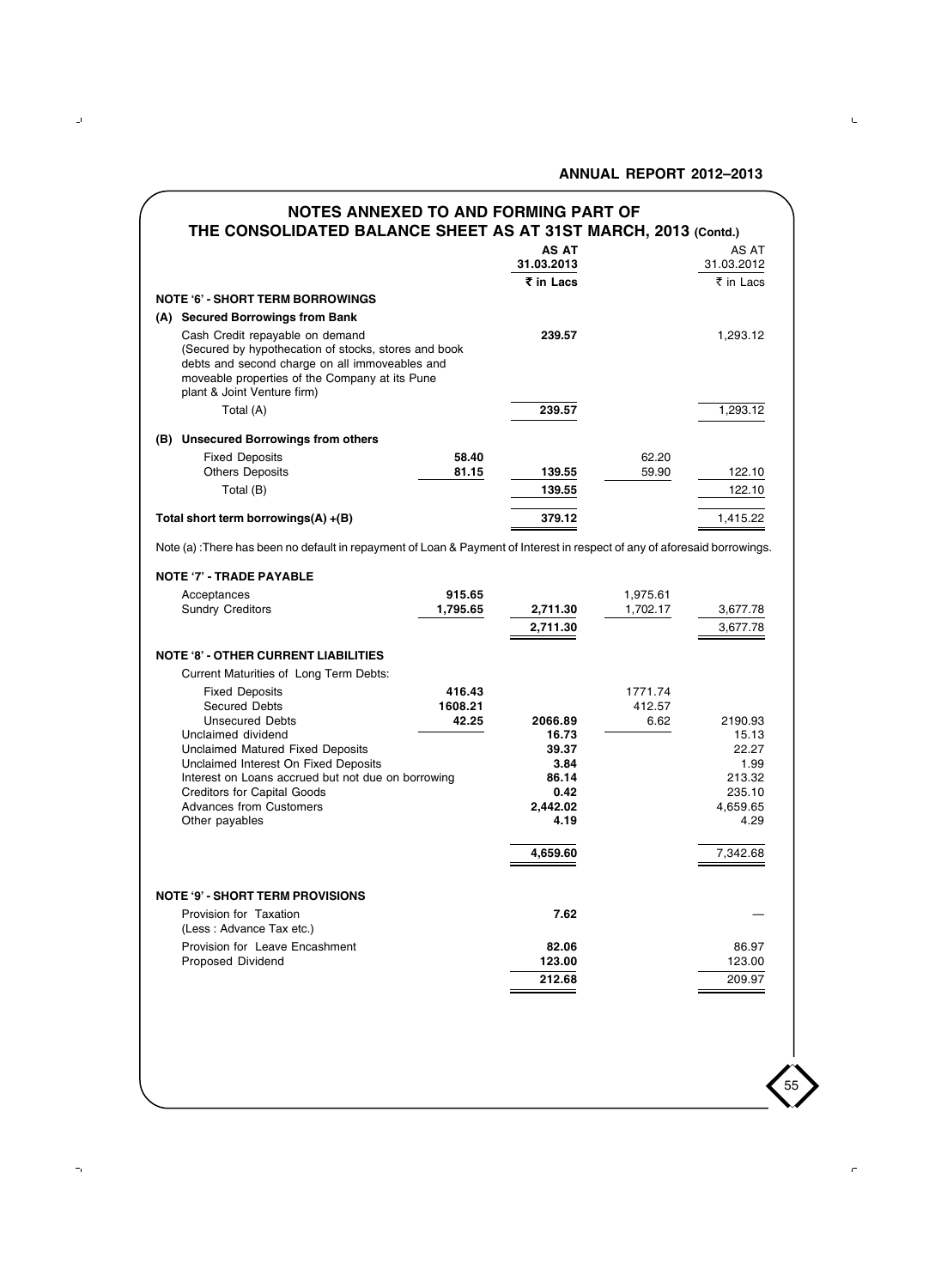| NOTE '10' - TANGIBLE FIXEI |                                    | DASSETS (At Cost)       |                          |                      |                                                         |               |                            |                             |                         | $(3\bar{5} \text{ in } 1\bar{5})$ |
|----------------------------|------------------------------------|-------------------------|--------------------------|----------------------|---------------------------------------------------------|---------------|----------------------------|-----------------------------|-------------------------|-----------------------------------|
| TYPE OF<br>ASSETS          | Cost upto<br>31.3.2012             | Additions/<br>Transfers | Transfers<br>Deductions/ | Balance<br>Cost upto | Depreciation / Depreciation/<br>Impairment Amortisation |               | Depreciation<br>on sold    | Impairment<br>Depreciation/ | Value as on<br>Net Book | Value as on<br>Net Book           |
|                            |                                    | during<br>the Year      | the Year<br>during       | 31.03.2013           | 31.3.2012<br>upto                                       | ē<br>the Year | Assets<br>and on           | <b>Balance</b><br>as on     | 31.03.2013              | 31.3.2012                         |
|                            |                                    |                         |                          |                      |                                                         |               | deductions<br>written back | 31.03.2013                  |                         |                                   |
| <b>TANGIBLE ASSETS</b>     |                                    |                         |                          |                      |                                                         |               |                            |                             |                         |                                   |
| Land - Freehold            | 89<br>$\overline{a}$               |                         |                          | 40.89                |                                                         |               |                            |                             | 40.89                   | 40.89                             |
| - Leasehold                | $\overline{7}$<br>1,134.           |                         |                          | 1,134.74             | 8.35                                                    | 15.63         |                            | 23.98                       | 1,110.76                | 1,126.39                          |
| Buildings Under Lease      | $\mathcal{S}^{\mathcal{C}}$<br>395 |                         |                          | 395.26               | 97.18                                                   | 6.44          |                            | 103.62                      | 291.64                  | 298.08                            |
| Buildings - Others         | 3<br>2,323                         | 88.08                   |                          | 2,411.71             | 906.52                                                  | 77.81         |                            | 984.33                      | 1,427.38                | 1,417.11                          |
| Machinery                  | sġ<br>22,332.                      | 1,272.98                |                          | 23,605.82            | 14,870.17                                               | 727.49        | (2.47)                     | 15,600.13                   | 8,005.69                | 7,462.67                          |
| Laboratory Equipments      | 55.<br>25                          |                         |                          | 25.55                | 16.92                                                   | 1.31          |                            | 18.23                       | 7.32                    | 8.63                              |
| Furniture & Fixtures       | ξģ<br>424                          | 8.13                    | 0.34                     | 432.04               | 342.66                                                  | 13.10         | 0.27                       | 355.49                      | 76.55                   | 81.59                             |
| Vehicles                   | 243.03                             | 45.72                   | 61.43                    | 227.32               | 162.65                                                  | 25.16         | 56.09                      | 131.72                      | 95.60                   | 80.38                             |
| Total (A)                  | 26,920.19                          | 1,414.91                | 61.77                    | 28,273.33            | 16,404.45                                               | 866.94        | 53.89                      | 17,217.50                   | 11,055.83               | 10,515.74                         |
| <b>INTANGIBLE ASSETS</b>   |                                    |                         |                          |                      |                                                         |               |                            |                             |                         |                                   |
| Computer Software          | 80<br>ஜ                            | 2.58                    | ٠                        | 102.38               | 73.58                                                   | 7.11          |                            | 80.69                       | 21.69                   | 26.22                             |
| Total (B)                  | 80<br>8                            | 2.58                    |                          | 102.38               | 73.58                                                   | 7.11          |                            | 80.69                       | 21.69                   | 26.22                             |
| Total $(A+B)$              | 99<br>27,019.                      | 1,417.49                | 61.77                    | 28,375.71            | 16,478.03                                               | 874.05        | 53.89                      | 17,298.19                   | 11,077.52               | 10,541.96                         |
| Previous year              | $\overline{85}$<br>24,639.         | 2,386.08                | 5.94                     | 27,019.99            | 15,681.38                                               | 797.07        | 0.42                       | 16,478.03                   | 10,541.96               | 8,958.47                          |

 $\bar{\mathbf{L}}$ 

у.

## **PUDUMJEE PULP & PAPER MILLS LIMITED**

56

 $\bar{\gamma}$ 

 $\mathbb{L}^1$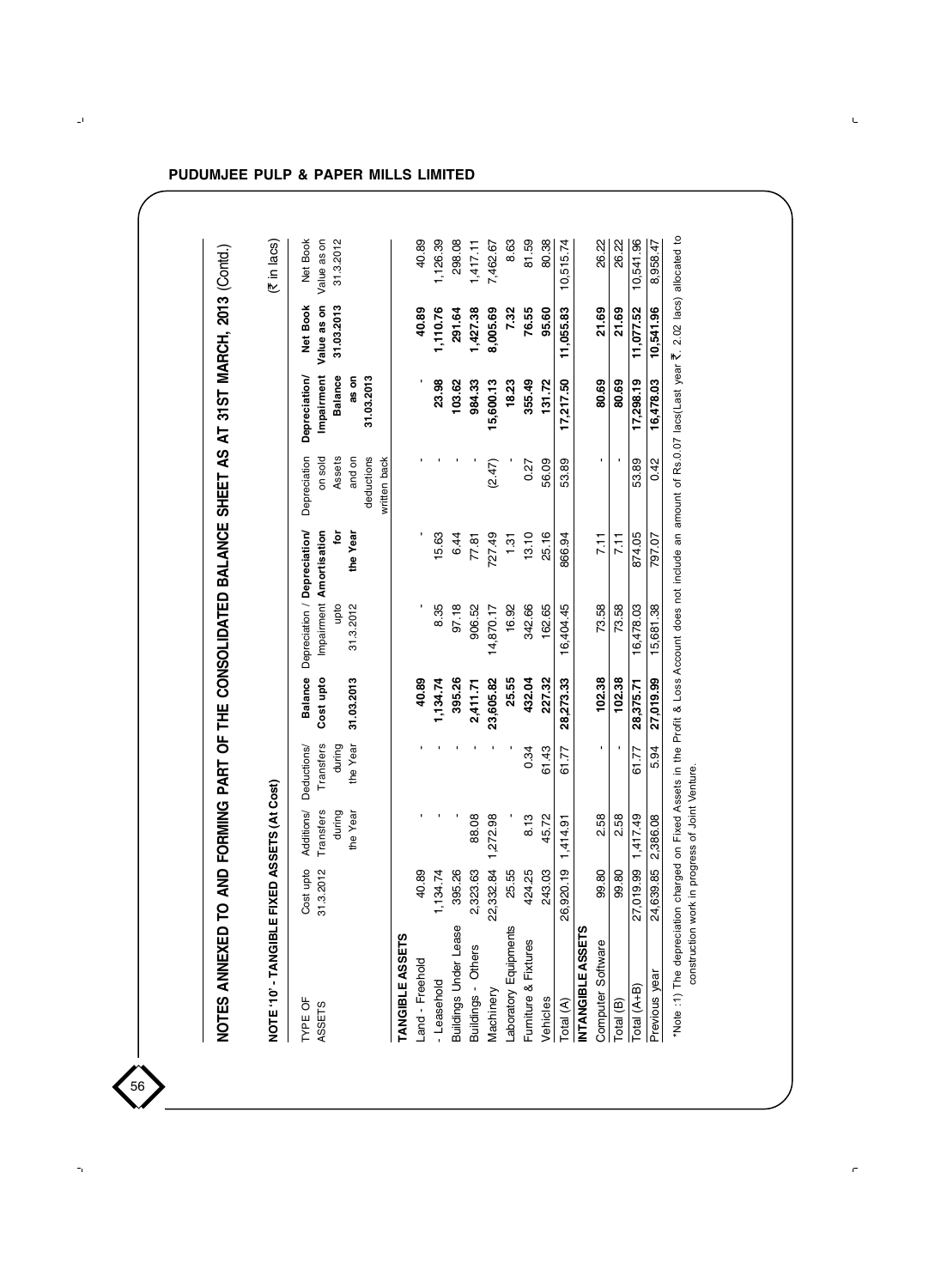| NOTES ANNEXED TO AND FORMING PART OF<br>THE CONSOLIDATED BALANCE SHEET AS AT 31ST MARCH, 2013 (Contd.) |        |                     |        |                     |
|--------------------------------------------------------------------------------------------------------|--------|---------------------|--------|---------------------|
|                                                                                                        |        | AS AT<br>31.03.2013 |        | AS AT<br>31.03.2012 |
|                                                                                                        |        | ₹ in Lacs           |        | ₹ in Lacs           |
| <b>NOTE '11' - NON CURRENT INVESTMENTS</b>                                                             |        |                     |        |                     |
| LONG TERM INVESTMENTS (AT COST)                                                                        |        |                     |        |                     |
| TRADE INVESTMENTS: (EQUITY)                                                                            |        |                     |        |                     |
| <b>Investments In Associates:</b>                                                                      |        |                     |        |                     |
| 675,000 Equity shares of Pudumjee Plant Laboratories                                                   |        |                     |        |                     |
| Ltd.of ₹. 10/- each fully paid (unquoted)                                                              |        | 60.00               |        | 60.00               |
| 4,902,515 Equity shares of Pudumjee                                                                    |        |                     |        |                     |
| Industries Ltd. of ₹. 2/- each.fully paid (quoted)                                                     |        | 1,116.85            |        | 1,193.66            |
| Other Investment:                                                                                      |        |                     |        |                     |
| 4,000 Shares of Saraswat Co-op Bank Ltd.                                                               |        | 0.40                |        | 0.40                |
| of ₹. 10/- each fully paid (unquoted)                                                                  |        |                     |        |                     |
|                                                                                                        |        | 1,177.25            |        | 1,254.06            |
| Less: Provision for Diminution in value of                                                             |        |                     |        |                     |
| Long term Investments deducted per contra                                                              |        | 60.00<br>1,117.25   |        | 60.00<br>1,194.06   |
| Aggregate amount of quoted investments                                                                 |        |                     |        |                     |
| Cost                                                                                                   |        | 1,116.85            |        | 1,193.66            |
| <b>Market Value</b>                                                                                    |        | 441.23              |        | 789.33              |
| Aggregate amount of unquoted investments                                                               |        |                     |        |                     |
| Cost                                                                                                   |        | 60.40               |        | 60.40               |
| <b>NOTE '12' - LONG TERM LOANS &amp; ADVANCES</b>                                                      |        |                     |        |                     |
| (Unsecured, Considered good, unless otherwise stated)                                                  |        |                     |        |                     |
| <b>Prepaid Expenses</b>                                                                                |        | 2.44                |        | 2.59                |
| <b>Security Deposits</b>                                                                               | 48.12  |                     | 47.37  |                     |
| Provision for Doubtful Advances<br>Less :                                                              |        |                     |        |                     |
| deducted per contra                                                                                    | 0.81   | 47.31               |        | 47.37               |
| Loans & Advances to Associates                                                                         |        | 4,782.21            |        | 3,686.59            |
| <b>Others Advances</b>                                                                                 | 302.75 |                     | 308.08 |                     |
| Provision for Doubtful Advances<br>Less :                                                              | 34.75  | 268.00              | 34.22  | 273.86              |
| deducted per contra                                                                                    |        | 5,099.96            |        | 4,010.41            |
| <b>NOTE '13' - CURRENT INVESTMENTS</b>                                                                 |        |                     |        |                     |
| CURRENT INVESTMENTS IN MUTUAL FUNDS (unquoted)                                                         |        |                     |        |                     |
| (EACH VALUED ON LOWER OF COST OR FAIR VALUE)                                                           |        |                     |        |                     |
| 17,565 (Last Year Nil) Units of IDFC Cash Fund.<br>of $\zeta$ .1000/- each fully paid                  |        | 175.70              |        |                     |
| 99,771 (Last Year Nil) Units of DWS Insta Cash Plus.                                                   |        |                     |        |                     |
| Fund of ₹.100/- each fully paid                                                                        |        | 100.07              |        |                     |
| 1,800 (Last Year 23) Units of SBI Magnum Insta                                                         |        |                     |        |                     |
| Cash Fund. of ₹.10/- each fully paid                                                                   |        | 17.54               |        | 0.39                |
| 16,745 (Last Year 2,389) Units of Reliance Liquid Fund.                                                |        |                     |        |                     |
| of ₹.1000/- each fully paid                                                                            |        | 243.93              |        | 0.36                |
|                                                                                                        |        | 537.24              |        | 0.75                |
| Aggregate amount of unquoted investments                                                               |        |                     |        |                     |
| Cost                                                                                                   |        | 537.24              |        | 0.75                |
|                                                                                                        |        |                     |        |                     |

 $\bar{\omega}$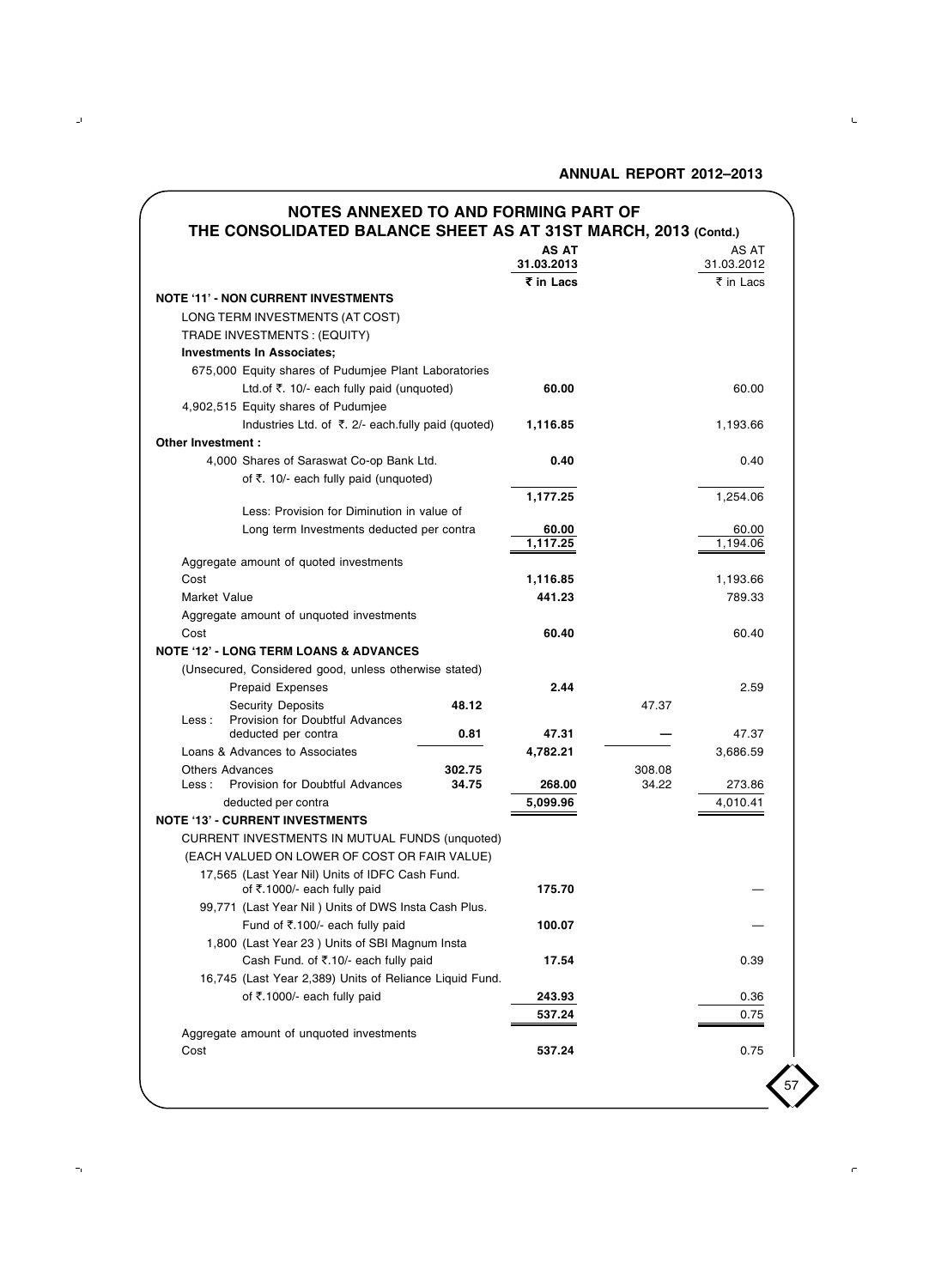$\mathbb{L}^1$ 

 $\frac{1}{2}$ 

|                                                                                    |                  | AS AT<br>31.03.2013 |          | AS AT<br>31.03.2012 |
|------------------------------------------------------------------------------------|------------------|---------------------|----------|---------------------|
|                                                                                    |                  | ₹ in Lacs           |          | ₹ in Lacs           |
| <b>NOTE '14' - INVENTORIES</b>                                                     |                  | 293.96              |          |                     |
| Raw material (At cost)<br>Raw material in Transit (At Cost)                        |                  |                     |          | 1,750.52<br>571.67  |
| Work-in-process (At cost)                                                          |                  | 2,902.11            |          | 3,783.57            |
| <b>Finished Paper</b><br>(At lower of cost or market value.)                       |                  | 1,333.49            |          | 2,204.47            |
| Stores, Spare Parts Etc.(At Cost)                                                  |                  | 935.88              |          | 1,068.26            |
| Stores, Spare Parts Etc. (At Cost) in Transit<br>Loose Tools (At Cost)             |                  | 37.28<br>1.34       |          |                     |
|                                                                                    |                  | 5,504.06            |          | 9,379.84            |
|                                                                                    |                  |                     |          |                     |
| <b>NOTE '15' - TRADE RECEIVABLES (Unsecured)</b>                                   |                  |                     |          |                     |
| Debts outstanding for a period exceeding<br>six months from due date               |                  |                     |          |                     |
| <b>Considered Good</b>                                                             | 160.52           |                     | 205.37   |                     |
| <b>Considered Doubtful</b>                                                         | 511.57<br>672.09 |                     | 324.80   |                     |
| <b>Other Debts</b>                                                                 |                  |                     | 530.17   |                     |
| <b>Considered Good</b>                                                             | 2,458.91         |                     | 2,049.50 |                     |
| <b>Considered Doubtful</b>                                                         | 2.62<br>3,133.62 |                     | 2,579.67 |                     |
| Less: Provision for Doubtful                                                       |                  |                     |          |                     |
| Debts deducted per contra                                                          | 514.19           | 2,619.43            | 324.80   | 2,254.87            |
|                                                                                    |                  | 2,619.43            |          | 2,254.87            |
|                                                                                    |                  |                     |          |                     |
| <b>NOTE '16' - CASH &amp; BANK BALANCES</b>                                        |                  |                     |          |                     |
| Cash on hand as per books<br>Deposit with Bank for Margin Money                    |                  | 9.00<br>12.00       |          |                     |
| (with maturity beyond 12 monthsl)                                                  |                  |                     |          |                     |
| On other Deposit account with Bank<br>On other accounts with Banks                 |                  | 5.00<br>138.97      |          | 10.00<br>204.89     |
| Cheques on hand                                                                    |                  | 24.24               |          | 35.81               |
| Unpaid Dividends account with Banks                                                |                  | 16.73               |          | 15.14               |
|                                                                                    |                  | 205.94              |          | 284.76              |
| <b>NOTE '17' - SHORT TERM LOANS &amp; ADVANCES</b>                                 |                  |                     |          |                     |
| (Unsecured, Considered Good other than related parties)                            |                  |                     |          |                     |
| <b>Prepaid Expenses</b>                                                            |                  | 48.49               |          | 62.94               |
| <b>Security Deposits</b><br><b>Interest Accrued</b>                                |                  | 1.73                |          |                     |
| On Investments                                                                     |                  |                     |          |                     |
| On Banks & Other Deposits<br>Capital Advances                                      |                  | 1.59<br>2.87        |          | 0.11<br>193.80      |
| Advance Income Tax for Current year                                                |                  |                     |          |                     |
| (Less Provision for Current year Tax)                                              |                  | 67.84               |          | 121.18              |
| Advances to employees of the Company<br><b>Balance with Government Authorities</b> | 259.81           | 14.31               | 489.83   | 14.00               |
| <b>Advances to Suppliers</b>                                                       | 356.84           |                     | 114.91   |                     |
| <b>Sundry Advances</b>                                                             | 158.63           |                     | 118.26   |                     |
| Less: Provision for Doubtful                                                       | 775.28           |                     | 723.00   |                     |
| Advances deducted per contra                                                       | 5.22             | 770.06              | 5.00     | 718.00              |
|                                                                                    |                  | 906.89              |          | 1,111.97            |
|                                                                                    |                  |                     |          |                     |

 $\bar{\mathbf{L}}$ 

у.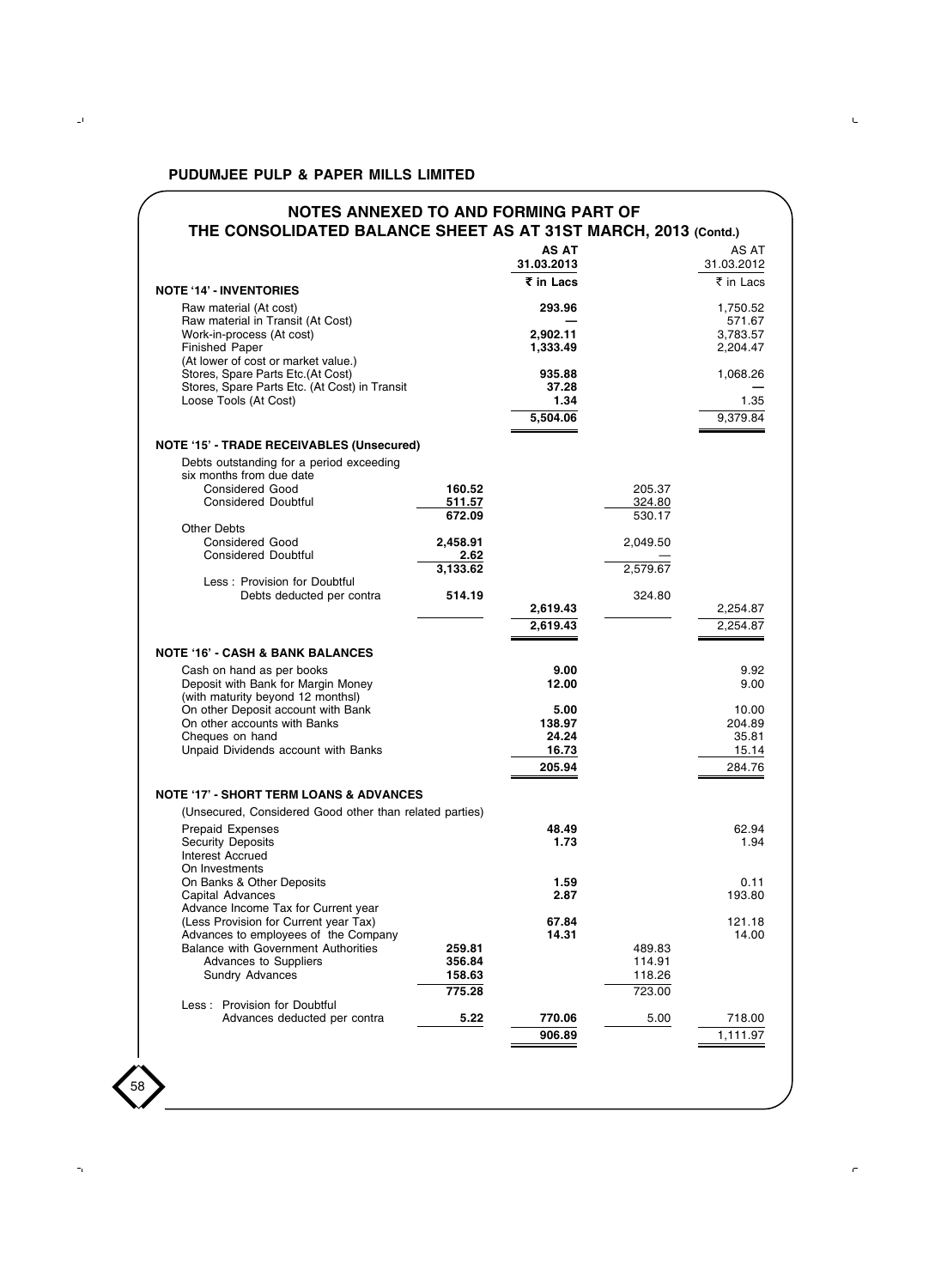| NOTES ANNEXED TO AND FORMING PART OF THE CONSOLIDATED<br>PROFIT AND LOSS ACCOUNT FOR THE YEAR ENDED 31ST MARCH, 2013             |                       |                                 |                       |                          |
|----------------------------------------------------------------------------------------------------------------------------------|-----------------------|---------------------------------|-----------------------|--------------------------|
|                                                                                                                                  |                       | <b>Year Ended</b><br>31.03.2013 |                       | Year Ended<br>31.03.2012 |
|                                                                                                                                  |                       | ₹ in Lacs                       |                       | ₹ in Lacs                |
| <b>NOTE '18' - REVENUE FROM OPERATIONS</b>                                                                                       |                       |                                 |                       |                          |
| <b>PAPER</b><br>Less: Excise Duty                                                                                                | 18,400.93<br>1,078.19 |                                 | 20,918.35<br>1,059.36 |                          |
| <b>TRADE SALE</b><br><b>Shares</b>                                                                                               | 76.20                 | 17,322.74                       | 36.82                 | 19,858.99                |
| <b>Others</b>                                                                                                                    | 228.22                | 304.42                          | 1,730.88              | 1,767.70                 |
| <b>MISCELLANEOUS SALES</b><br>Less: Excise Duty                                                                                  | 58.22<br>0.48         | 57.74                           | 68.33<br>0.34         | 67.99                    |
| PROCESSING AND OTHER CHARGES                                                                                                     |                       | 1,524.55                        |                       | 1,320.02                 |
| <b>REAL ESTATE ACTIVITY</b><br>OTHER OPERATING REVENUE                                                                           |                       | 5,822.19<br>112.49              |                       | 2,313.42<br>81.64        |
|                                                                                                                                  |                       | 25,144.13                       |                       | 25,409.76                |
|                                                                                                                                  |                       |                                 |                       |                          |
| <b>NOTE '19' - OTHER INCOME</b><br><b>DIVIDENDS</b>                                                                              |                       |                                 |                       |                          |
| <b>Others</b>                                                                                                                    |                       | 15.93                           |                       | 43.73                    |
| SHARE OF PROFIT IN ASSOCIATE COMPANY                                                                                             |                       | 23.48                           |                       |                          |
| MISCELLANEOUS INCOME<br><b>INTEREST RECEIVED FROM OTHERS</b>                                                                     |                       | 27.36<br>435.23                 |                       | 27.78<br>341.11          |
| PROFIT ON SALE/TRANSFER OF FIXED ASSETS (NET)                                                                                    |                       | 6.97                            |                       |                          |
|                                                                                                                                  |                       | 508.97                          |                       | 412.62                   |
| <b>NOTE '20' - COST OF MATERIAL CONSUMED</b><br><b>CONSUMPTION OF RAW MATERIALS</b>                                              |                       | 9,721.97                        |                       | 11,308.42                |
| CONSUMPTION OF STORES.<br>COLOURS, CHEMICALS etc.                                                                                |                       | 1,679.25                        |                       | 1,661.39                 |
|                                                                                                                                  |                       | 11,401.22                       |                       | 12,969.81                |
| <b>NOTE '21' - CHANGE IN INVENTORIES OF FINISHED GOODS</b><br><b>WORK-IN-PROCESS AND STOCK-IN-TRADE</b><br>STOCK AT COMMENCEMENT |                       |                                 |                       |                          |
| Finished Paper / Shares / Construction<br>Work-in-Process                                                                        | 2,204.47              |                                 | 922.70                |                          |
| - Pulp                                                                                                                           | 12.85<br>674.26       | 2,891.58                        | 30.23                 |                          |
| - Paper<br><b>STOCK AT CLOSE</b><br>Finished Paper / Shares / Construction                                                       | 1,333.49              |                                 | 326.10<br>2,204.47    | 1,279.03                 |
| Work-in-Process                                                                                                                  |                       |                                 |                       |                          |
| - Pulp                                                                                                                           | 1.78                  |                                 | 12.85                 |                          |
| - Paper                                                                                                                          | 329.66                | 1,664.93                        | 674.26                | 2,891.58                 |
|                                                                                                                                  |                       | 1,226.65                        |                       | (1,612.55)               |
| <b>NOTE '22' - EMPLOYEES' COST</b>                                                                                               |                       |                                 |                       |                          |
| SALARIES, WAGES, BONUS etc.<br>Salaries, Wages, gratuity & Bonus                                                                 |                       | 1,883.89                        |                       | 1,818.45                 |
| Contribution to Provident & Other<br>Funds(Including Administrative Charges)                                                     |                       | 190.13                          |                       | 173.85                   |
| Employees State Insurance                                                                                                        |                       | 4.42                            |                       | 6.05                     |
| Workmen & Staff Welfare Expenses                                                                                                 |                       | 103.75                          |                       | 120.01                   |
|                                                                                                                                  |                       | 2,182.19                        |                       | 2,118.36                 |
|                                                                                                                                  |                       |                                 |                       | 59                       |

 $\bar{\omega}$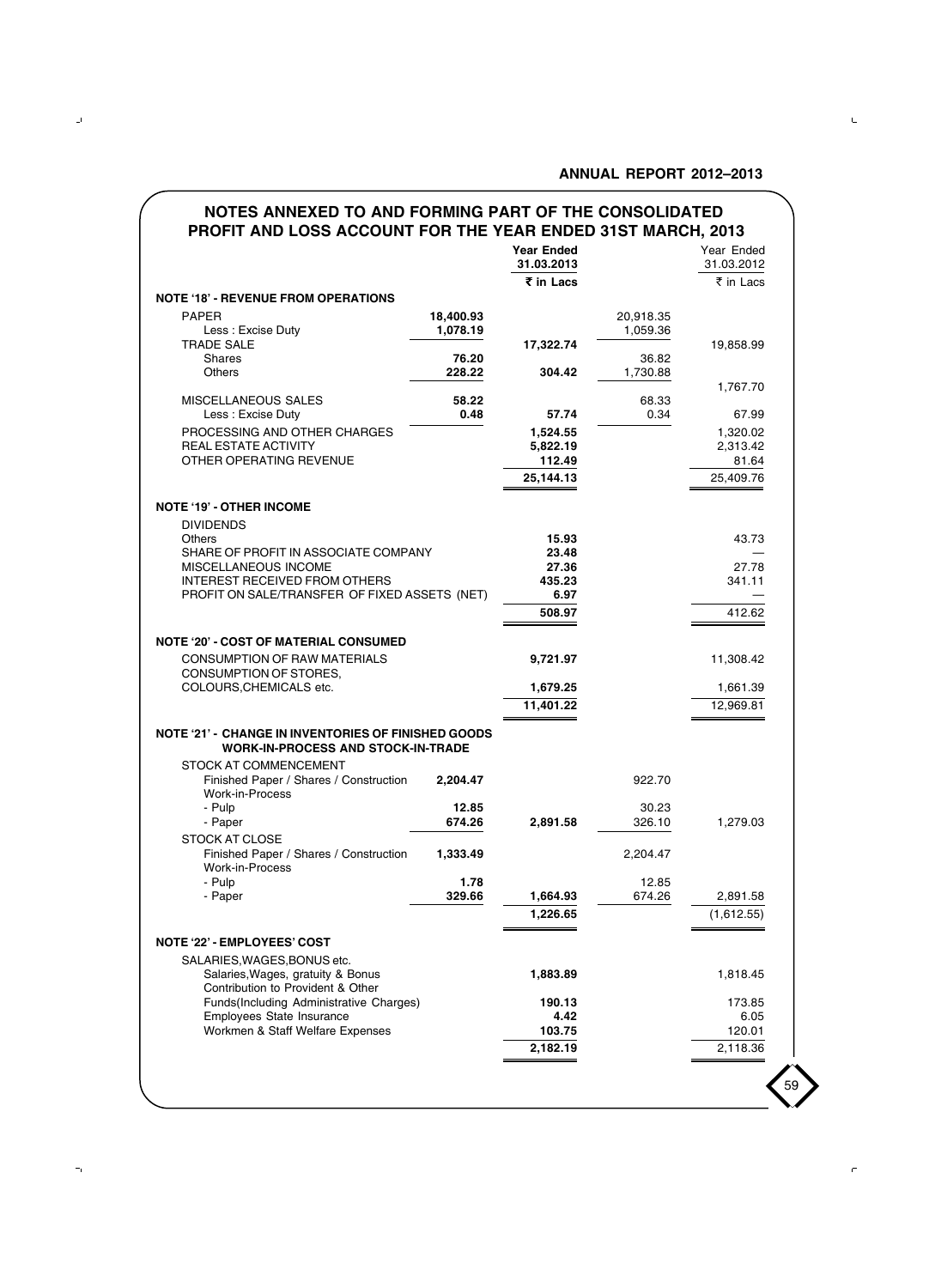| NOTES ANNEXED TO AND FORMING PART OF THE CONSOLIDATED<br>PROFIT AND LOSS ACCOUNT FOR THE YEAR ENDED 31ST MARCH, 2013 (Contd.) |        |                                 |        |                          |
|-------------------------------------------------------------------------------------------------------------------------------|--------|---------------------------------|--------|--------------------------|
|                                                                                                                               |        | <b>Year Ended</b><br>31.03.2013 |        | Year Ended<br>31.03.2012 |
|                                                                                                                               |        | ₹ in Lacs                       |        | ₹ in Lacs                |
| <b>NOTE '23' - FINANCE COST</b>                                                                                               |        |                                 |        |                          |
| <b>INTEREST ON BORROWINGS</b>                                                                                                 | 751.60 |                                 | 529.77 |                          |
| OTHER FINANCIAL CHARGES                                                                                                       | 115.05 |                                 | 107.52 |                          |
|                                                                                                                               |        | 866.65                          |        | 637.29                   |
| LESS: INTEREST RECEIVED ON TRADE DEBTS                                                                                        |        | 55.83                           |        | 168.53                   |
|                                                                                                                               |        | 810.82                          |        | 468.76                   |
| <b>NOTE '24' - OTHER EXPENSES</b>                                                                                             |        |                                 |        |                          |
| FUEL, POWER & WATER                                                                                                           |        | 4,216.98                        |        | 4,961.97                 |
| <b>RENT</b>                                                                                                                   |        | 5.84                            |        | 5.24                     |
| <b>RATES &amp; TAXES</b>                                                                                                      |        | 57.06                           |        | 47.83                    |
| <b>REPAIRS &amp; MAINTENANCE</b>                                                                                              |        |                                 |        |                          |
| Machinery                                                                                                                     | 584.04 |                                 | 655.68 |                          |
| <b>Buildings</b>                                                                                                              | 45.31  |                                 | 56.07  |                          |
| Others                                                                                                                        | 9.81   | 639.16                          | 8.74   | 720.49                   |
| <b>INSURANCE</b>                                                                                                              |        | 21.18                           |        | 16.49                    |
| PACKING, CARTAGE, CUTTING,                                                                                                    |        | 381.79                          |        | 384.76                   |
| <b>BALING, FREIGHT ETC.</b>                                                                                                   |        |                                 |        |                          |
| <b>DEVELOPMENT &amp; RESEARCH EXPENSES</b>                                                                                    |        | 69.78                           |        | 96.90                    |
| <b>COMMISSION ON SALES</b>                                                                                                    |        | 218.27                          |        | 216.95                   |
| <b>DIRECTORS' FEES</b>                                                                                                        |        | 1.63                            |        | 1.73                     |
| <b>EXCISE DUTY ON STOCK</b>                                                                                                   |        | (53.79)                         |        | 91.31                    |
| LOSS ON SALE/TRANSFER OF ASSETS (NET)                                                                                         |        |                                 |        | 4.75                     |
| SHARE OF LOSS IN ASSOCIATE COMPANY                                                                                            |        |                                 |        | 6.10                     |
| <b>BAD DEBTS &amp; ADVANCES WRITTEN OFF</b>                                                                                   |        |                                 |        | 82.79                    |
| PROVISION FOR DOUBTFUL DEBTS                                                                                                  |        | 15.23                           |        |                          |
| <b>ADVERTISEMENT EXPENSES</b>                                                                                                 |        | 186.73                          |        | 40.92                    |
| <b>OFFICE &amp; MISCELLANEOUS EXPENSES</b>                                                                                    |        | 655.06                          |        | 709.46                   |
|                                                                                                                               |        | 6.414.92                        |        | 7,387.66                 |
|                                                                                                                               |        |                                 |        |                          |

 $\bar{\mathbf{L}}$ 

у.

60

 $\bar{\gamma}$ 

 $\mathbb{L}^1$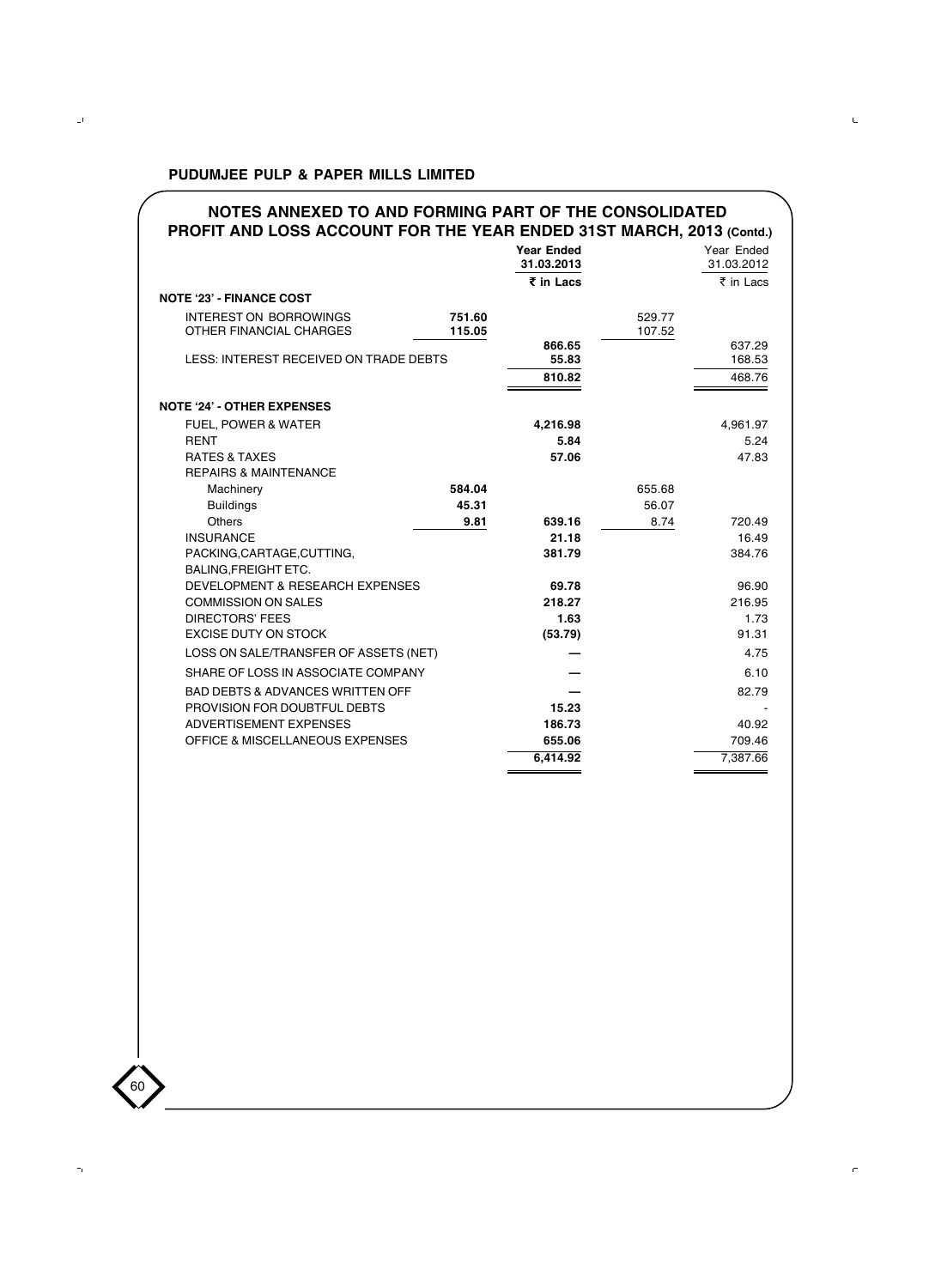61

### **NOTES ANNEXED TO AND FORMING PART OF THE CONSOLIDATED BALANCE SHEET AS AT AND CONSOLIDATED PROFIT AND LOSS ACCOUNT FOR THE YEAR ENDED 31ST MARCH, 2013**

| <b>NOTE '25'</b> |  |
|------------------|--|
|------------------|--|

- **25.01** Salary, Wages, gratuity and bonus (Note No 22) does not include a sum of ₹. 88.62 lacs (Last year ₹.109.14 lacs) transferred to other accounts.
- **25.02** a) The Parent company has acquired leasehold land,building and board manufacturing machine at Mahad Dist.Raigad last year, where a Paper machine is also being installed . The leasehold land,colony and buildings are shown under Tangible Fixed Assets schedule (Note No.10) and is appropriately amortized and depreciated for the year and Factory Building, Machinery and all other assets together with related expenditure have been shown under Capital work-in-progress.
	- b) Borrowing cost comprising interest etc. of ₹. 418.40 lacs (Last year ₹.155.24 Lacs) and the expenses of ₹.14.85 lacs (Last year ₹. 62.73 lacs) relating to the aforesaid projects have been capitalized.

#### **25.03 Payments made to Auditors:**

|                         | 2012-2013                 | 2011-2012 |
|-------------------------|---------------------------|-----------|
|                         | $\overline{\tau}$ in Lacs | ₹ in Lacs |
| Audit fees              | 3.80                      | 2.29      |
| <b>Taxation matters</b> | 0.90                      | 0.94      |
| <b>Others</b>           | 2.01                      | 1.71      |
|                         | 6.71                      | 4.94      |

- **25.04** To the best of knowledge of the company, none of the creditors are 'Small enterprise' within its meaning under clause (m) of section 2 of the Micro,Small and Medium Enterprises Development Act, 2006 & therefore principal amount, interest paid/payable or accrued is NIL.
- **25.05** Land admeasuring about 3000 Sq.Meters has been acquired by Municipal Corporation for road widening purpose in the earlier years.The Parent company is entitled to TDR with an out side chance of cash compensation, which is yet to be determined and as such this will be included when finally decided since the relevant documentation is yet to be finalised and executed.

#### **25.06** Details of significant lease

The Parent company has entered into lease agreement in terms of which it has given buildings on rent on the usual terms and conditions and such payments received for the year have been recognized in the Profit & Loss Account under other income.

| 25.07 | a)   | Contingent Liabilities not provided for in respect of:                                                                                          | <b>AS AT</b><br>31.03.2013 | AS AT<br>31.03.2012 |
|-------|------|-------------------------------------------------------------------------------------------------------------------------------------------------|----------------------------|---------------------|
|       |      |                                                                                                                                                 | ₹ in Lacs                  | ₹ in Lacs           |
|       | i)   | Bank Guarantees and Letters of Credit in favour                                                                                                 |                            |                     |
|       |      | of suppliers of raw materials, spares etc.*                                                                                                     | 2.481.73                   | 2.020.44            |
|       | ii)  | Guarantee for Loan granted to Companies *                                                                                                       | 69.57                      | 77.55               |
|       | iii) | Claims against the Company not acknowledged<br>as debts for excise duty, property tax and<br>commercial claims etc. **                          | 750.14                     | 866.92              |
|       |      | * Will not affect the future Profitability.<br>** May affect the future profitability to the extent indicated, if such liabilities crystallise. |                            |                     |
|       | b)   | Commitments not provided for in respect of:                                                                                                     |                            |                     |
|       |      | i) Estimated of contracts of Parent company<br>remaining to be executed on capital account                                                      | 46.77                      | 768.86              |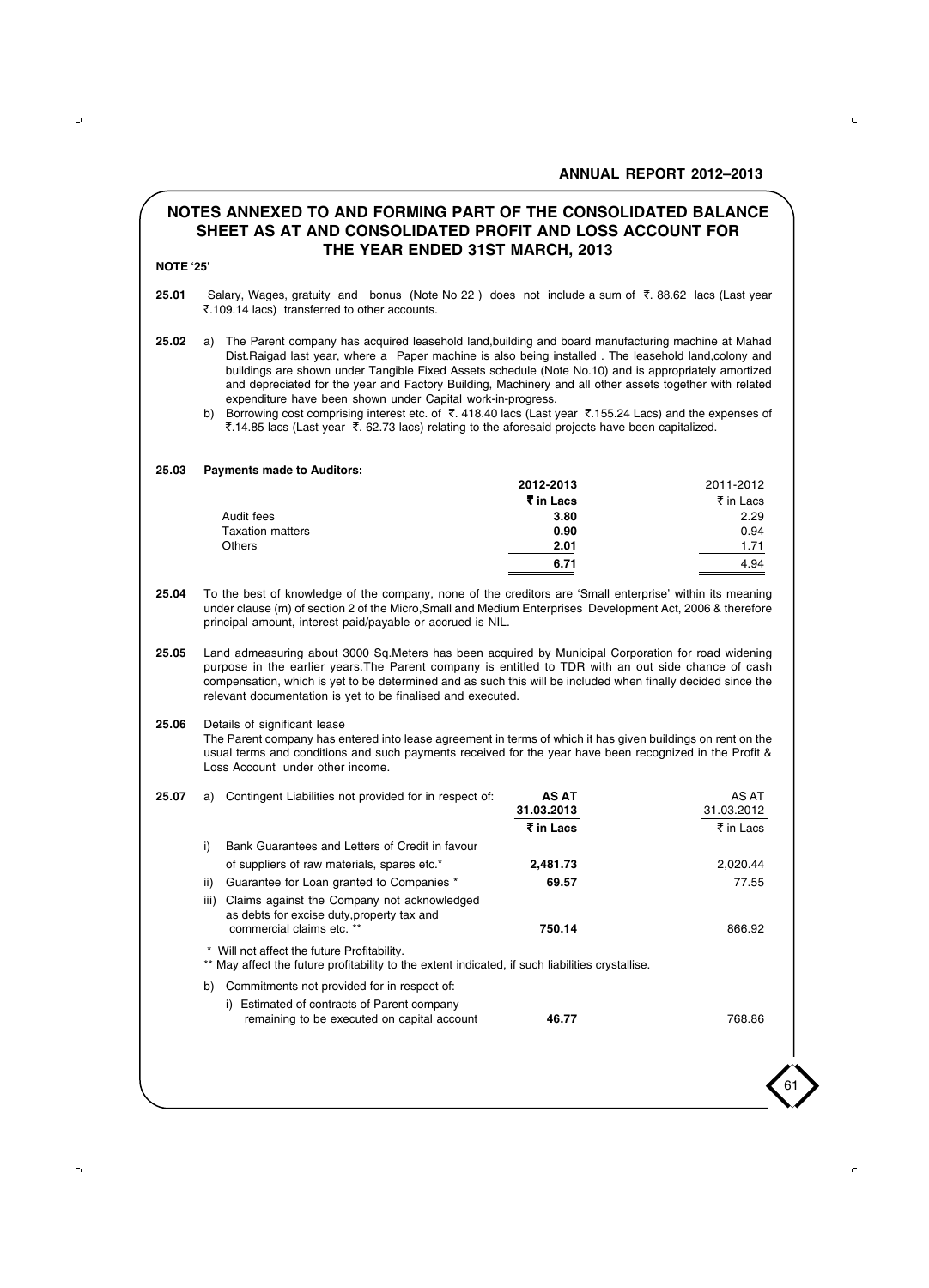### **NOTE '25'** (Contd.)

 $\bar{\omega}$ 

 $62$ 

 $\bar{\gamma}$ 

| 25.08 |            | Following significant accounting policies have been adopted in preparation and presentation of the financial<br>statements:                                                                                                                                                                                                                                                                                                                   |
|-------|------------|-----------------------------------------------------------------------------------------------------------------------------------------------------------------------------------------------------------------------------------------------------------------------------------------------------------------------------------------------------------------------------------------------------------------------------------------------|
|       |            | a) Fixed Assets are valued at cost.                                                                                                                                                                                                                                                                                                                                                                                                           |
|       | b)         | Borrowing costs comprising interest etc. relating to projects are capitalised up to the date of its completion<br>and other borrowing costs are charged to Profit & Loss Account in the year of their accrual.                                                                                                                                                                                                                                |
|       | C)         | Depreciation on Machinery & Building has been provided on Straight Line Method and that on the other<br>Assets on Written Down Value method in accordance with Schedule XIV of the Companies Act, 1956 as<br>in force as on the date of Balance Sheet. Lease hold land is depreciated based on period of residual lease.<br>In case of joint venture firm the temporary structures are amortized in proportion of properties fully completed. |
|       | d)         | Finished paper stock is valued at lower of cost or market value. All other inventories are valued at lower of<br>cost on First In First Out Method or realisable value.                                                                                                                                                                                                                                                                       |
|       | e)         | Investments are classified into current and long term investments. Current investments are stated at lower<br>of cost or fair value. Long term investments are stated at cost, less provision for permanent diminution in<br>value, if any.                                                                                                                                                                                                   |
|       | f)         | Contributions to defined contribution schemes, namely, Provident Fund and Supernnuation Fund is<br>(i)<br>made at a pre-determined rates and are charged to the Profit & Loss Account.                                                                                                                                                                                                                                                        |
|       |            | (ii) Contributions to the defined benefit scheme, namely, Gratuity Fund & provision for the remaining<br>Gratuity and for Leave encashment are made on the basis of actuarial valuations made in accordance<br>with the revised Accounting Standard (AS) 15 at the end of each Financial Year and are charged to<br>the Profit & Loss Account of the year                                                                                     |
|       |            | (iii) Actuarial gains & losses are recognized immediately in the Profit & Loss Account.                                                                                                                                                                                                                                                                                                                                                       |
|       | g)         | Foreign Exchange Transactions are recorded at the then prevailing rate. Closing balances of Assets &<br>Liabilities relating to foreign currency transactions are converted into rupees at the rates prevailing on the<br>date of the Balance Sheet. The difference for transactions are dealt with in the Profit & Loss Account.                                                                                                             |
|       | h)         | Revenue recognition is postponed to a later year only when it is not possible to estimate it with reasonable<br>accuracy. The joint venture firm has followed completed building method for recognizing its revenue,<br>when the constructed flats are ready for possession.                                                                                                                                                                  |
|       | i)         | Factors giving rise to any indication of any impairment of the carrying amount of the company's<br>assets are appraised at each balance sheet date to determine and provide /revert an impairment<br>loss following accounting standard AS 28 for impairment of assets.                                                                                                                                                                       |
| 25.09 |            | <b>Computation of basic and diluted Earning Per Share (EPS)</b><br>AS AT                                                                                                                                                                                                                                                                                                                                                                      |
|       |            | <b>AS AT</b><br>31.03.2013<br>31.03.2012                                                                                                                                                                                                                                                                                                                                                                                                      |
|       | Basic EPS: |                                                                                                                                                                                                                                                                                                                                                                                                                                               |
|       |            | (a) Net Profit after tax as per Profit & Loss Account :<br>After current and deferred Tax<br>₹<br>1,652.17 lacs<br>₹<br>1,111.92 lacs                                                                                                                                                                                                                                                                                                         |
|       |            | (b) No. of Equity shares of $\overline{5}$ 2/- each :<br>410.00 lacs<br>410.00 lacs                                                                                                                                                                                                                                                                                                                                                           |
|       |            | (c) Basic EPS<br>2.71<br>After current and deferred Tax (a/b)<br>₹<br>4.03<br>₹                                                                                                                                                                                                                                                                                                                                                               |
|       |            |                                                                                                                                                                                                                                                                                                                                                                                                                                               |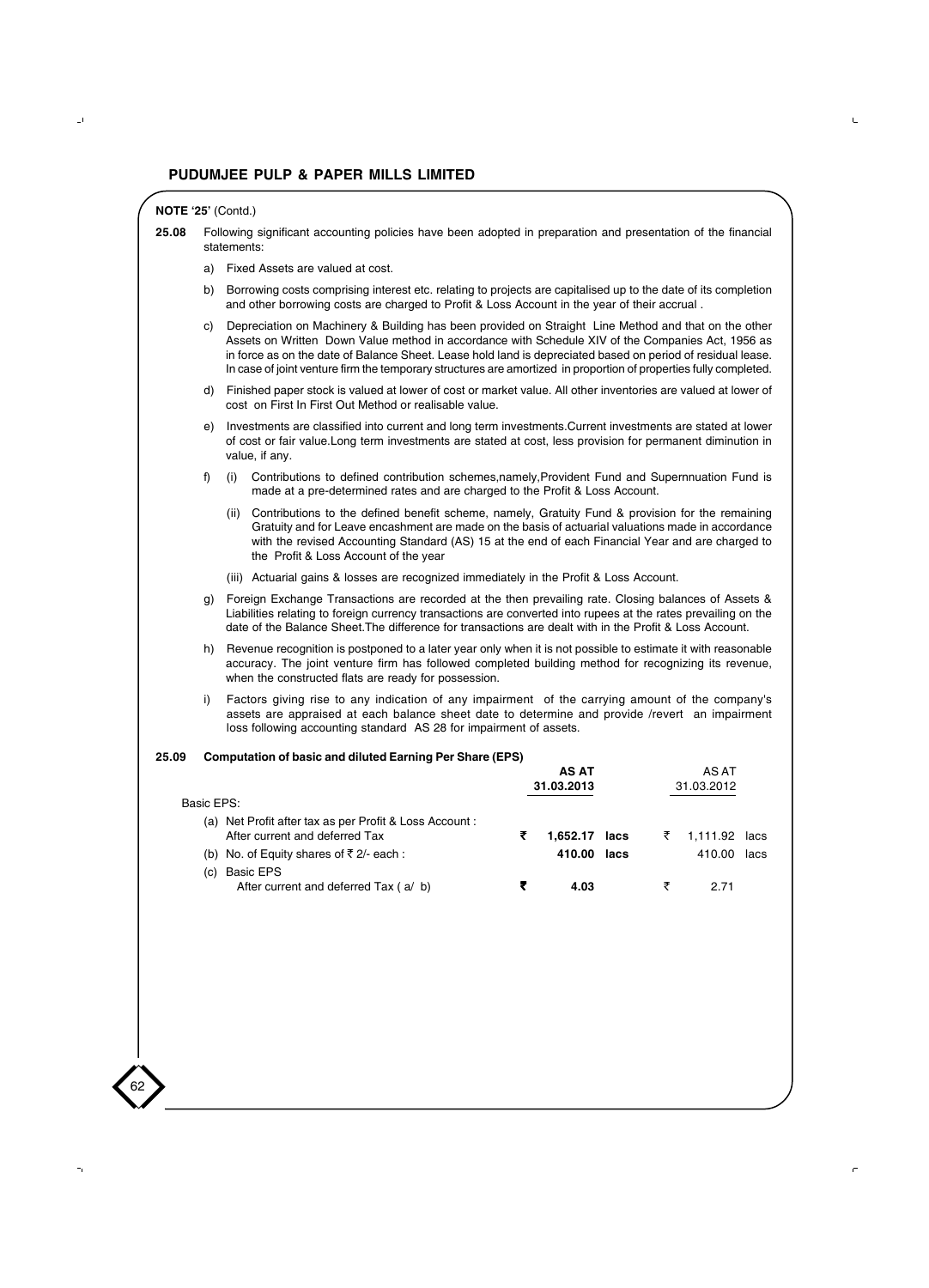$\bar{L}$ 

**NOTE '25'** (Contd.)

 $\mathbb{E}^1$ 

| 25.10 | (a) The Deferred Tax Liabilities / (Deferred Tax Assets) into major components are as under : |            |            |
|-------|-----------------------------------------------------------------------------------------------|------------|------------|
|       |                                                                                               | AS AT      | AS AT      |
|       |                                                                                               | 31.03.2013 | 31.03.2012 |
|       |                                                                                               | ₹ in Lacs  | ₹ in Lacs  |
|       | In respect of Depreciation                                                                    | 2.092      | 2,042      |
|       | In respect of allowances and disallowances under                                              |            |            |
|       | various provisions of Income Tax Act.                                                         | (476)      | (410)      |
|       | Net Deferred Tax Liability                                                                    | 1.616      | 1.632      |

(b) The Deferred Tax Asset in respect of carry forward of losses and tax credit has been worked out on the basis ofassessment orders, returns of income filed for subsequent assessment years and estimate of the taxable income for the year ending 31<sup>st</sup> March , 2013.

(c) No Deferred Tax Asset has been recognised in case of Joint venture firm and subsidiary company.

**25.11** A Dividend of Re. 0.30 (Last year Re.0.30) per equity share of  $\bar{\tau}$  2/- each has been proposed for the current year amounting to ₹123 lacs (Last year ₹ 123 lacs )excluding ₹ 20.90 lacs (Last year ₹19.95 lacs ) of dividend Distribution tax.

### **25.12 Related party disclosures (Accounting Standard 18) :**

- **A) Associate Firms / Companies**
- a) M/s.Prime Developers.
- b) Pudumjee Industries Limited.
- c) Pudumjee Plant Laboratories Limited.
- d) Pudumjee Hygeine Products Limited.
- e) Pudumjee Holdings Limited.
- **B) Key Management personnel** Shri.V.P.Leekha

Chief Executive Officer

Shri. S.K. Bansal Wholetime Director

63

r.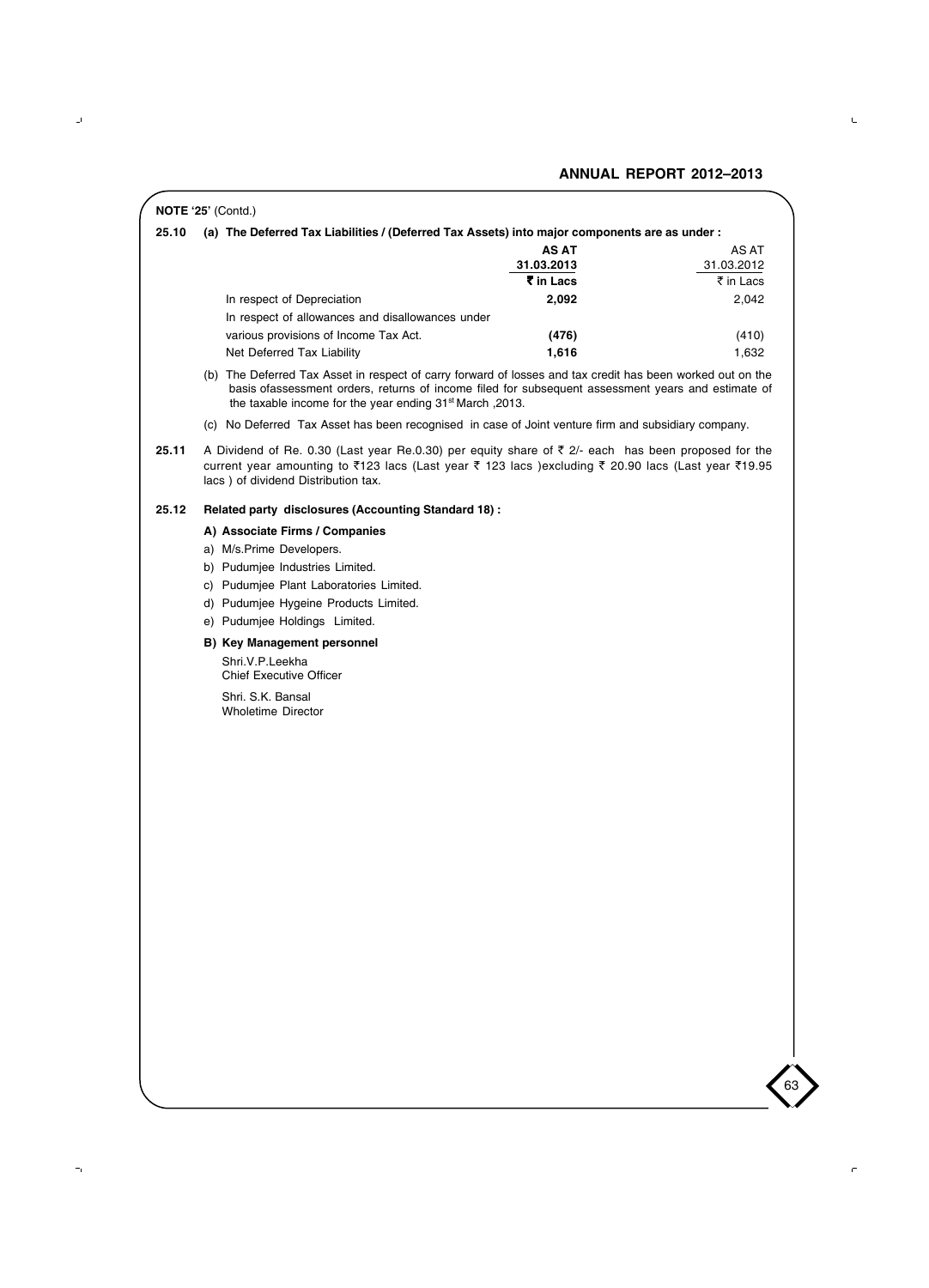|    | C) Transactions with related Parties                                                                                      | 2012-13<br>$(2011 - 2012)$<br>₹ in Lacs |                                      |                                       |
|----|---------------------------------------------------------------------------------------------------------------------------|-----------------------------------------|--------------------------------------|---------------------------------------|
|    |                                                                                                                           | Associate<br>Companies                  | <b>Maximum</b><br>during<br>the year | Key<br>Management<br><b>Personnel</b> |
|    | a) Interest bearing Inter Corporate Deposits lent<br>during the year                                                      | 3135.00<br>(5175.00)                    |                                      |                                       |
|    | b) Interest charged during the year                                                                                       | 416.08<br>(218.43)                      |                                      |                                       |
|    | c) Inter Corporate Deposits /Advances etc.outstanding<br>receivable as at 31 <sup>st</sup> March, 2013 including interest |                                         |                                      |                                       |
|    | Pudumjee Industries Limited                                                                                               | 4,540.18<br>(3,686.59)                  | 4913.44<br>(4317.00)                 |                                       |
|    | d) Sale / Processing charges of goods during the year                                                                     | 1,652.13<br>(1,646.12)                  |                                      |                                       |
|    | e) Purchases made during the year                                                                                         | 9.58<br>(1,559.02)                      |                                      |                                       |
| f) | Reimbursement of common services and utilities<br>during the year.                                                        | 42.89<br>(88.76)                        |                                      |                                       |
|    | g) Remuneration                                                                                                           | $\overline{\phantom{0}}$                |                                      | 184.92<br>(145.45)                    |
|    | h) Interest paid on fixed deposits                                                                                        |                                         |                                      | 0.57<br>(1.83)                        |
| i) | Guarantees outstanding as at 31 <sup>st</sup> March, 2013                                                                 | 35.00<br>(35.00)                        |                                      |                                       |
| i) | Debts outstanding as at 31 <sup>st</sup> March, 2013                                                                      | 153.03<br>(216.08)                      | 172.48<br>(405.15)                   |                                       |
|    | Note: The figures in bracket relates to earlier year.                                                                     |                                         |                                      |                                       |

 $\bar{\mathbf{L}}$ 

ř.



 $\bar{\gamma}$ 

 $\mathbb{L}^1$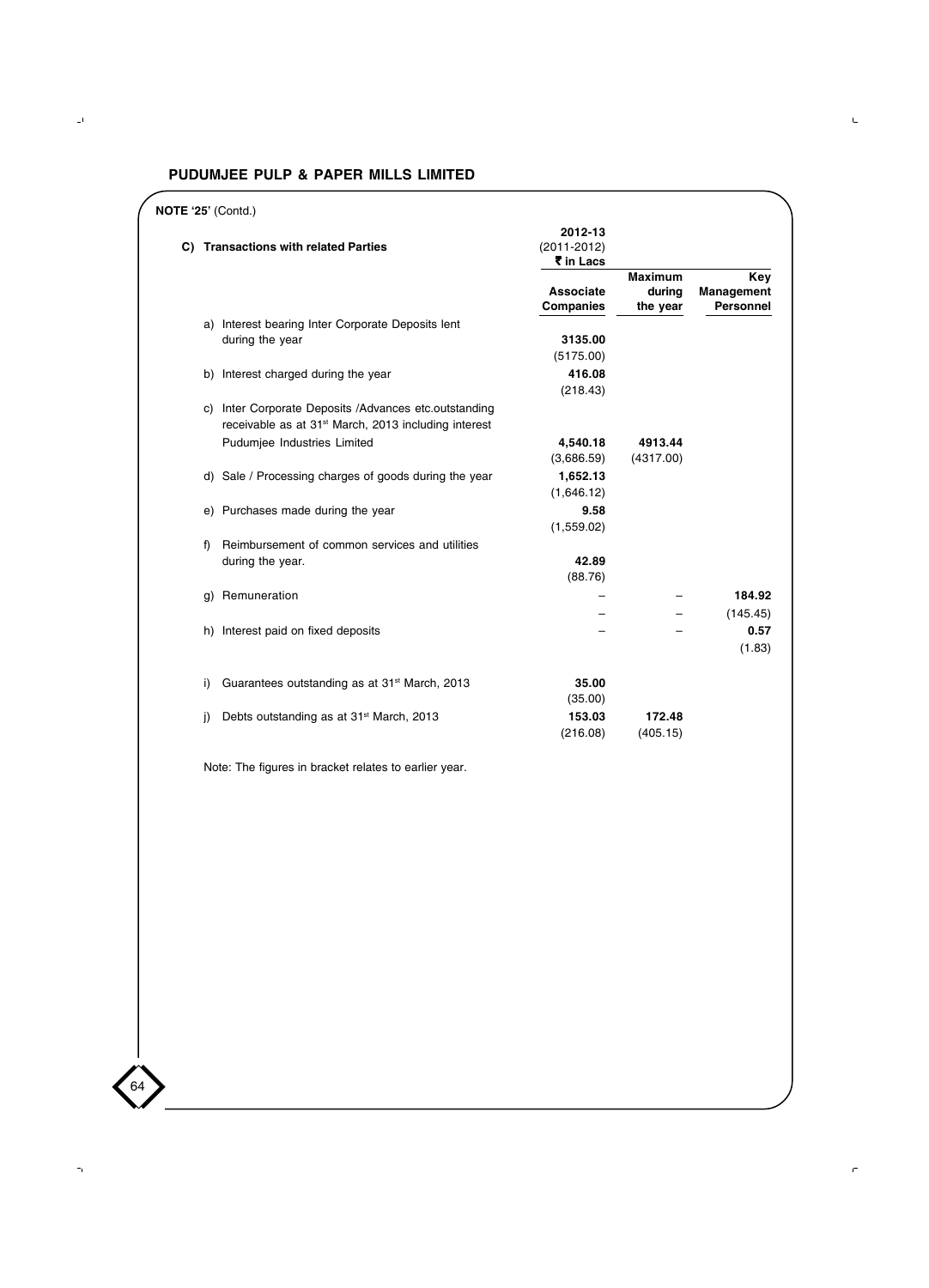|                                                              |                       |                               |            |                            | 2012-2013                    |
|--------------------------------------------------------------|-----------------------|-------------------------------|------------|----------------------------|------------------------------|
| 25.13<br>SEGMENT REPORTING (Accounting standard 17)          |                       |                               |            |                            | $(2011 - 2012)$<br>₹ in Lacs |
| Information about business segments.                         |                       |                               |            |                            |                              |
|                                                              | Paper-Unit            | <b>Real Estate Investment</b> |            | <b>Power</b><br>Generation | <b>TOTAL</b>                 |
| <b>SEGMENT REVENUE</b>                                       |                       |                               |            |                            |                              |
| <b>From External Customers</b>                               | 18,672.96             | 5,822.19                      | 76.20      | 572.78                     | 25,144.13                    |
| From Inter Segments                                          | (21,518.80)<br>572.78 | (2,313.42)                    | (1,278.46) | (299.08)<br>(572.78)       | (25, 409.76)                 |
|                                                              | (299.08)              |                               |            | 299.08                     |                              |
| <b>Total Revenue</b>                                         | 19,245.74             | 5,822.19                      | 76.20      | —                          | 25,144.13                    |
|                                                              | (21, 817.88)          | (2,313.42)                    | (1,278.46) | —                          | (25, 409.76)                 |
| <b>SEGMENT RESULTS</b>                                       | 103.87                | 2,512.12                      | (18.87)    | 249.40                     | 2,846.52                     |
|                                                              | (660.53)              | (975.86)                      | (16.84)    | (90.13)                    | (1,743.36)                   |
| Unallocated corporate expenses                               |                       |                               |            |                            | 186.55                       |
|                                                              |                       |                               |            |                            | (147.18)                     |
| <b>Operating Profit</b>                                      |                       |                               |            |                            | 2,659.97                     |
| <b>Interest Expenses</b>                                     |                       |                               |            |                            | (1,596.18)<br>787.64         |
|                                                              |                       |                               |            |                            | (547.89)                     |
| Interest Income                                              |                       |                               |            |                            | 491.06                       |
|                                                              |                       |                               |            |                            | (509.64)                     |
| Dividend Income                                              |                       |                               |            |                            | 15.93                        |
|                                                              |                       |                               |            |                            | (43.73)                      |
| Income in respect of Investments                             |                       |                               |            |                            |                              |
| Income Taxes including Deferred Tax                          |                       |                               |            |                            | 727.15                       |
|                                                              |                       |                               |            |                            | (489.74)                     |
| Profit from ordinary activities                              |                       |                               |            |                            | 1,652.17                     |
|                                                              |                       |                               |            |                            | (1, 111.92)                  |
| Extra Ordinary Income                                        |                       |                               |            |                            |                              |
|                                                              |                       |                               |            |                            | $(-)$                        |
| Net Profit as per Profit & Loss Account                      |                       |                               |            |                            | 1,652.17                     |
|                                                              |                       |                               |            |                            | (1, 111.92)                  |
| OTHER INFORMATION<br>Total carrying amount of Segment Assets | 19,134.67             | 4,380.52                      | 660.67     | 2,893.34                   | 27,069.20                    |
|                                                              | (20,950.49)           | (5,554.21)                    |            | $(127.70)$ $(3,077.75)$    | (29,710.15)                  |
| Add: Unallocated Corporate Assets                            |                       |                               |            |                            | 5,725.27                     |
|                                                              |                       |                               |            |                            | (4,881.40)                   |
| Total Assets as per Balance Sheet                            |                       |                               |            |                            | 32,794.47                    |
|                                                              |                       |                               |            |                            | (34, 591.55)                 |
| Total carrying amount of Segment Liabilities                 | 3,369.60              | 598.37                        | 12.42      | 13.52                      | 3,993.91                     |
|                                                              | (4,533.24)            | (312.32)                      | (66.07)    | (238.61)                   | (5, 150.24)                  |
| Add: Unallocated Corporate Liabilities                       |                       |                               |            |                            | 28,800.56                    |
| Total Liabilities as per Balance Sheet                       |                       |                               |            |                            | (29, 441.31)<br>32,794.47    |
|                                                              |                       |                               |            |                            | (34,591.55)                  |
| Capital Expenditure incurred during the year                 | 1,097.79              | 0.86                          |            | 110.91                     | 1,209.56                     |
|                                                              | (6,356.16)            | (10.80)                       |            | $- (1,294.70)$             | (7,661.66)                   |
| Depreciation for the Year                                    | 640.15                | 25.70                         |            | 208.27                     | 874.12                       |
|                                                              | (628.85)              | (12.41)                       |            | (153.79)                   | (795.05)                     |
| Other Non Cash Expenditure                                   |                       |                               |            |                            |                              |
|                                                              | $(\cdot)$             | $(\cdot)$                     |            | $(\cdot)$                  | $(\cdot)$                    |

 $\bar{\omega}$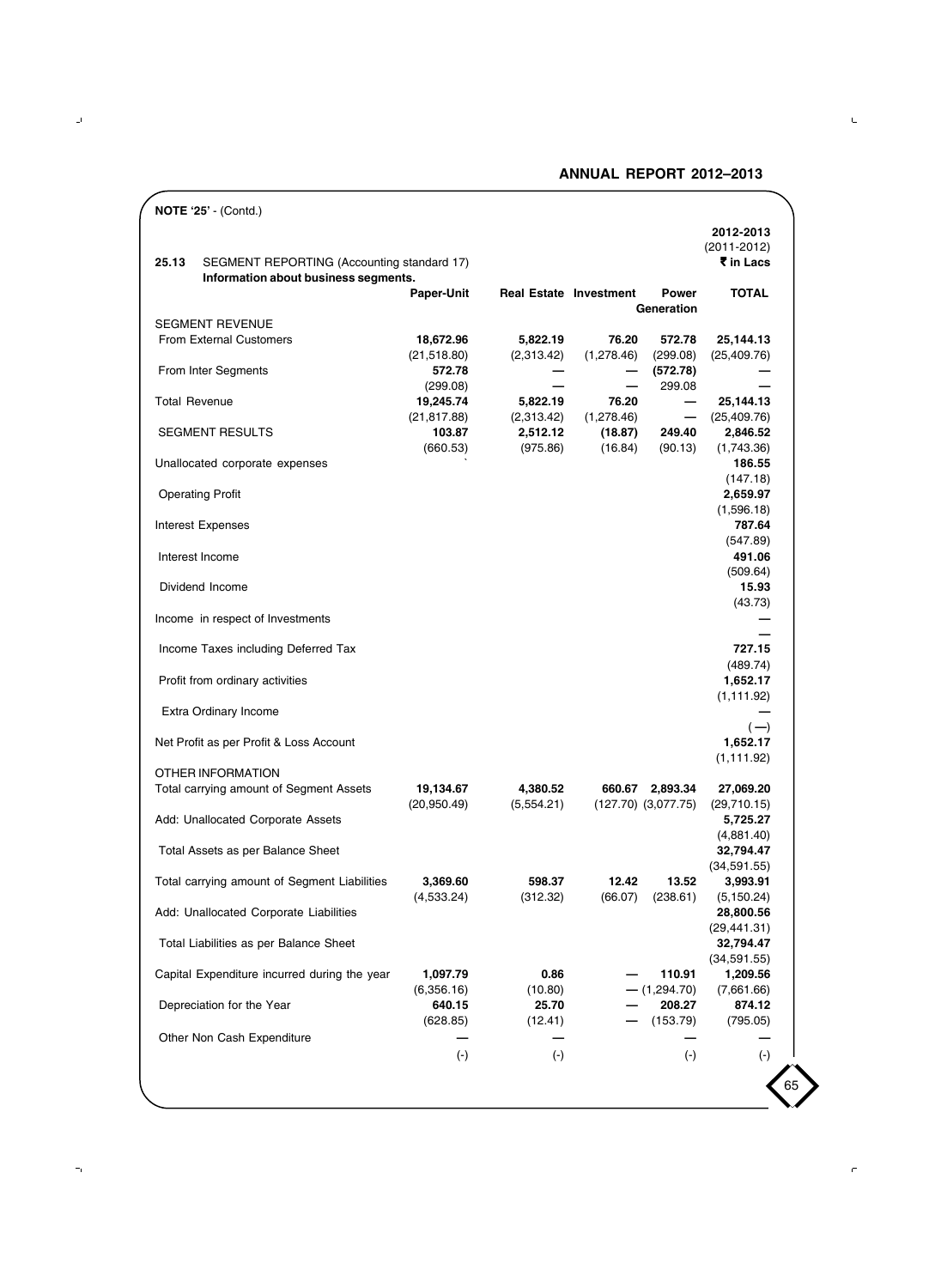| <b>NOTE '25' - (Contd.)</b>            |              |            |            |          |              |
|----------------------------------------|--------------|------------|------------|----------|--------------|
| Sales Revenue by Geographical Segments |              |            |            |          |              |
| <b>WITHIN INDIA</b>                    | 18,412.83    | 5,822.19   | 76.20      | 572.78   | 24,884.00    |
|                                        | (21, 263.28) | (2,313.42) | (1,278.46) | (299.08) | (25, 154.24) |
| <b>OUTSIDE INDIA</b>                   | 260.13       |            |            |          | 260.13       |
|                                        | (255.52)     |            |            |          | (255.52)     |
|                                        | 18,672.96    | 5,822.19   | 76.20      | 572.78   | 25,144.13    |
|                                        | (21,518.80)  | (2,313.42) | (1,278.46) | (299.08) | (25, 409.76) |
|                                        |              |            |            |          |              |

I) The Paper segment relates to manufacture and marketing of Paper, processing activity.

ii) The Real Estate Activity relates to profit from firm engaged in Construction Activity.

iii) Power Generation Activity relates to Generation of Power from D.G.Set and Wind Power Turbines.

iv) The Investment segment relates primarily to the activity of investment i.e.purchase & sale of shares etc.

v) Figures in bracket relate to previous year.

**25.14** The following are the disclosures required under revised Accounting Standards (AS) 15 in respect of Employee Benefits :

- a) An amount of  $\bar{\tau}$  139.23 lacs (Last year  $\bar{\tau}$  127.11 lacs) has been recognized as an expenses for defined contribution plans by way of Company's contribution to Provident Funds & Super annuation Fund.
- b) The defined benefits plans comprise of Gratuity Plan and Leave Encashment Plan.The Gratuity Plan is partly funded with Life Insurance Corporation of India under its Cash Accumulation Plan.

c) Expenses recognized during the year and reconciliation of the Assets & Liabilities recognized in Balance Sheet as at 31.03.2013 :

|         |                                                                                                                                                                       |           | Gratuity<br>(Partly funded)<br>(₹ in Lacs) | Leave Encashment<br>(Unfunded)<br>$(5 \in \text{Ln}$ Lacs) |           |
|---------|-----------------------------------------------------------------------------------------------------------------------------------------------------------------------|-----------|--------------------------------------------|------------------------------------------------------------|-----------|
|         |                                                                                                                                                                       | 2012-2013 | 2011-2012                                  | 2012-2013                                                  | 2011-2012 |
| $\vert$ | The present value of defined benefit obligations                                                                                                                      |           |                                            |                                                            |           |
|         | at the commencement of the Year                                                                                                                                       | 870.63    | 868.29                                     | 86.96                                                      | 80.16     |
| ii)     | <b>Current Service cost</b>                                                                                                                                           | 42.98     | 38.34                                      | (24.09)                                                    | 14.45     |
| iii)    | Interest cost                                                                                                                                                         | 74.00     | 71.63                                      | 7.39                                                       | 6.61      |
| iv)     | Actuarial (Gain)/Loss                                                                                                                                                 | 80.05     | (19.12)                                    | 31.21                                                      | 10.37     |
| V)      | Benefits (Paid)                                                                                                                                                       | (165.79)  | (88.51)                                    | (19.41)                                                    | (24.63)   |
| vi)     | Past Service Cost                                                                                                                                                     |           |                                            |                                                            |           |
| vii)    | The present value of defined benefit                                                                                                                                  |           |                                            |                                                            |           |
|         | obligations at the close of the Year                                                                                                                                  | 901.87    | 870.63                                     | 82.06                                                      | 86.96     |
|         | viii) The fair value of plan assets at the                                                                                                                            |           |                                            |                                                            |           |
|         | close of the year                                                                                                                                                     | 315.66    | 331.07                                     |                                                            |           |
| ix)     | The Past service cost not yet recognized                                                                                                                              |           |                                            |                                                            |           |
| X)      | Expected return on plan assets                                                                                                                                        | (26.61)   | (28.40)                                    |                                                            |           |
|         | Expenses aggregating ₹.165.52 lacs (Last year ₹.69.25 lacs) covered under items (ii),(iii),(iv),(vi) and<br>(x) above have been debited to the Profit & Loss Account. |           |                                            |                                                            |           |
| d)      | Actuarial assumptions                                                                                                                                                 | 2012-2013 | 2011-2012                                  | 2012-2013                                                  | 2011-2012 |
|         | Rate of interest (per annum)<br>D.                                                                                                                                    | 8.00%     | 8.50%                                      | $8.00\%$                                                   | 8.50%     |
|         | ii)<br>Salary growth (per annum)                                                                                                                                      | 6.50%     | 6.00%                                      | 6.50%                                                      | 6.00%     |

iii) Withdrawal rate ( Per annum) **1.00%** 1.00% **1.00%** 1.00% iv) Expected return on Plan Assets **9.25%** 9.25%

ii) Salary growth ( per annum) **6.50%** 6.00% **6.50%** 6.00%

v) Mortality rates [LIC(1994.96) ultimate]



L.

 $\bar{L}$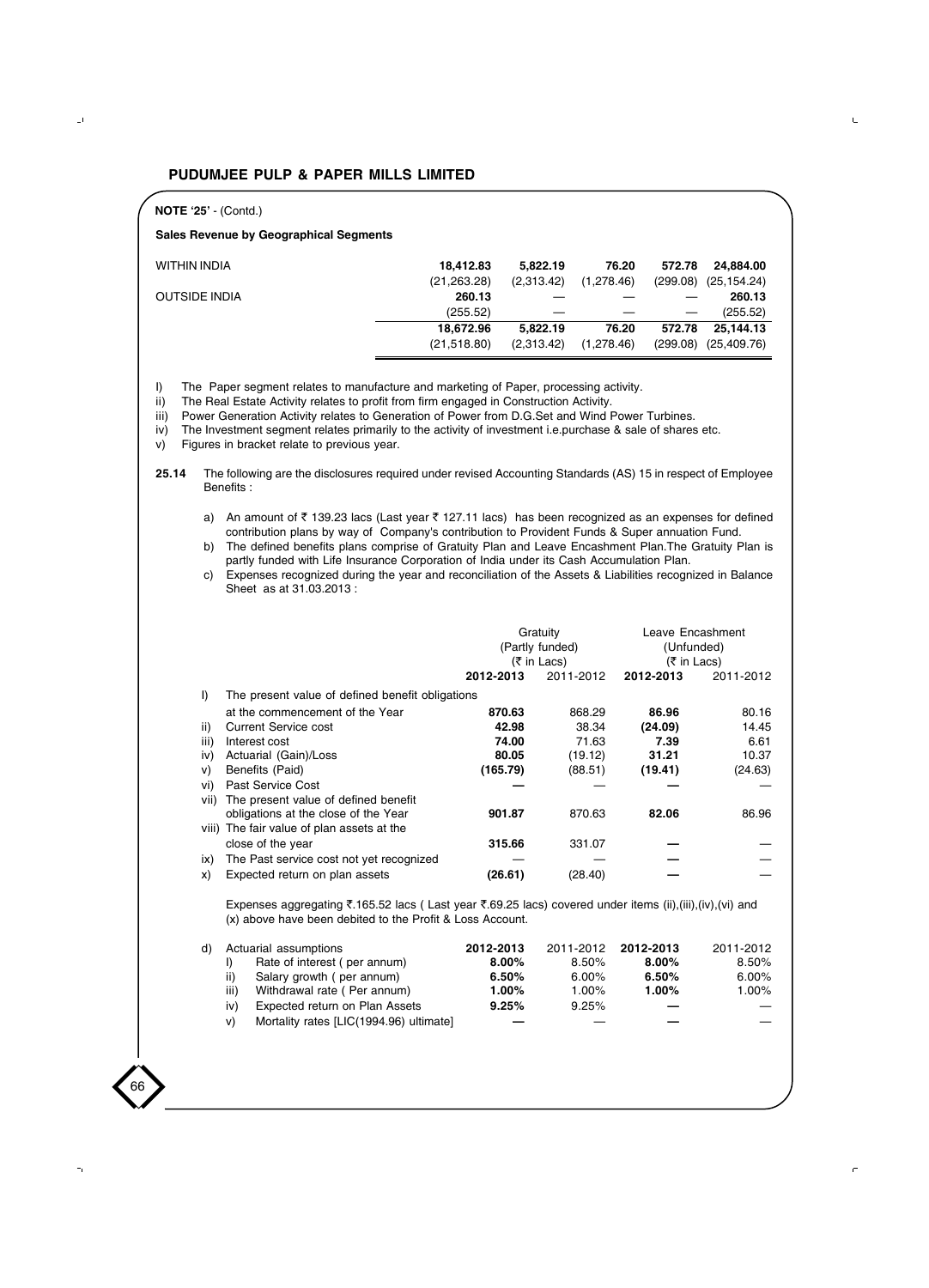í.

67

### **NOTE '25'** - (Contd.)

 $\overline{a}$ 

|     | Name of the Company                      | Country of | Proportion<br>incorporation of Ownership<br>Interest | <b>Minority</b><br>Interest | <b>Financial</b><br>Accounting<br>year ended |
|-----|------------------------------------------|------------|------------------------------------------------------|-----------------------------|----------------------------------------------|
|     | <b>Subsidiary Companies</b>              |            |                                                      |                             |                                              |
| a)  | Pudumjee Investment<br>& finance co.Ltd. | India      | 100%                                                 | Nil                         | 31.03.2013                                   |
| II) | Joint Venture Firm                       |            |                                                      |                             |                                              |
| a)  | M/s Pudumiee-G: Corp Developers          | India      | 60%                                                  | 40%                         | 31.03.2013                                   |
|     | III) Associate Companies/ Firm           |            |                                                      |                             |                                              |
| a)  | M/s Prime Developers                     | India      | Nil                                                  | N.A.                        | 31.03.2013                                   |
| b)  | Pudumjee Industries Ltd.                 | India      | 27.24%                                               | N. A.                       | 31.03.2013                                   |
| C)  | Pudumjee Plant<br>Laboratories Ltd.      | India      | 27.11%                                               | N.A.                        | 31.03.2013                                   |
| d)  | Pudumjee Hygeine Products Ltd.           | India      | Nil                                                  | N. A.                       | 31.03.2013                                   |
| e)  | Pudumiee Holding Ltd.                    | India      | Nil                                                  | N. A.                       | 31.03.2013                                   |

b) During the year Pudumjee Investment & Finance Co.Ltd subsidiary of the parent company Pudumjee Pulp and Paper Mills Limited has incurred a loss of ₹. 52.51 Lacs for the year ending 31<sup>st</sup> March 2013, which has been appropriately dealt with in these consolidated financial statements.

c) Financial information of subsidiary company / Joint Venture :-

|       |                                           | Pudumiee Investment & Finance Co.Ltd |            | M/S Pudumiee-G: Corp Developers |            |
|-------|-------------------------------------------|--------------------------------------|------------|---------------------------------|------------|
|       |                                           | <b>AS AT</b>                         | AS AT      | <b>AS AT</b>                    | AS AT      |
|       |                                           | 31.03.2013                           | 31.03.2012 | 31.03.2013                      | 31.03.2012 |
| i)    | Share Capital                             | 499.00                               | 499.00     | 70.00                           | 70.00      |
| ii)   | Reserves & Surplus                        | (447.01)                             | (394.49)   |                                 |            |
| iii)  | <b>Total Assets</b>                       | 1.238.22                             | 704.68     | 7.360.50                        | 9,289.10   |
| iv)   | <b>Total Liabilities</b>                  | 1.238.22                             | 704.68     | 7,360.50                        | 9,289.10   |
| v)    | Investment                                | 573.16                               | 573.16     | 59.38                           | 1.25       |
|       | 3,945,790/- Equity shares of ₹.2 each     |                                      |            |                                 |            |
|       | fully paid of Pudumiee Industries Limited |                                      |            |                                 |            |
|       | (Market value ₹. 355.12 Lacs)             |                                      |            |                                 |            |
| vi)   | Turnover                                  | 76.20                                | 1,278.47   | 9,703.66                        | 3,855.70   |
| vii ) | Profit / (Loss) before Tax                | (52.51)                              | (8.56)     | 4,000.35                        | 1,673.90   |
|       | viii) Provision for Tax                   |                                      |            | 1.233.58                        | 522.89     |
| ix )  | Profit / (Loss) after Tax                 | (52.51)                              | (8.56)     | 2,766.77                        | 1,151.01   |
| x)    | <b>Proposed Dividend</b>                  |                                      |            |                                 |            |
|       |                                           |                                      |            |                                 |            |

d) No contingent liability has been incurred by the company in respect of Joint Venture except to the extent of a corporate guarantee of `. 2500 lacs given by it to the lead bank of Joint Venture.Its share in the contingent liability is nil,since the loan availed by the Joint Venture has already been accounted for in the consolidated accounts,following the principle of proportionate consolidation.

e) No capital commitment has been incurred by the company in respect of the Joint Venture.Its share of aggregate capital commitment is Nil.

**25.16** The items and figures for the previous year have been recast and regrouped wherever necessary to conform to this year's presentation.

|                                                                 | SIGNATURE OF NOTES '1' TO '25' |                               |
|-----------------------------------------------------------------|--------------------------------|-------------------------------|
| Correctly extracted from the Audited Accounts of the companies. |                                | On behalf of the Board.       |
| For KHARE & CO.,                                                |                                | R.N. SETHNA                   |
| Chartered Accountants                                           |                                | Director                      |
| <b>Y. P. SHUKLA</b>                                             | S. K. BANSAL                   | A. K. JATIA                   |
| Proprietor                                                      | Director (Finance) &           | Director                      |
|                                                                 | Company Secretary              |                               |
| Mumbai, Dated: 23rd May, 2013                                   |                                | Mumbai, Dated: 23rd May, 2013 |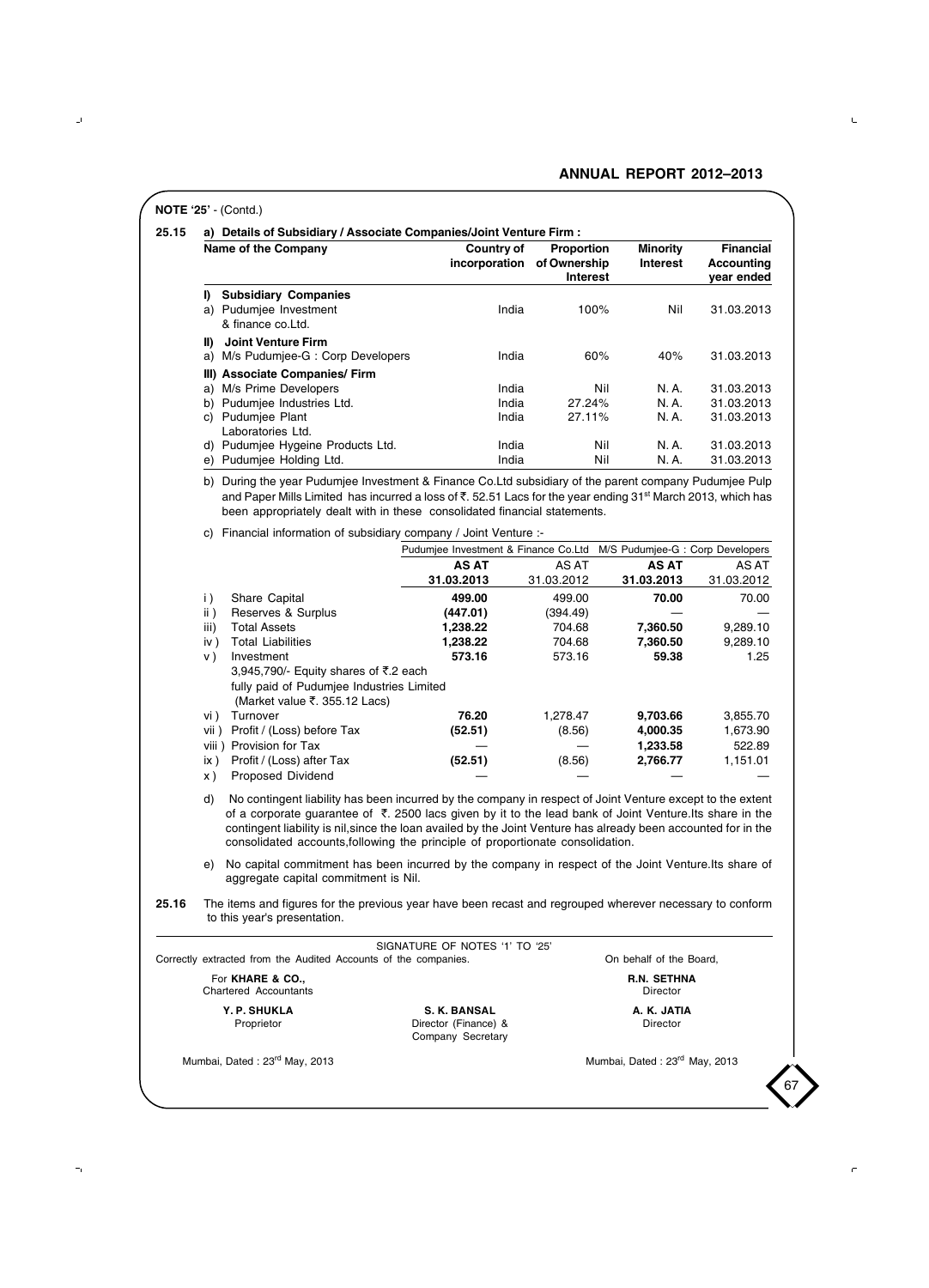$\mathbb{L}^1$ 

 $\bar{\gamma}$ 

| <b>Cash Flow from Operating Activities</b><br>Net profit before Taxation & Extraordinary Items<br>Adjustments for:<br>Depreciation<br>Interest & Financial charges<br>Loss on sale / Transfer of Fixed Assets<br>Provision for doubtful debts & advances<br>Other income<br><b>Operating profit before Working Capital Changes</b><br>(Increase)/Decrease in Inventories<br>(Increase)/Decrease in Debtors | 874.12<br>810.82<br>15.23<br>(458.13)<br>3,875.78                                                                                                                                                                                                                                                                                                                                                                                                                                                                                                                         | (₹ in Lakhs)<br>2,379.32<br>1,242.04<br>3.621.36                                                                                                                                                                                                                                            | 795.05<br>468.74<br>4.75<br>(384.82)                                                                                                                                | (₹ in Lakhs)<br>1,601.66 |
|------------------------------------------------------------------------------------------------------------------------------------------------------------------------------------------------------------------------------------------------------------------------------------------------------------------------------------------------------------------------------------------------------------|---------------------------------------------------------------------------------------------------------------------------------------------------------------------------------------------------------------------------------------------------------------------------------------------------------------------------------------------------------------------------------------------------------------------------------------------------------------------------------------------------------------------------------------------------------------------------|---------------------------------------------------------------------------------------------------------------------------------------------------------------------------------------------------------------------------------------------------------------------------------------------|---------------------------------------------------------------------------------------------------------------------------------------------------------------------|--------------------------|
|                                                                                                                                                                                                                                                                                                                                                                                                            |                                                                                                                                                                                                                                                                                                                                                                                                                                                                                                                                                                           |                                                                                                                                                                                                                                                                                             |                                                                                                                                                                     |                          |
|                                                                                                                                                                                                                                                                                                                                                                                                            |                                                                                                                                                                                                                                                                                                                                                                                                                                                                                                                                                                           |                                                                                                                                                                                                                                                                                             |                                                                                                                                                                     |                          |
|                                                                                                                                                                                                                                                                                                                                                                                                            |                                                                                                                                                                                                                                                                                                                                                                                                                                                                                                                                                                           |                                                                                                                                                                                                                                                                                             |                                                                                                                                                                     |                          |
|                                                                                                                                                                                                                                                                                                                                                                                                            |                                                                                                                                                                                                                                                                                                                                                                                                                                                                                                                                                                           |                                                                                                                                                                                                                                                                                             |                                                                                                                                                                     |                          |
|                                                                                                                                                                                                                                                                                                                                                                                                            |                                                                                                                                                                                                                                                                                                                                                                                                                                                                                                                                                                           |                                                                                                                                                                                                                                                                                             |                                                                                                                                                                     |                          |
|                                                                                                                                                                                                                                                                                                                                                                                                            |                                                                                                                                                                                                                                                                                                                                                                                                                                                                                                                                                                           |                                                                                                                                                                                                                                                                                             |                                                                                                                                                                     |                          |
|                                                                                                                                                                                                                                                                                                                                                                                                            |                                                                                                                                                                                                                                                                                                                                                                                                                                                                                                                                                                           |                                                                                                                                                                                                                                                                                             |                                                                                                                                                                     |                          |
|                                                                                                                                                                                                                                                                                                                                                                                                            |                                                                                                                                                                                                                                                                                                                                                                                                                                                                                                                                                                           |                                                                                                                                                                                                                                                                                             |                                                                                                                                                                     | 883.72                   |
|                                                                                                                                                                                                                                                                                                                                                                                                            |                                                                                                                                                                                                                                                                                                                                                                                                                                                                                                                                                                           |                                                                                                                                                                                                                                                                                             |                                                                                                                                                                     | 2,485.38                 |
|                                                                                                                                                                                                                                                                                                                                                                                                            | (553.95)                                                                                                                                                                                                                                                                                                                                                                                                                                                                                                                                                                  |                                                                                                                                                                                                                                                                                             | (4,003.57)<br>868.70                                                                                                                                                |                          |
| (Increase)/Decrease in Advances Others                                                                                                                                                                                                                                                                                                                                                                     | (85.40)                                                                                                                                                                                                                                                                                                                                                                                                                                                                                                                                                                   |                                                                                                                                                                                                                                                                                             | 569.39                                                                                                                                                              |                          |
| Increase/(Decrease) in Liabilities                                                                                                                                                                                                                                                                                                                                                                         | (3, 415.33)                                                                                                                                                                                                                                                                                                                                                                                                                                                                                                                                                               |                                                                                                                                                                                                                                                                                             | 5,439.56                                                                                                                                                            |                          |
|                                                                                                                                                                                                                                                                                                                                                                                                            |                                                                                                                                                                                                                                                                                                                                                                                                                                                                                                                                                                           | (178.90)                                                                                                                                                                                                                                                                                    |                                                                                                                                                                     | 2,874.08                 |
| <b>Cash Generated from Operations</b>                                                                                                                                                                                                                                                                                                                                                                      |                                                                                                                                                                                                                                                                                                                                                                                                                                                                                                                                                                           | 3,442.46                                                                                                                                                                                                                                                                                    |                                                                                                                                                                     | 5,359.46                 |
|                                                                                                                                                                                                                                                                                                                                                                                                            |                                                                                                                                                                                                                                                                                                                                                                                                                                                                                                                                                                           |                                                                                                                                                                                                                                                                                             |                                                                                                                                                                     | (610.17)                 |
|                                                                                                                                                                                                                                                                                                                                                                                                            |                                                                                                                                                                                                                                                                                                                                                                                                                                                                                                                                                                           |                                                                                                                                                                                                                                                                                             |                                                                                                                                                                     |                          |
|                                                                                                                                                                                                                                                                                                                                                                                                            |                                                                                                                                                                                                                                                                                                                                                                                                                                                                                                                                                                           |                                                                                                                                                                                                                                                                                             |                                                                                                                                                                     | 4,749.29                 |
|                                                                                                                                                                                                                                                                                                                                                                                                            |                                                                                                                                                                                                                                                                                                                                                                                                                                                                                                                                                                           |                                                                                                                                                                                                                                                                                             |                                                                                                                                                                     | 0.53                     |
|                                                                                                                                                                                                                                                                                                                                                                                                            |                                                                                                                                                                                                                                                                                                                                                                                                                                                                                                                                                                           |                                                                                                                                                                                                                                                                                             |                                                                                                                                                                     | 4,749.82                 |
|                                                                                                                                                                                                                                                                                                                                                                                                            |                                                                                                                                                                                                                                                                                                                                                                                                                                                                                                                                                                           |                                                                                                                                                                                                                                                                                             |                                                                                                                                                                     |                          |
|                                                                                                                                                                                                                                                                                                                                                                                                            |                                                                                                                                                                                                                                                                                                                                                                                                                                                                                                                                                                           |                                                                                                                                                                                                                                                                                             |                                                                                                                                                                     | (7,504.40)               |
|                                                                                                                                                                                                                                                                                                                                                                                                            |                                                                                                                                                                                                                                                                                                                                                                                                                                                                                                                                                                           |                                                                                                                                                                                                                                                                                             |                                                                                                                                                                     | 0.77                     |
|                                                                                                                                                                                                                                                                                                                                                                                                            |                                                                                                                                                                                                                                                                                                                                                                                                                                                                                                                                                                           |                                                                                                                                                                                                                                                                                             |                                                                                                                                                                     | 655.65                   |
|                                                                                                                                                                                                                                                                                                                                                                                                            |                                                                                                                                                                                                                                                                                                                                                                                                                                                                                                                                                                           |                                                                                                                                                                                                                                                                                             |                                                                                                                                                                     |                          |
|                                                                                                                                                                                                                                                                                                                                                                                                            |                                                                                                                                                                                                                                                                                                                                                                                                                                                                                                                                                                           |                                                                                                                                                                                                                                                                                             |                                                                                                                                                                     | 409.90                   |
|                                                                                                                                                                                                                                                                                                                                                                                                            |                                                                                                                                                                                                                                                                                                                                                                                                                                                                                                                                                                           |                                                                                                                                                                                                                                                                                             |                                                                                                                                                                     | (315.94)                 |
|                                                                                                                                                                                                                                                                                                                                                                                                            |                                                                                                                                                                                                                                                                                                                                                                                                                                                                                                                                                                           |                                                                                                                                                                                                                                                                                             |                                                                                                                                                                     | 447.46                   |
|                                                                                                                                                                                                                                                                                                                                                                                                            |                                                                                                                                                                                                                                                                                                                                                                                                                                                                                                                                                                           |                                                                                                                                                                                                                                                                                             |                                                                                                                                                                     | 28.60                    |
|                                                                                                                                                                                                                                                                                                                                                                                                            |                                                                                                                                                                                                                                                                                                                                                                                                                                                                                                                                                                           |                                                                                                                                                                                                                                                                                             |                                                                                                                                                                     | (6,277.96)               |
| <b>Cash flow from Financing Activities</b>                                                                                                                                                                                                                                                                                                                                                                 |                                                                                                                                                                                                                                                                                                                                                                                                                                                                                                                                                                           |                                                                                                                                                                                                                                                                                             |                                                                                                                                                                     |                          |
|                                                                                                                                                                                                                                                                                                                                                                                                            |                                                                                                                                                                                                                                                                                                                                                                                                                                                                                                                                                                           |                                                                                                                                                                                                                                                                                             |                                                                                                                                                                     | 6,887.80                 |
|                                                                                                                                                                                                                                                                                                                                                                                                            |                                                                                                                                                                                                                                                                                                                                                                                                                                                                                                                                                                           |                                                                                                                                                                                                                                                                                             |                                                                                                                                                                     | (5,020.03)               |
|                                                                                                                                                                                                                                                                                                                                                                                                            |                                                                                                                                                                                                                                                                                                                                                                                                                                                                                                                                                                           |                                                                                                                                                                                                                                                                                             |                                                                                                                                                                     | (746.97)                 |
|                                                                                                                                                                                                                                                                                                                                                                                                            |                                                                                                                                                                                                                                                                                                                                                                                                                                                                                                                                                                           |                                                                                                                                                                                                                                                                                             |                                                                                                                                                                     | (123.00)                 |
|                                                                                                                                                                                                                                                                                                                                                                                                            |                                                                                                                                                                                                                                                                                                                                                                                                                                                                                                                                                                           | (989.36)                                                                                                                                                                                                                                                                                    |                                                                                                                                                                     | 997.80                   |
|                                                                                                                                                                                                                                                                                                                                                                                                            |                                                                                                                                                                                                                                                                                                                                                                                                                                                                                                                                                                           | (78.81)                                                                                                                                                                                                                                                                                     |                                                                                                                                                                     | (530.34)                 |
|                                                                                                                                                                                                                                                                                                                                                                                                            |                                                                                                                                                                                                                                                                                                                                                                                                                                                                                                                                                                           | 284.76                                                                                                                                                                                                                                                                                      |                                                                                                                                                                     | 815.10                   |
|                                                                                                                                                                                                                                                                                                                                                                                                            |                                                                                                                                                                                                                                                                                                                                                                                                                                                                                                                                                                           | 205.95                                                                                                                                                                                                                                                                                      |                                                                                                                                                                     | 284.76                   |
| Note:                                                                                                                                                                                                                                                                                                                                                                                                      |                                                                                                                                                                                                                                                                                                                                                                                                                                                                                                                                                                           |                                                                                                                                                                                                                                                                                             |                                                                                                                                                                     |                          |
|                                                                                                                                                                                                                                                                                                                                                                                                            | Income Tax (paid)/Refund Received (Net)<br>Cash Flow before Extraordinary Items<br>(Increase)/Decrease in Misc. Expenditure<br>(Expenses)/Income of earlier years<br>Net cash from Operating Activities<br><b>Cash flow from Investing Activities</b><br><b>Purchase of Fixed Assets</b><br>Sale Proceeds of Fixed Assets<br>Investment in Mutual Funds Etc.<br>Sale Proceeds of Investments<br>Change in Loans & Advances (ICD)<br>Interest Received<br>Dividend Received<br>Proceeds from Borrowings<br>Repayment of Borrowings<br>Payment of Interest<br>Dividend paid | Net cash from / (used) in Investing Activities<br>Net cash from / (used) in Financing Activities<br>Net change in Cash & Cash Equivalents (A+B+C)<br>Cash & Cash Equivalents (Opening Balance)<br>Cash & Cash Equivalents (Closing Balance)<br>Figures in brackets represent cash outflows. | (769.24)<br>2,673.22<br>2,673.22<br>(791.22)<br>14.85<br>(559.97)<br>(853.59)<br>411.33<br>15.93<br>(1,762.67)<br>4,045.60<br>(3,499.72)<br>(1, 412.24)<br>(123.00) |                          |

 $\bar{\mathbf{L}}$ 

у.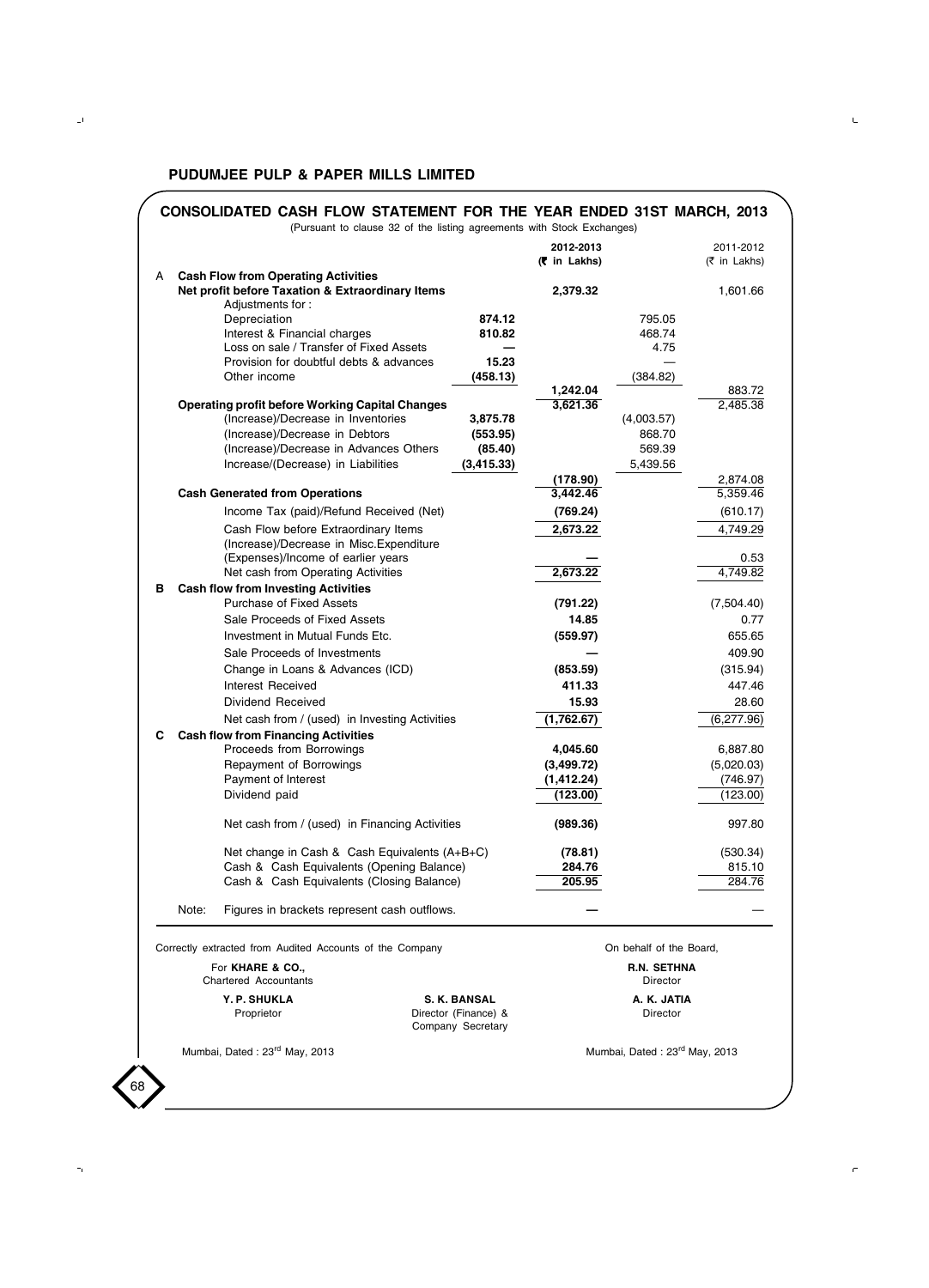|                                                  | Registered Office:<br>Thergaon, Pune 411 033.                                                                                                                                                                   |                  |
|--------------------------------------------------|-----------------------------------------------------------------------------------------------------------------------------------------------------------------------------------------------------------------|------------------|
|                                                  |                                                                                                                                                                                                                 |                  |
|                                                  |                                                                                                                                                                                                                 |                  |
|                                                  |                                                                                                                                                                                                                 |                  |
|                                                  |                                                                                                                                                                                                                 |                  |
|                                                  |                                                                                                                                                                                                                 |                  |
|                                                  |                                                                                                                                                                                                                 |                  |
|                                                  | General Meeting of the Company to be held on the 24 <sup>th</sup> day of August, 2013 and at any adjournment thereof.                                                                                           |                  |
|                                                  | 2013.                                                                                                                                                                                                           |                  |
|                                                  |                                                                                                                                                                                                                 | Revenue<br>Stamp |
|                                                  |                                                                                                                                                                                                                 |                  |
|                                                  |                                                                                                                                                                                                                 |                  |
| Meeting. Please affix Revenue Stamp of 15 paise. | This form must be deposited at the Company's Registered Office not less than 48 hours before the time for holding of the                                                                                        |                  |
|                                                  | <b>PUDUMJEE PULP &amp; PAPER MILLS LIMITED</b>                                                                                                                                                                  |                  |
|                                                  | <b>Registered Office:</b><br>Thergaon, Pune 411 033.                                                                                                                                                            |                  |
|                                                  | <b>ATTENDANCE SLIP</b>                                                                                                                                                                                          |                  |
|                                                  | Please complete and sign this attendance slip and hand over at the entrance of the meeting hall.                                                                                                                |                  |
|                                                  | I hereby record my presence at the Forty Eighth Annual General Meeting of the Company at its Registered<br>Office at Thergaon, Pune 411 033 at 9.00 a.m. on Saturday, the 24 <sup>th</sup> day of August, 2013. |                  |
|                                                  |                                                                                                                                                                                                                 |                  |
| Folio No./Depository A/c No.                     |                                                                                                                                                                                                                 |                  |
| Name of Proxy (If any)                           |                                                                                                                                                                                                                 |                  |
|                                                  |                                                                                                                                                                                                                 |                  |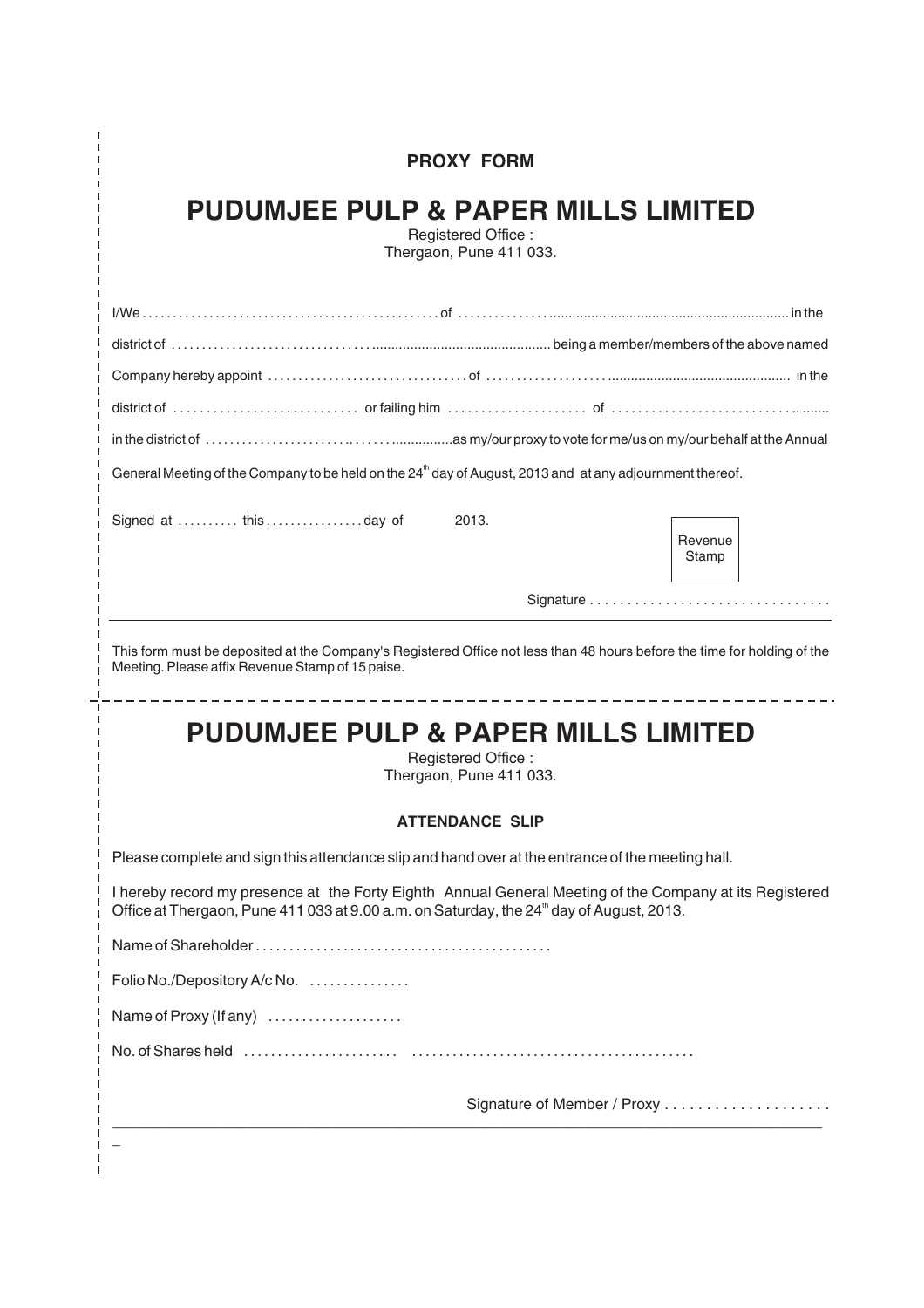Pudumjee Pulp & Paper Mills Ltd.,<br>Thergaon, Pune - 411 033.